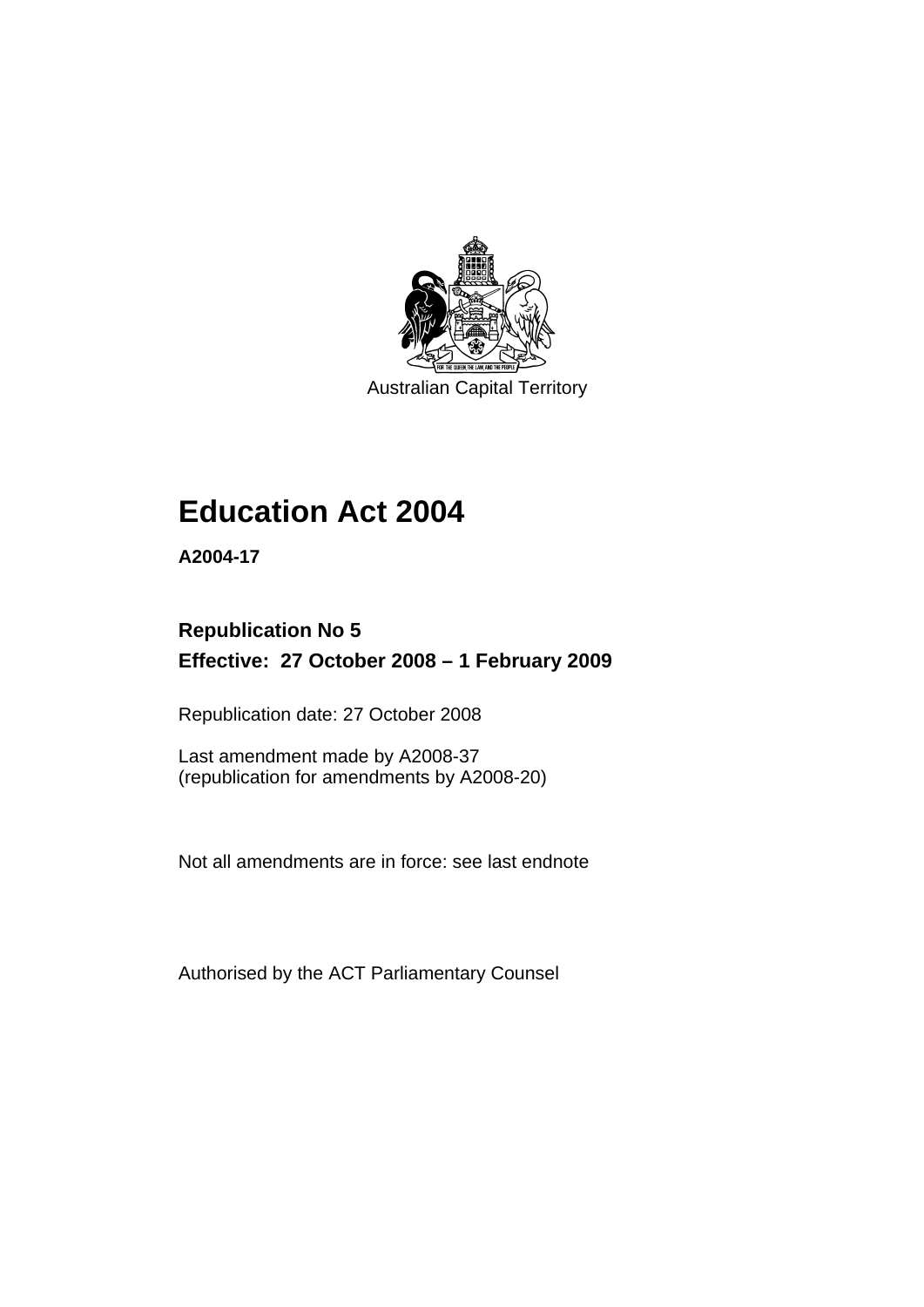#### **About this republication**

#### **The republished law**

This is a republication of the *Education Act 2004* (including any amendment made under the *Legislation Act 2001*, part 11.3 (Editorial changes)) as in force on 27 October 2008*.* It also includes any amendment, repeal or expiry affecting the republished law to 27 October 2008.

The legislation history and amendment history of the republished law are set out in endnotes 3 and 4.

#### **Kinds of republications**

The Parliamentary Counsel's Office prepares 2 kinds of republications of ACT laws (see the ACT legislation register at www.legislation.act.gov.au):

- authorised republications to which the *Legislation Act 2001* applies
- unauthorised republications.

The status of this republication appears on the bottom of each page.

#### **Editorial changes**

The *Legislation Act 2001*, part 11.3 authorises the Parliamentary Counsel to make editorial amendments and other changes of a formal nature when preparing a law for republication. Editorial changes do not change the effect of the law, but have effect as if they had been made by an Act commencing on the republication date (see *Legislation Act 2001*, s 115 and s 117). The changes are made if the Parliamentary Counsel considers they are desirable to bring the law into line, or more closely into line, with current legislative drafting practice.

This republication does not include amendments made under part 11.3 (see endnote 1).

#### **Uncommenced provisions and amendments**

If a provision of the republished law has not commenced or is affected by an uncommenced amendment, the symbol  $\mathbf{U}$  appears immediately before the provision heading. The text of the uncommenced provision or amendment appears only in the last endnote.

#### **Modifications**

If a provision of the republished law is affected by a current modification, the symbol  $\mathbf{M}$ appears immediately before the provision heading. The text of the modifying provision appears in the endnotes. For the legal status of modifications, see *Legislation Act 2001*, section 95.

#### **Penalties**

The value of a penalty unit for an offence against this republished law at the republication date is—

- (a) if the person charged is an individual—\$100; or
- (b) if the person charged is a corporation—\$500.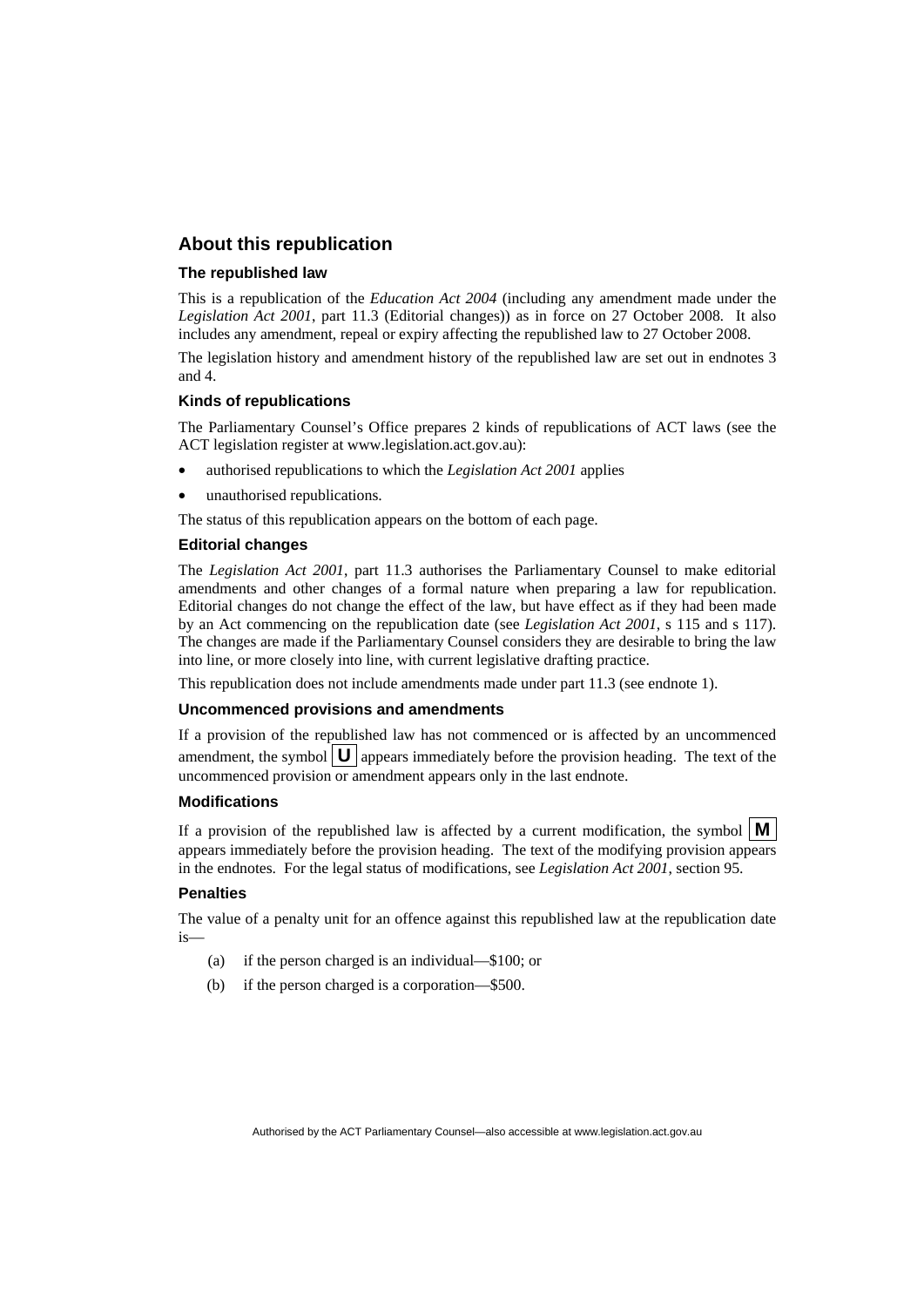

**[Education Act 2004](#page-10-0)** 

# **Contents**

## **Chapter 1 General**

| <b>Part 1.1</b> | Preliminary                                           |   |
|-----------------|-------------------------------------------------------|---|
| 1               | Name of Act                                           | 2 |
| 3               | Dictionary                                            | 2 |
| 4               | <b>Notes</b>                                          | 2 |
| 5               | Offences against Act-application of Criminal Code etc | 2 |
| 6               | Meaning of <i>parent</i> and <i>carer</i>             | 3 |
| <b>Part 1.2</b> | <b>General principles and objects</b>                 |   |
| 7               | General principles of Act                             | 4 |
| 8               | Main objects of Act                                   | 5 |

| R5       | Education Act 2004           | contents 1 |
|----------|------------------------------|------------|
| 27/10/08 | Effective: 27/10/08-01/02/09 |            |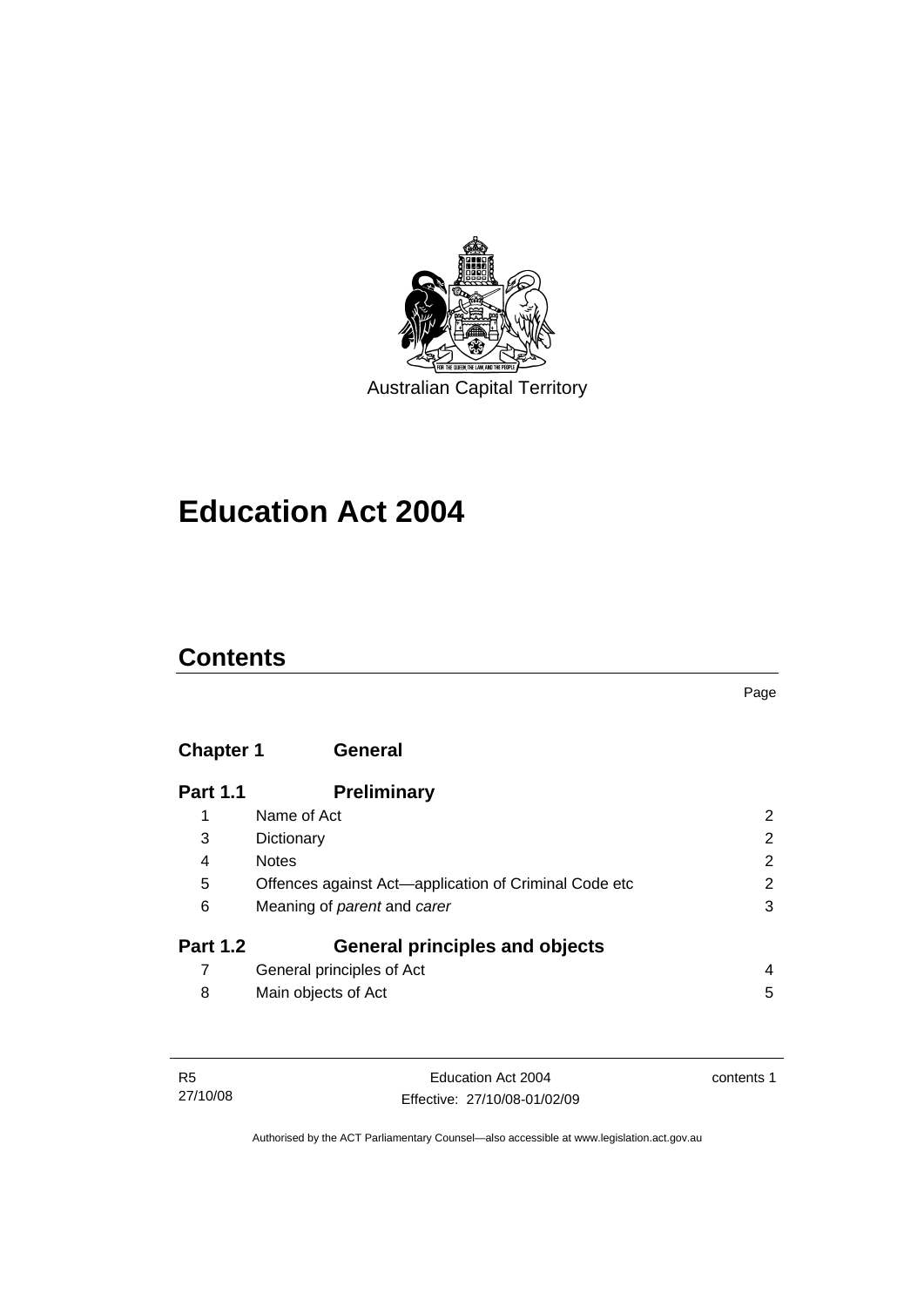#### **Contents**

|                             |                                                                             | Page           |
|-----------------------------|-----------------------------------------------------------------------------|----------------|
| <b>Chapter 2</b>            | <b>School enrolment and attendance</b>                                      |                |
| 9                           | Meaning of compulsory school age                                            | 7              |
| 10                          | Compulsory enrolment                                                        | 7              |
| 11<br>Compulsory attendance |                                                                             | $\overline{7}$ |
| 12                          | Information about school-age children                                       | 8              |
| 13                          | Employment of children under school-leaving age                             | 9              |
| 14                          | <b>Exemption certificates</b>                                               | 9              |
| 15                          | Duration of exemption certificates                                          | 9              |
| 16                          | Revocation of exemption certificates                                        | 10             |
| 17                          | Student transfer register                                                   | 10             |
| <b>Chapter 3</b>            | <b>Government schools</b>                                                   |                |
| <b>Part 3.1</b>             | <b>General</b>                                                              |                |
| 18                          | Principles on which ch 3 based                                              | 11             |
| <b>Part 3.2</b>             | <b>Establishment and operation of government</b><br>schools                 |                |
| 20                          | Establishing government schools etc                                         | 13             |
| 21                          | Operation of government schools                                             | 14             |
| 22                          | Investigation of complaints-government schools                              | 15             |
| 23                          | Review of government school system                                          | 15             |
| 24                          | Review of operation of government schools                                   | 15             |
| 25                          | Reporting to parents-government schools                                     | 16             |
| 26                          | Education to be free                                                        | 16             |
| 27                          | Voluntary financial contributions                                           | 17             |
| 28                          | Secular education                                                           | 17             |
| 29                          | Religious education                                                         | 17             |
| 30                          | Curriculum                                                                  | 18             |
| 31                          | Approved educational courses for students at government schools             | 18             |
| <b>Part 3.3</b>             | Attendance at government schools                                            |                |
| 32                          | Keeping of register of enrolments and attendances for government<br>schools | 20             |
| contents 2                  | Education Act 2004                                                          | R <sub>5</sub> |
|                             | Effective: 27/10/08-01/02/09                                                | 27/10/08       |
|                             |                                                                             |                |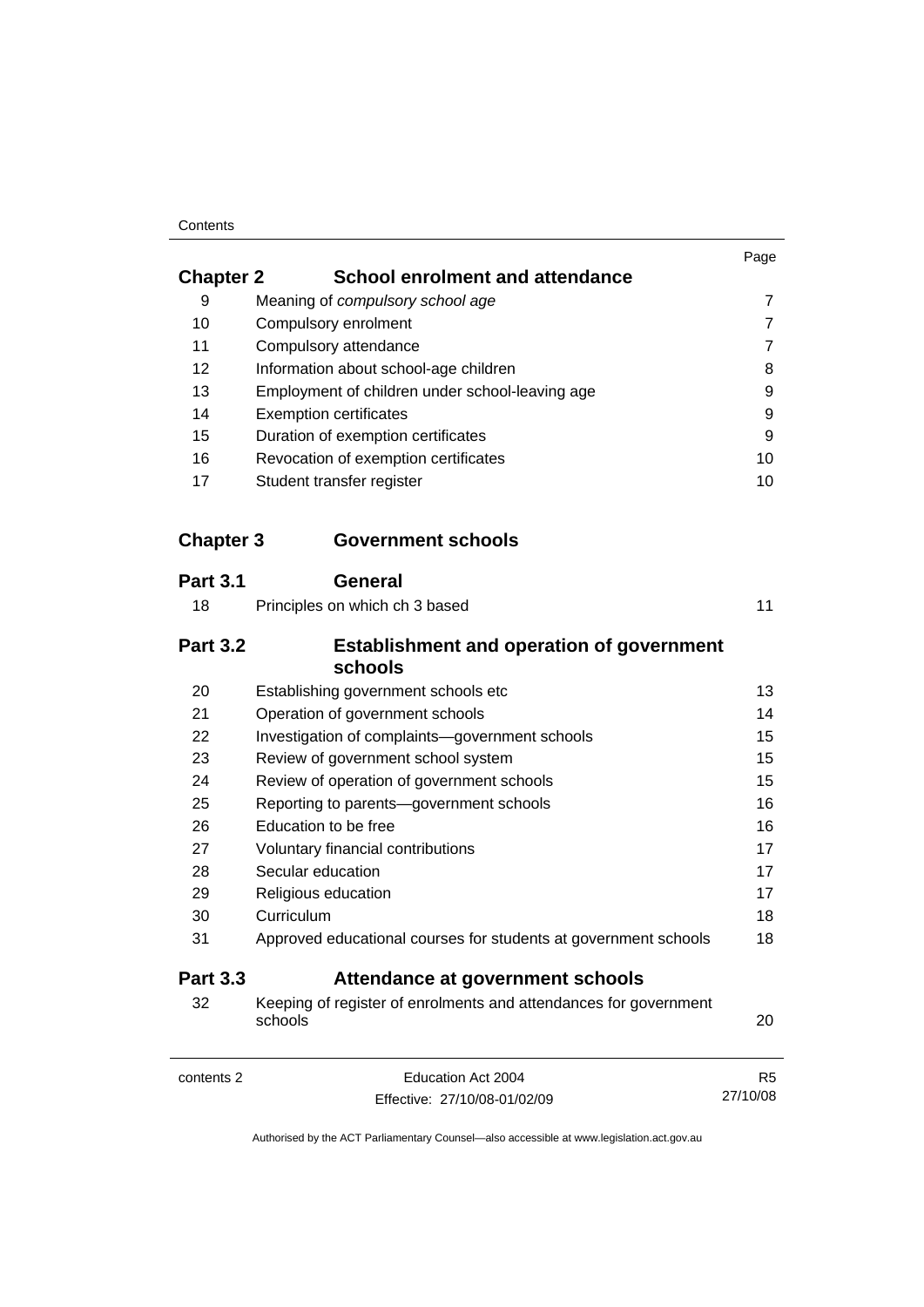|                 |                                                                                                           | Contents |
|-----------------|-----------------------------------------------------------------------------------------------------------|----------|
|                 |                                                                                                           | Page     |
| 33              | Keeping records of enrolment and attendances for government<br>schools                                    | 20       |
| 34              | Inspection of register of enrolment and attendances for government<br>schools                             | 21       |
| 35              | Procedures to encourage school attendance at government schools                                           | 22       |
| 36              | Suspension, exclusion or transfer of student by chief executive                                           | 22       |
| <b>Part 3.4</b> | <b>School boards of government schools</b>                                                                |          |
| Division 3.4.1  | Interpretation                                                                                            |          |
| 37              | Definitions for pt 3.4                                                                                    | 26       |
| Division 3.4.2  | <b>Establishment and membership</b>                                                                       |          |
| 38              | Establishment of school boards                                                                            | 27       |
| 39              | Functions of school boards etc.                                                                           | 27       |
| 40              | Declaration of parents and citizens associations in certain<br>circumstances                              | 29       |
| 41              | Composition of school boards generally                                                                    | 29       |
| 42              | Composition of school boards of small schools                                                             | 31       |
| 43              | Composition of school boards of school-related institutions and other<br>schools in special circumstances | 32       |
| 44              | Ending of appointment of members of school board                                                          | 34       |
| 45              | Chairperson and deputy chairperson of school boards                                                       | 34       |
| 46              | School boards to take part in selection of school principals                                              | 35       |
| Division 3.4.3  | Proceedings of school boards                                                                              |          |
| 47              | Time and place of meetings of school boards                                                               | 35       |
| 48              | Procedures governing proceedings of school boards                                                         | 36       |
| 49              | Disclosure of interests by members of school boards                                                       | 37       |
| 49A             | Protection of members of school boards                                                                    | 38       |
| Division 3.4.4  | <b>Financial matters</b>                                                                                  |          |
| 50              | School boards to approve budgets                                                                          | 38       |
| 51              | Application of money of school                                                                            | 39       |
| 52              | School boards to approve financial statement and report                                                   | 39       |
| 53              | School boards to make available summaries of budget and annual<br>report                                  | 40       |
|                 |                                                                                                           |          |

| R5       | Education Act 2004           | contents 3 |
|----------|------------------------------|------------|
| 27/10/08 | Effective: 27/10/08-01/02/09 |            |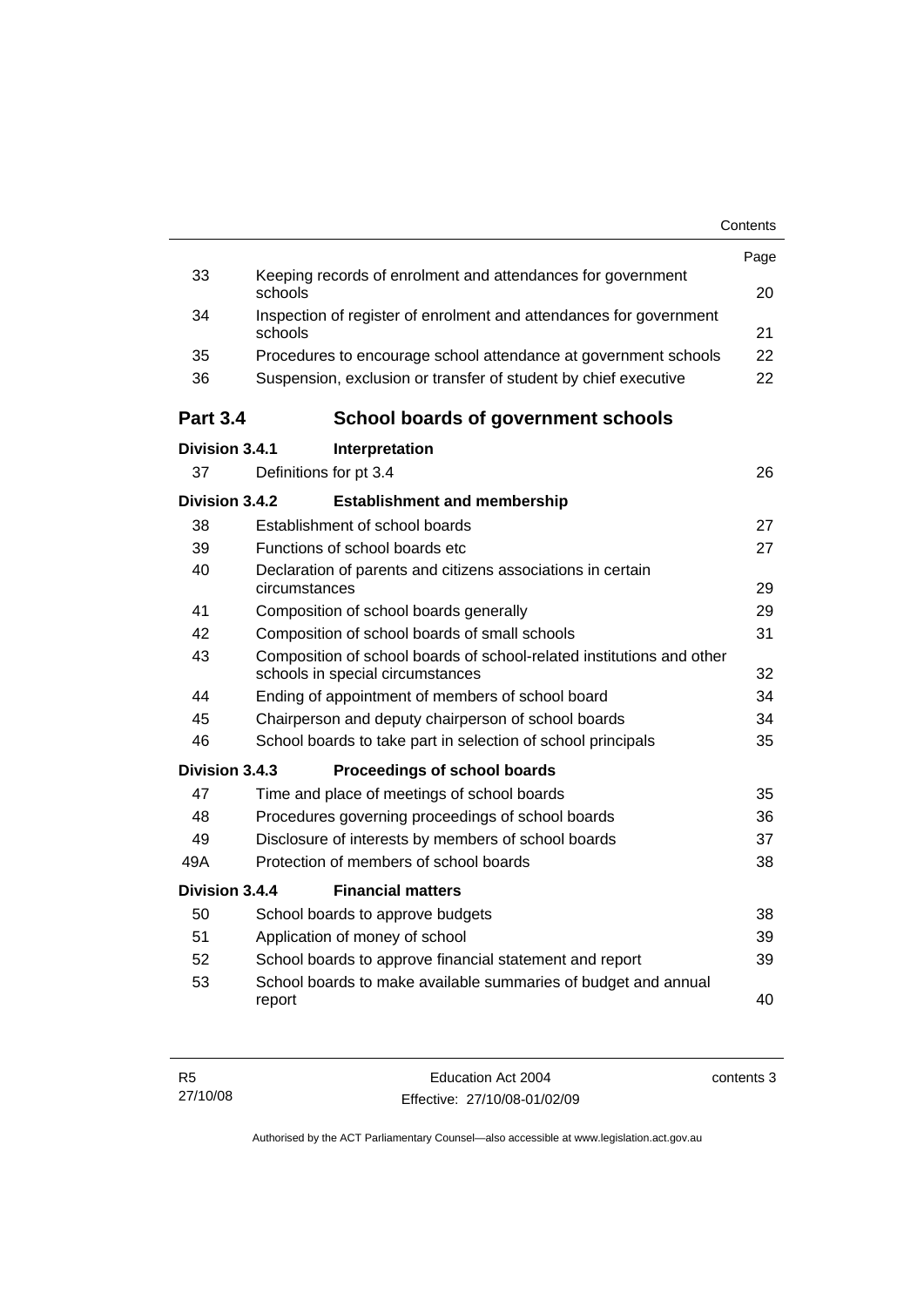#### Contents

|                  |                                                            | Page |
|------------------|------------------------------------------------------------|------|
| <b>Part 3.5</b>  | <b>Government Schools Education Council</b>                |      |
| Division 3.5.1   | <b>Establishment and membership</b>                        |      |
| 54               | Establishment of council (government)                      | 41   |
| 55               | Functions of council (government)                          | 41   |
| 56               | Membership of council (government)                         | 41   |
| 57               | Appointed members of council (government)                  | 42   |
| 58               | Deputy chairperson of council (government)                 | 43   |
| 59               | Term of appointment to council (government)                | 43   |
| 60               | Ending of appointment to council (government)              | 43   |
| 61               | Conditions of appointment generally of appointed members   | 44   |
| 62               | Arrangements for staff                                     | 44   |
| Division 3.5.2   | Proceedings of council (government)                        |      |
| 63               | Time and place of meetings of council (government)         | 44   |
| 64               | Procedures governing proceedings of council (government)   | 44   |
| 65               | Disclosure of interests by members of council (government) | 46   |
| Division 3.5.3   | Other provisions relating to council (government)          |      |
| 66               | Minister to seek advice                                    | 47   |
| 66A              | Minister to present advice of council (government)         | 47   |
| <b>Part 3.6</b>  | <b>Other provisions</b>                                    |      |
| Division 3.6.1   | Authorised persons (government)                            |      |
| 67               | Appointment of authorised persons (government)             | 48   |
| 68               | Identity cards for authorised persons (government)         | 49   |
| Division 3.6.2   | Inspection powers for government schools                   |      |
| 69               | Power not to be exercised before identity card shown etc   | 49   |
| 70               | Entry to government schools                                | 50   |
| 71               | Powers on entry                                            | 50   |
| <b>Chapter 4</b> | <b>Non-government schools</b>                              |      |
| Dart 11          | Canaral                                                    |      |

| <b>Fail 4.1</b> | <b>UENEI di</b>                                    |                            |
|-----------------|----------------------------------------------------|----------------------------|
| 74              | Meaning of school in ch 4                          | 51                         |
| contents 4      | Education Act 2004<br>Effective: 27/10/08-01/02/09 | R <sub>5</sub><br>27/10/08 |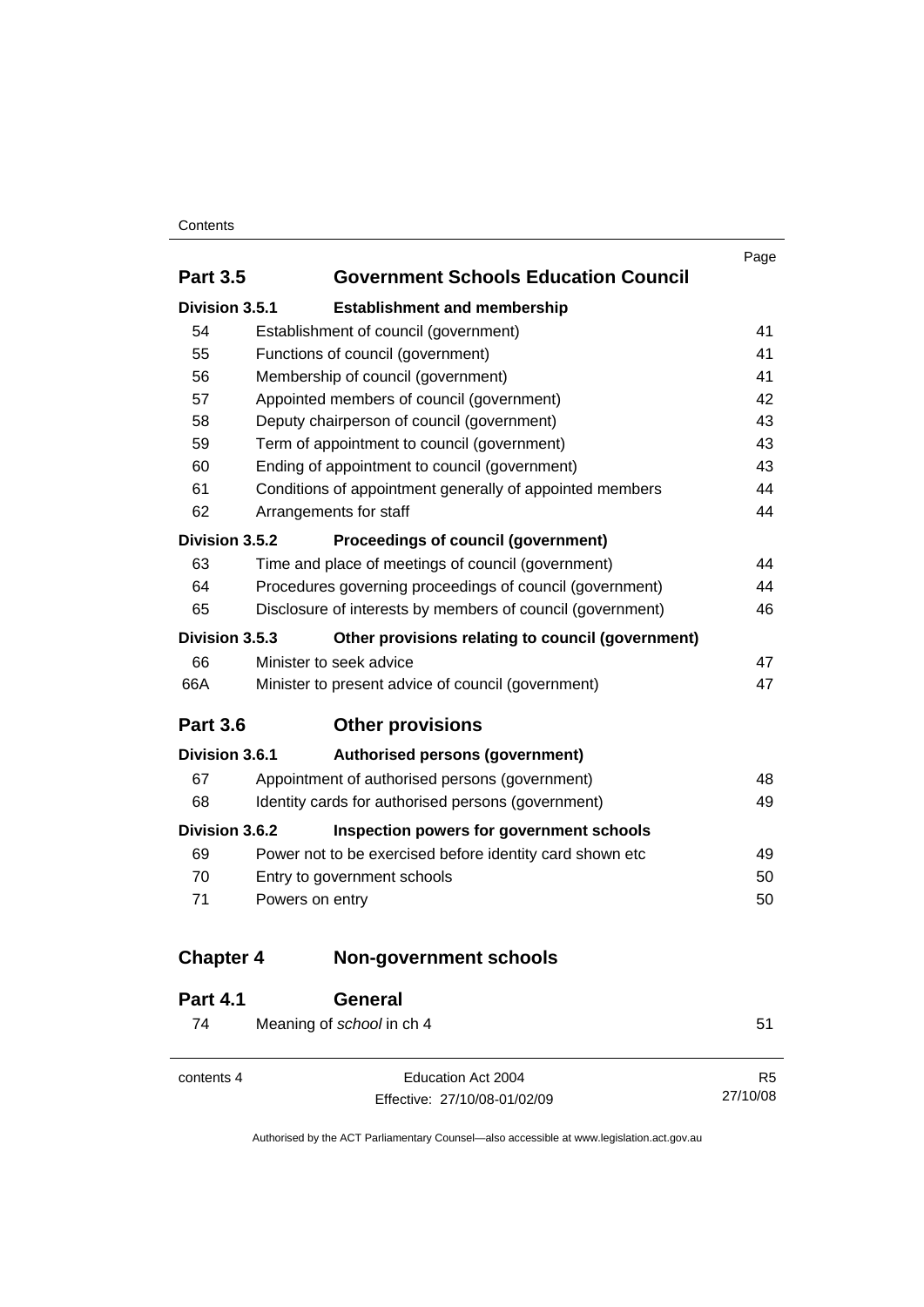|                 |                                                                                                         | Contents |
|-----------------|---------------------------------------------------------------------------------------------------------|----------|
|                 |                                                                                                         | Page     |
| 75              | Principles on which ch 4 based                                                                          | 51       |
| 77              | Registrar                                                                                               | 52       |
| 78              | Functions of registrar                                                                                  | 52       |
| 79              | Register of non-government schools                                                                      | 52       |
| 80              | Availability of information about operation of non-government schools<br>and their educational programs | 52       |
| 81              | Approved educational courses for students at non-government schools                                     | 53       |
| <b>Part 4.2</b> | <b>Registration-non-government schools</b>                                                              |          |
| 82              | Schools to be registered                                                                                | 54       |
| 83              | Applications for in-principle approval for proposed registration                                        | 55       |
| 84              | Deciding in-principle applications                                                                      | 55       |
| 85              | Application for provisional registration                                                                | 57       |
| 86              | Provisional registration                                                                                | 58       |
| 87              | Application for registration                                                                            | 60       |
| 88              | Registration                                                                                            | 60       |
| 88A             | Application for registration at additional campus                                                       | 61       |
| 88B             | Registration at additional campus                                                                       | 62       |
| 89              | Application for registration at additional educational levels                                           | 64       |
| 90              | Registration at additional educational levels                                                           | 65       |
| 91              | Conditions of provisional registration or registration                                                  | 67       |
| 92              | Certificate of provisional registration or registration                                                 | 68       |
| 93              | Period of provisional registration and registration                                                     | 68       |
| 94              | Investigation of complaints-non-government schools                                                      | 69       |
| 95              | Cancellation of provisional registration or registration                                                | 69       |
| 96              | Application for renewal of registration                                                                 | 70       |
| 97              | Renewal of registration                                                                                 | 71       |
| 98              | Inspection of panel reports for school registration etc                                                 | 72       |
| <b>Part 4.3</b> | Attendance at non-government schools                                                                    |          |
| 99              | Keeping of register of enrolments and attendances for non-<br>government schools                        | 74       |
| 100             | Keeping records of enrolment and attendances for non-government<br>schools                              | 74       |

| - R5     | Education Act 2004           | contents 5 |
|----------|------------------------------|------------|
| 27/10/08 | Effective: 27/10/08-01/02/09 |            |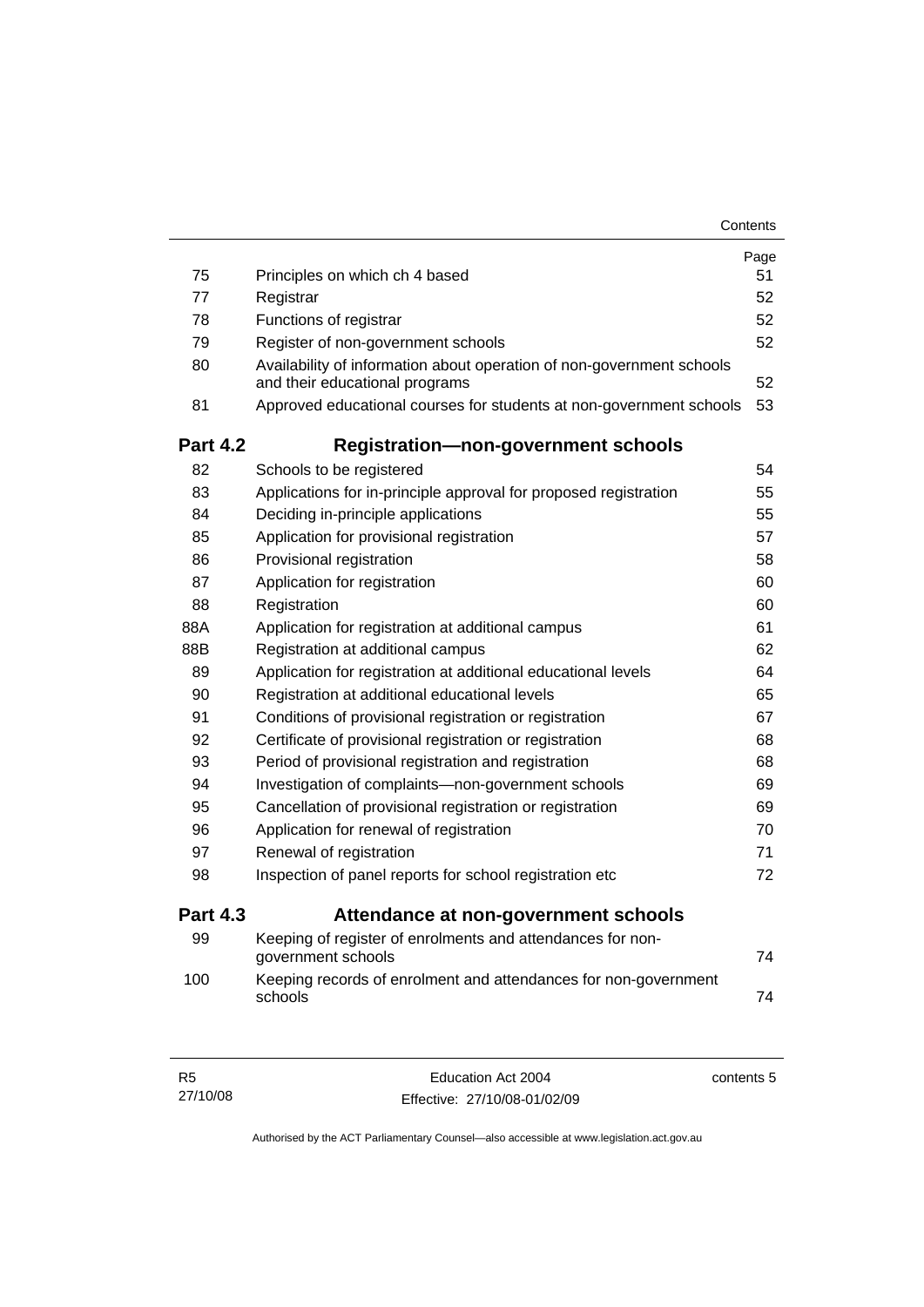| Contents |
|----------|
|          |

|                 |                                                                                    | Page |
|-----------------|------------------------------------------------------------------------------------|------|
| 101             | Inspection of register of enrolment and attendances for non-<br>government schools | 75   |
| 102             | Procedures to encourage attendance at non-government schools                       | 76   |
| 103             | Reporting to parents-non-government schools                                        | 76   |
| 104             | Suspension, transfer or exclusion of students-Catholic systemic                    |      |
|                 | schools                                                                            | 77   |
| 105             | Suspension or exclusion of students-other non-government schools                   | 79   |
| <b>Part 4.4</b> | <b>Non-government Schools Education Council</b>                                    |      |
| Division 4.4.1  | <b>Establishment and membership</b>                                                |      |
| 106             | Establishment of council (non-government)                                          | 83   |
| 107             | Functions of council (non-government)                                              | 83   |
| 108             | Membership of council (non-government)                                             | 83   |
| 109             | Members of council (non-government)                                                | 83   |
| 110             | Deputy chairperson of council (non-government)                                     | 84   |
| 111             | Term of appointment to council (non-government)                                    | 84   |
| 112             | Ending of appointment to council (non-government)                                  | 85   |
| 113             | Conditions of appointment generally of council (non-government)<br>members         | 85   |
| 114             | Arrangements for staff                                                             | 85   |
| Division 4.4.2  | Proceedings of council (non-government)                                            |      |
| 115             | Time and place of meetings of council (non-government)                             | 86   |
| 116             | Proceedings of council (non-government)                                            | 86   |
| 117             | Disclosure of interests by members of council (non-government)                     | 86   |
| Division 4.4.3  | Other provisions relating to council (non-government)                              |      |
| 118             | Minister to seek advice                                                            | 87   |
| 118A            | Minister to present advice of council (non-government)                             | 87   |
|                 |                                                                                    |      |
| <b>Part 4.5</b> | <b>Other provisions</b>                                                            |      |
| Division 4.5.1  | Authorised persons (non-government)                                                |      |
| 119             | Appointment of authorised persons (non-government)                                 | 88   |
| 120             | Identity cards for authorised persons (non-government)                             | 89   |
|                 |                                                                                    |      |

contents 6 Education Act 2004 Effective: 27/10/08-01/02/09

R5 27/10/08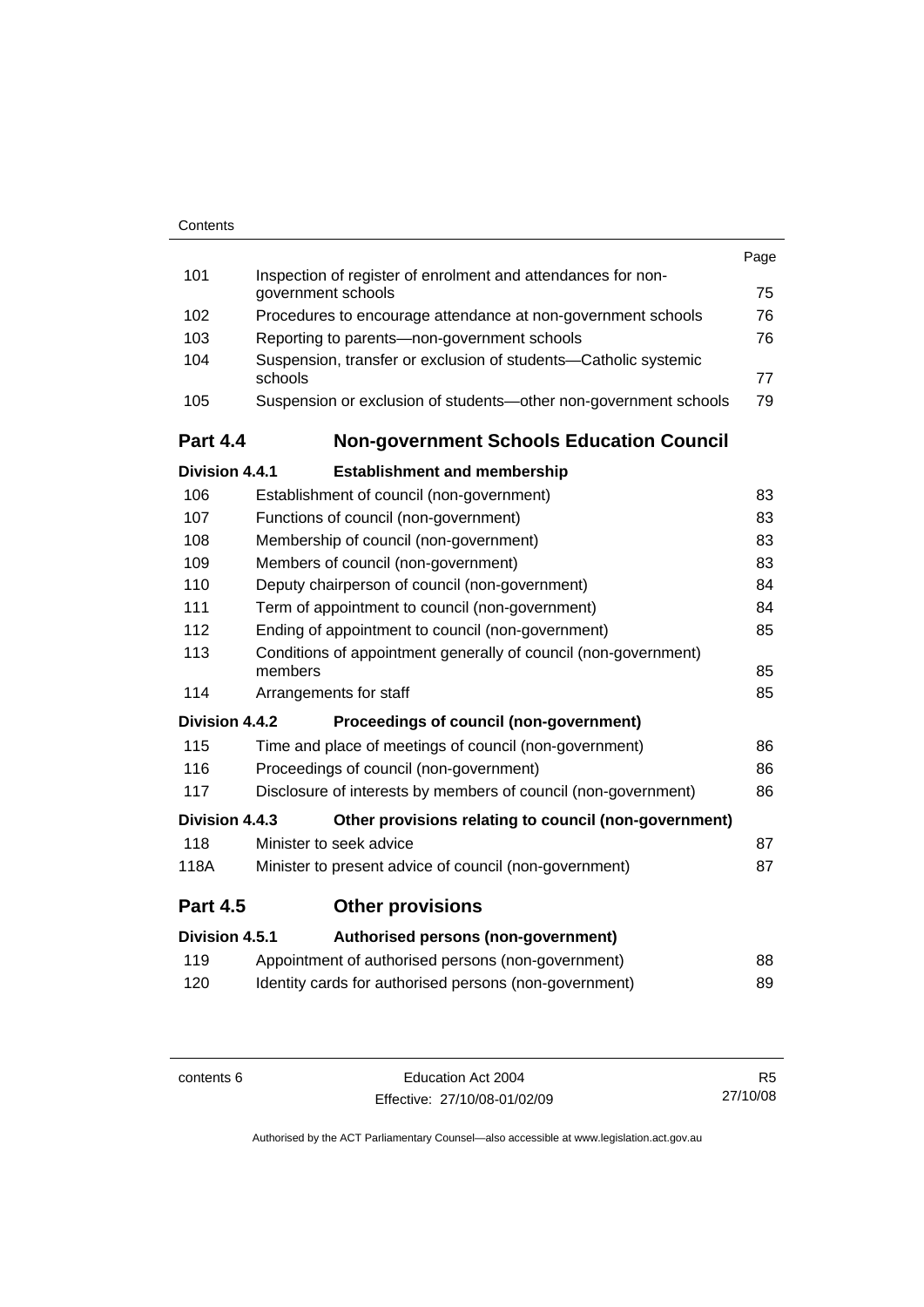**Contents** 

| Division 4.5.2 | Inspection powers for non-government schools              | Page |
|----------------|-----------------------------------------------------------|------|
| 121            | Power not to be exercised before identity card shown etc. | 89   |
| 122            | Entry to non-government schools for inspections           | 90   |
| 123            | Entry to non-government schools with consent              | 90   |
| 124            | Consent to entry                                          | 90   |
| 125            | Powers on entry                                           | 91   |

## **Chapter 5 Home education**

| <b>Part 5.1</b> | <b>General</b>                                  |    |
|-----------------|-------------------------------------------------|----|
| 128             | Principles on which ch 5 based                  | 92 |
| <b>Part 5.2</b> | <b>Registration-home education</b>              |    |
| 129             | Meaning of home education                       | 93 |
| 130             | Provisional registration for home education     | 93 |
| 131             | Registration for home education                 | 93 |
| 132             | Conditions of registration for home education   | 94 |
| 133             | Registration of child                           | 94 |
| 134             | Period of registration                          | 95 |
| 135             | Cancellation of registration for home education | 95 |
| 136             | Certificate of registration for home education  | 96 |
| 137             | Renewal of registration for home education      | 96 |
| 138             | Home education reports                          | 97 |
| 139             | Home education register                         | 97 |

# **Chapter 6 Miscellaneous**

| <b>Part 6.1</b> | <b>Review of decisions</b>                         |     |
|-----------------|----------------------------------------------------|-----|
| 140             | Meaning of <i>reviewable</i> decisions for pt 6.1  | 98  |
| 141             | Notice of decisions to be given to affected people | 98  |
| 142             | Who may apply for internal review of decisions     | 99. |
| 143             | Applications for internal review                   | 99  |
| 144             | Internal review                                    | 99  |

| <b>R5</b> | Education Act 2004           | contents 7 |
|-----------|------------------------------|------------|
| 27/10/08  | Effective: 27/10/08-01/02/09 |            |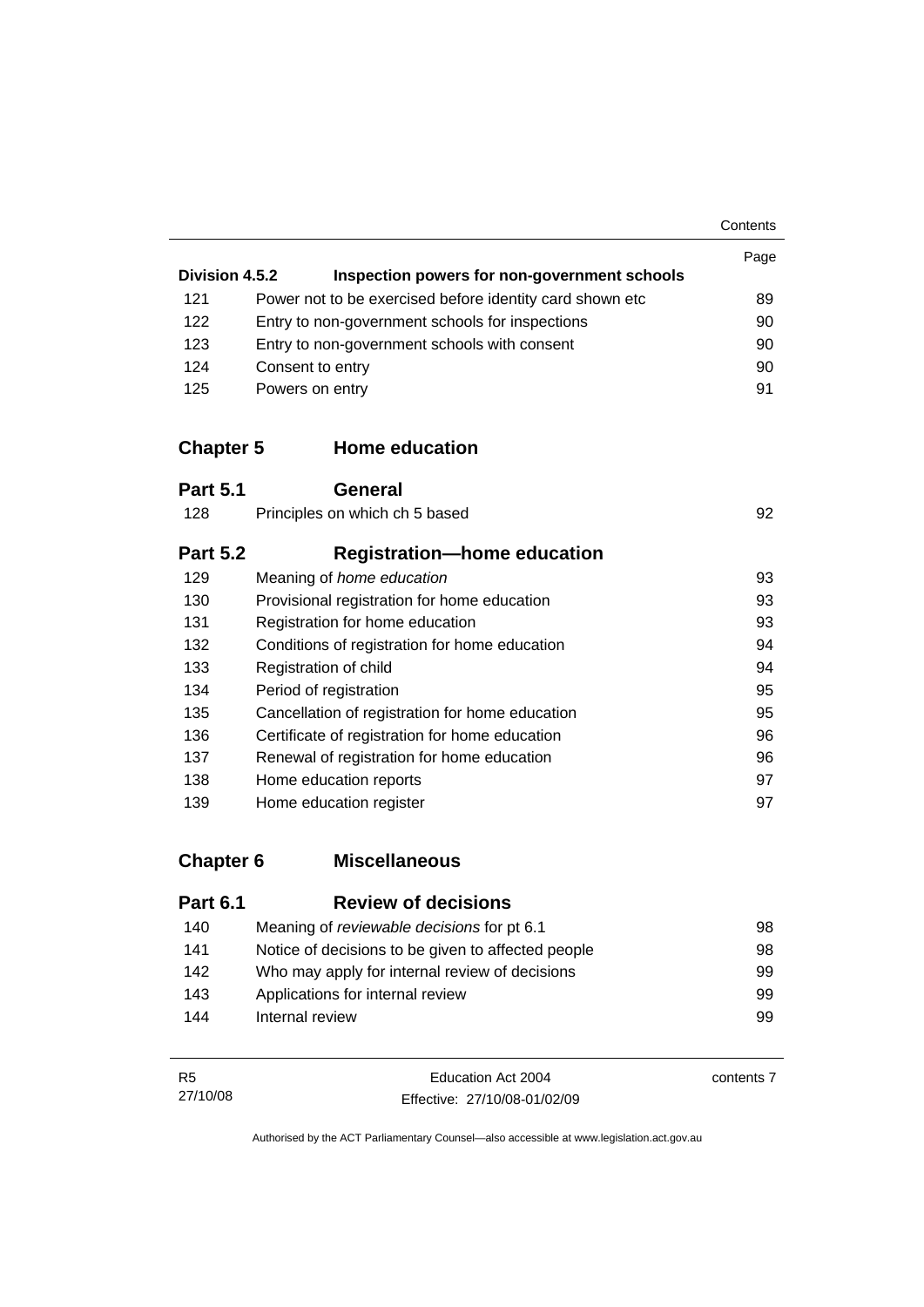|                   |                                                                                                        | Page |
|-------------------|--------------------------------------------------------------------------------------------------------|------|
| 145               | Review by administrative appeals tribunal of certain decisions                                         | 100  |
| 145A              | Applications to ACAT                                                                                   | 100  |
| <b>Part 6.2</b>   | <b>Other provisions</b>                                                                                |      |
| 146               | Preschools                                                                                             | 101  |
| 147               | Offences on school premises                                                                            | 101  |
| 148               | Obligations on parents                                                                                 | 102  |
| 149               | Notification of parents                                                                                | 102  |
| 150               | Minister may grant scholarships etc                                                                    |      |
| 151               | Gifts and donations                                                                                    |      |
| 152               | Education trust fund                                                                                   | 103  |
| 153               | Notices of intention under former education Act to conduct schools at<br>additional educational levels | 104  |
| 154               | Approved forms                                                                                         | 105  |
| 155               | Regulation-making power                                                                                | 105  |
| <b>Schedule 1</b> | <b>Reviewable decisions</b>                                                                            | 106  |
| <b>Part 1.1</b>   | <b>Minister's decisions</b>                                                                            | 106  |
| <b>Part 1.2</b>   | <b>Chief executive's decisions</b>                                                                     | 108  |

## **Dictionary** [109](#page-118-0)

## **Endnotes**

|   | About the endnotes     | 116 |
|---|------------------------|-----|
| 2 | Abbreviation key       | 116 |
| 3 | Legislation history    | 117 |
| 4 | Amendment history      | 117 |
| 5 | Earlier republications | 124 |
| 6 | Uncommenced amendments | 125 |

contents 8 Education Act 2004 Effective: 27/10/08-01/02/09

R5 27/10/08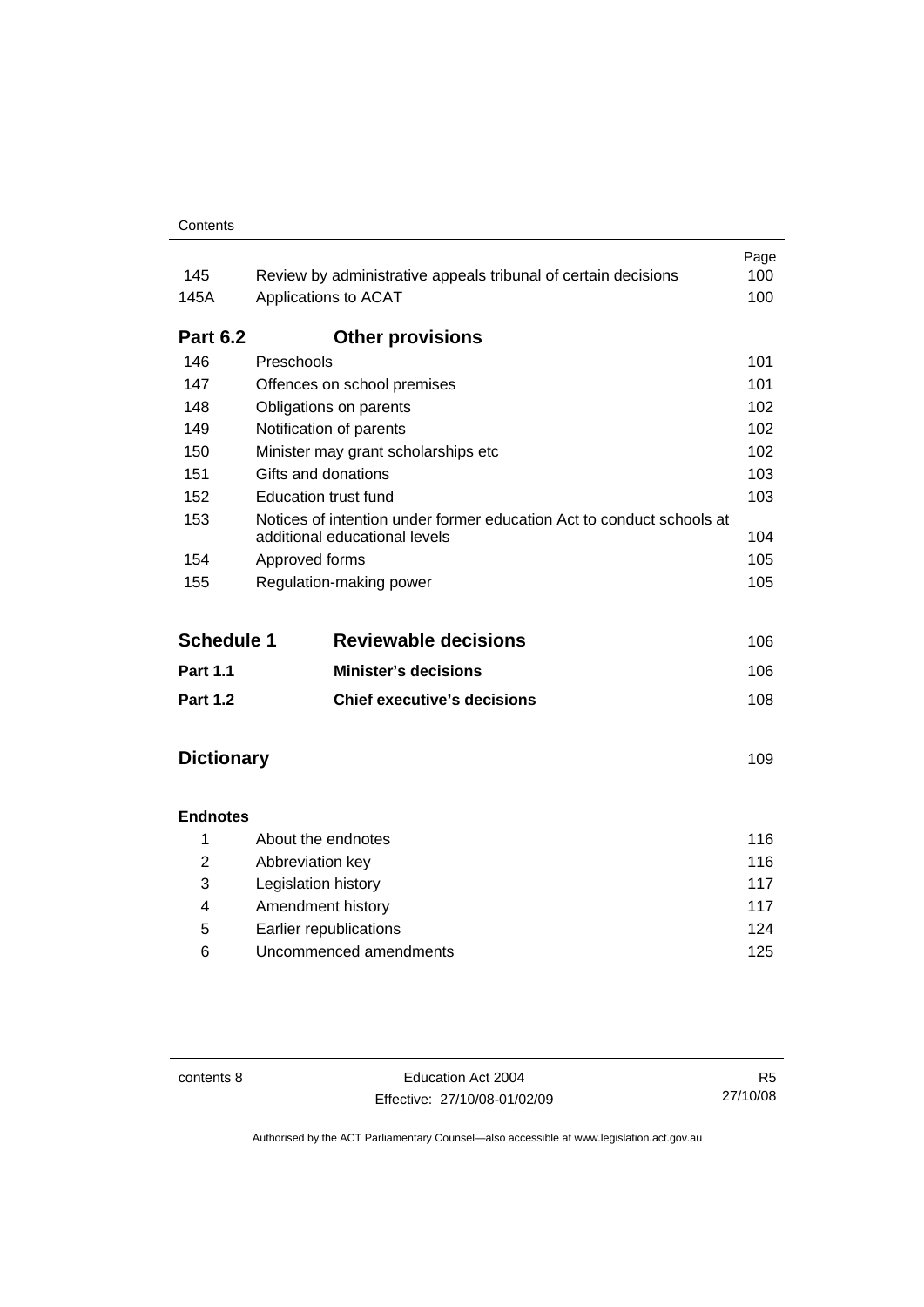<span id="page-10-0"></span>

# **Education Act 2004**

An Act about the education of children in the ACT, and for other purposes

R5 27/10/08

I

page 1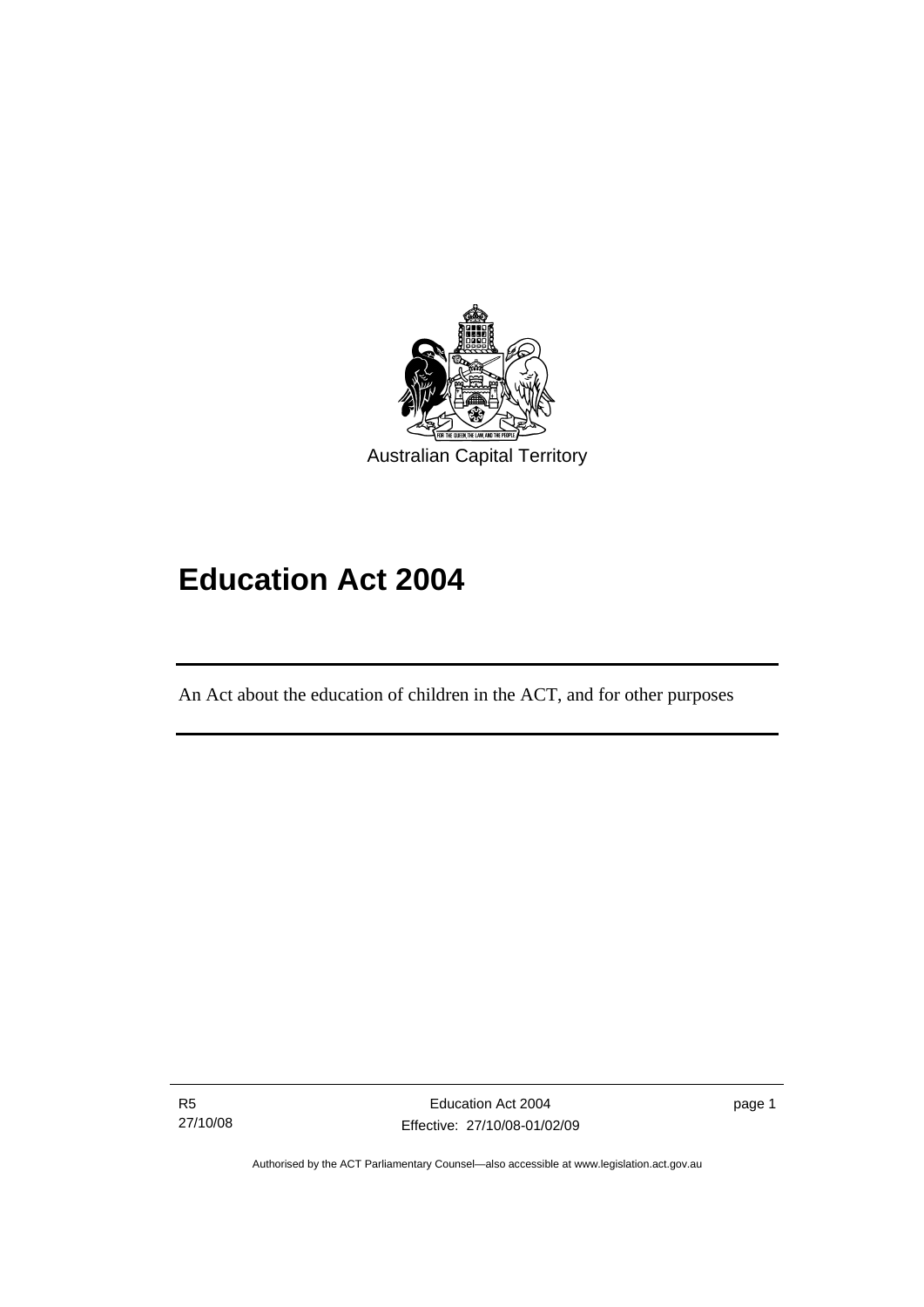<span id="page-11-0"></span>**Chapter 1** General<br> **Part 1.1** Prelimin **Preliminary** 

Section 1

# **Chapter 1 General**

# **Part 1.1** Preliminary

#### **1 Name of Act**

This Act is the *Education Act 2004*.

#### **3 Dictionary**

The dictionary at the end of this Act is part of this Act.

*Note 1* The dictionary at the end of this Act defines certain terms used in this Act, and includes references (*signpost definitions*) to other terms defined elsewhere in this Act.

> For example, the signpost definition '*carer*—see section 6.' means that the term 'carer' is defined in that section.

*Note* 2 A definition in the dictionary (including a signpost definition) applies to the entire Act unless the definition, or another provision of the Act, provides otherwise or the contrary intention otherwise appears (see Legislation Act,  $s$  155 and  $s$  156 (1)).

#### **4 Notes**

A note included in this Act is explanatory and is not part of this Act.

*Note* See Legislation Act, s 127 (1), (4) and (5) for the legal status of notes.

#### **5 Offences against Act—application of Criminal Code etc**

Other legislation applies in relation to offences against this Act.

*Note 1 Criminal Code*

The Criminal Code, ch 2 applies to all offences against this Act (see Code, pt 2.1).

The chapter sets out the general principles of criminal responsibility (including burdens of proof and general defences), and defines terms

R5 27/10/08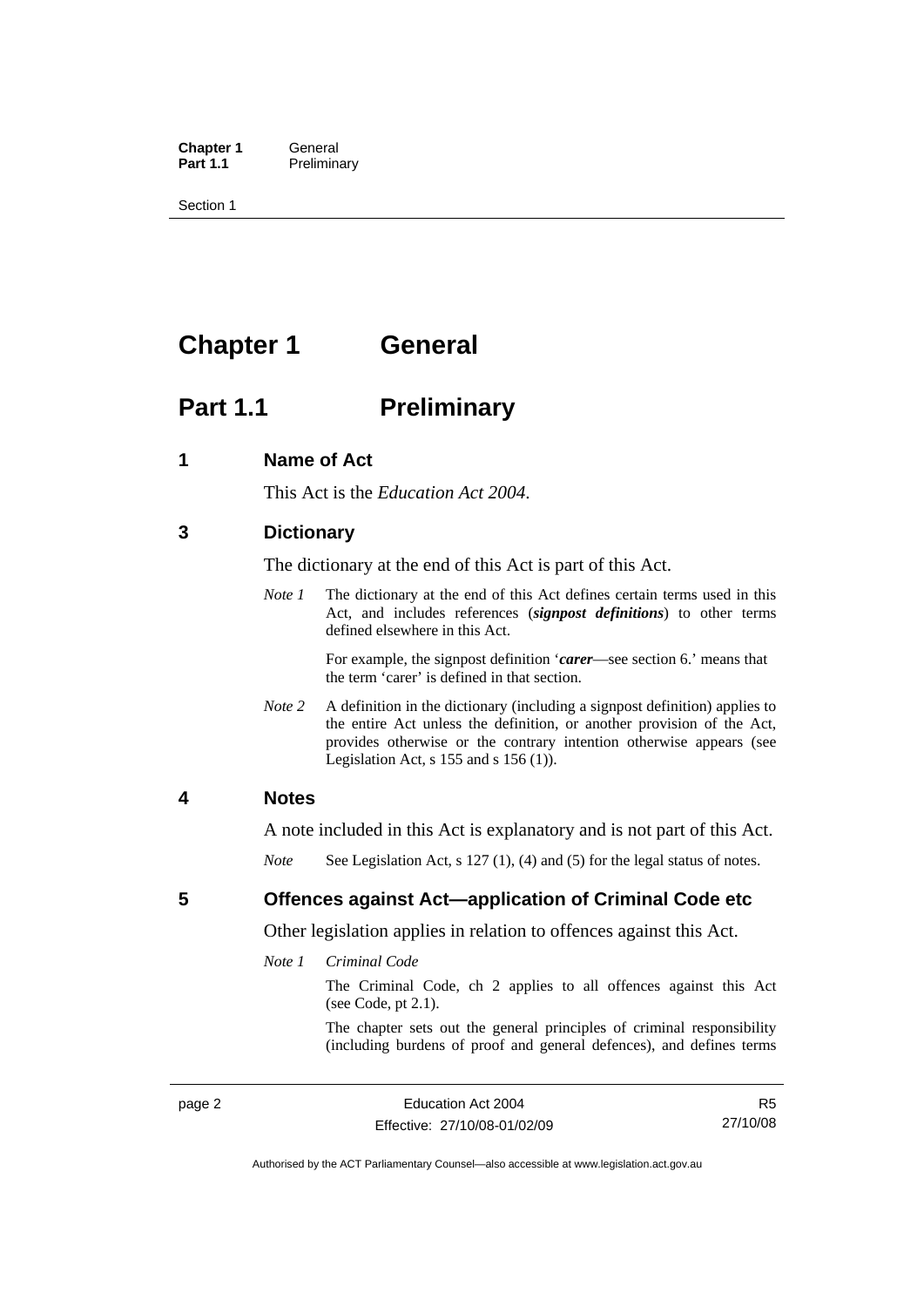used for offences to which the Code applies (eg *conduct*, *intention*, *recklessness* and *strict liability*).

<span id="page-12-0"></span>*Note 2 Penalty units* 

The Legislation Act, s 133 deals with the meaning of offence penalties that are expressed in penalty units.

## **U 6 Meaning of** *parent* **and** *carer*

- (1) In this Act, a *parent* includes a carer.
- (2) In this Act, a *parent* is a person having parental responsibility for the child under the *Children and Young People Act 2008*, division 1.3.2.
- (3) In this Act, a *carer* is a person who is a carer under the *Children and Young People Act 1999*, section 5.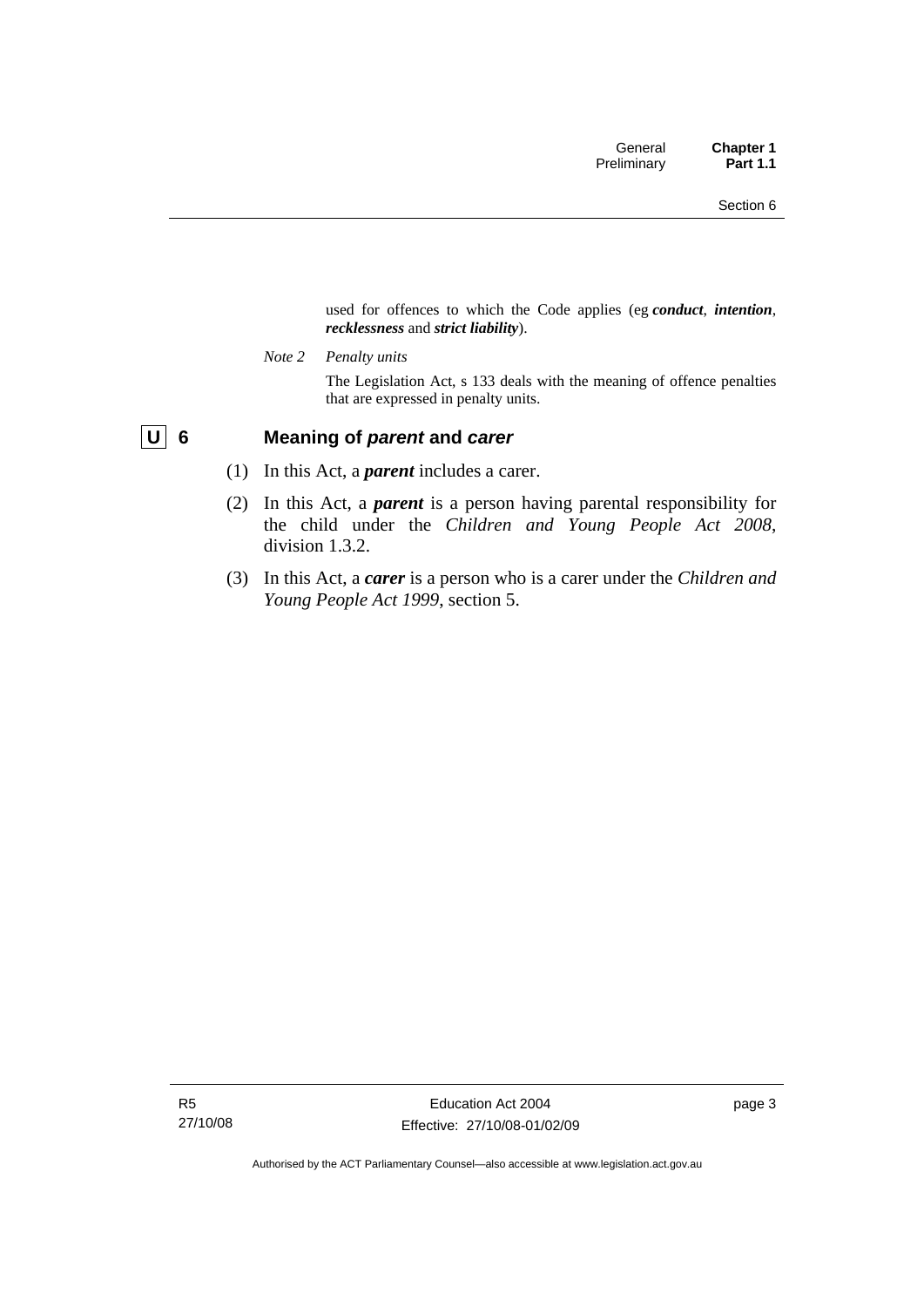# <span id="page-13-0"></span>**Part 1.2 General principles and objects**

**7 General principles of Act** 

- (1) Everyone involved in the administration of this Act, or in the school or home education of children in the ACT, is to apply the principle that every child has a right to receive a high-quality education.
- (2) Without limiting subsection (1), a high-quality education is based on the following principles:
	- (a) school education and home education provide a foundation for a democratic society;
	- (b) school education and home education should—
		- (i) aim to develop every child's potential and maximise educational achievements; and
		- (ii) promote children's enthusiasm for lifelong learning and optimism for the future; and
		- (iii) encourage parents to take part in the education of their children, and recognise their right to choose a suitable educational environment; and
		- (iv) promote respect for and tolerance of others; and
		- (v) recognise the social, religious, physical, intellectual and emotional needs of all students; and
		- (vi) aim over time to improve the learning outcomes of students so that the outcomes are free from disadvantage because of economic, social, cultural or other causes; and
		- (vii) encourage all students to complete their senior secondary education; and
		- (viii) provide access to a broad education; and

Authorised by the ACT Parliamentary Counsel—also accessible at www.legislation.act.gov.au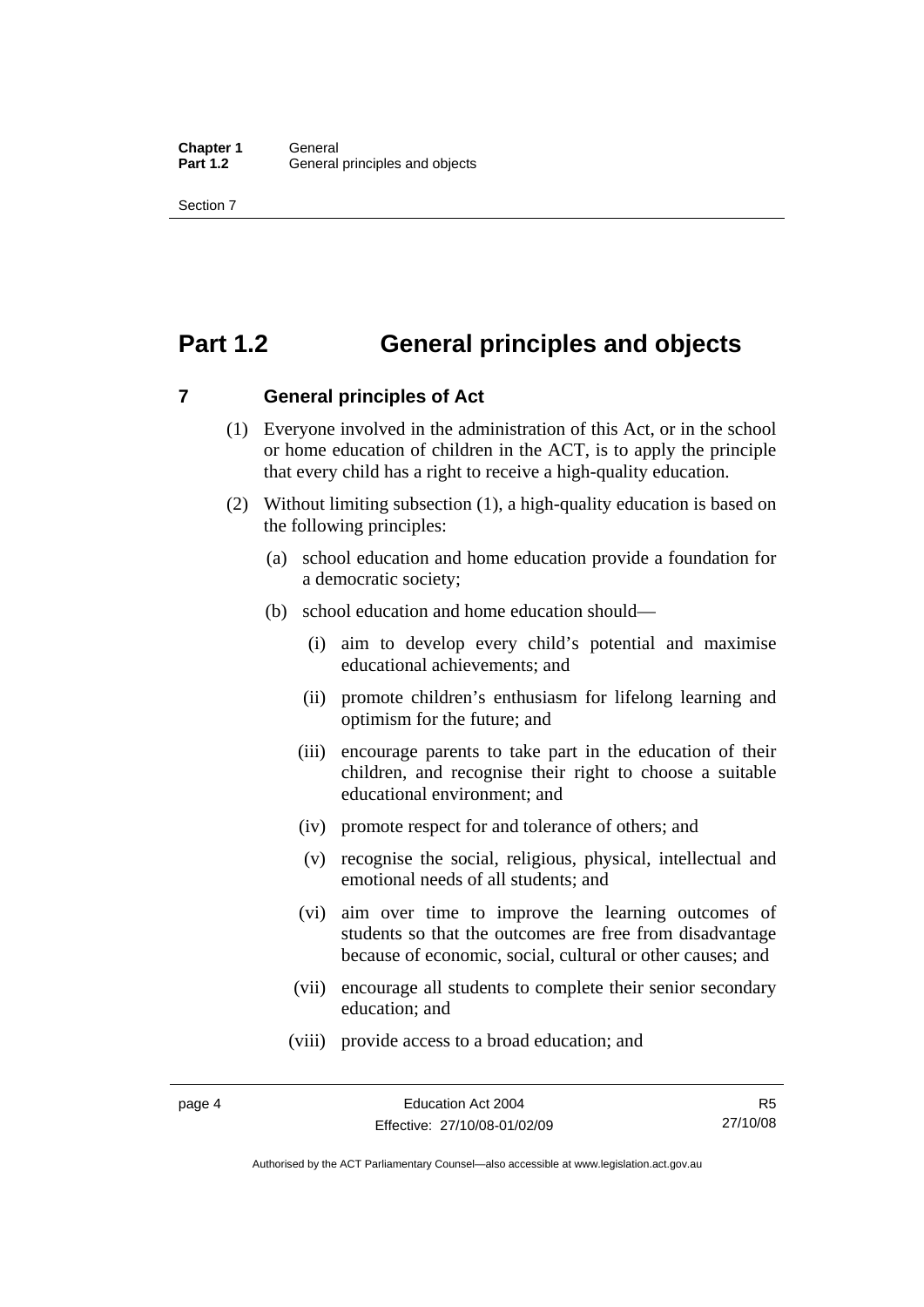- <span id="page-14-0"></span>(ix) recognise the needs of Indigenous students;
- (c) innovation, diversity and opportunity within and among schools should be encouraged;
- (d) effective quality assurance mechanisms should be applied to school education;
- (e) government funding should be directed to students through their schools or school system;
- (f) the partnership between the home, community and educational providers should be recognised;
- (g) school communities should be given information about the operation of their schools.
- (3) Everyone involved in the administration of this Act, or in the school education of children in the ACT, is to apply the principle that school education—
	- (a) recognises the individual needs of children with disabilities; and
	- (b) should make appropriate provision for those needs, unless it would impose unjustifiable hardship on the provider of the school education.
- (4) Corporal punishment is not allowed in ACT schools.

#### **8 Main objects of Act**

The main objects of this Act are—

 (a) to state the responsibilities of parents and the government in relation to education and the principles and values on which government and non-government school education and home education are based; and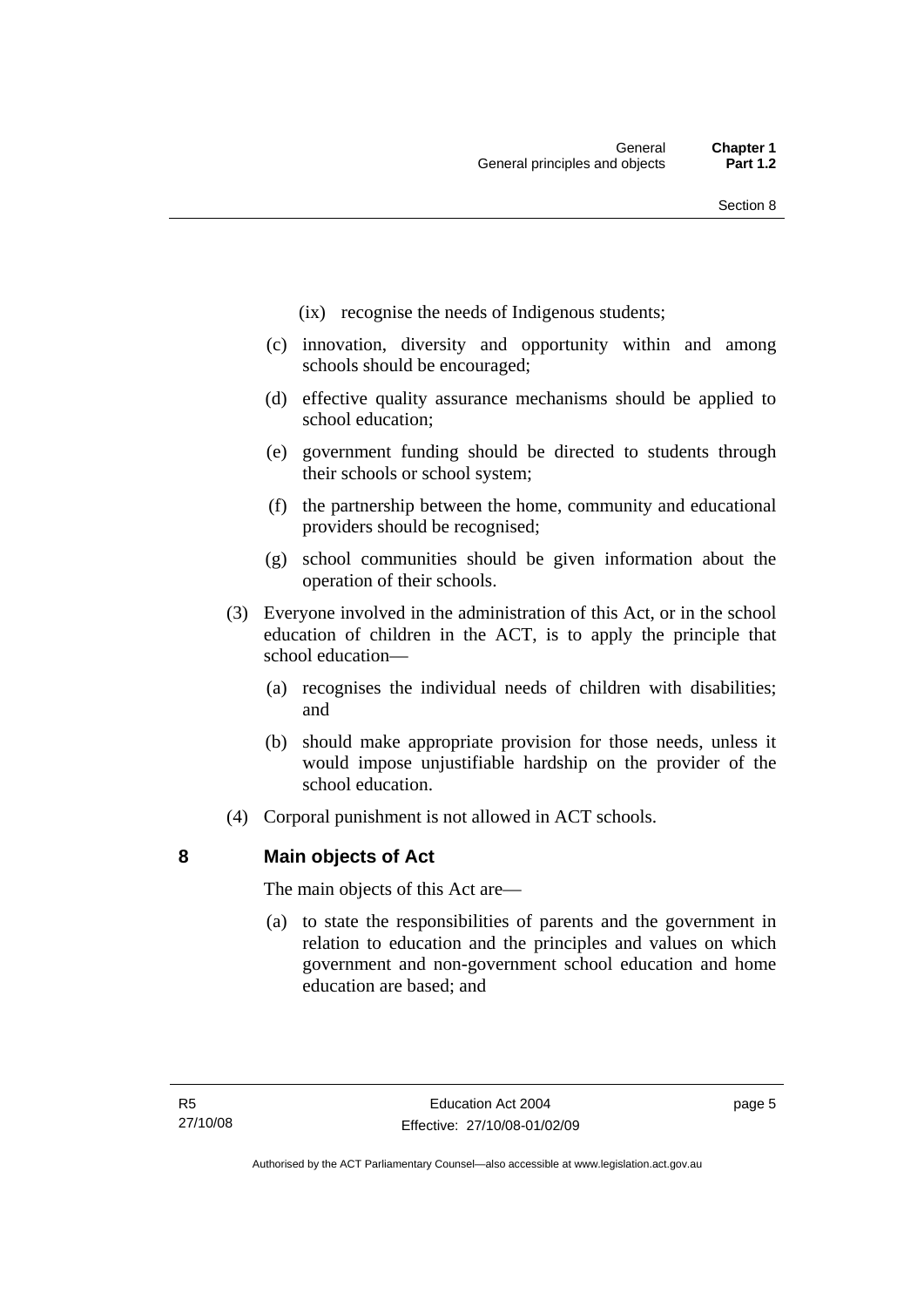| <b>Chapter 1</b> | General                        |
|------------------|--------------------------------|
| <b>Part 1.2</b>  | General principles and objects |

- (b) to promote compulsory education and state the circumstances in which school attendance is not required, including providing for suspension and exclusion from school; and
- (c) to provide for the operation and governance of government schools; and
- (d) to provide for the registration of non-government schools and home education.

page 6 **Education Act 2004** Effective: 27/10/08-01/02/09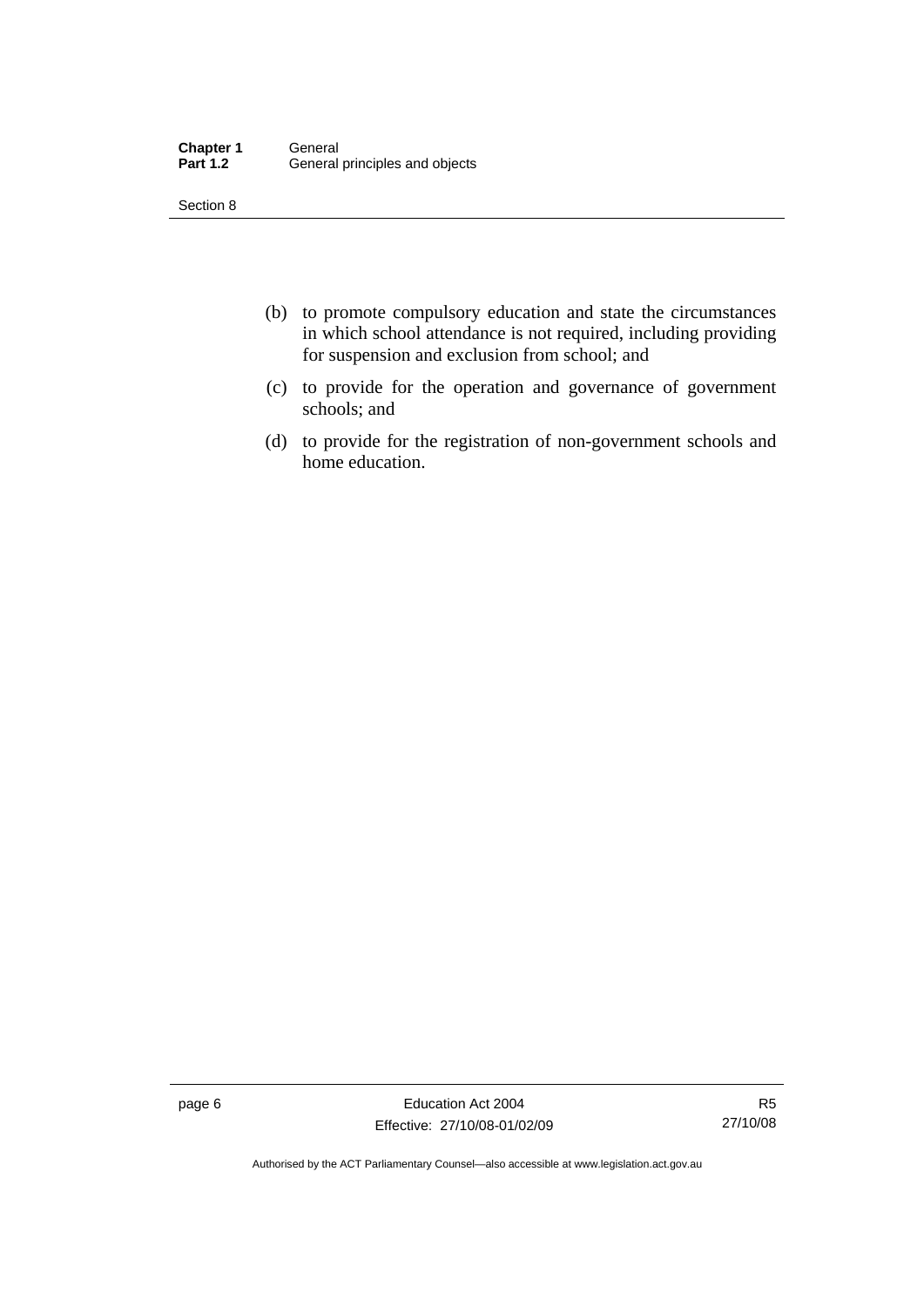# <span id="page-16-0"></span>**Chapter 2 School enrolment and attendance**

#### **9 Meaning of** *compulsory school age*

For this Act, a child is of *compulsory school age* if the child is at least 6 years old and under 15 years old.

#### **10 Compulsory enrolment**

- (1) This section applies to the parents of a child if the child is of compulsory school age and lives in the ACT.
- (2) Not later than 14 school term days after the day the child turns 6 years old, or begins to live in the ACT, the parents must enrol the child at a school or apply to register the child for home education.

Maximum penalty: 5 penalty units.

- (3) Subsection (2) does not apply if—
	- (a) the child lives in the ACT but is enrolled in a school under State law and the parents have given the chief executive written notice of the enrolment; or
	- (b) an exemption certificate is in force for the child; or
	- (c) the parents have a reasonable excuse for not complying with the subsection.
- (4) An offence against this section is a strict liability offence.

## **11 Compulsory attendance**

 (1) This section applies to the parents of a child if the child lives in the ACT, is of compulsory school age and is enrolled at a school.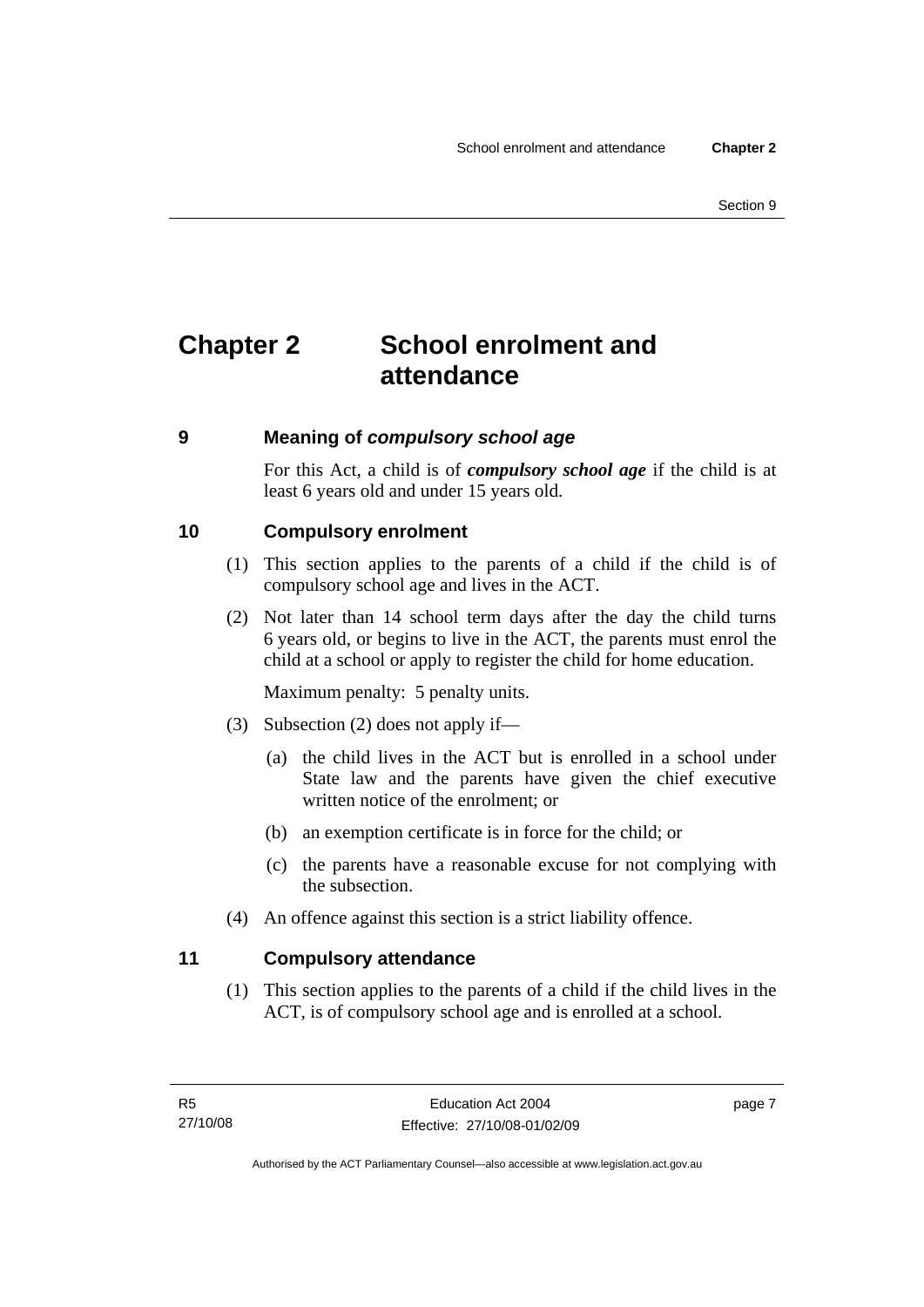- <span id="page-17-0"></span> (2) The parents must ensure that the child attends—
	- (a) the school on every day, and during the times on every day, when the school is open for attendance; and
	- (b) every activity of the school (including attendances at an approved educational course) that the school requires the child to attend.
- (3) The parents must not contravene subsection (2).

Maximum penalty: 5 penalty units.

- (4) Subsection (3) does not apply if the parents have a reasonable excuse for the contravention.
- (5) An offence against this section is a strict liability offence.

#### **12 Information about school-age children**

- (1) This section applies if the chief executive believes on reasonable grounds that—
	- (a) a child of compulsory school age lives in the ACT; and
	- (b) the child is not enrolled at a school or registered for home education.
- (2) The chief executive may give written notice to a parent of the child requiring the parent to give the chief executive the details about the child stated in the notice within 7 days after the day the parent receives the notice.
- (3) If the chief executive gives a notice under this section to the parent, the parent must comply with the notice.

Maximum penalty: 50 penalty units.

(4) An offence against this section is a strict liability offence.

Authorised by the ACT Parliamentary Counsel—also accessible at www.legislation.act.gov.au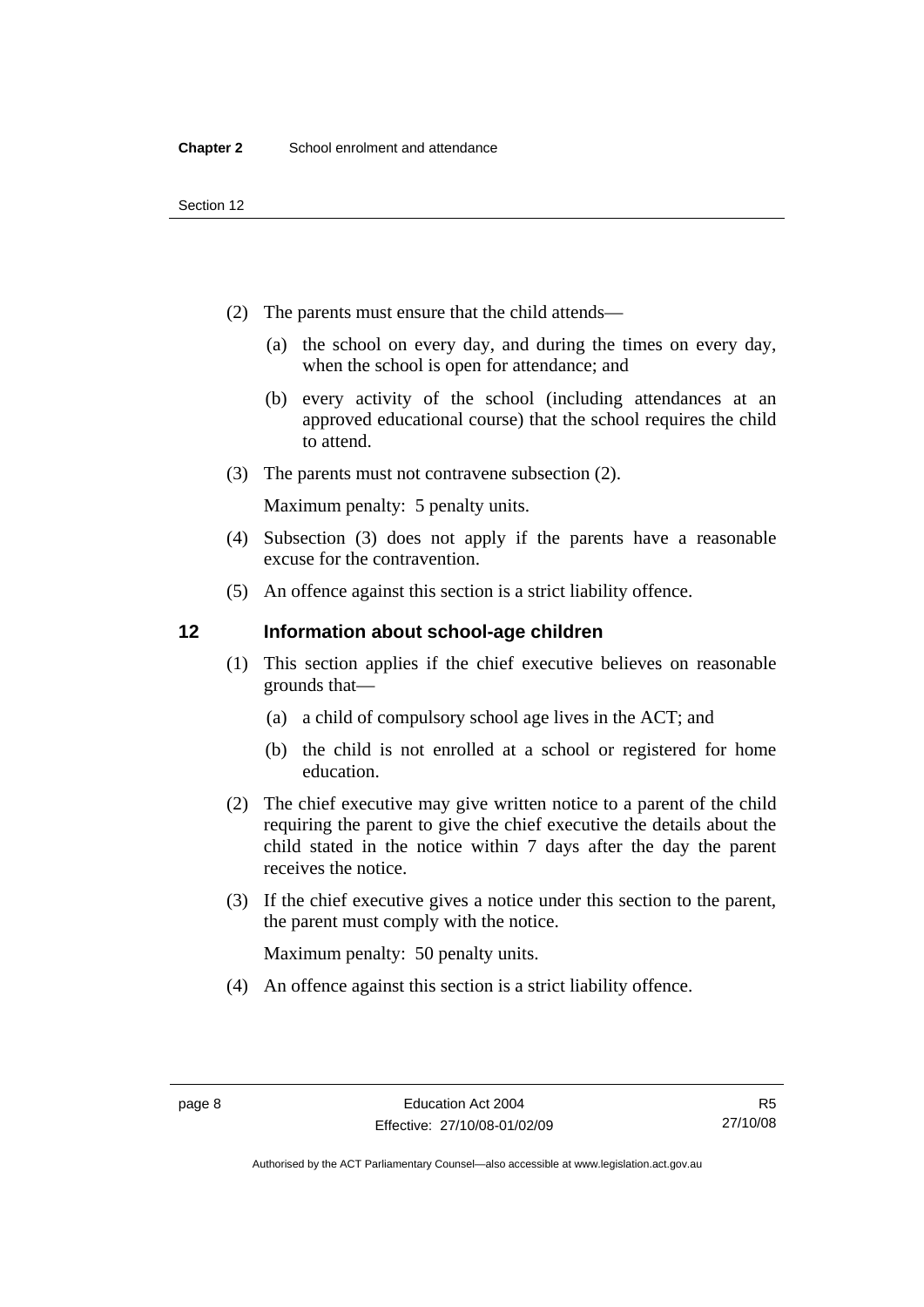## <span id="page-18-0"></span>**U** 13 Employment of children under school-leaving age

- (1) A person must not employ a child under school-leaving age, on a day and at a time, when the child—
	- (a) is required under this Act to attend a school, school activity or approved educational course; or
	- (b) if the child does not live in the ACT or is enrolled at a school under State law—would be required under this Act to attend a school, school activity or approved educational course if the child were living in the ACT or were not enrolled at a school under State law.

Maximum penalty: 50 penalty units.

(2) An offence against this section is a strict liability offence.

#### **14 Exemption certificates**

The chief executive may, on application by the parents of a child, issue a certificate exempting the child from school, if satisfied that—

- (a) it is necessary or desirable, having regard to any educational, vocational training or employment opportunity offered to the child before the child is of school-leaving age, to exempt the child from school; or
- (b) it is otherwise in the child's best interests, having regard to the care, health, development or education of the child, to exempt the child from school.

#### **15 Duration of exemption certificates**

An exemption certificate may be issued for a child until—

- (a) the child reaches school-leaving age; or
- (b) the ground on which the certificate was issued ceases to apply.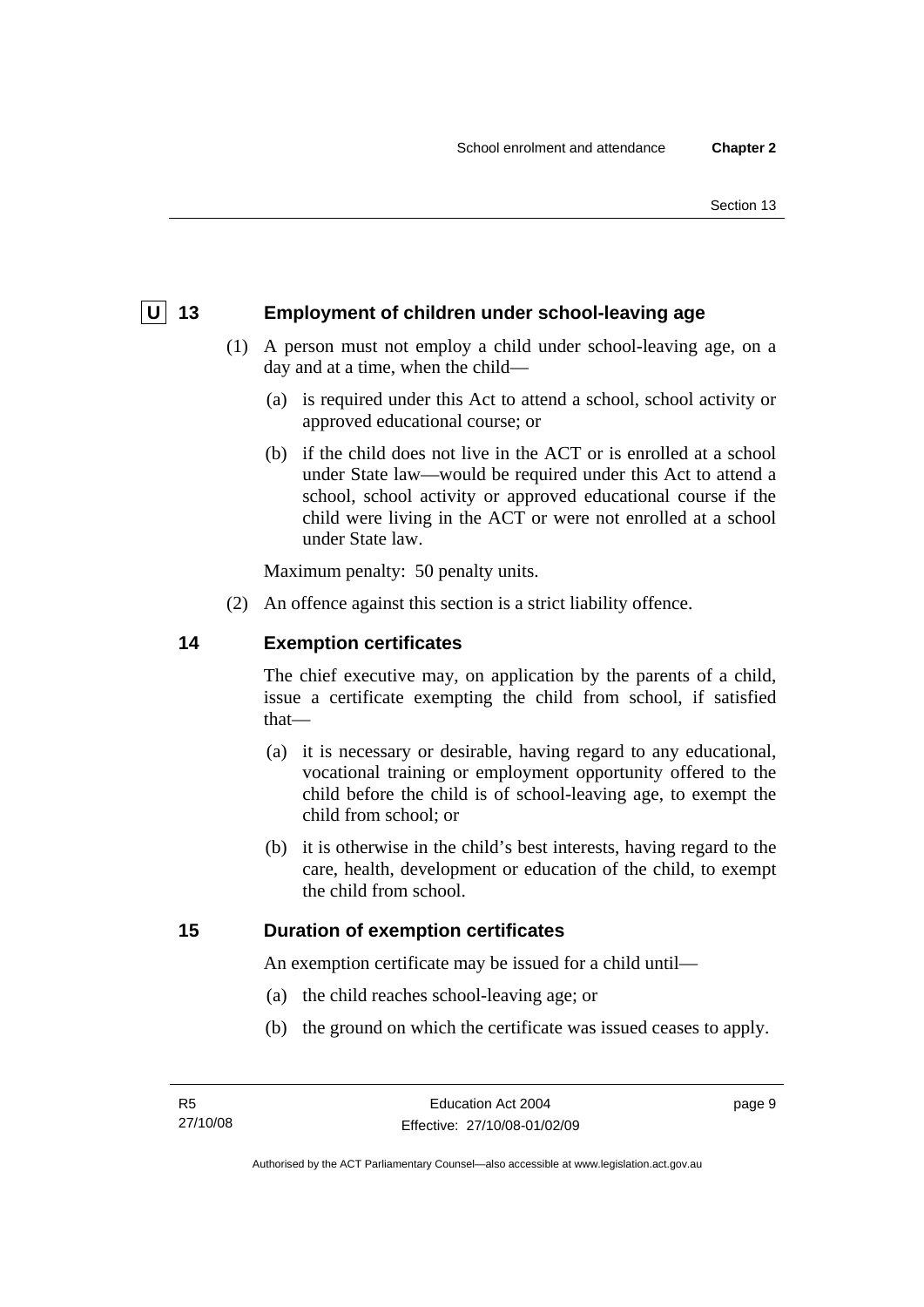## <span id="page-19-0"></span>**16 Revocation of exemption certificates**

The chief executive may revoke an exemption certificate issued for a child if—

- (a) the certificate was issued in error; or
- (b) the ground on which the certificate was issued ceases to apply.

## **17 Student transfer register**

- (1) The chief executive must establish procedures for recording the transfer of students between schools in the ACT.
- (2) The principal of a school must comply with any procedures established under subsection (1) for recording the transfer of students to and from the school that are notified to the principal by the chief executive.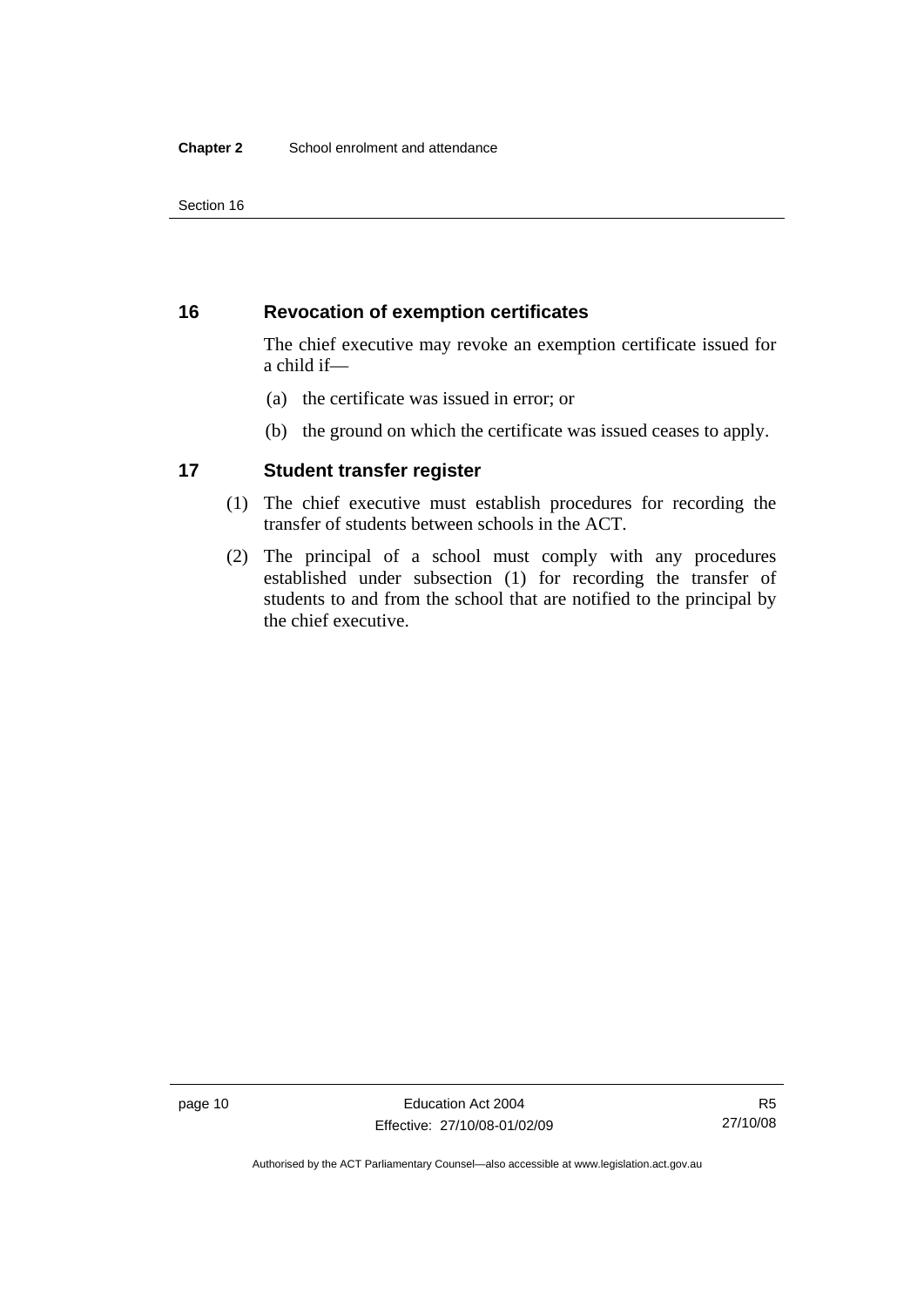# <span id="page-20-0"></span>**Chapter 3 Government schools**

# **Part 3.1 General**

## **18 Principles on which ch 3 based**

The following are the principles on which this chapter is based:

- (a) the ACT government school system is based on the principles of equity, universality and nondiscrimination;
- (b) government schools are free and open to everyone;
- (c) government schools offer a broad and balanced secular education to all students from preschool to year 12 by providing access to a broad curriculum;
- (d) the government school system is committed to—
	- (i) providing reasonable access to public education for all students in the ACT;
	- (ii) maximising student educational achievements and opportunities; and
	- (iii) developing emotional, physical and intellectual wellbeing of all students; and
	- (iv) responsiveness to community needs; and
	- (v) innovation, diversity and choice; and
	- (vi) preparing students to be independent and effective local and global citizens; and
	- (vii) teacher, student and parent participation in all aspects of school education; and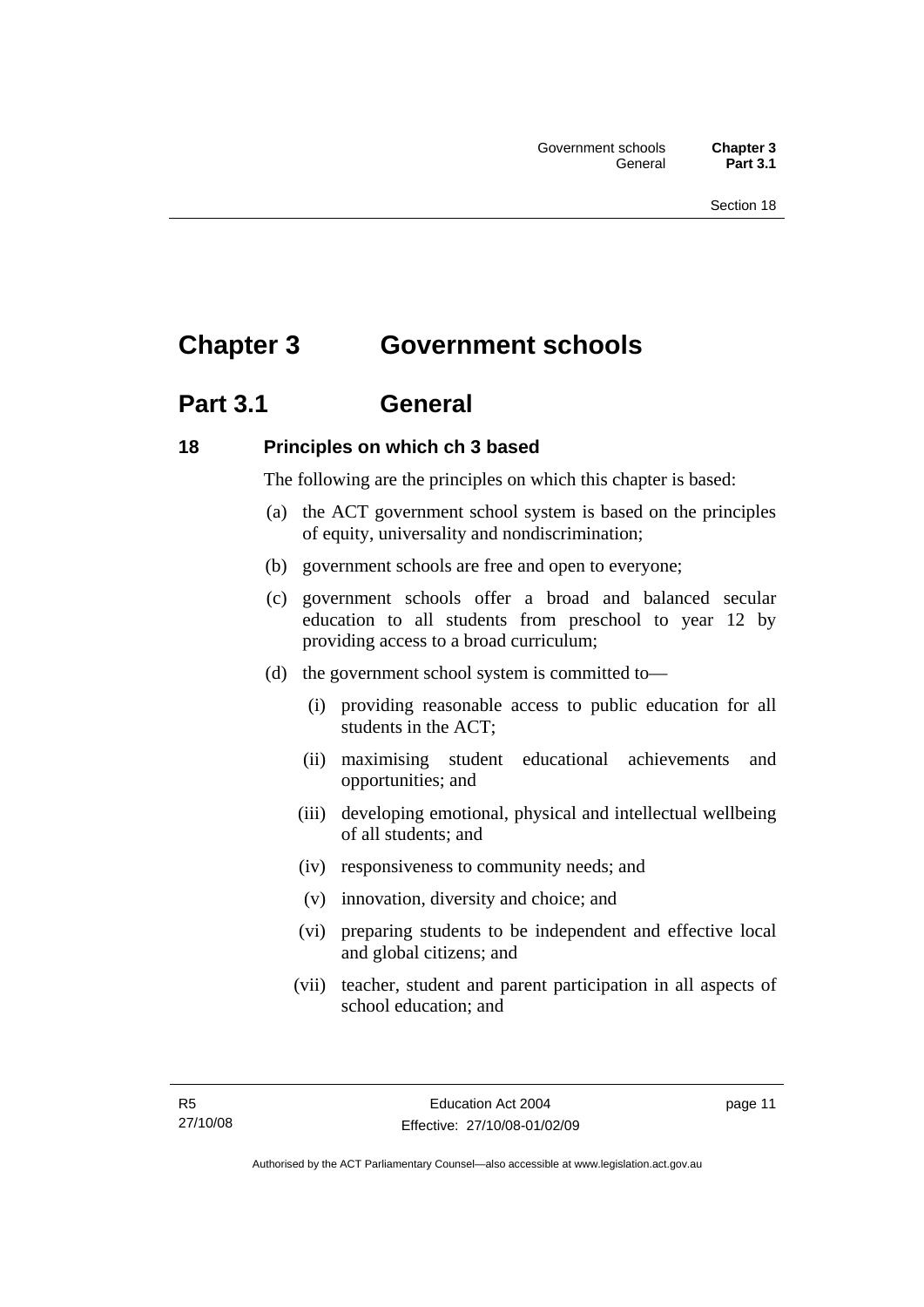| Chapter 3       | Government schools |
|-----------------|--------------------|
| <b>Part 3.1</b> | General            |

- (viii) combining central policies and guidelines with school level policies and decision-making; and
	- (ix) making information available about, and being accountable for, the operation of government schools;
- (e) government school funding is provided to schools in recognition of the principles mentioned in paragraphs (a) to (d) and the diversity of students' needs.

page 12 **Education Act 2004** Effective: 27/10/08-01/02/09

R5 27/10/08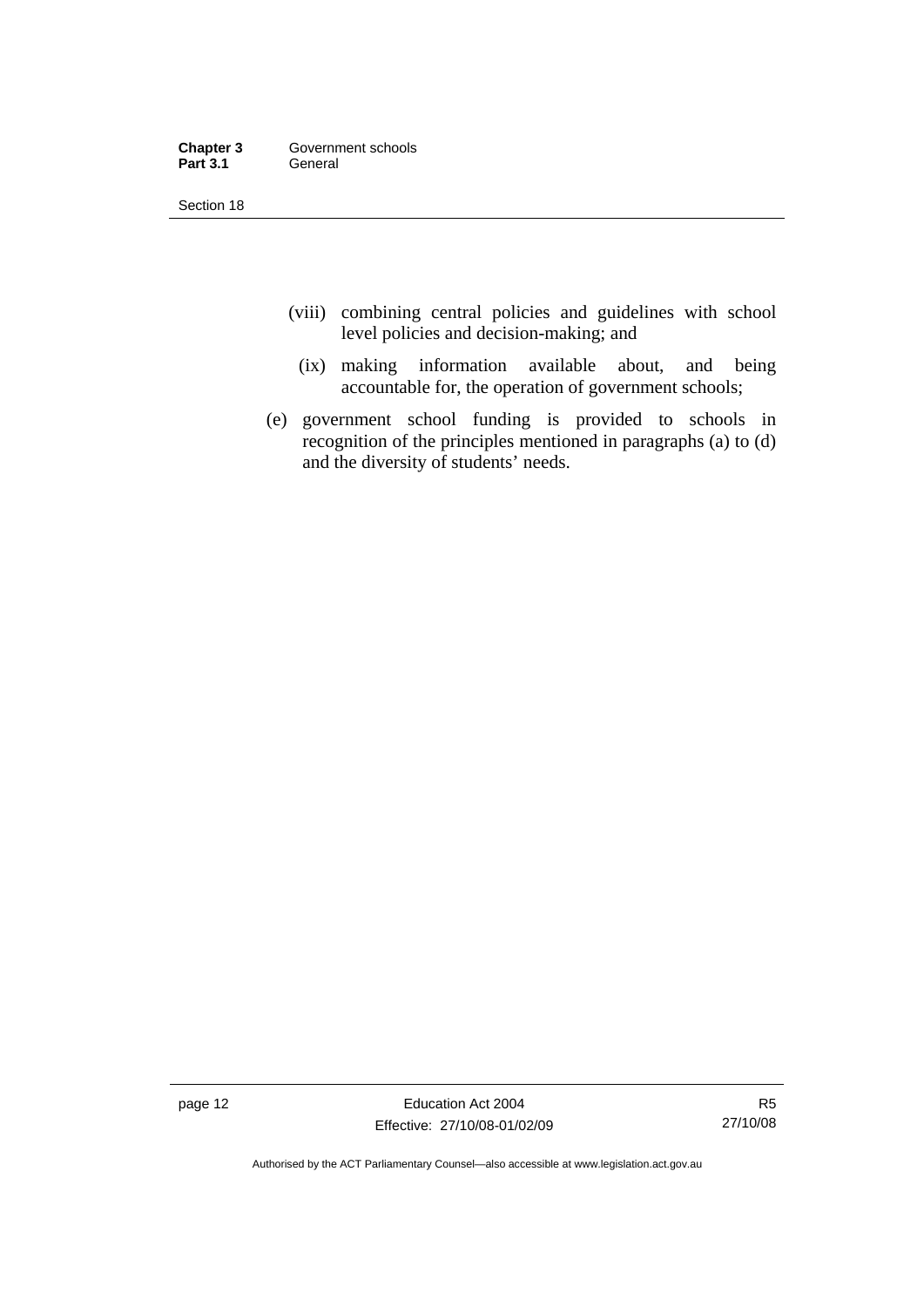# <span id="page-22-0"></span>**Part 3.2 Establishment and operation of government schools**

#### **20 Establishing government schools etc**

- (1) The Minister may establish government schools and preschools (*government schools*).
- (2) The Minister may decide the kinds of government schools to be established and the educational level or levels for the schools.
- (3) The Minister may establish school-related educational institutions and services (*school-related institutions*).

#### **Example of school-related institution**

Hindmarsh Education Centre

- *Note* An example is part of the Act, is not exhaustive and may extend, but does not limit, the meaning of the provision in which it appears (see Legislation Act, s 126 and s 132).
- (4) The Minister may name, and change the name of, a government school or school-related institution.
- (5) Before closing or amalgamating a government school, the Minister must—
	- (a) have regard to the educational, financial and social impact on students at the school, the students' families and the general school community; and
	- (b) ensure that school communities affected by the closure or amalgamation have been adequately consulted during a period of at least 6 months.
- (6) To ensure that school communities affected by closing or amalgamating a government school are adequately consulted, the Minister must, before a decision is made on the proposal—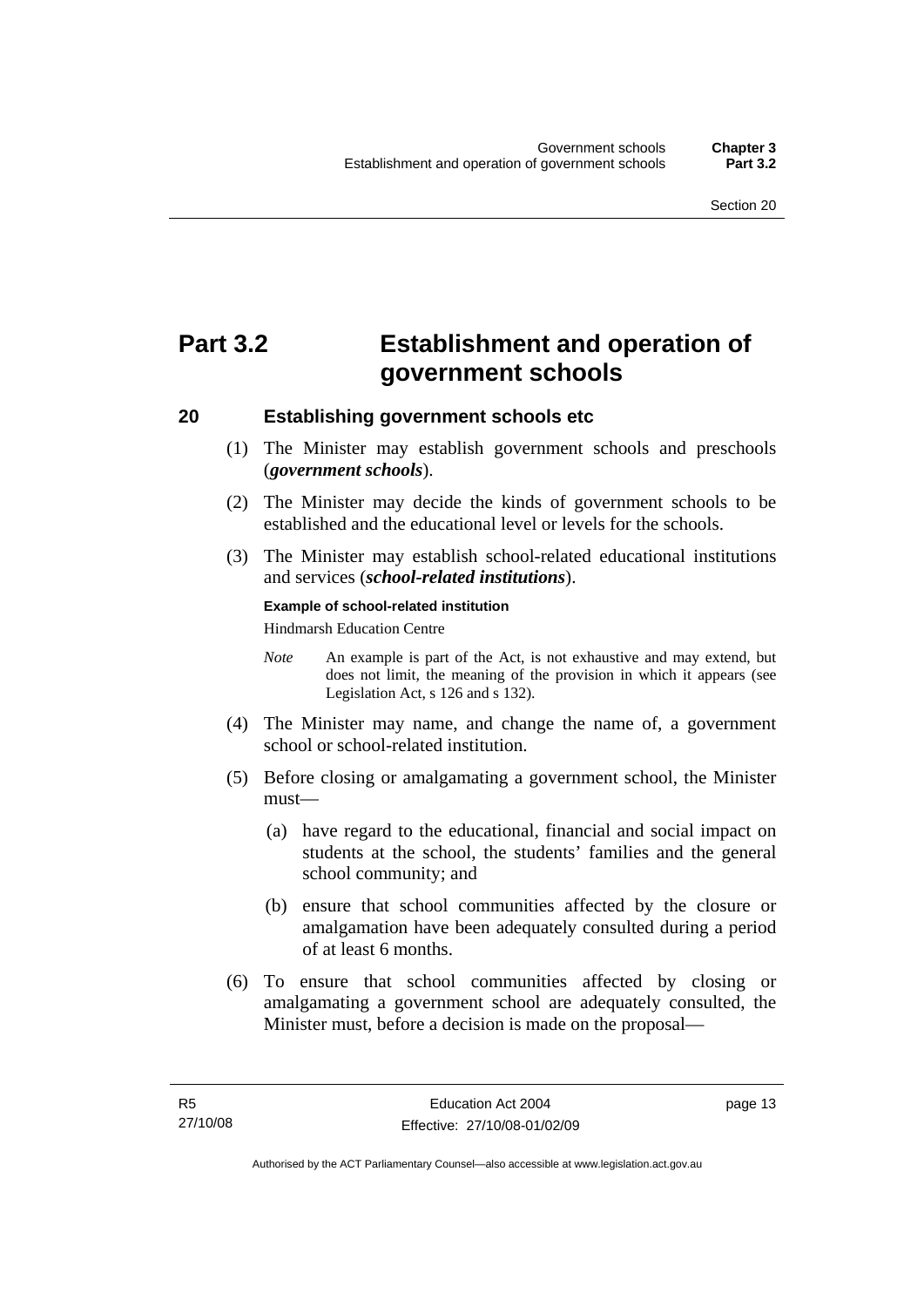- <span id="page-23-0"></span>(a) tell the school communities about the proposal; and
- (b) listen to, and consider, their views.
- (7) The consultation must be done in a way that gives effect to the following principles:
	- (a) consultation should focus on access to, and the provision of, quality educational opportunities;
	- (b) consultation should be open and transparent;
	- (c) consultation should lead to sustainable decisions by involving effective community engagement;
	- (d) without limiting paragraph (c), consultation should ensure that—
		- (i) relevant information is provided in a timely and accessible way to enable maximum community participation in debate about the proposal; and
		- (ii) opportunities are provided for feedback about the proposal, especially from families and other people with significant interest in the proposal;
	- (e) consultation should include seeking the views of school boards that are likely to be affected by the proposal.

## **21 Operation of government schools**

- (1) The chief executive is responsible to the Minister for the operation of government schools.
- (2) Government schools are to be publicly owned and operated by the Territory itself.
- (3) The chief executive must establish procedures that give priority to the enrolment of children in the government school in their neighbourhood.
- (4) The principal of a government school is responsible for—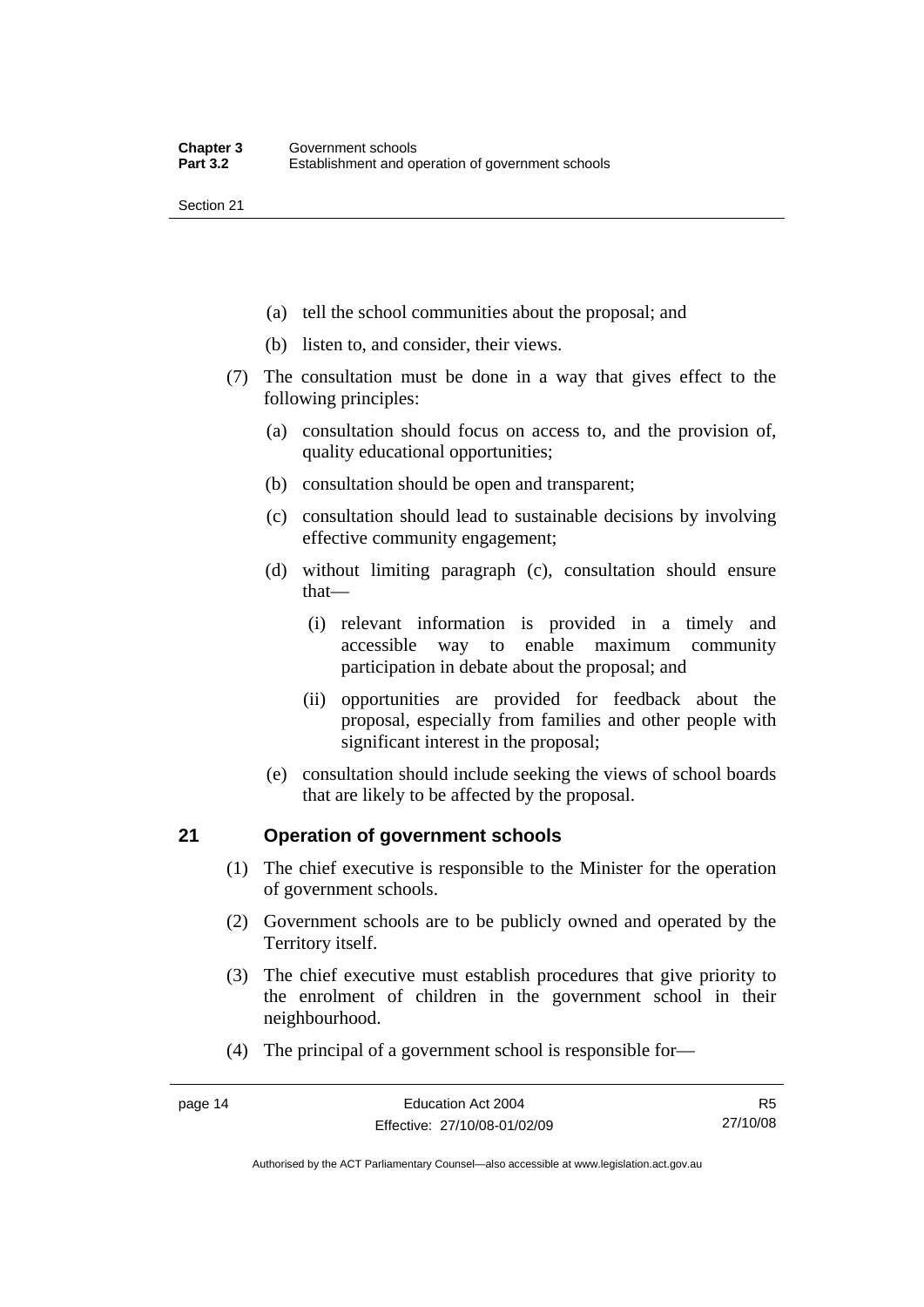- <span id="page-24-0"></span>(a) educational leadership and management of the school; and
- (b) educational outcomes for students at the school; and
- (c) providing support to the school board in the carrying out of its functions; and
- (d) contributing to the development and implementation of educational policies and strategies.
- (5) The principal of a government school must make available to parents of students at the school, and to the staff and students of the school, information about the school's educational programs and policies, and the school's operation.

#### **22 Investigation of complaints—government schools**

- (1) The chief executive must develop and implement a complaints policy for government schools.
- (2) The chief executive must, as soon as practicable, investigate any complaint about the administration, management and operation of government schools that, in the chief executive's opinion, is not a frivolous or vexatious complaint.
- (3) The chief executive must, in an annual report under the *Annual Reports (Government Agencies) Act 2004* for a financial year, include details about the number of complaints investigated by the chief executive under this section in that financial year.

#### **23 Review of government school system**

The chief executive must regularly review, and report to the Minister on, the government school system as a whole.

#### **24 Review of operation of government schools**

- (1) The chief executive must ensure that—
	- (a) the effectiveness of each government school is reviewed at least once every 5 years; and

| - R5     | Education Act 2004           | page 15 |
|----------|------------------------------|---------|
| 27/10/08 | Effective: 27/10/08-01/02/09 |         |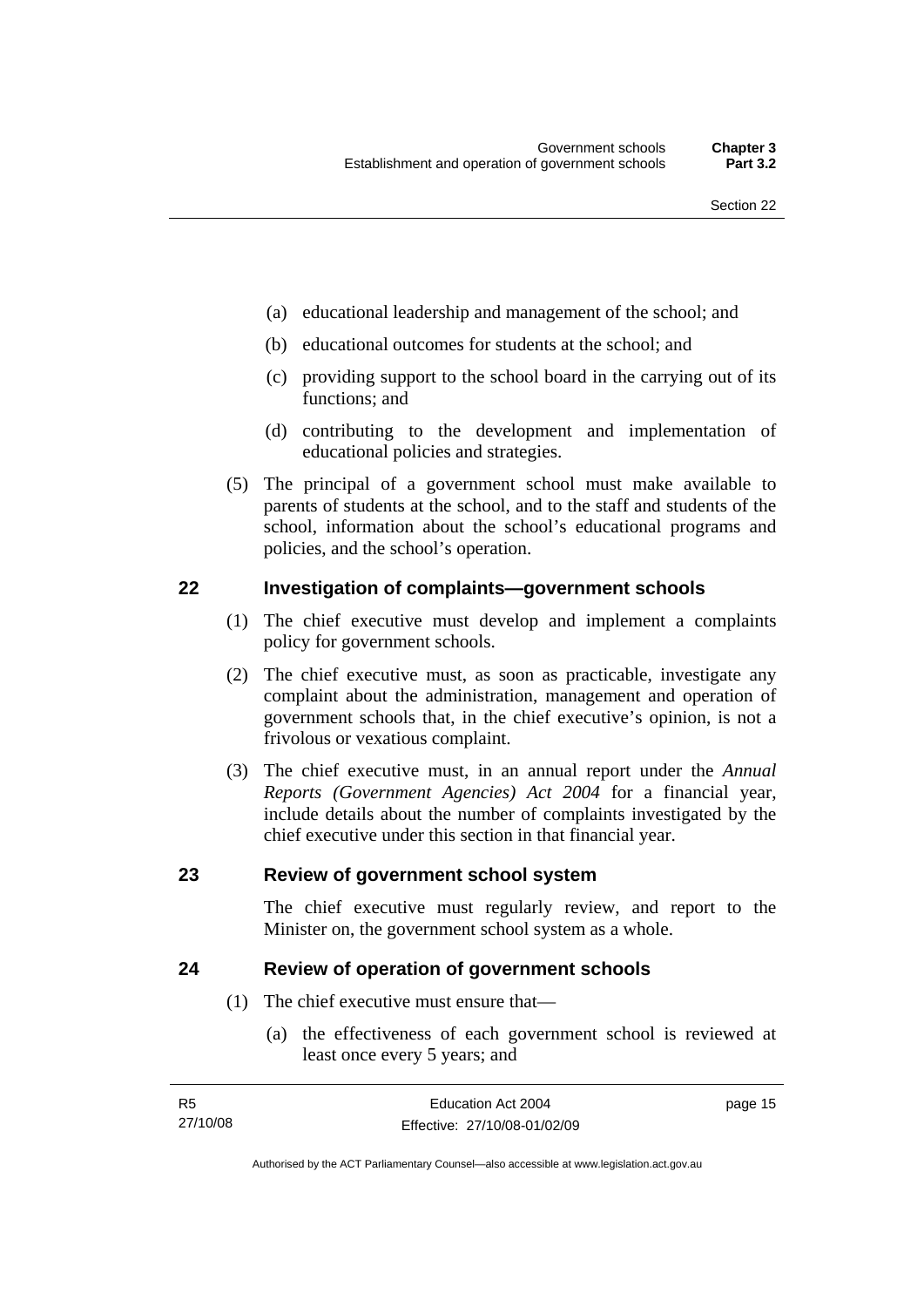- <span id="page-25-0"></span>(b) a report of the review is prepared.
- (2) The chief executive must ensure that a review seeks the input of the local community served by the school.
- (3) A review must take into account the views of—
	- (a) the parents of students at the school; and
	- (b) the teachers at the school; and
	- (c) the students at the school.
- (4) The chief executive must make the report of a review of a school available to—
	- (a) the parents of students at the school; and
	- (b) the staff of the school; and
	- (c) the students at the school.

#### **25 Reporting to parents—government schools**

- (1) The principal of a government school must set up procedures for giving reports to the parents of a student enrolled at the school about the student's academic progress and social development at the school.
- (2) A report must be given to the student's parents at least twice a year.

#### **26 Education to be free**

- (1) Education in government schools is to be free and no fees are chargeable for it.
- (2) Subsection (1) does not apply—
	- (a) in relation to course money paid to a registered provider; or
	- (b) to people who hold a temporary visa under the *Migration Act 1958* (Cwlth), section 30 (2).

R5 27/10/08

Authorised by the ACT Parliamentary Counsel—also accessible at www.legislation.act.gov.au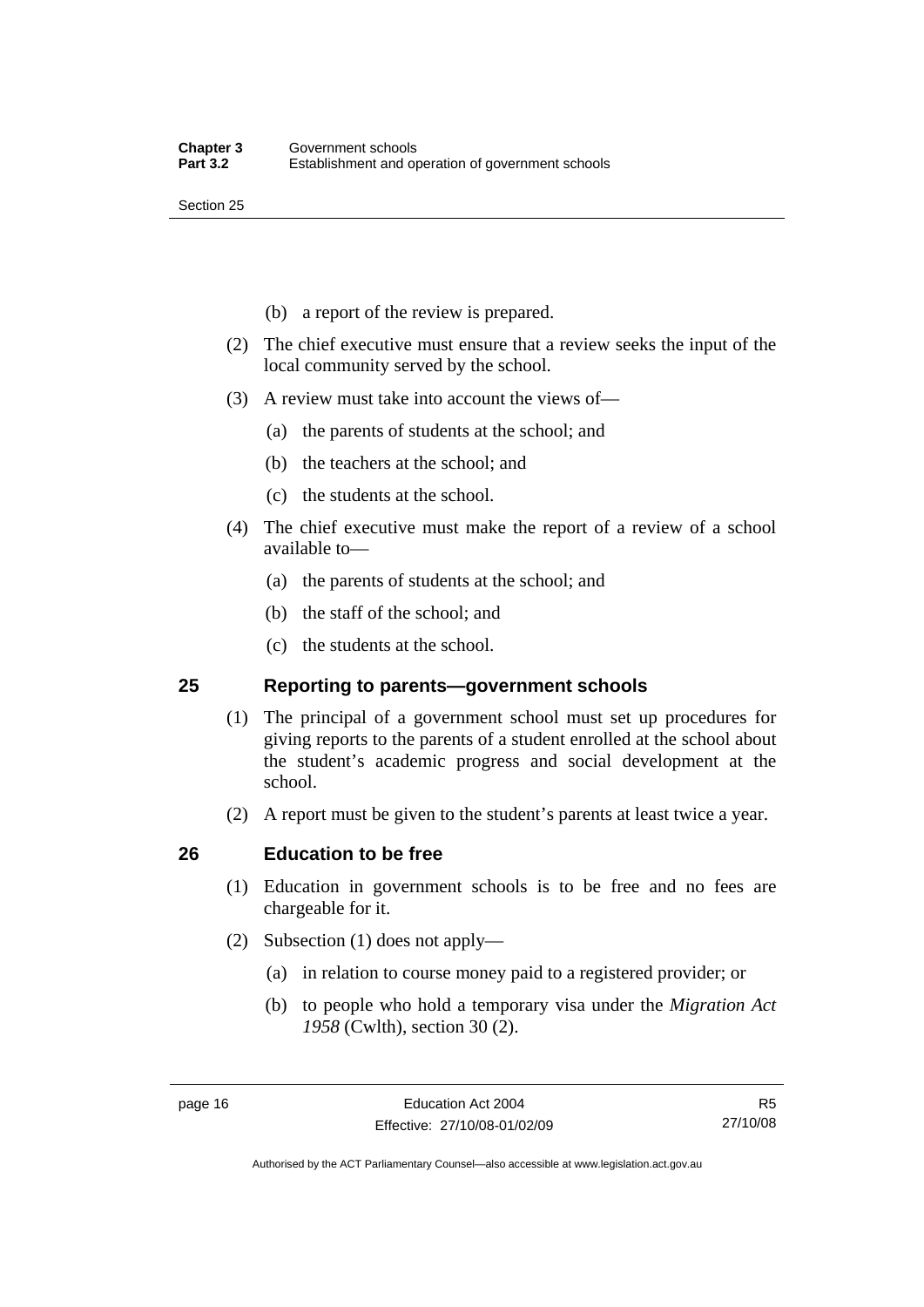<span id="page-26-0"></span>(3) In subsection (2):

*course money*—see the *Education Services for Overseas Students Act 2000* (Cwlth), section 7.

*registered provider*—see the *Education Services for Overseas Students Act 2000* (Cwlth), section 5.

#### **27 Voluntary financial contributions**

- (1) The school board of a government school may ask the parents of a student enrolled at the school, or anyone else, to make a financial contribution to the school.
- (2) The following principles apply in relation to financial contributions:
	- (a) each contribution is to be voluntary;
	- (b) a student at the school is not to be refused benefits or services because the student's parents do not make a contribution;
	- (c) a student is not to be approached or harassed for contributions;
	- (d) any record of contributions is confidential.
- (3) If the school board asks the parents of a student enrolled at the school to make a financial contribution, the school board must tell the parents about the principles that apply in relation to financial contributions.

#### **28 Secular education**

- (1) Education in government schools is to be non-sectarian, secular education.
- (2) Secular education in government schools may include the study of different religions as distinct from education in a particular religion.

#### **29 Religious education**

 (1) If parents of children at a government school ask the principal for their children to receive religious education in a particular religion,

| - R5     | Education Act 2004           | page 17 |
|----------|------------------------------|---------|
| 27/10/08 | Effective: 27/10/08-01/02/09 |         |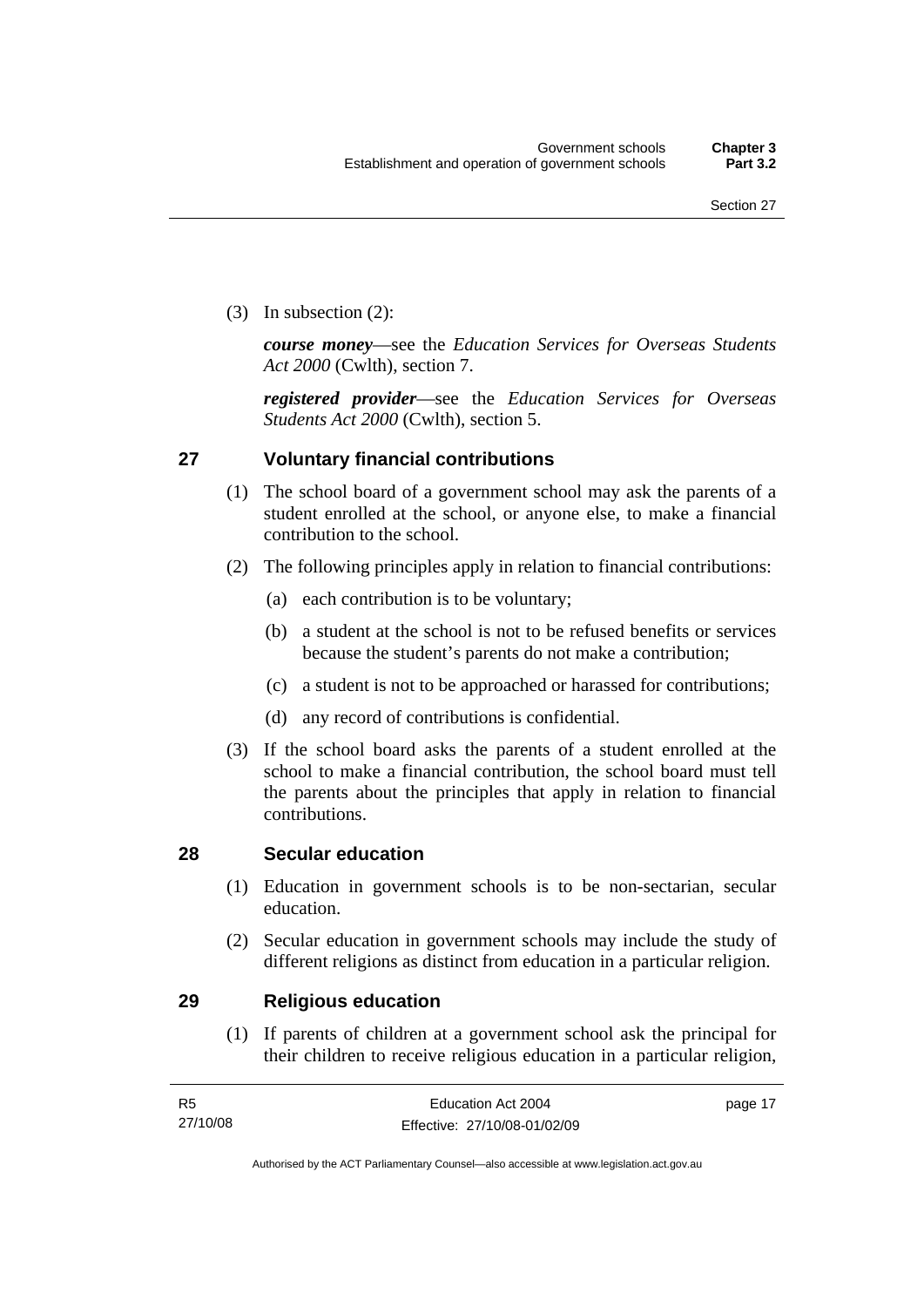<span id="page-27-0"></span>the principal must ensure that reasonable time is allowed for their children's religious education in that religion.

- (2) The principal must ensure that the educational program continues for students at the school not attending religious education.
- (3) Religious education must be authorised by the religious body to which the person providing the instruction belongs.
- (4) Students attending a religious education class at a government school must be separated from other students at the school while the class is held.
- (5) In this section:

*religious education* means education in a particular religion as distinct from the study of different religions.

## **30 Curriculum**

- (1) The chief executive must decide the curriculum requirements for students attending government schools (other than in years 11 and 12).
- (2) For subsection (1), the requirements include the framework of the curriculum and the principles on which the curriculum is based.

## **31 Approved educational courses for students at government schools**

- (1) The chief executive may approve educational courses for a student enrolled at a government school that may be provided to the student at a place other than the school.
- (2) An approval may be subject to conditions.
- (3) However, the chief executive may approve an educational course only if satisfied that—
	- (a) the standard of the course is appropriate; and

Authorised by the ACT Parliamentary Counsel—also accessible at www.legislation.act.gov.au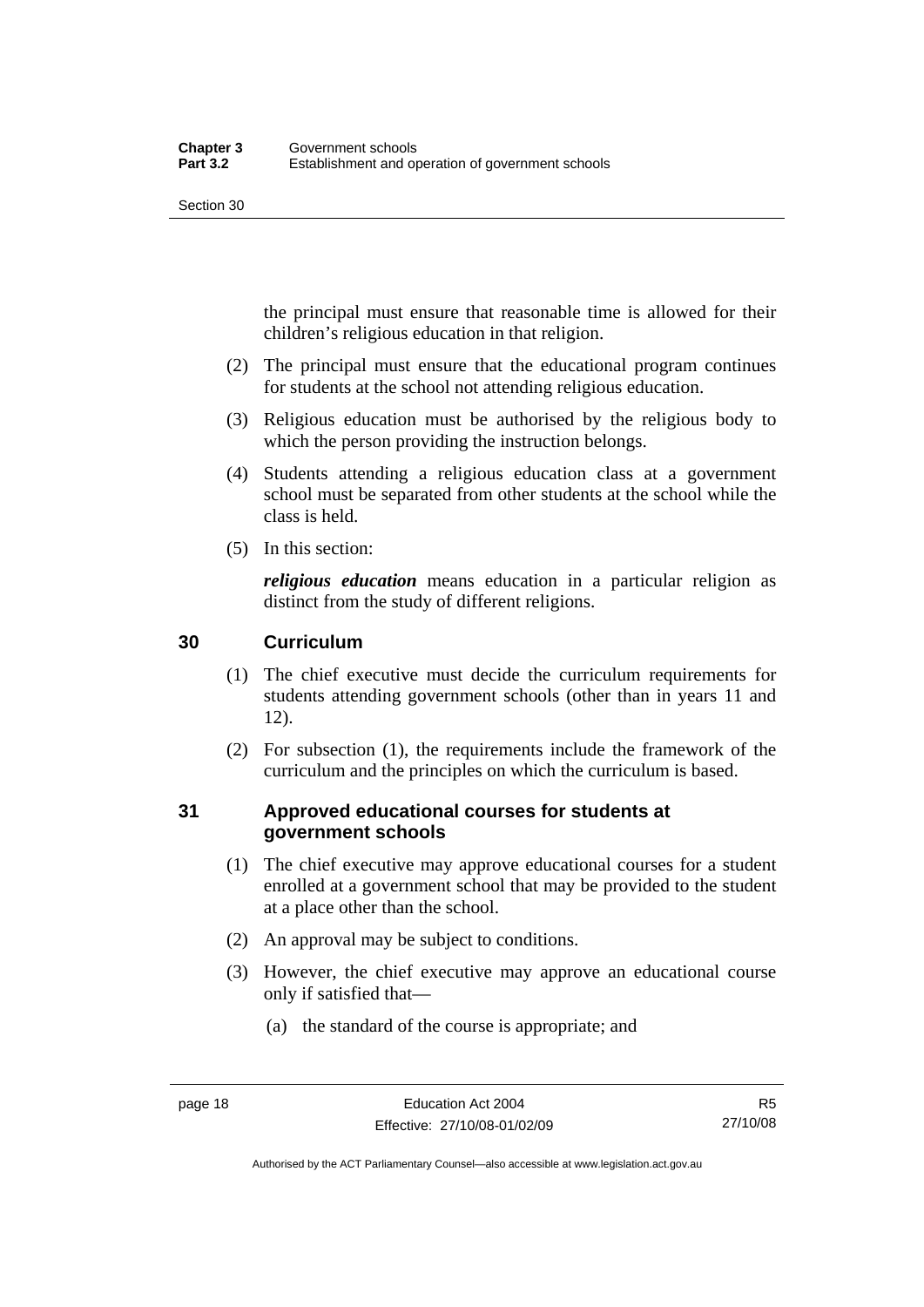- (b) there are adequate facilities for conducting the course; and
- (c) the premises where the course is to be conducted comply with any relevant Territory laws about health and safety standards.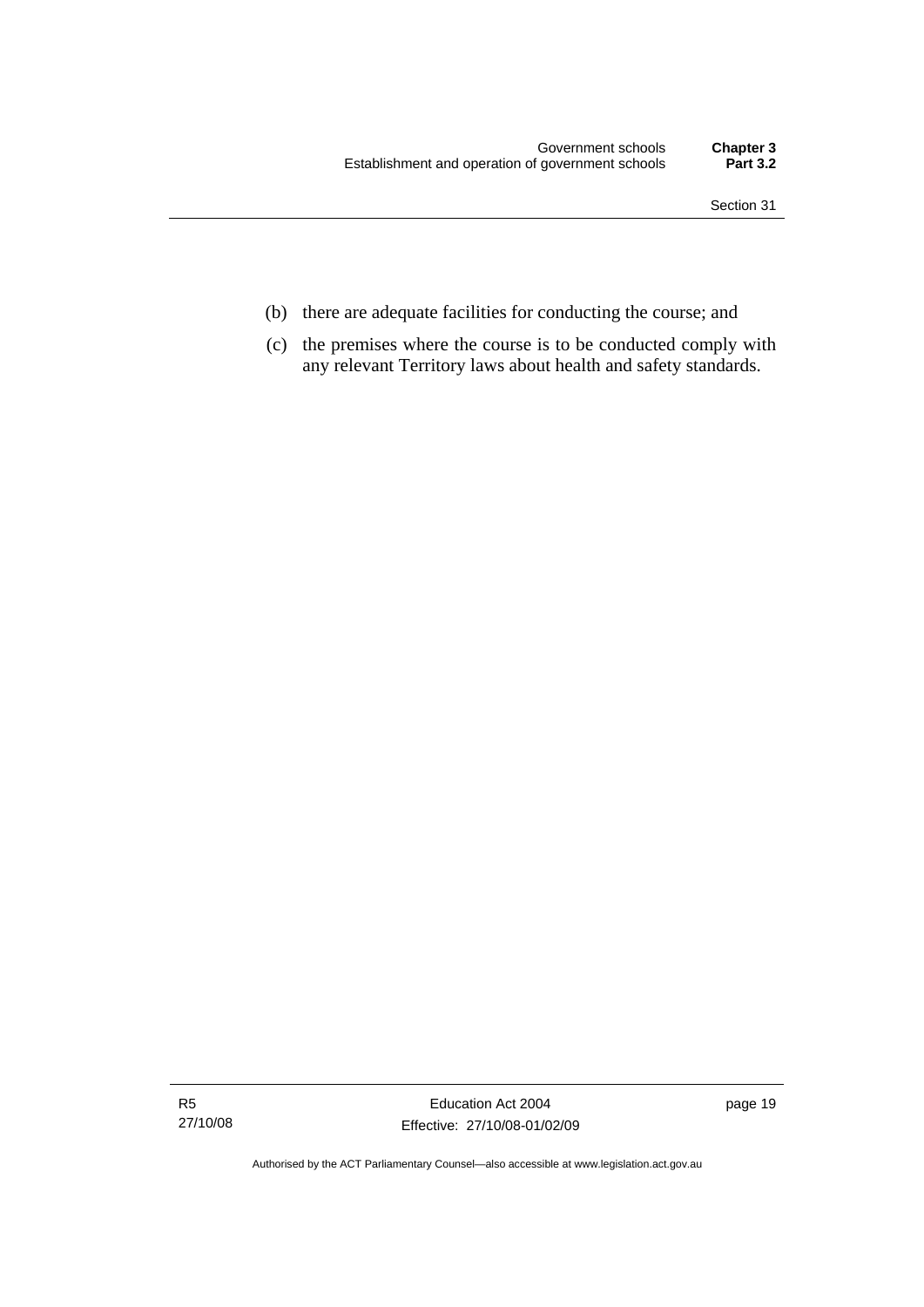# <span id="page-29-0"></span>**Part 3.3 Attendance at government schools**

## **32 Keeping of register of enrolments and attendances for government schools**

 (1) The principal of a government school, or the person giving an approved educational course (government), commits an offence if the principal or person fails to keep a register of enrolments and attendances.

Maximum penalty: 10 penalty units.

(2) An offence against this section is a strict liability offence.

## **33 Keeping records of enrolment and attendances for government schools**

- (1) The principal of a government school, or the person giving an approved educational course (government), must ensure that the following information is entered in the register of enrolments and attendances:
	- (a) the full name of each student enrolled at the school or course;
	- (b) a record of the attendance or nonattendance of the student at the school or course on every day when the school or course is open for attendance.

Maximum penalty: 10 penalty units.

- (2) The principal of a government school, or the person giving an approved educational course (government), commits an offence if—
	- (a) the principal or person makes an entry in the register of enrolments and attendances; and

Authorised by the ACT Parliamentary Counsel—also accessible at www.legislation.act.gov.au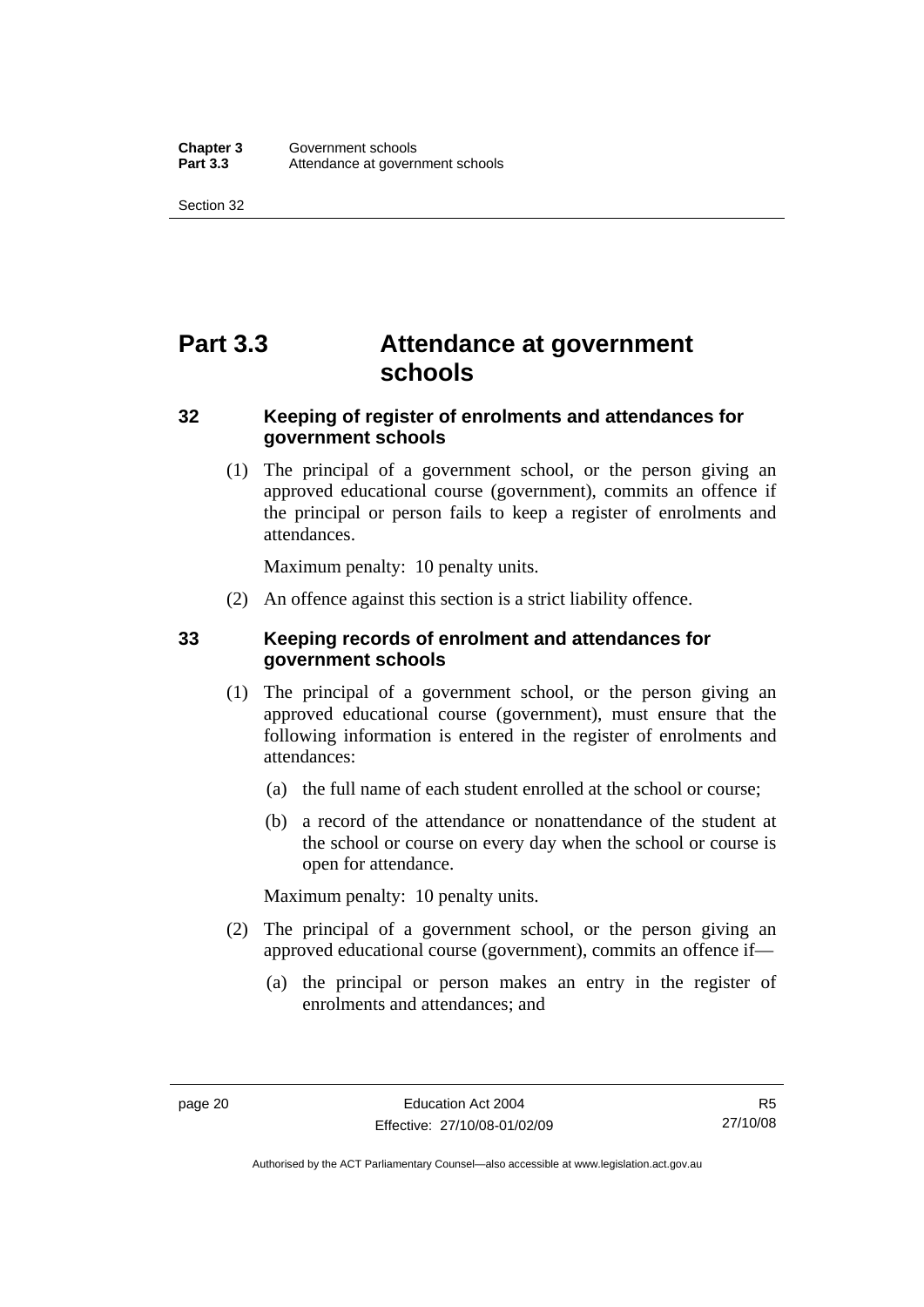<span id="page-30-0"></span> (b) the principal or person is reckless about whether the entry is correct.

Maximum penalty: 10 penalty units.

(3) An offence against subsection (1) is a strict liability offence.

#### **34 Inspection of register of enrolment and attendances for government schools**

- (1) The principal of a government school, or the person giving an approved educational course (government), commits an offence if—
	- (a) an authorised person (government) asks the principal or person to make the register of enrolments and attendances available to the authorised person; and
	- (b) the principal or person fails to make the register available as asked.

Maximum penalty: 10 penalty units.

- (2) The principal of a government school, or the person giving an approved educational course (government), commits an offence if—
	- (a) the chief executive or an authorised person (government) asks the principal or the person to give the chief executive or authorised person stated information about enrolments or attendances of students at the school or course during a stated period or at a stated time; and
	- (b) the principal or person fails to give the information in accordance with the request.

Maximum penalty: 50 penalty units

 (3) An authorised person (government) may make copies of the register of enrolments and attendances or any part of the register.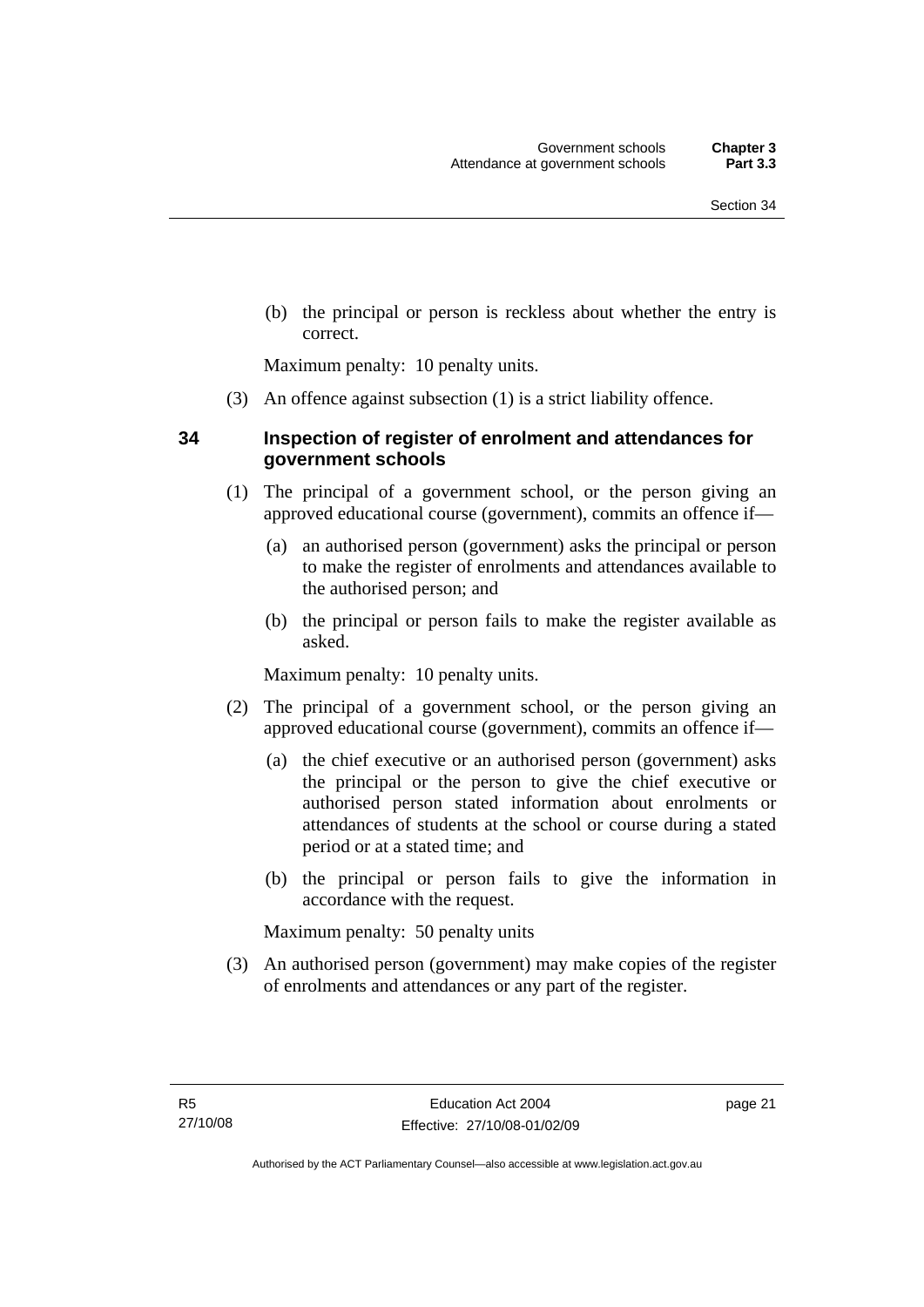- <span id="page-31-0"></span> (4) The principal of a government school, or the person giving an approved educational course (government), must take reasonable steps to assist an authorised person (government) in exercising functions under this section.
- (5) An offence against this section is a strict liability offence.

#### **35 Procedures to encourage school attendance at government schools**

- (1) The principal of a government school must set up procedures—
	- (a) to encourage students to attend school regularly; and
	- (b) to help parents to encourage their children to attend school regularly.
- (2) The principal must refer parents and children to support services that encourage children to attend school regularly when the procedures mentioned in subsection (1) are not successful.
- (3) If a student enrolled at a government school has not been attending school regularly, the principal of the school may, by written notice, require the student's parents and the child to meet with an authorised person at a stated place and time.

#### **36 Suspension, exclusion or transfer of student by chief executive**

- (1) This section applies if—
	- (a) a student attending a government school—
		- (i) is persistently and wilfully noncompliant; or
		- (ii) threatens to be violent or is violent to another student attending the school, a member of the staff of the school or anyone else involved in the school's operation; or
		- (iii) acts in a way that otherwise threatens the good order of the school or the safety or wellbeing of another student

Authorised by the ACT Parliamentary Counsel—also accessible at www.legislation.act.gov.au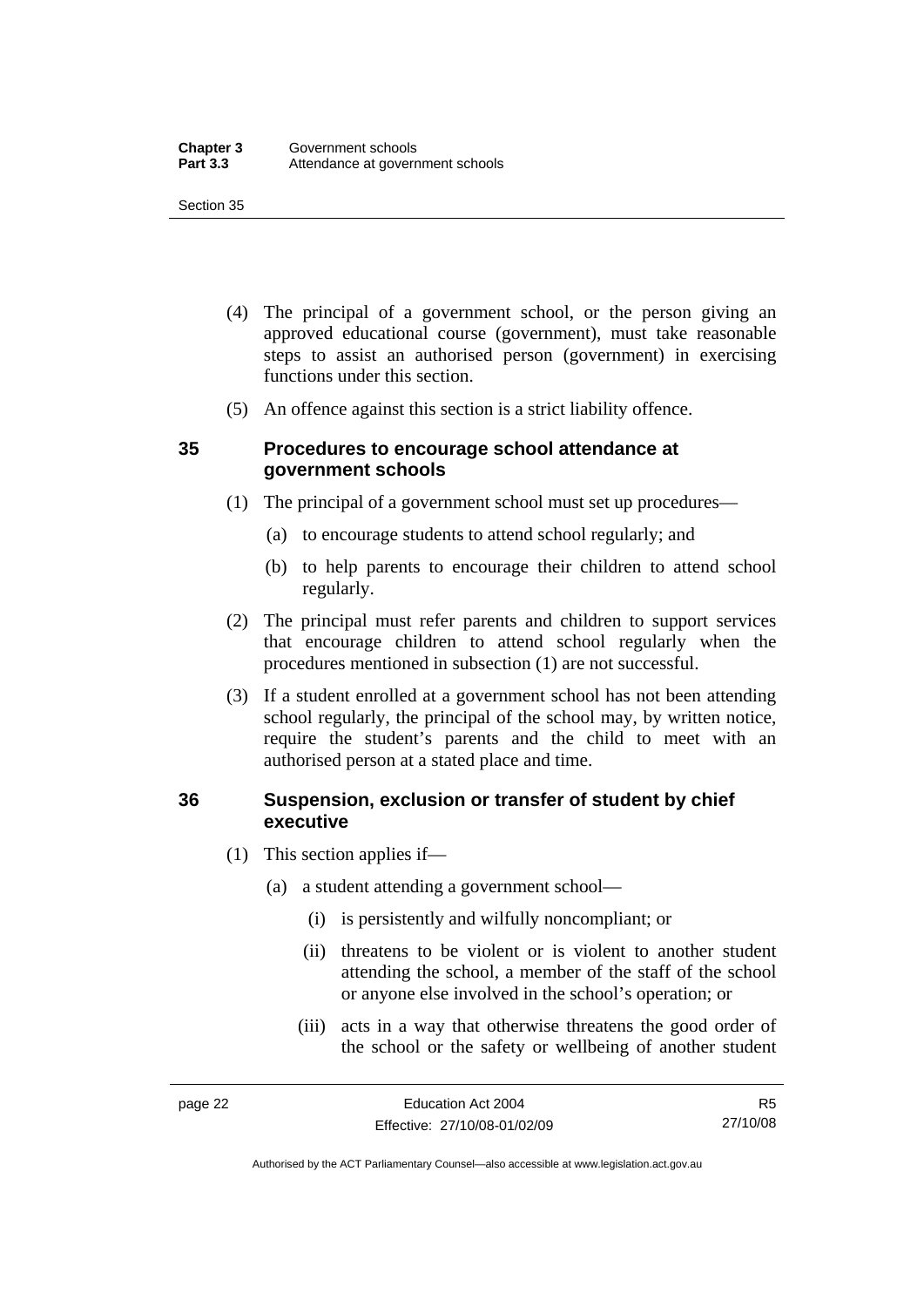attending the school, a member of staff of the school or anyone else involved in the school's operation; or

- (iv) displays behaviour that is disruptive to the student's learning or that of other students; and
- (b) the principal of the school is satisfied that action should be taken under this section.
- (2) The principal may recommend to the chief executive that the chief executive—
	- (a) suspend the student from the school for a stated period of not longer than 20 days; or
	- (b) transfer the student to another government school; or
	- (c) exclude the student from all government schools.
- (3) After considering the principal's recommendation, the chief executive may—
	- (a) give effect to the recommendation; or
	- (b) take any other action mentioned in subsection (2) that the chief executive considers appropriate; or
	- (c) suspend the student for not longer than 20 days.
- (4) The chief executive may exclude the student only if—
	- (a) the student's parents have been given an opportunity to be consulted, and told in writing, about the proposed exclusion of the child and the reasons for it; and
	- (b) the student has been given a reasonable opportunity to attend counselling, undertake relevant educational programs or receive other appropriate assistance; and
	- (c) as far as the student's maturity and capacity for understanding allow, the participation of the student has been sought, and any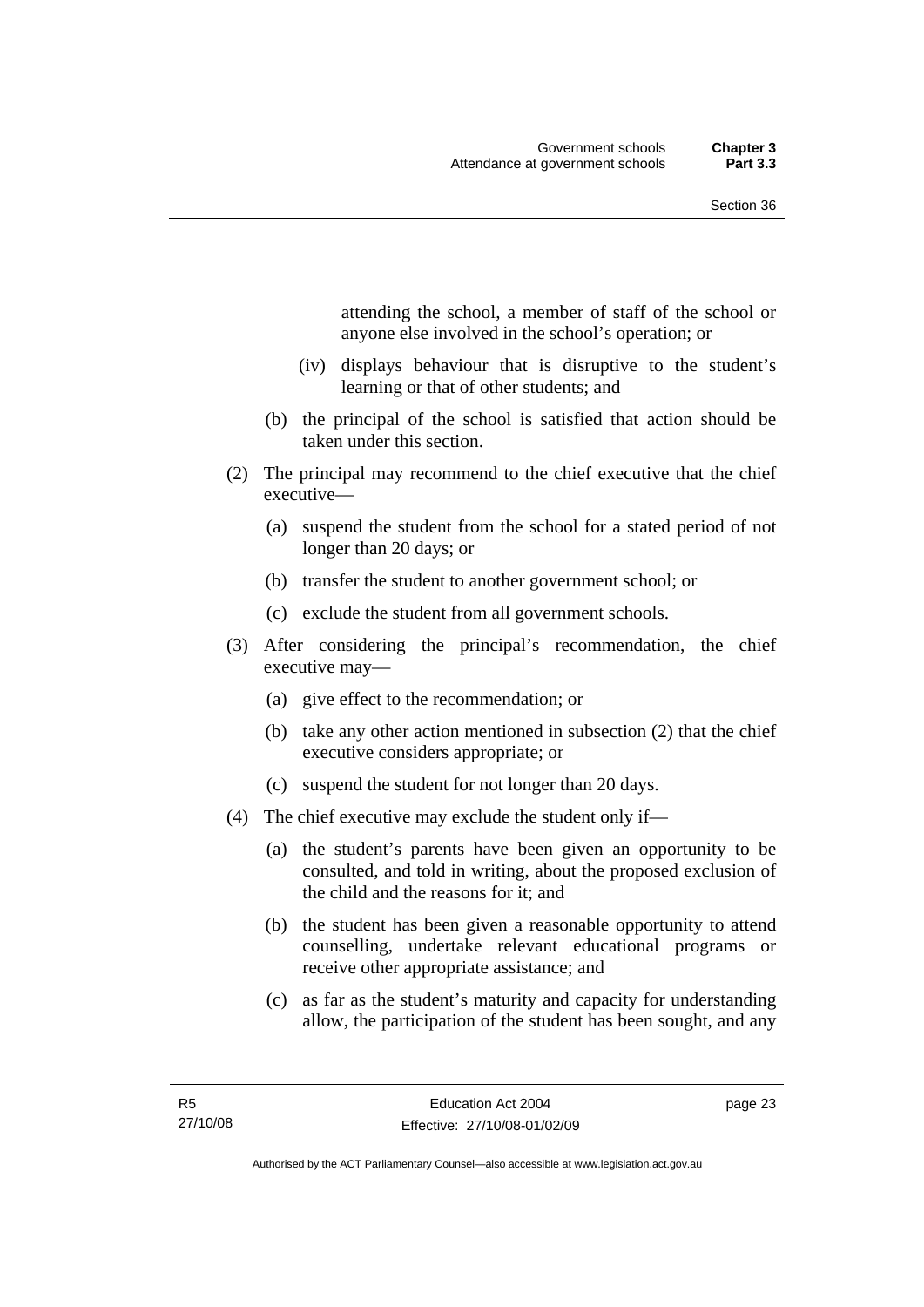views of the student considered, in deciding whether to exclude the student; and

- (d) the student has been given sufficient information about the decision-making process, in a language and way that the student can understand, to allow the student to take part in the process; and
- (e) the student has been offered alternatives for continuing the student's education during the exclusion.
- (5) The chief executive may suspend or transfer the student only if—
	- (a) the student's parents have been given an opportunity to be consulted, and told in writing, about the proposed suspension or transfer of the student and the reasons for it; and
	- (b) as far as the student's maturity and capacity for understanding allow, the participation of the student has been sought, and any views of the student considered, in deciding whether to suspend or transfer the student; and
	- (c) the student has been given sufficient information about the decision-making process, in a language and way that the student can understand, to allow the student to take part in the process; and
	- (d) the student has been given a reasonable opportunity to continue the child's education during the suspension.
- (6) Despite subsection (5), the chief executive may immediately suspend the student for not longer than 5 days if, in the chief executive's opinion, the circumstances are of such urgency or seriousness to require the child's immediate suspension.
- (7) However, before suspending the student under subsection (6), the chief executive must comply with the requirements of subsection  $(5)$  (a) to (d) to the extent that it is practicable and appropriate to do so.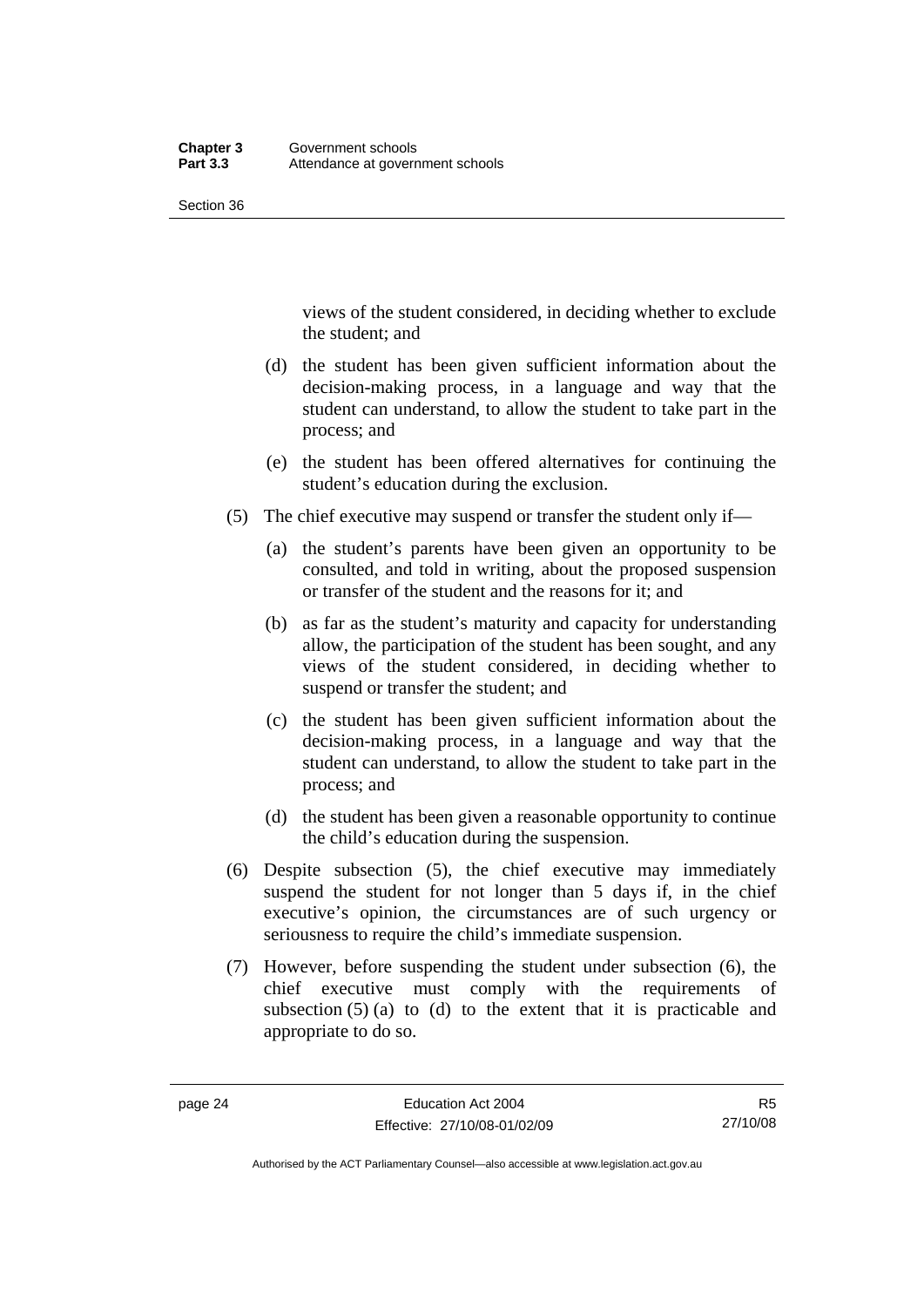- (8) To remove any doubt, the chief executive may suspend the student under subsection (6) while deciding what other action (if any) should be taken in relation to the student under this section.
- (9) If the student is suspended for 7 or more school days in a school term (whether or not consecutive school days), the chief executive must ensure that the student is given a reasonable opportunity to attend appropriate counselling.
- (10) The chief executive may delegate the chief executive's power to suspend a student from a government school for not longer than 5 days to the principal of the school.
	- *Note* For the making of delegations and the exercise of delegated functions, see Legislation Act, pt 19.4.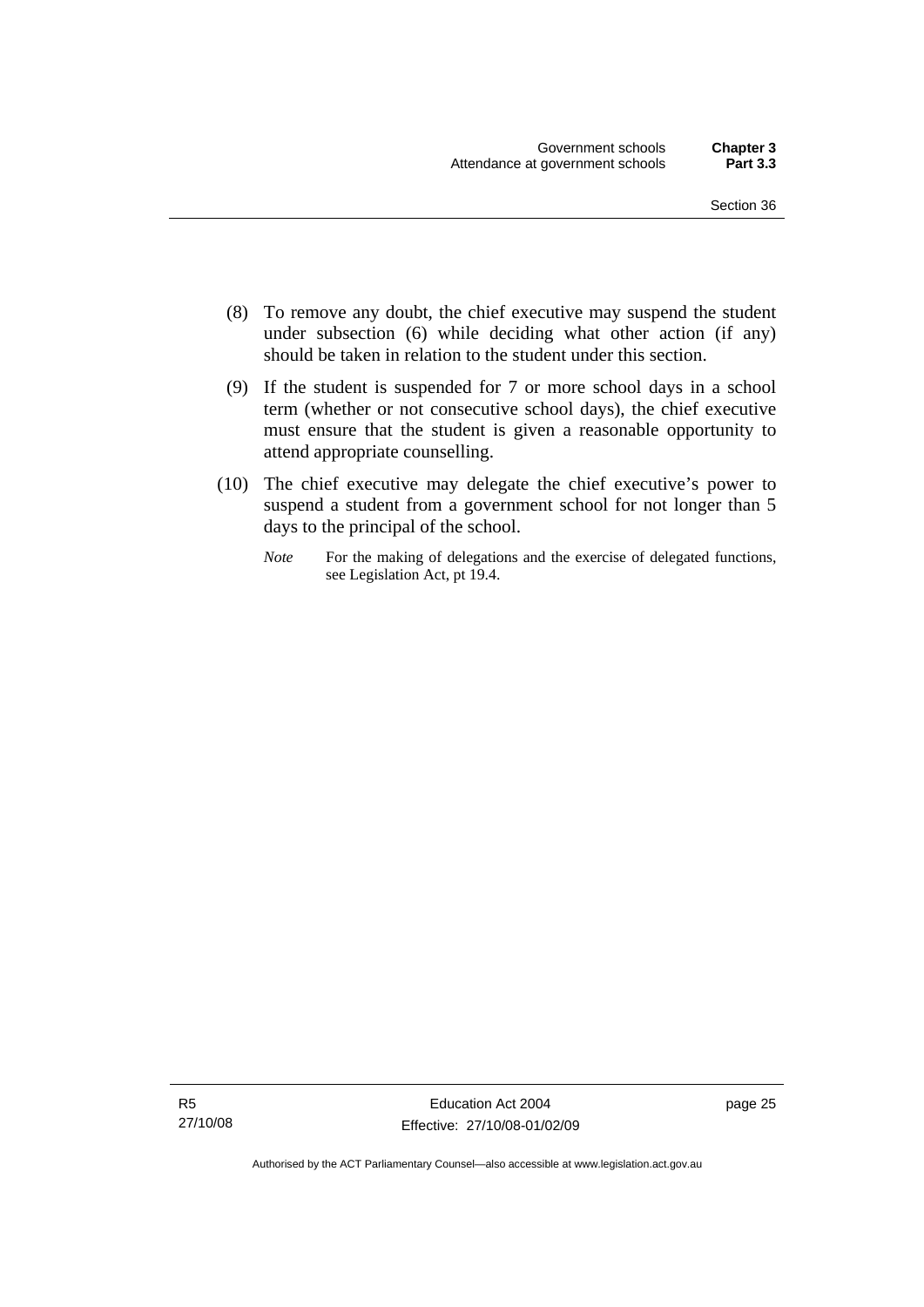# <span id="page-35-0"></span>**Part 3.4 School boards of government schools**

## **Division 3.4.1 Interpretation**

#### **37 Definitions for pt 3.4**

In this part:

*half-year* means a period of 6 months ending on 30 June or 31 December.

*money*, of a school, means money allocated to the school by the chief executive or otherwise received by the school.

#### **Examples of money otherwise received**

voluntary financial contributions, other donations and sponsorships

*Note* An example is part of the Act, is not exhaustive and may extend, but does not limit, the meaning of the provision in which it appears (see Legislation Act, s 126 and s 132).

## *parents and citizens association*, of a school, means

- (a) the entity declared under section 40 (Declaration of parents and citizens associations in certain circumstances) to be the parents and citizens association of the school; or
- (b) if there is no declaration under that section for the school—the parents and citizens association incorporated under the *Associations Incorporation Act 1991* or the *Associations Incorporation Act 1953* (repealed) in relation to the school.

R5 27/10/08

Authorised by the ACT Parliamentary Counsel—also accessible at www.legislation.act.gov.au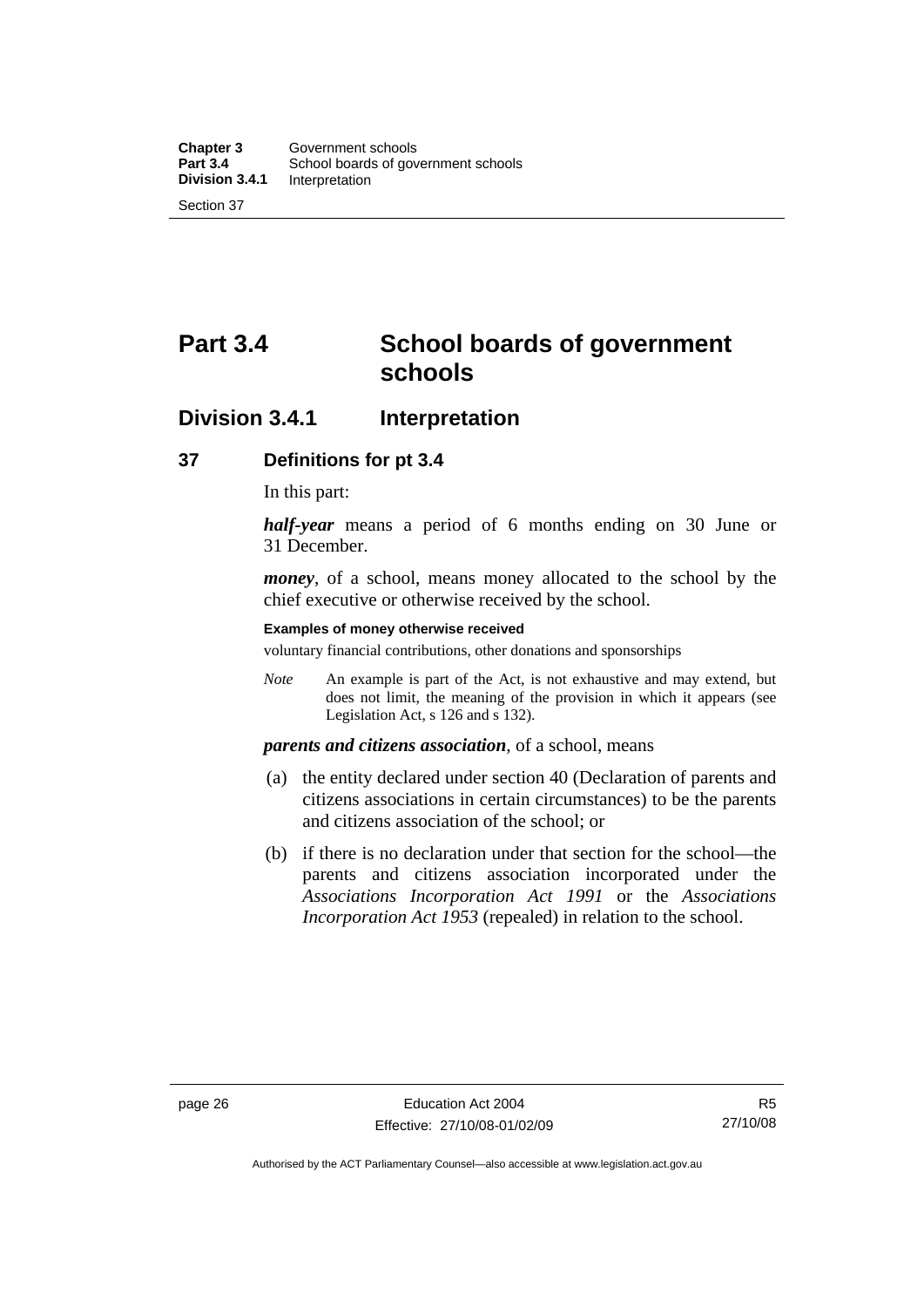*prescribed period*, for a term of office of a member of a school board (other than the principal), means the period—

- (a) beginning on whichever of the following is later:
	- (i) 1 April in the year of the member's election or appointment;
	- (ii) the date of the member's election or appointment; and
- (b) ending at the end of the March at least 12 months, and not more than 24 months, after the beginning of the period.

*school* means a government school, but does not include a preschool.

*small school* means a school (other than a school-related institution) where fewer than 4 teachers are employed.

*student* means a student who attends classes at a school for at least 12 hours per week.

#### **Division 3.4.2 Establishment and membership**

#### **38 Establishment of school boards**

A school board is established for each government school.

*Note* Section 146 (Preschools) deals with opportunities for parents of children at preschools to participate in the conduct of the preschool.

**39 Functions of school boards etc** 

(1) The functions of the school board of a government school are—

- (a) to establish strategic direction and priorities for the school; and
- (b) to monitor and review school performance and to report on it to the chief executive, parents of students at the school and staff; and
- (c) to develop, maintain and review curriculum for the school; and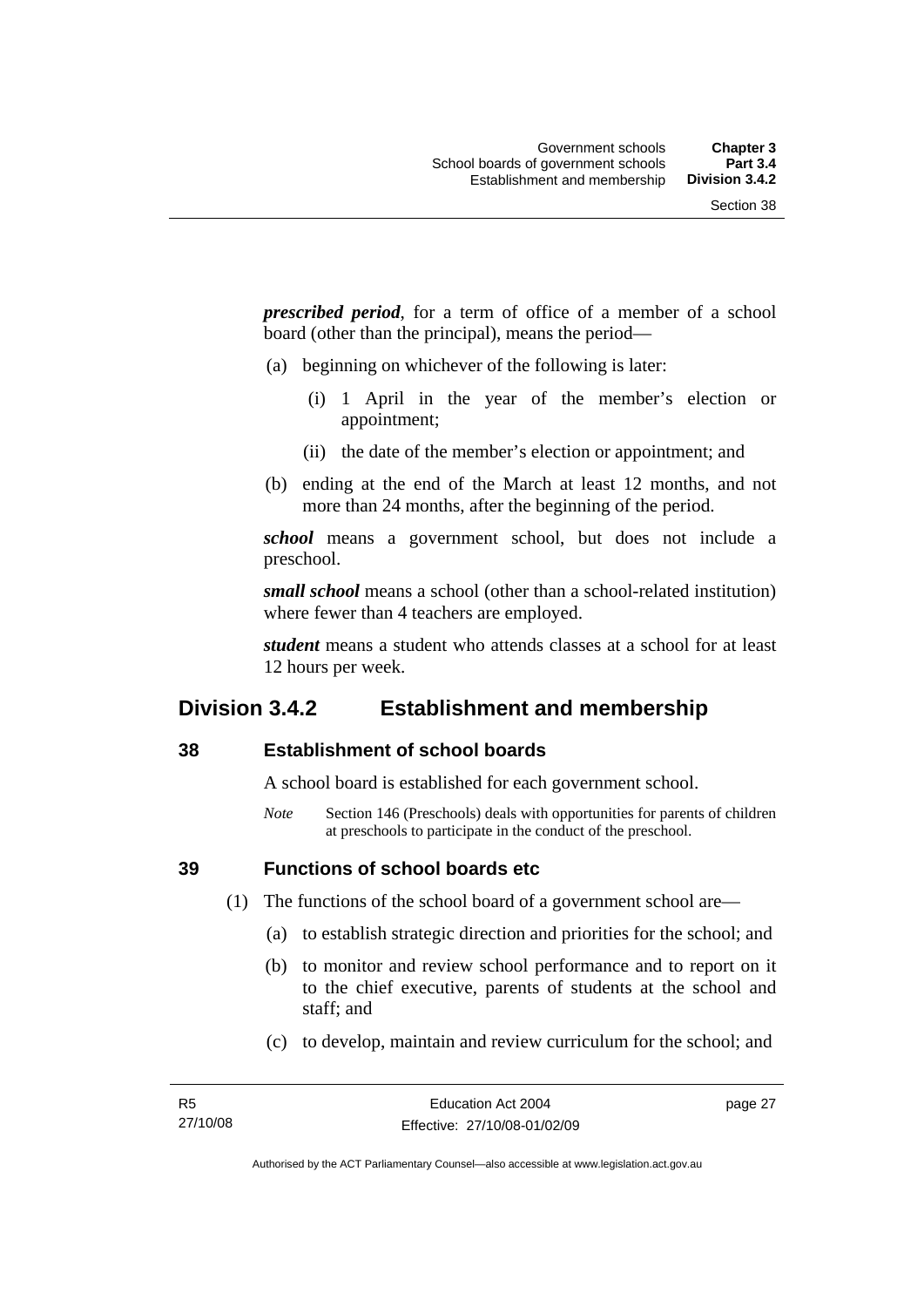(d) to develop and review education policies at the school; and

- (e) to establish budgetary policies for the school and approve the school budget; and
- (f) to establish policies for the efficient and effective use of school assets and the management of financial risk; and
- (g) to develop relationships between the school and the community and between the school and community organisations; and
- (h) to make recommendations to the chief executive on issues affecting the school; and
- (i) to encourage parent participation in their children's learning; and
- (j) to exercise any other function given to the board under this Act or any other Territory law.
- (2) The chief executive may give written directions to the school board about the exercise of its functions, either generally or in relation to a particular issue.
- (3) The chief executive must, in an annual report under the *Annual Reports (Government Agencies) Act 2004* for a financial year, include particulars of any direction given by the chief executive under this section in that financial year to a particular school board and not to school boards generally.
- (4) The school board must give effect to the chief executive's directions.
- (5) The chief executive is not required—
	- (a) to accept, or act in accordance with, a recommendation of the school board; or
	- (b) to carry out a policy decided by the school board.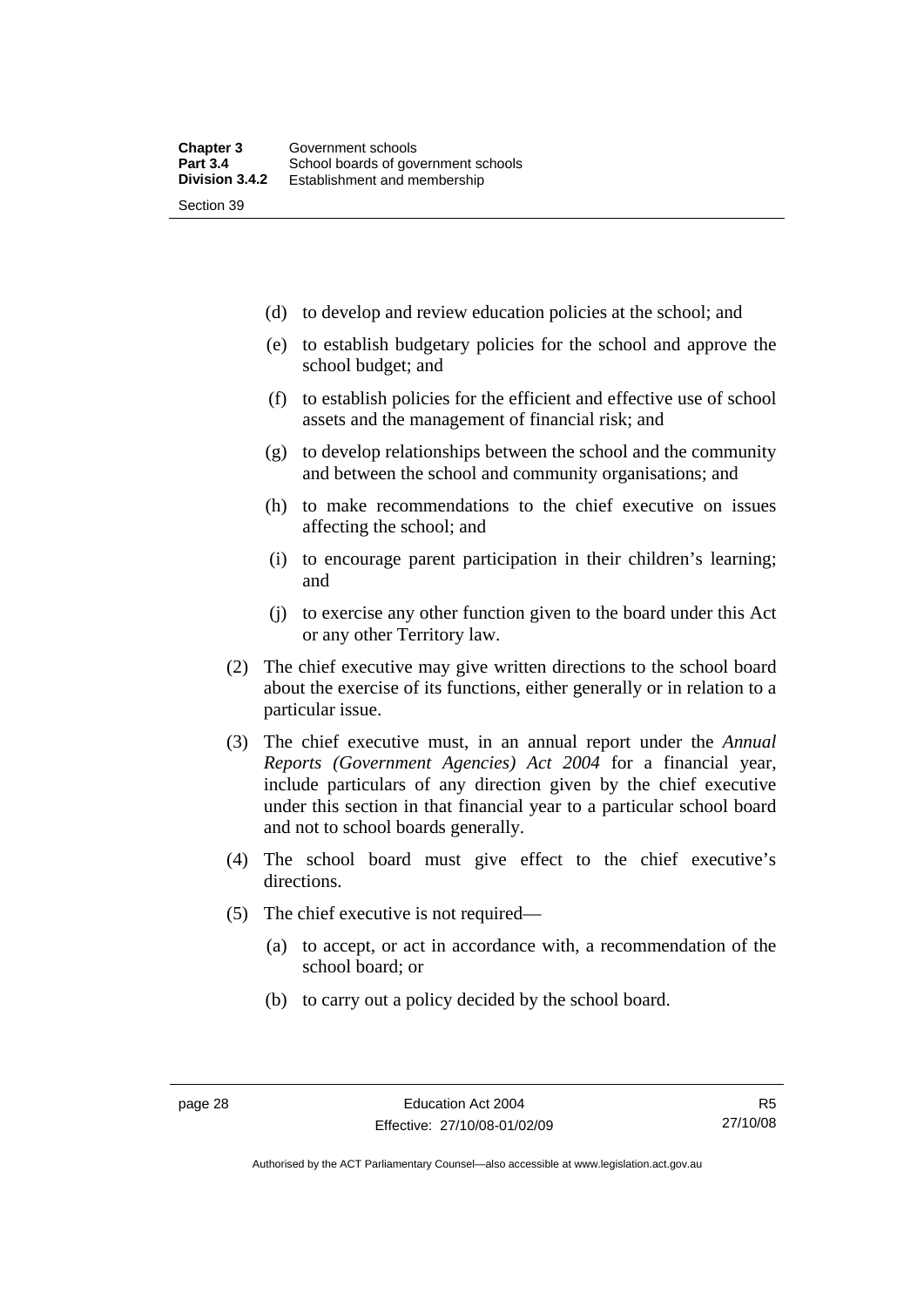#### **40 Declaration of parents and citizens associations in certain circumstances**

- (1) If there is a dispute about the entity that should be the parents and citizens association of a government school, the chief executive must call a meeting of parents of students at the school and interested members of the community to discuss the entity to be the representative of the parents and community.
- (2) If, in the chief executive's opinion, it is appropriate in the circumstances to do so, the chief executive may call a meeting of parents of students at a government school and interested members of the community to discuss the entity to be the representative of the parents and community.
- (3) The chief executive may, after considering the outcome of a meeting under subsection (1) or (2) in relation to a government school, recommend to the Minister the entity to be the representative of the parents and community.
- (4) After receiving a recommendation under subsection (3), the Minister may, in writing, declare an entity to be the parents and citizens association of a government school.
- (5) A declaration under subsection (4) is a notifiable instrument.

*Note* A notifiable instrument must be notified under the Legislation Act.

#### **41 Composition of school boards generally**

- (1) This section applies to a school board of a government school other than—
	- (a) a small school or a school-related institution; or
	- (b) a school to which section 43 (Composition of school boards of school-related institutions and other schools in special circumstances) applies.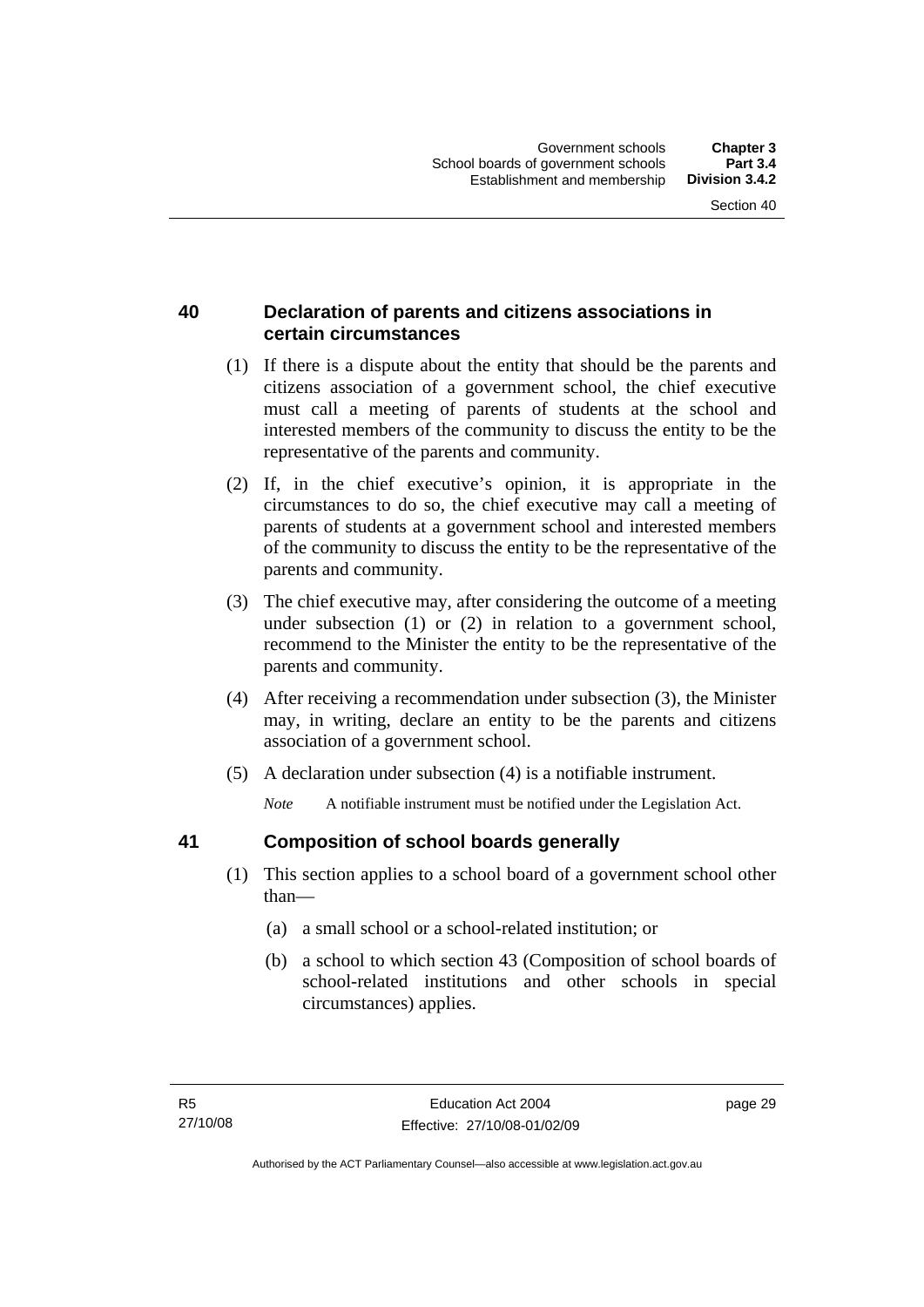Section 41

- (2) The school board of a government school consists of—
	- (a) the principal of the school; and
	- (b) 1 member (the *appointed member*) appointed by the chief executive as the appointed member; and
	- (c) 2 members (the *staff members*) elected by staff of the school and appointed by the chief executive; and
	- (d) 3 members (the *parents and citizens members*) elected by the parents and citizens association of the school and appointed by the chief executive; and
	- (e) the members (the *board appointed members*) (if any) appointed by the board under subsection (6); and
	- (f) for a school prescribed under the regulations—2 members (the *student members*) elected by the students at the school and appointed by the chief executive.
	- *Note 1* For the making of appointments (including acting appointments), see the Legislation Act, pt 19.3.
	- *Note* 2 In particular, a person may be appointed for a particular provision of a law (see Legislation Act, s 7 (3)) and an appointment may be made by naming a person or nominating the occupant of a position (see s 207).
- (3) A person is eligible to be elected or appointed as a staff member only if the person is employed as a member of the staff of the school.
- (4) A person is eligible to be elected or appointed a student member only if the person is a student at the school.
- (5) The appointed member, staff members, parent and citizens members and student members are appointed for the prescribed period.
- (6) The school board may appoint 1 or more people to be members of the board for a term (not longer than 12 months) decided by the school board.

Authorised by the ACT Parliamentary Counsel—also accessible at www.legislation.act.gov.au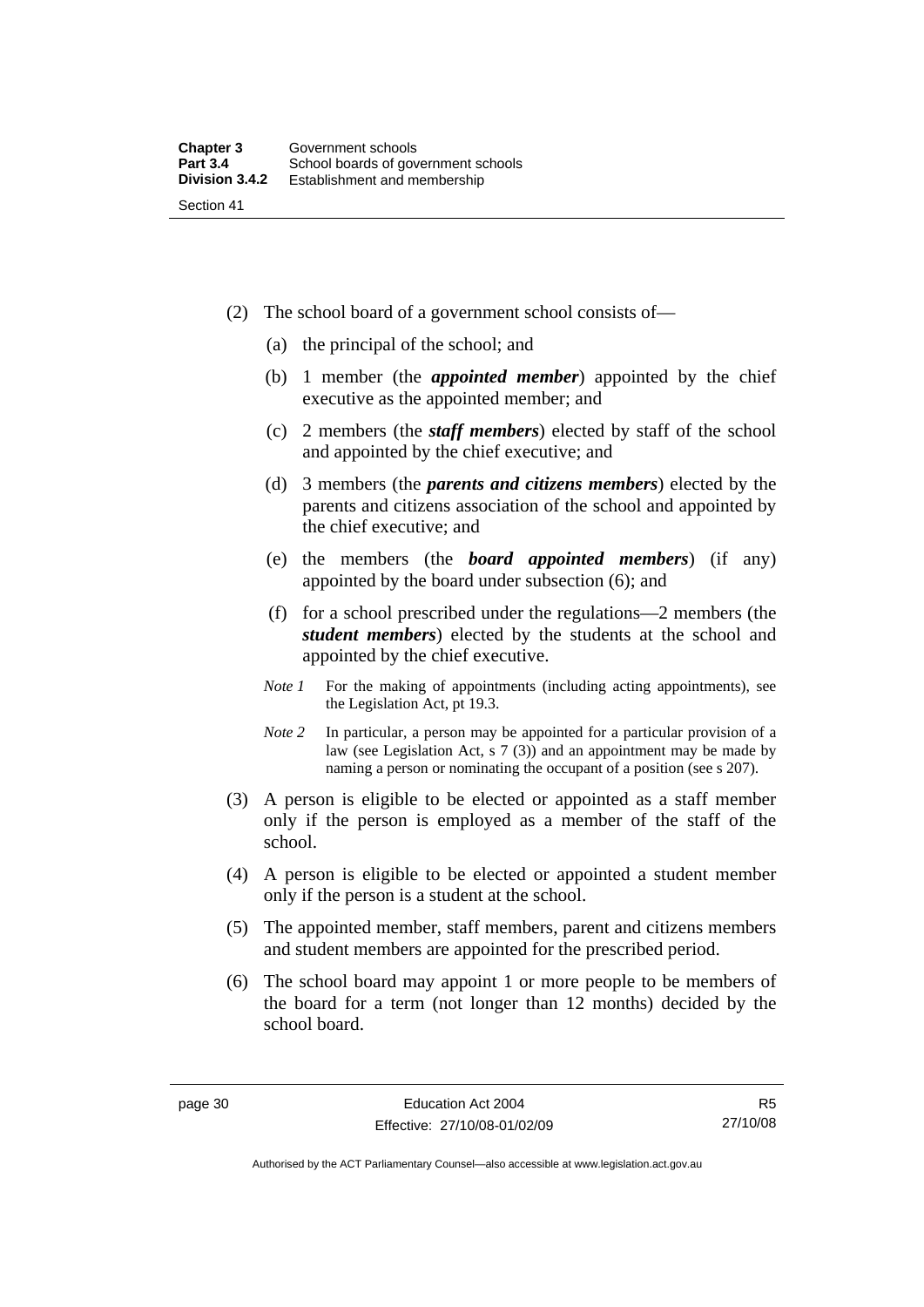(7) The school board must not make an appointment under subsection (6) if there would be more than 2 board appointed members at the same time.

#### **42 Composition of school boards of small schools**

- (1) This section applies to a school board of a small school other than a school to which section 43 (Composition of school boards of school-related institutions and other schools in special circumstances) applies.
- (2) The school board of a small school consists of—
	- (a) the principal of the school; and
	- (b) 1 member (the *appointed member*) appointed by the chief executive as the appointed member; and
	- (c) 1 member (the *staff member*) appointed by the chief executive as the staff member; and
	- (d) 2 members (the *parents and citizens members*) elected by the parents and citizens association of the school and appointed by the chief executive; and
	- (e) the members (the *board appointed member*) (if any) appointed by the board under subsection (6).
	- *Note 1* For the making of appointments (including acting appointments), see the Legislation Act, pt 19.3.
	- *Note* 2 In particular, a person may be appointed for a particular provision of a law (see Legislation Act, s 7 (3)) and an appointment may be made by naming a person or nominating the occupant of a position (see s 207).
- (3) A person is eligible to be appointed as the staff member only if the person is employed as a member of the staff of the school.
- (4) The staff member is to be appointed in a way prescribed under the regulations.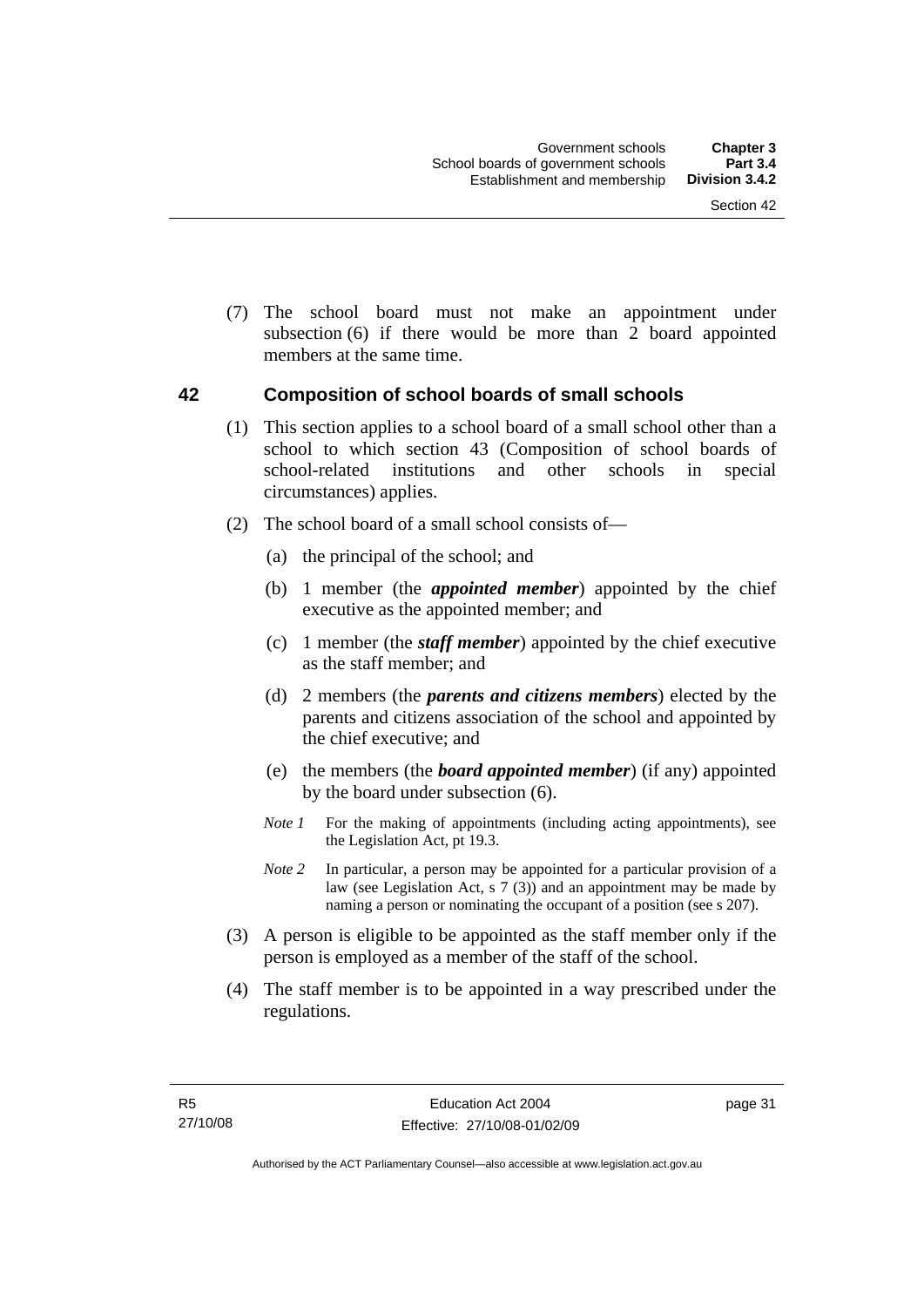- (5) The appointed member, staff member and parent and citizen members are appointed for the prescribed period.
- (6) The school board may appoint 1 or more people to be members of the board for a term (not longer than 12 months) decided by the school board.
- (7) The school board must not make an appointment under subsection (6) if there would be more than 2 board appointed members at the same time.

#### **43 Composition of school boards of school-related institutions and other schools in special circumstances**

- (1) This section applies to a school that is—
	- (a) a school-related institution; or
	- (b) declared, in writing, by the chief executive to be a school to which special circumstances apply.
- (2) If the school is a school-related institution, the chief executive must, if practical, determine the composition of the school board of the school.

#### **Example**

It may not be practical to establish a school board for a school-related institution with fewer than 3 staff.

- *Note* An example is part of the Act, is not exhaustive and may extend, but does not limit, the meaning of the provision in which it appears (see Legislation Act, s 126 and s 132).
- (3) Subsection (2) does not prevent the chief executive from determining the composition of a single school board for 2 or more institutions.
- (4) If the chief executive makes a determination under subsection (2) for the school, the chief executive may also determine—
	- (a) the members who are required to be present at a meeting of the board; and

Authorised by the ACT Parliamentary Counsel—also accessible at www.legislation.act.gov.au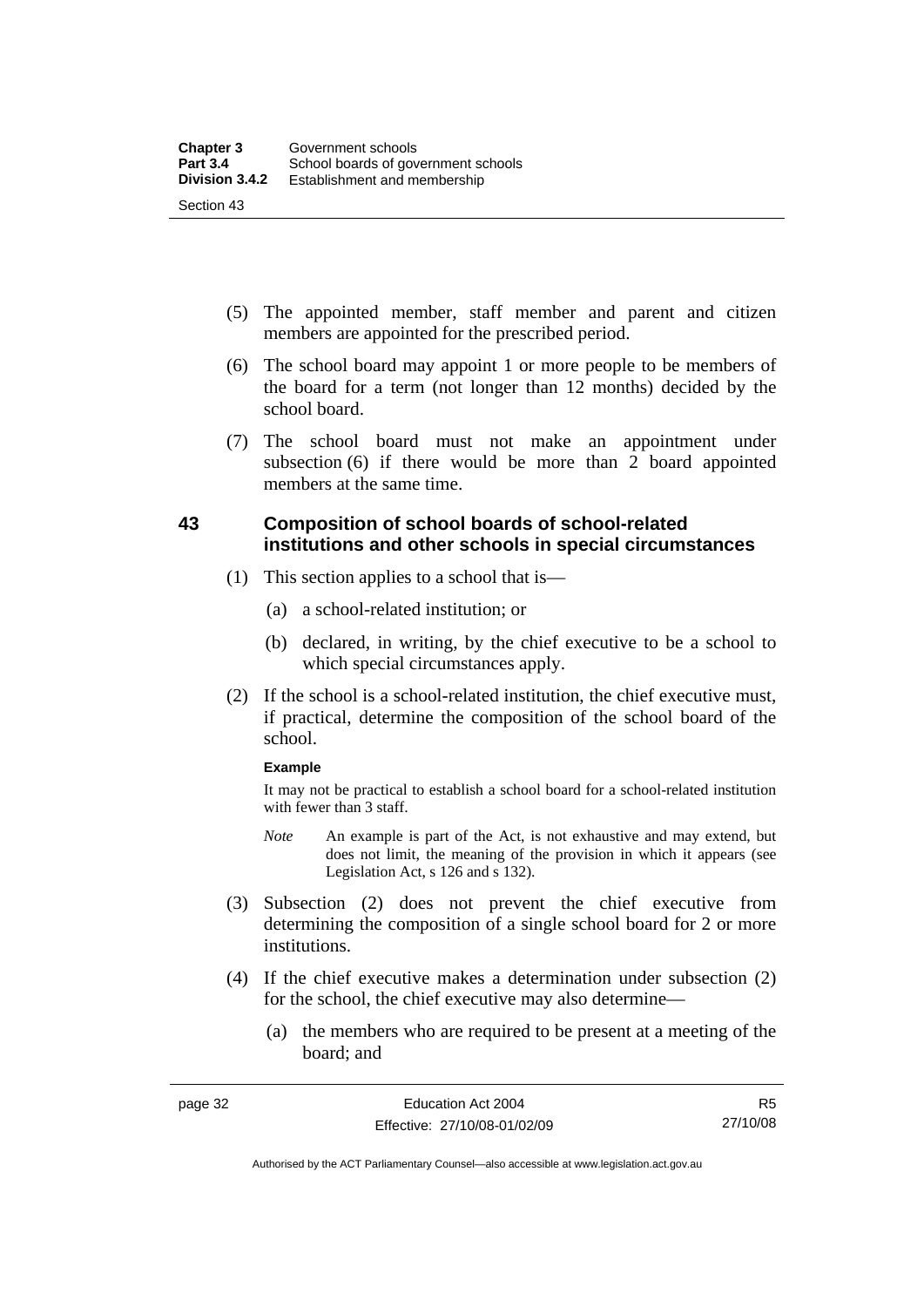- (b) the members who may not vote at a meeting of the board.
- (5) If the school is a school to which special circumstances apply, the chief executive may determine the following:
	- (a) the composition of the school board of the school;
	- (b) the members who are required to be present at a meeting of the board;
	- (c) the members who may not vote at a meeting of the board.
- (6) The chief executive may make a determination under subsection (2), (4) or (5) only with the Minister's written approval.
- (7) Before making the determination the chief executive must, if practical, consult with the parents of students at the school, at a general meeting of the parents, about the composition of the board.
- (8) In deciding whether or not to give the approval, the Minister must have regard to—
	- (a) the need for the principal of the school to be a member of the board; and
	- (b) the need for the chief executive to be represented on the board; and
	- (c) whether staff of the school and students at the school have been consulted about the composition of the board; and
	- (d) any comments made by the staff and students at the school about the composition of the board; and
	- (e) the administrative needs, educational or related objectives, and any special characteristics of the school.
- (9) The chief executive may appoint a person in accordance with the determination to be a member of the board of the school.
	- *Note 1* For the making of appointments (including acting appointments), see Legislation Act, pt 19.3.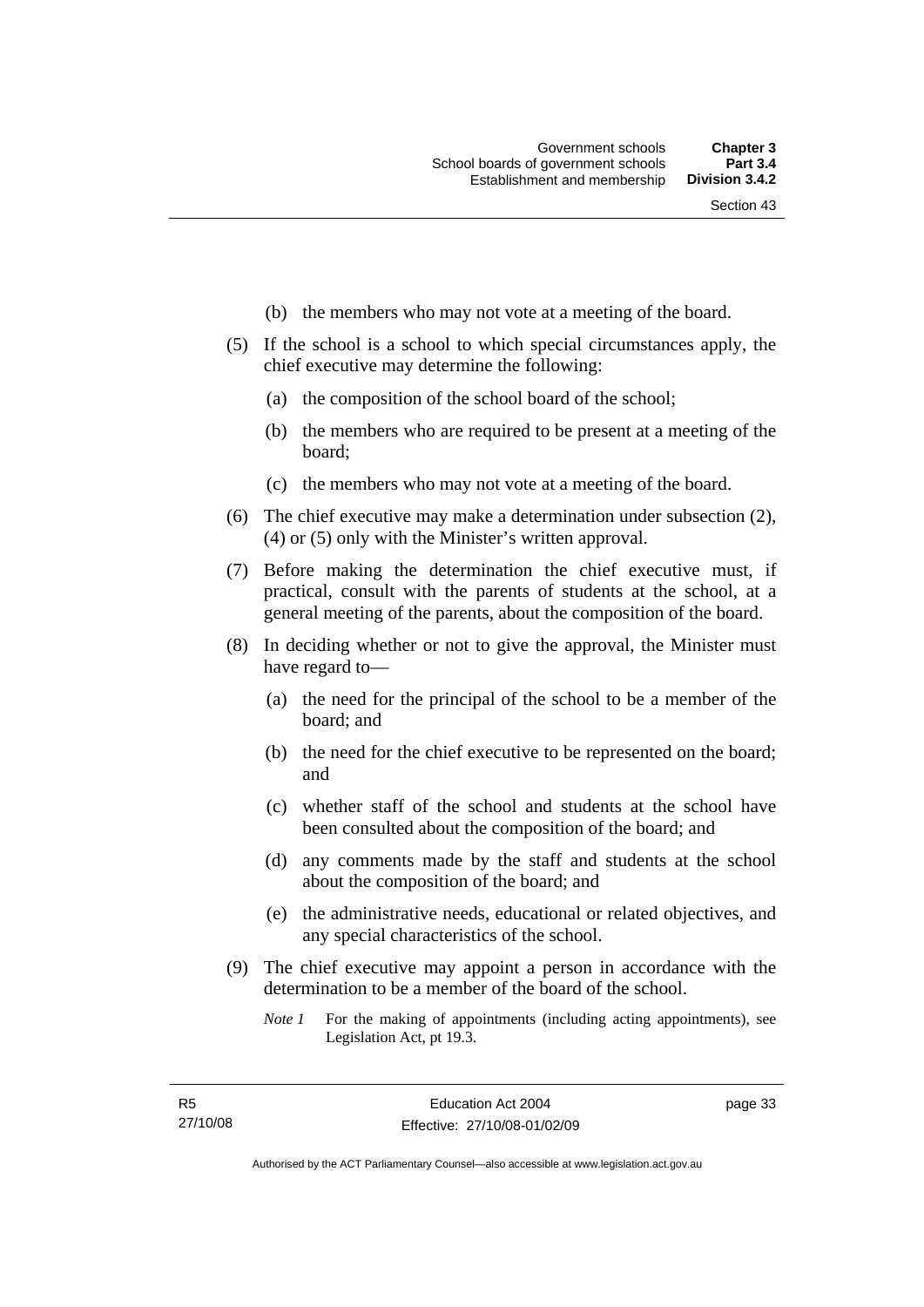Section 44

- *Note 2* In particular, an appointment may be made by naming a person or nominating the occupant of a position (see s 207).
- (10) A member of the board is appointed for the term stated in the instrument making or evidencing the appointment.
- (11) A determination under subsection (2), (4) or (5) must be in writing and is a disallowable instrument.
	- *Note* A disallowable instrument must be notified, and presented to the Legislative Assembly, under the Legislation Act.

#### **44 Ending of appointment of members of school board**

- (1) The chief executive must end the appointment of a member of the school board of a government school if the member ceases to be eligible to be appointed or elected to the position.
- (2) The chief executive must end the appointment of a member of the school board of a government school, other than the principal of the school, if—
	- (a) the member is absent from 3 consecutive meetings of the board without reasonable excuse or leave given by the board; or
	- (b) contravenes section 49 (Disclosure of interests by members of school boards) without reasonable excuse.
- (3) The chief executive may end the appointment of a member of the school board of a government school, other than the principal at the school, for misbehaviour or physical or mental incapacity.
	- *Note* A person's appointment also ends if the person resigns (see Legislation Act, s 210).

#### **45 Chairperson and deputy chairperson of school boards**

- (1) The members of the school board of a government school must, whenever necessary, elect—
	- (a) a member to be chairperson; and

Authorised by the ACT Parliamentary Counsel—also accessible at www.legislation.act.gov.au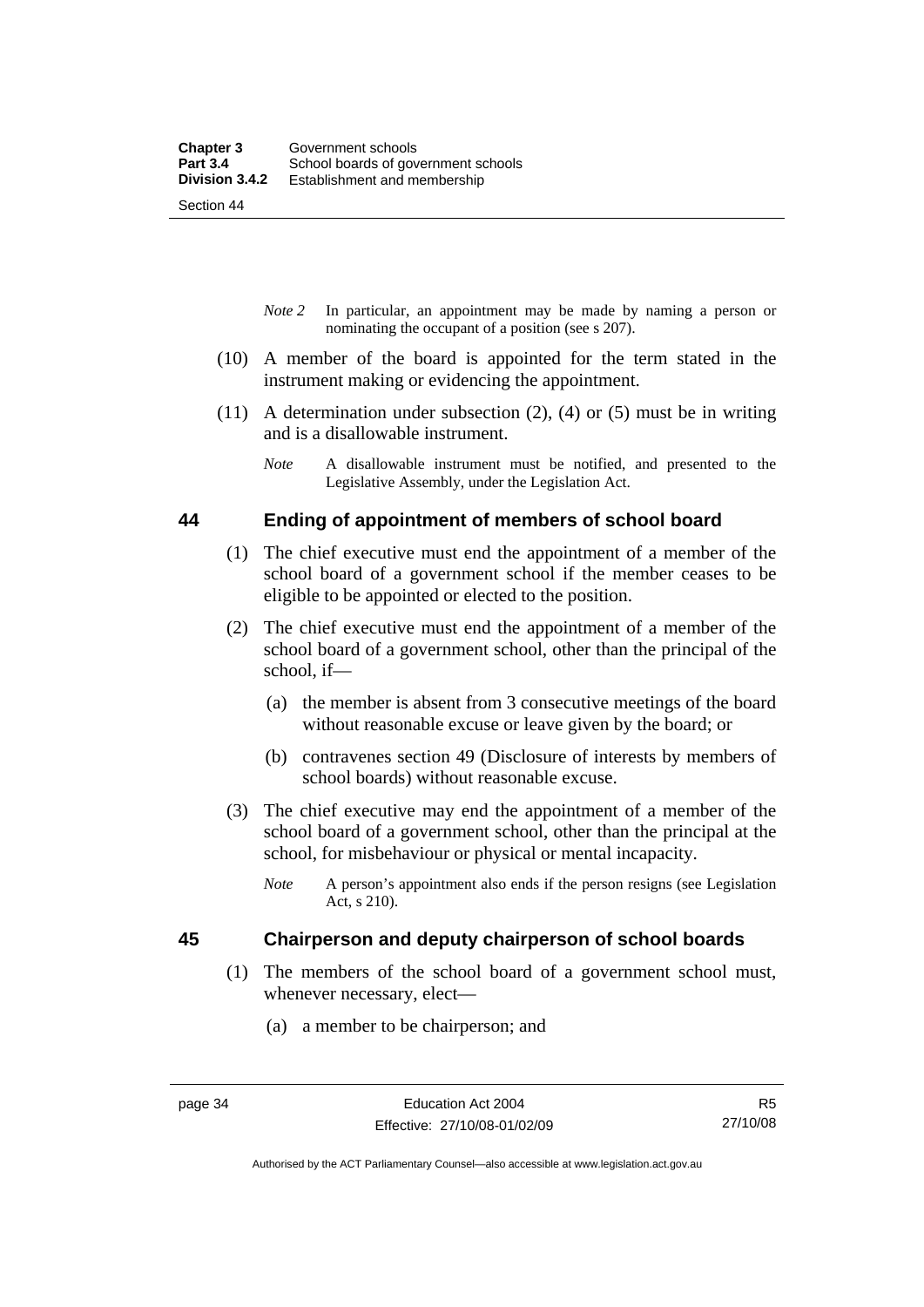- (b) another member to be deputy chairperson.
- (2) The school board must tell the chief executive of the election of a member as chairperson or deputy chairperson.
- (3) The members of the school board must not appoint the principal of the school or a member of staff of the school to be chairperson of the board.

#### **46 School boards to take part in selection of school principals**

The members of the school board of a government school must, whenever necessary, nominate a member of the board as a member of any selection panel established by the chief executive to make recommendations to the chief executive about the appointment of the principal for the school.

# **Division 3.4.3 Proceedings of school boards**

#### **47 Time and place of meetings of school boards**

- (1) The school board of a government school meets at the times and places it decides.
- (2) However, the school board must meet at least 4 times a year.
- (3) The chairperson—
	- (a) may at any time call a meeting of the school board; and
	- (b) must call a meeting if asked by the Minister, the chief executive or 3 members of the board.
- (4) If the chairperson is not available to call a meeting for any reason, the deputy chairperson or the principal of the school may call a meeting of the school board.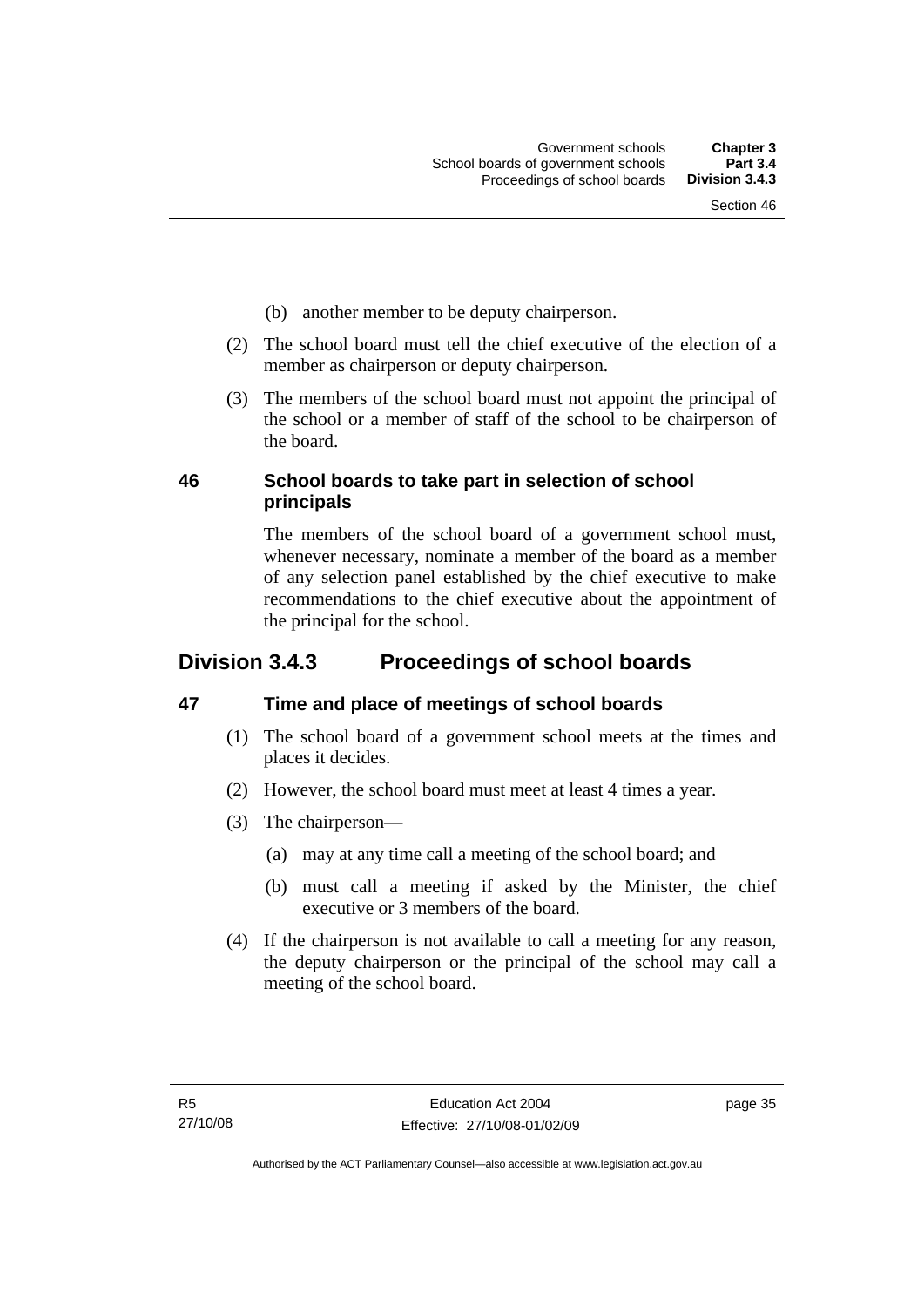**48 Procedures governing proceedings of school boards** 

- (1) The chairperson of the school board of a government school presides at all meetings of the board at which the chairperson is present.
- (2) If the chairperson is absent, the deputy chairperson presides.
- (3) If the chairperson and deputy chairperson are both absent, the member chosen by the members present presides.
- (4) Business may be carried out at a meeting of the school board only if 3 or more members are present and—
	- (a) for the school board of a school other than a school to which section 43 (Composition of school boards of school-related institutions and other schools in special circumstances) applies—at least 1 of the members present is a staff member and at least 1 of the members present is a parents and citizens association member; or
	- (b) for the school board of a school to which section 43 applies the members (if any) who are required, under the determination under section 43 (4) or (5) applying to the school, to be present at a meeting of the school board are present.
- (5) At a meeting of the school board each member (other than a nonvoting member) has a vote on each question to be decided.
- (6) A question is to be decided by a majority of the votes of the members present and voting but, if the votes are equal, the member presiding has a casting vote.
- (7) The school board may hold meetings, or allow members to take part in meetings, by telephone, closed-circuit television or another form of communication.
- (8) A member who takes part in a meeting under subsection (7) is taken to be present at the meeting.

R5 27/10/08

Authorised by the ACT Parliamentary Counsel—also accessible at www.legislation.act.gov.au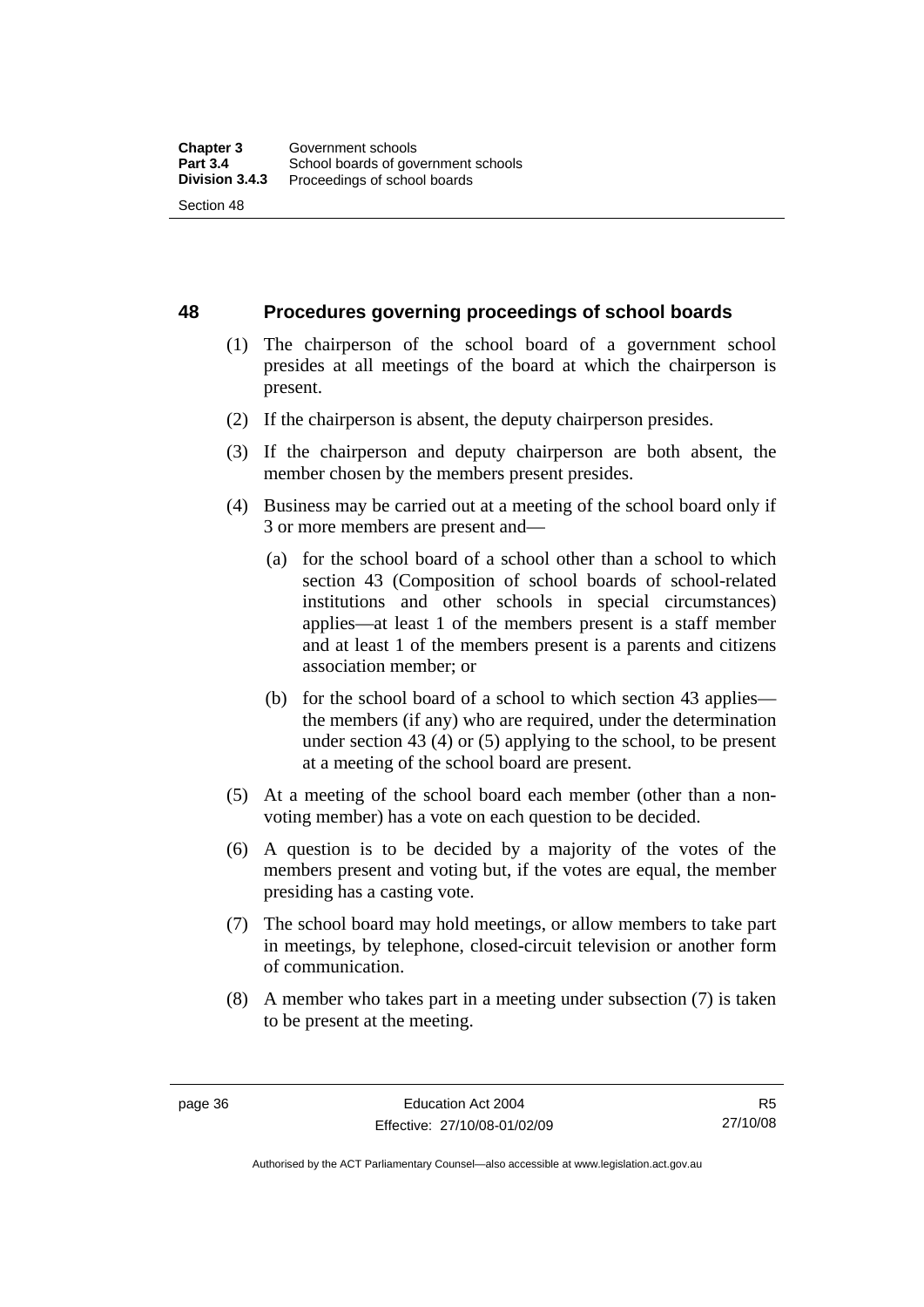- (9) A resolution of the school board is a valid resolution, even though it is not passed at a meeting of the board, if—
	- (a) all members (other than the non-voting members) agree, in writing, to the proposed resolution; and
	- (b) notice of the resolution is given under procedures decided by the school board.
- (10) The school board must keep minutes of its meetings.
- (11) The school board may conduct its proceedings (including its meetings) as it otherwise considers appropriate.
- (12) In this section:

*non-voting member* means—

- (a) for the school board of a school other than a school to which section 43 applies—a board appointed member; or
- (b) for the school board of a school to which section 43 applies—a member who, under the determination under section 43 (4) or (5) applying to the school, may not vote at a meeting of the school board.

#### **49 Disclosure of interests by members of school boards**

- (1) This section applies to a member of a school board if—
	- (a) the member has a direct or indirect financial interest in an issue being considered, or about to be considered, by the board; and
	- (b) the interest could conflict with the proper exercise of the member's functions in relation to the board's consideration of the issue.
- (2) As soon as practicable after the relevant facts come to the member's knowledge, the member must disclose the nature of the interest to a meeting of the school board.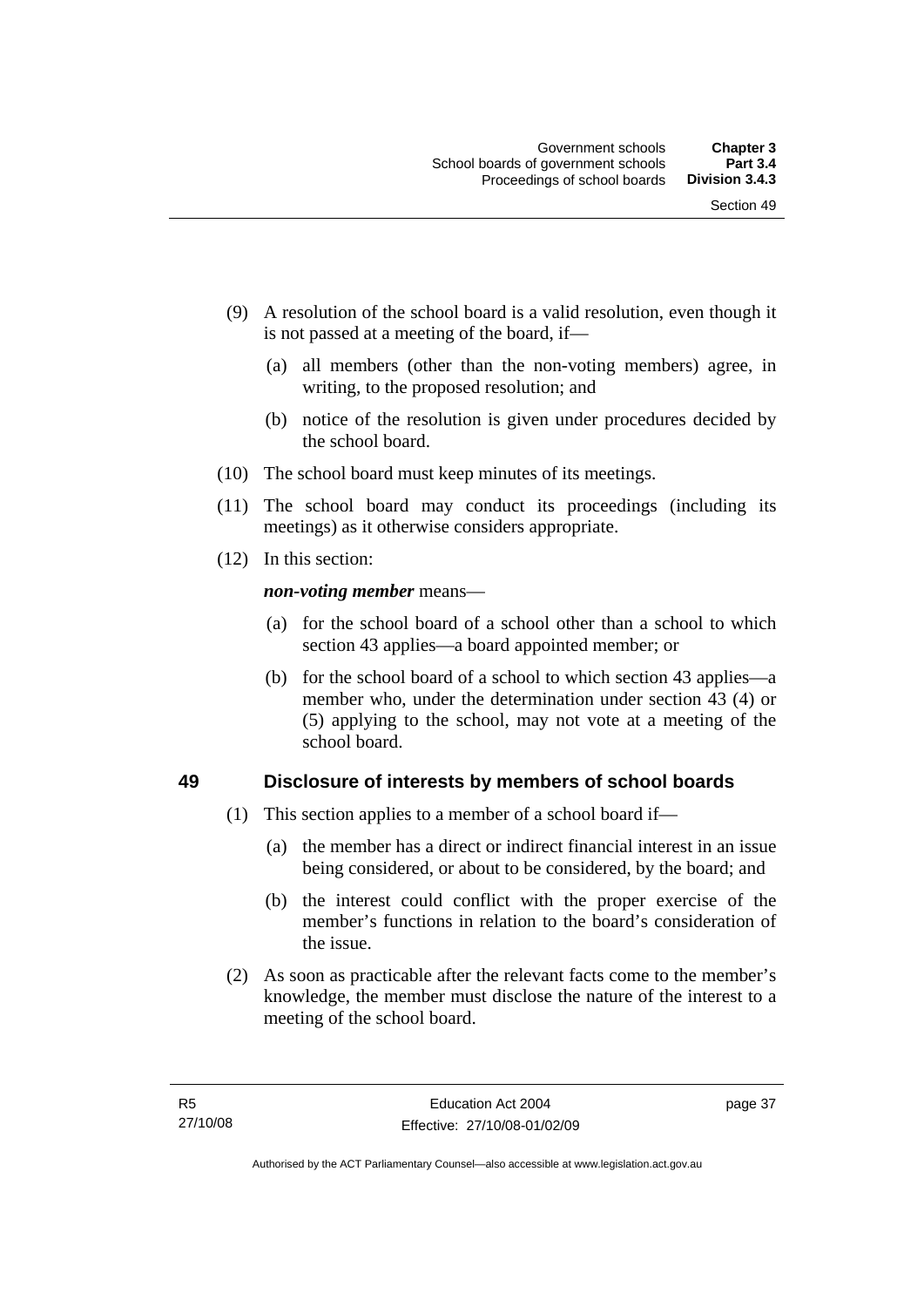- (3) The disclosure must be recorded in the school board's minutes and, unless the board otherwise decides, the member (the *first member*) must not—
	- (a) be present when the board considers the issue; or
	- (b) take part in a decision of the board on the issue.
- (4) Any other member who also has a direct or indirect financial interest in the issue must not—
	- (a) be present when the school board is considering its decision under subsection (3) in relation to the first member; or
	- (b) take part in making the decision.
- (5) Within 14 days after the end of each financial year, the chairperson of the school board must give the chief executive a statement of any disclosure of interest made under this section in relation to the school board during the financial year.

#### **49A Protection of members of school boards**

- (1) A person who is, or has been, a member of a school board of a government school is not civilly liable for an act or omission done honestly in the exercise of a function under this Act.
- (2) Any liability that would, apart from subsection (1), attach to a person attaches to the Territory.

### **Division 3.4.4 Financial matters**

#### **50 School boards to approve budgets**

- (1) The school board of a government school must approve a budget for each year.
- (2) The school board must approve the budget before the date decided by the chief executive.

Authorised by the ACT Parliamentary Counsel—also accessible at www.legislation.act.gov.au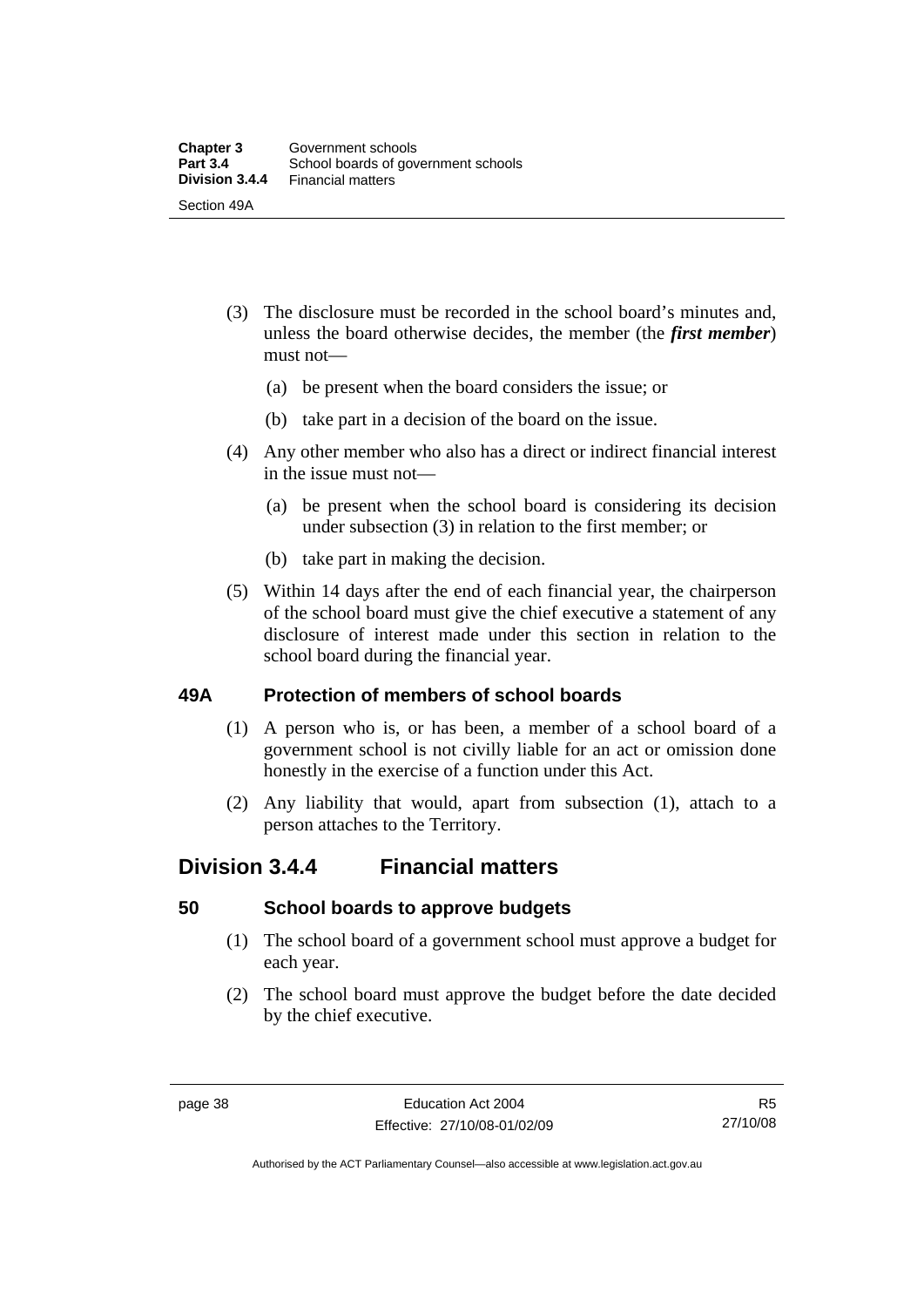- (3) The budget may only be approved by the school board if it is in the form, and based on the accounting or other policies or practices, (if any) required by the chief executive.
- (4) The chief executive may ask the school board to approve a budget for a part of a year.
- (5) The school board must comply with the request.
- (6) If the school board approves the budget, money of the school may be spent in accordance with the budget.

#### **51 Application of money of school**

The school board of a government school may approve the spending of money of the school only in payment or discharge of the costs of, or liabilities incurred by, the school.

#### **52 School boards to approve financial statement and report**

- (1) As soon as practicable after the end of each half-year (but not later than the date decided by the chief executive), the school board of a government school must approve a financial statement for the halfyear, in a form approved by the chief executive or as the chief executive directs.
- (2) As soon as practicable after the end of each year (but not later than the date decided by the chief executive), the school board of a government school must approve an annual report on the board's operations during the year.
- (3) The annual report must include—
	- (a) the financial statements approved under subsection (1) for each half-year; and
	- (b) a statement of how voluntary contributions made to the school have been or will be spent; and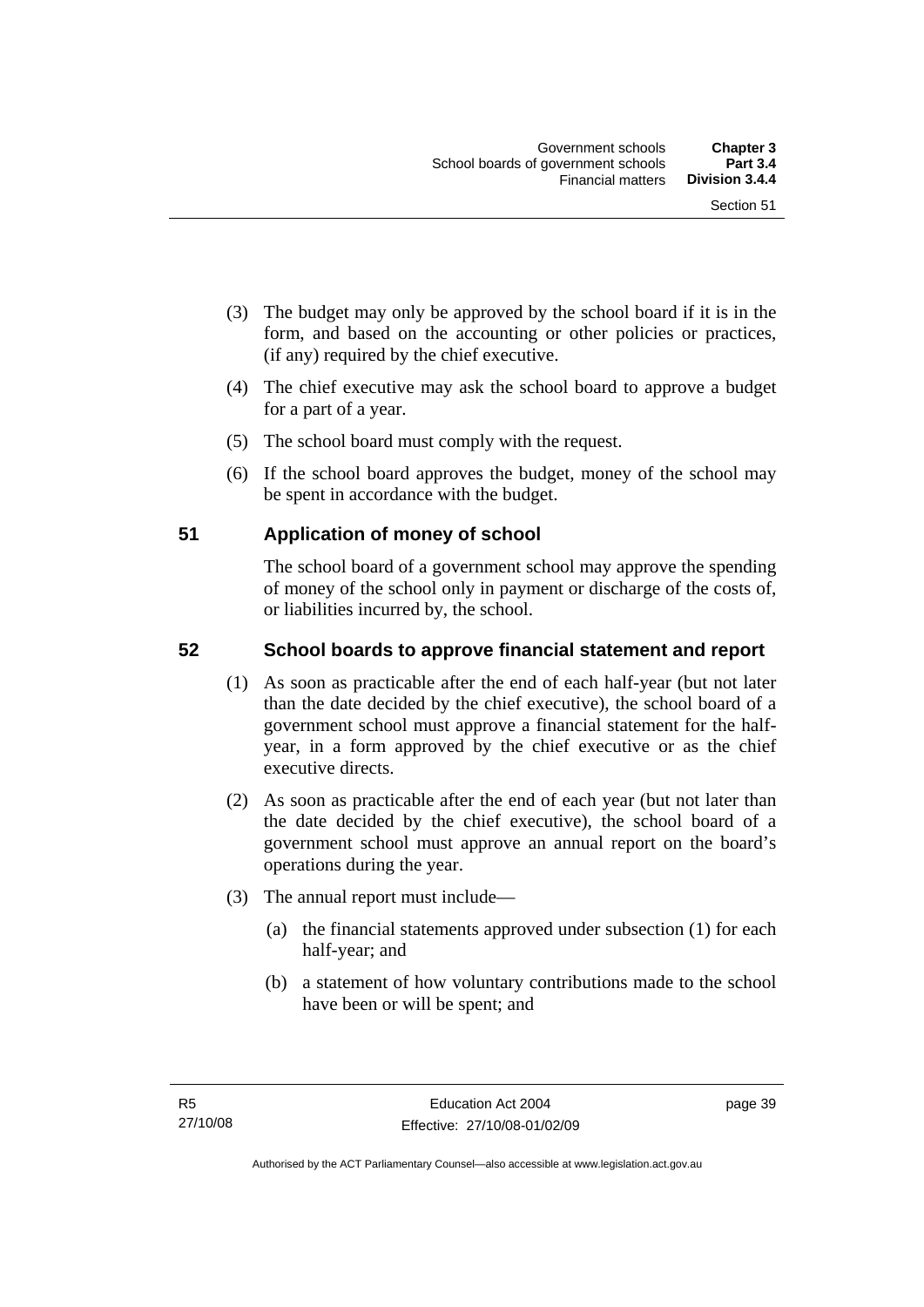- (c) if a school board is holding funds in reserve—a statement setting out the purposes for which the funds are being held and the amount being held for each of those purposes.
- *Note* If a form is approved under s 154 for a statement under par (c), the form must be used.
- (4) The school board must give a copy of each report approved under this section to the chief executive.
- (5) The chief executive may issue guidelines about what is, or is not, holding funds in reserve.

#### **53 School boards to make available summaries of budget and annual report**

- (1) Not later than 14 days after approving the budget for a year, the school board of a government school must make a summary of the budget available to parents of students at the school and to the staff and students of the school.
- (2) Not later than 14 days after approving the annual report for a year, the school board of a government school must make a summary of the report available to parents of students at the school and to the staff and students of the school.

Authorised by the ACT Parliamentary Counsel—also accessible at www.legislation.act.gov.au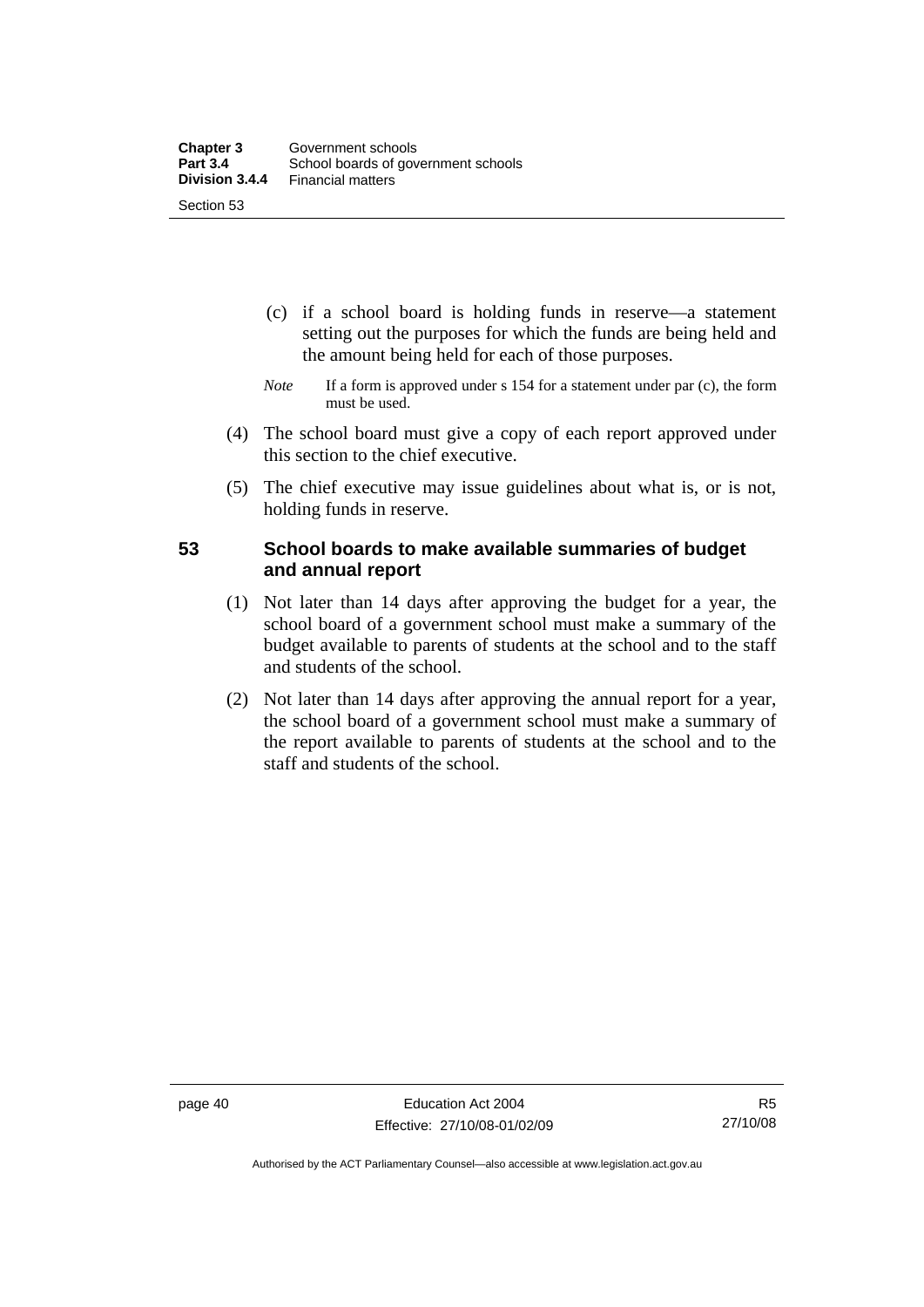# **Part 3.5 Government Schools Education Council**

#### **Division 3.5.1 Establishment and membership**

#### **54 Establishment of council (government)**

The Government Schools Education Council (in this part called the *council*) is established.

#### **55 Functions of council (government)**

The functions of the council are—

- (a) to advise the Minister on any aspect of the ACT government school system; and
- (b) when asked by the Minister under this paragraph, to inquire into and give advice to the Minister on any aspect of the ACT government school system; and
- (c) to meet with the Non-Government Schools Education Council to discuss matters of mutual interest; and
- (d) to exercise any other function given to the council under this Act or any other Territory law.
- *Note* The Minister must present a copy of any advice given under s 55 (a) or (b) to the Legislative Assembly (see s 66A).

#### **56 Membership of council (government)**

The council consists of the following members:

- (a) the chief executive;
- (b) the members (*appointed members*) appointed under section 57.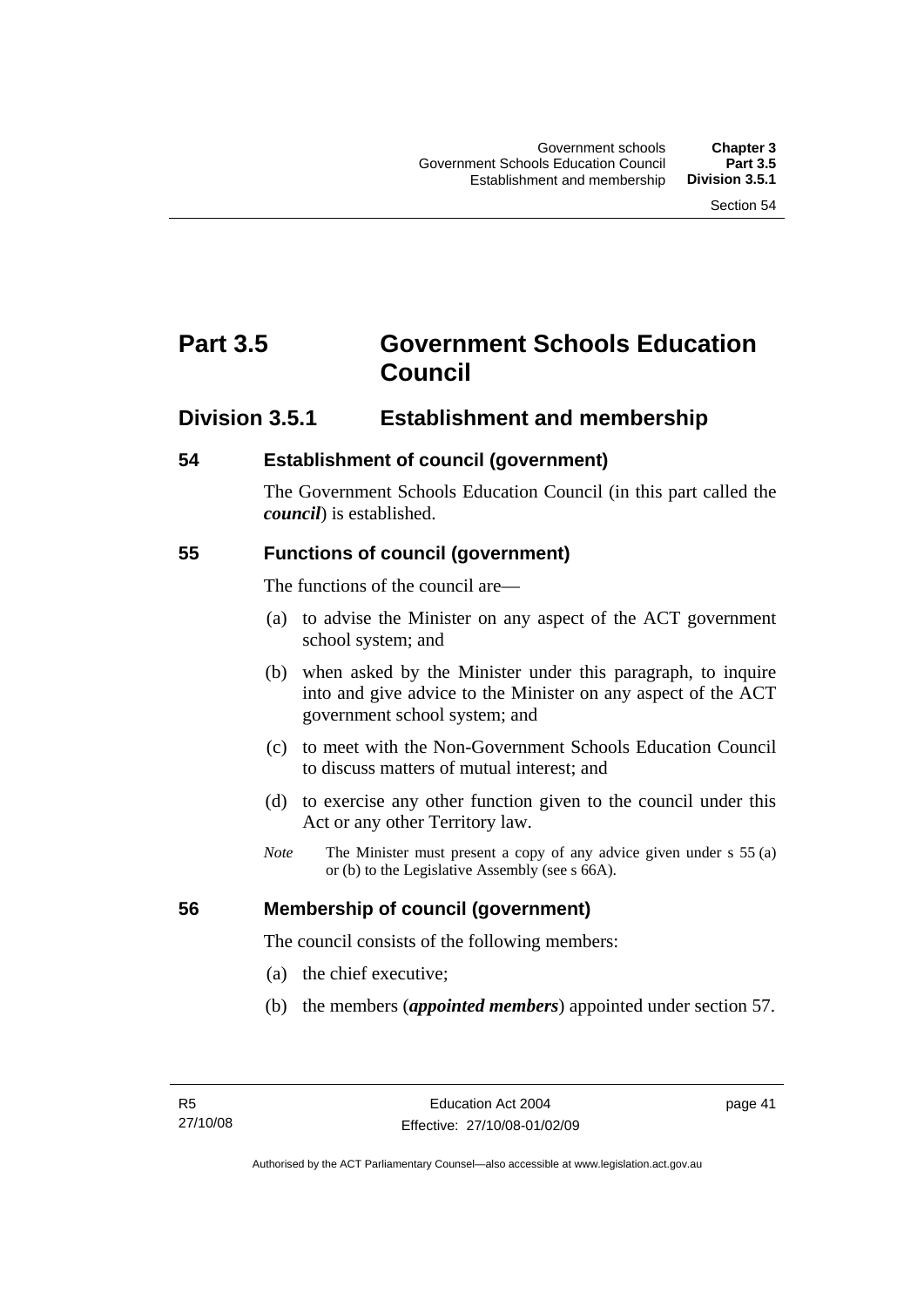# **57 Appointed members of council (government)**

- (1) The Minister must appoint the following members of the council:
	- (a) a chairperson;
	- (b) 6 people who, in the Minister's opinion, have experience in 1 or more of the areas of business and commerce, public policy, early childhood care, education, the special needs of young people and teacher education (the *community members*);
	- (c) 10 people who, in the Minister's opinion, represent the views of government school education (the *education members*).
	- *Note 1* For the making of appointments (including acting appointments), see Legislation Act, pt 19.3.
	- *Note 2* In particular, an appointment may be made by naming a person or nominating the occupant of a position (see s 207).
	- *Note 3* Certain Ministerial appointments require consultation with a Legislative Assembly committee and are disallowable (see Legislation Act, div 19.3.3).
- (2) For subsection (1) (c), the Minister must appoint—
	- (a) 2 education members chosen from nominations of the peak organisation representing principals; and
	- (b) 2 education members chosen from nominations of the government teacher union; and
	- (c) 2 education members chosen from nominations of the peak organisation representing parent associations of government schools; and
	- (d) 2 education members chosen from nominations of the peak organisation representing students; and
	- (e) 1 education member chosen from nominations of the peak organisation representing school boards; and

R5 27/10/08

Authorised by the ACT Parliamentary Counsel—also accessible at www.legislation.act.gov.au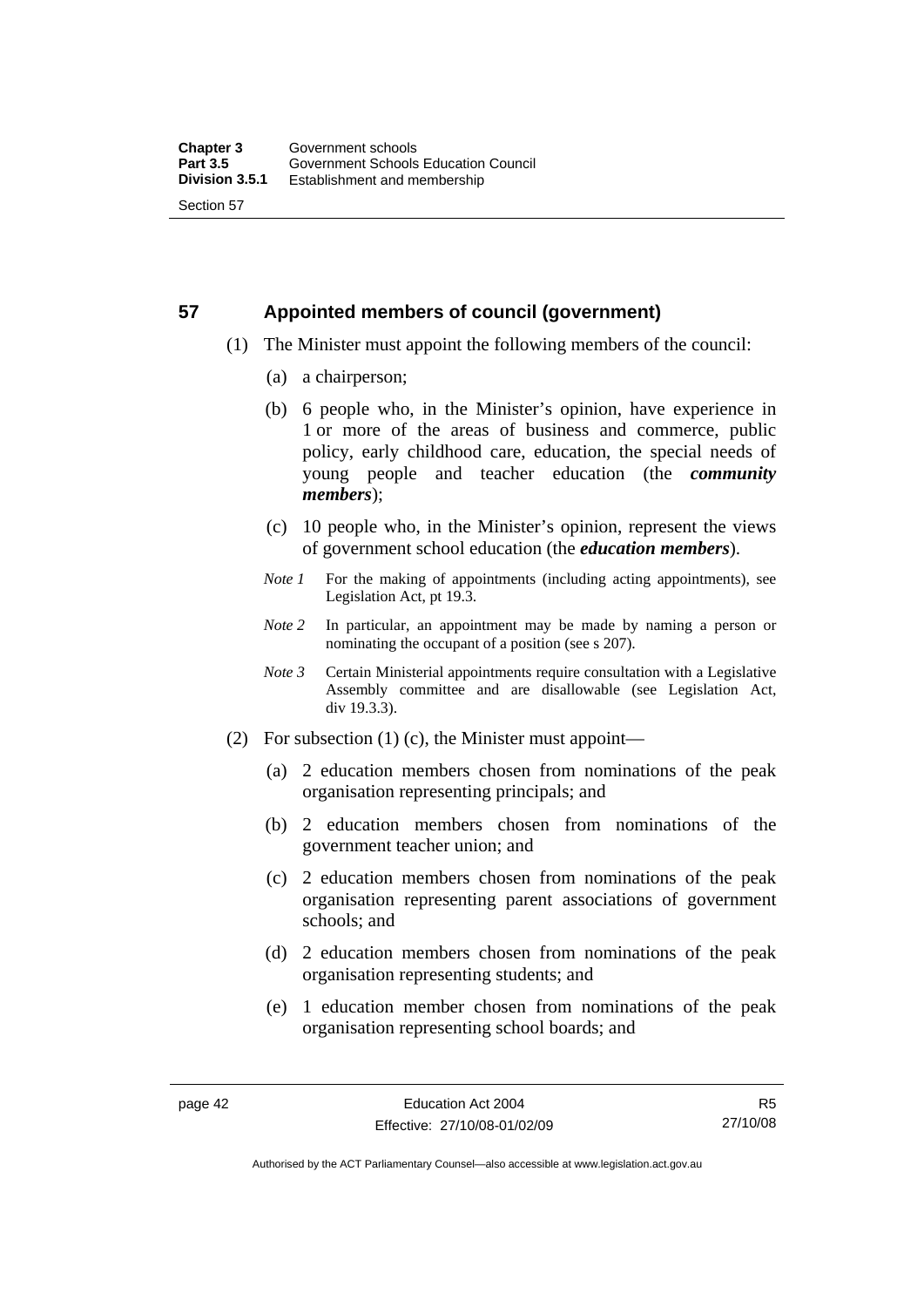(f) 1 education member chosen from nominations of the peak organisation representing preschool parents.

#### **58 Deputy chairperson of council (government)**

- (1) The appointed members must, whenever necessary, elect another appointed member to be deputy chairperson.
- (2) The council must tell the Minister of the election of an appointed member as deputy chairperson.

#### **59 Term of appointment to council (government)**

- (1) An appointed member is to be appointed for a term not longer than 3 years.
- (2) The instrument appointing, or evidencing the appointment of, an appointed member must state whether the person is appointed as chairperson or a community or education member.
	- *Note* A person may be reappointed to a position if the person is eligible to be appointed to the position (see Legislation Act, s 208 and dict, pt 1, def *appoint*).

#### **60 Ending of appointment to council (government)**

- (1) The Minister may end the appointment of an appointed member—
	- (a) for misbehaviour; or
	- (b) for contravening section 65 (Disclosure of interests by members of council (government)).
	- *Note* A person's appointment also ends if the person resigns (see Legislation Act, s 210).
- (2) The Minister may also end the appointment of an education member if satisfied that the person no longer represents the views of the organisation from which the person was chosen.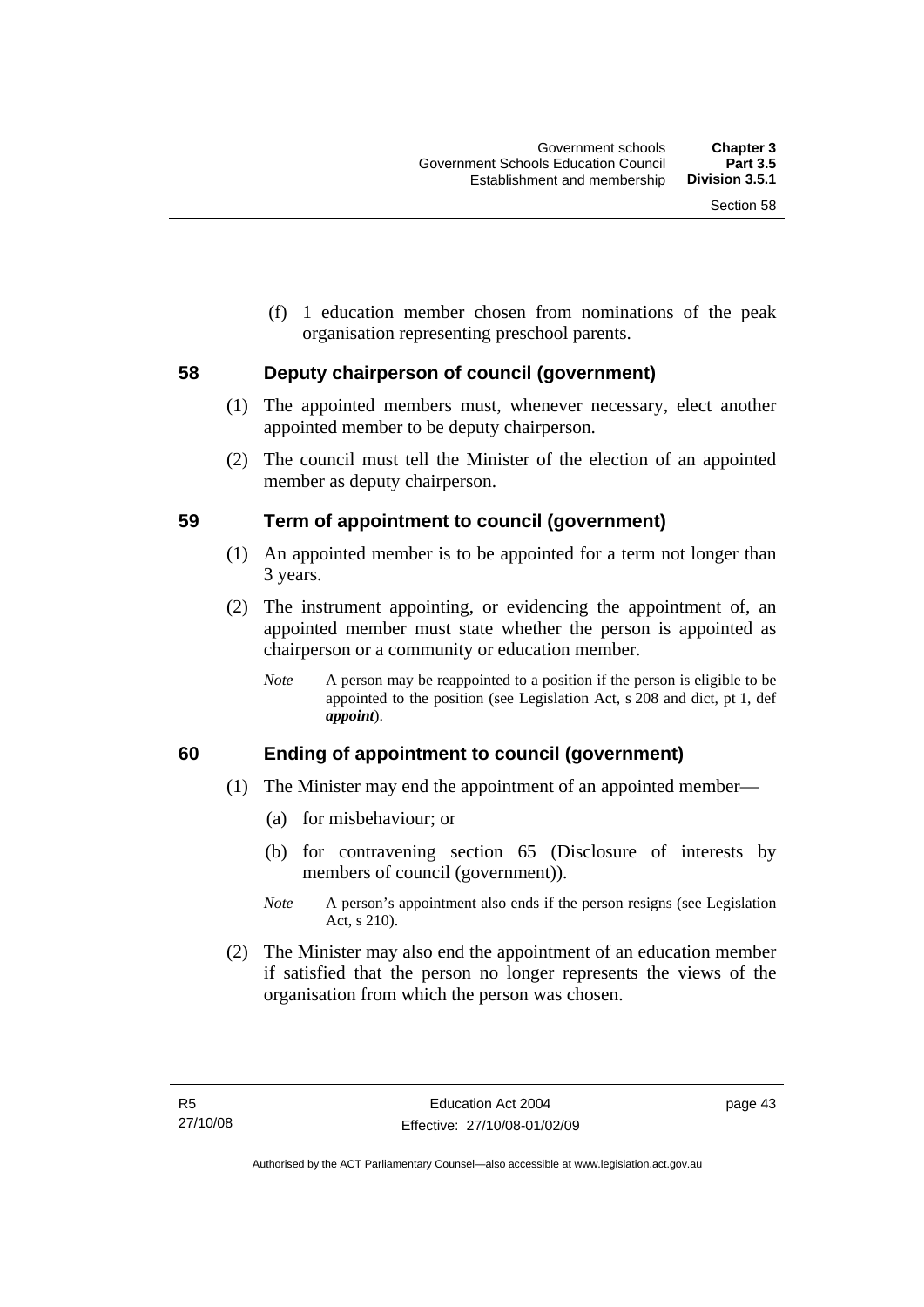#### **61 Conditions of appointment generally of appointed members**

An appointed member holds the position on the conditions not provided by this Act or another Territory law that are decided by the Minister.

#### **62 Arrangements for staff**

- (1) The council may arrange with the chief executive to use public servants in the administrative unit under the chief executive's control.
- (2) The *Public Sector Management Act 1994* applies to the management by the council of public servants the subject of an arrangement under subsection (1).

## **Division 3.5.2 Proceedings of council (government)**

#### **63 Time and place of meetings of council (government)**

- (1) The council meets at the times and places it decides.
- (2) However, the council must meet at least twice a year.
- (3) The chairperson—
	- (a) may at any time call a meeting of the council; and
	- (b) must call a meeting if asked by the Minister, the chief executive or at least 9 members.
- (4) If the chairperson is not available to call a meeting for any reason, the deputy chairperson may call a meeting of the council.

#### **64 Procedures governing proceedings of council (government)**

 (1) The chairperson of the council presides at all meetings of the council at which the chairperson is present.

R5 27/10/08

Authorised by the ACT Parliamentary Counsel—also accessible at www.legislation.act.gov.au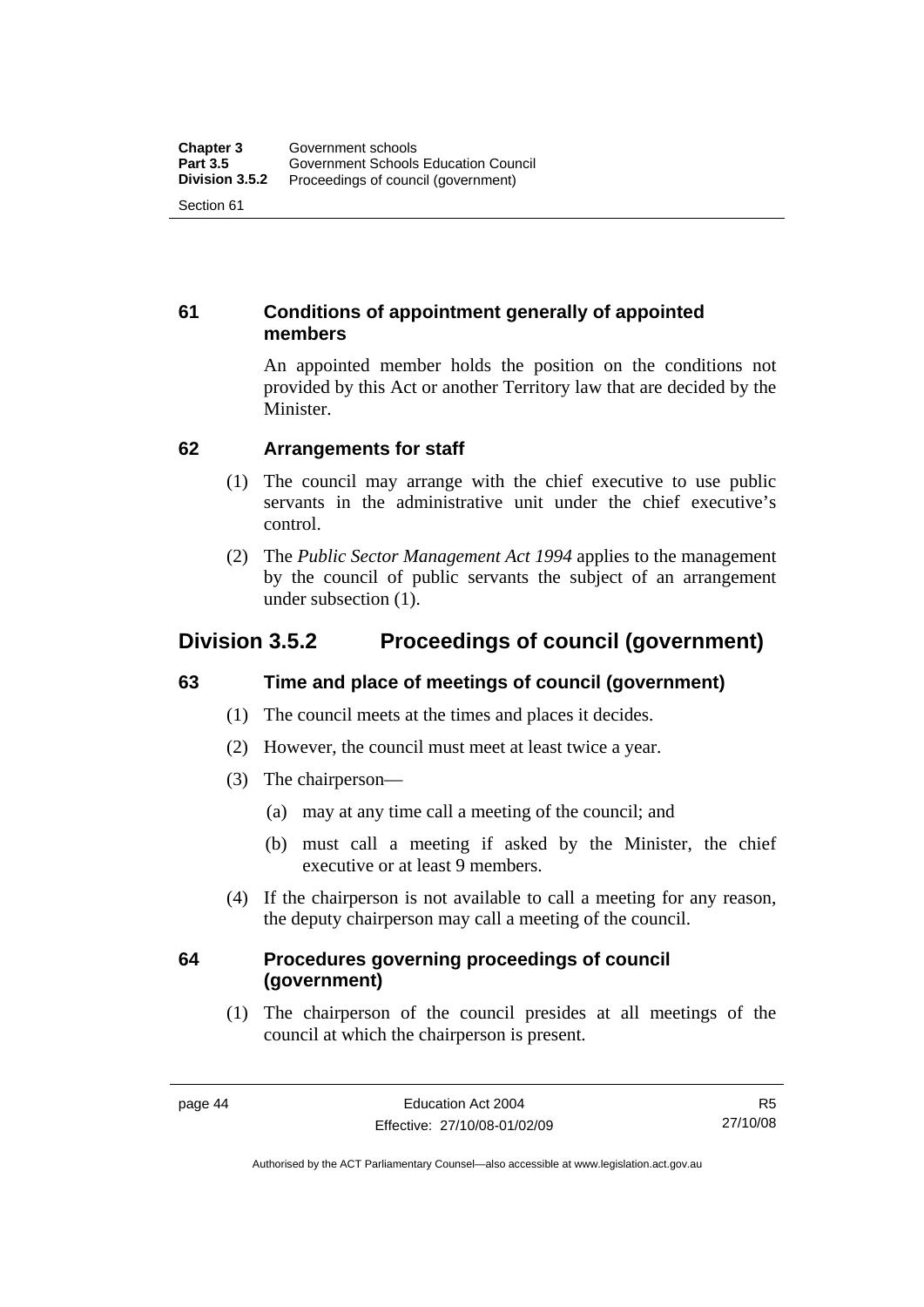- (2) If the chairperson is absent, the deputy chairperson presides.
- (3) If the chairperson and deputy chairperson are both absent, the member chosen by the members present presides.
- (4) Business may be carried out at a meeting of the council only if 9 members are present.
- (5) At a meeting of the council each appointed member has a vote on each question to be decided.
- (6) A question is to be decided by a majority of the votes of the members present and voting but, if the votes are equal, the member presiding has a casting vote.
- (7) The council may hold meetings, or allow members to take part in meetings, by telephone, closed-circuit television or another form of communication.
- (8) A member who takes part in a meeting under subsection (7) is taken to be present at the meeting.
- (9) A resolution of the council is a valid resolution, even though it was not passed at a meeting of the council, if—
	- (a) all appointed members agree, in writing, to the proposed resolution; and
	- (b) notice of the resolution is given under procedures decided by the council.
- (10) The council must keep minutes of its meetings.
- (11) The council may conduct its proceedings (including its meetings) as it otherwise considers appropriate.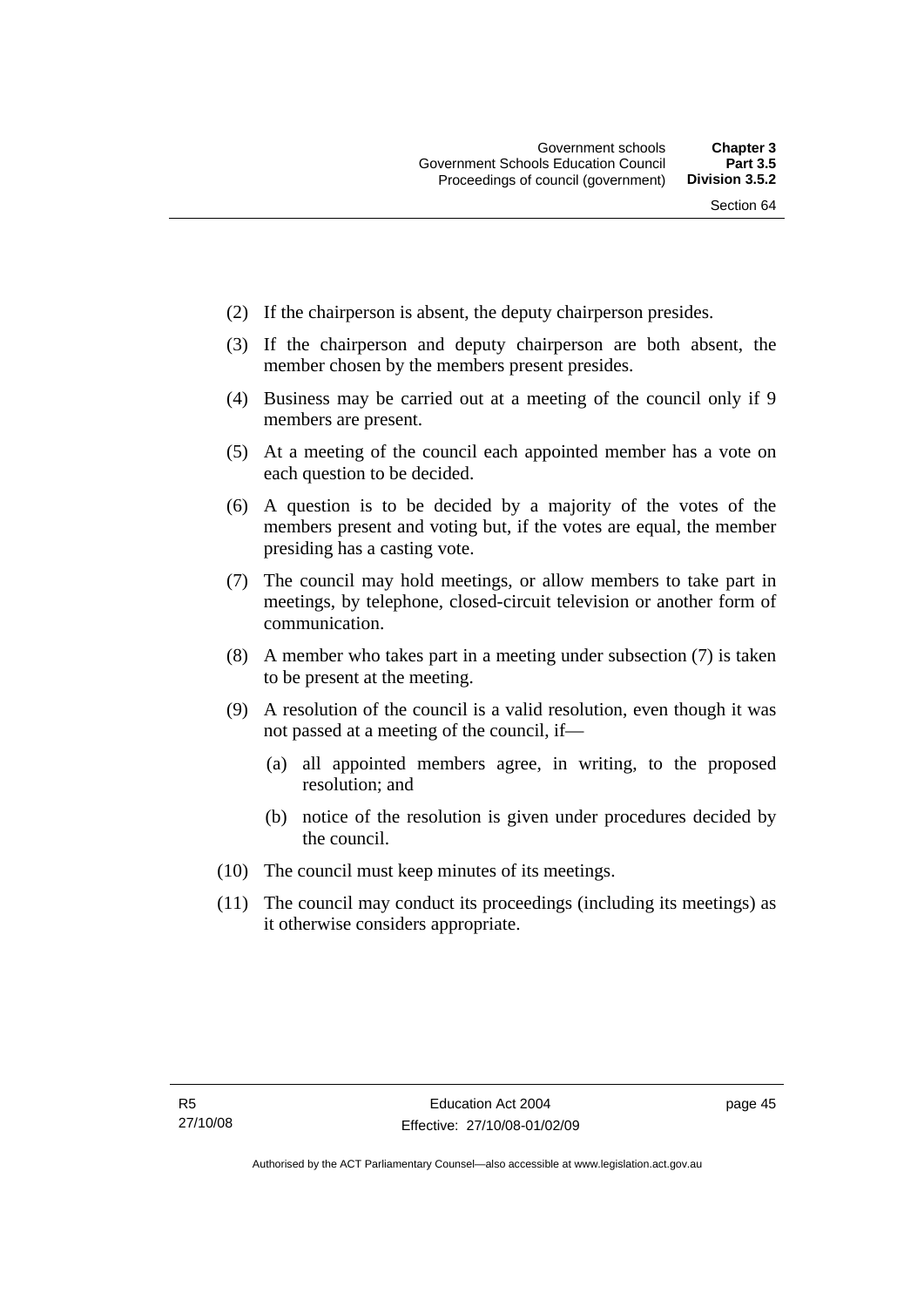#### **65 Disclosure of interests by members of council (government)**

- (1) This section applies to a member of the council if—
	- (a) the member has a direct or indirect financial interest in an issue being considered, or about to be considered, by the council; and
	- (b) the interest could conflict with the proper exercise of the member's functions in relation to the council's consideration of the issue.
- (2) As soon as practicable after the relevant facts come to the member's knowledge, the member must disclose the nature of the interest to a meeting of the council.
- (3) The disclosure must be recorded in the council's minutes and, unless the council otherwise decides, the member (the *first member*) must not—
	- (a) be present when the council considers the issue; or
	- (b) take part in a decision of the council on the issue.
- (4) Any other member who also has a direct or indirect financial interest in the issue must not—
	- (a) be present when the council is considering its decision under subsection (3) in relation to the first member; or
	- (b) take part in making the decision.
- (5) Within 14 days after the end of each financial year, the chairperson of the council must give the Minister a statement of any disclosure of interest made under this section during the financial year.

Authorised by the ACT Parliamentary Counsel—also accessible at www.legislation.act.gov.au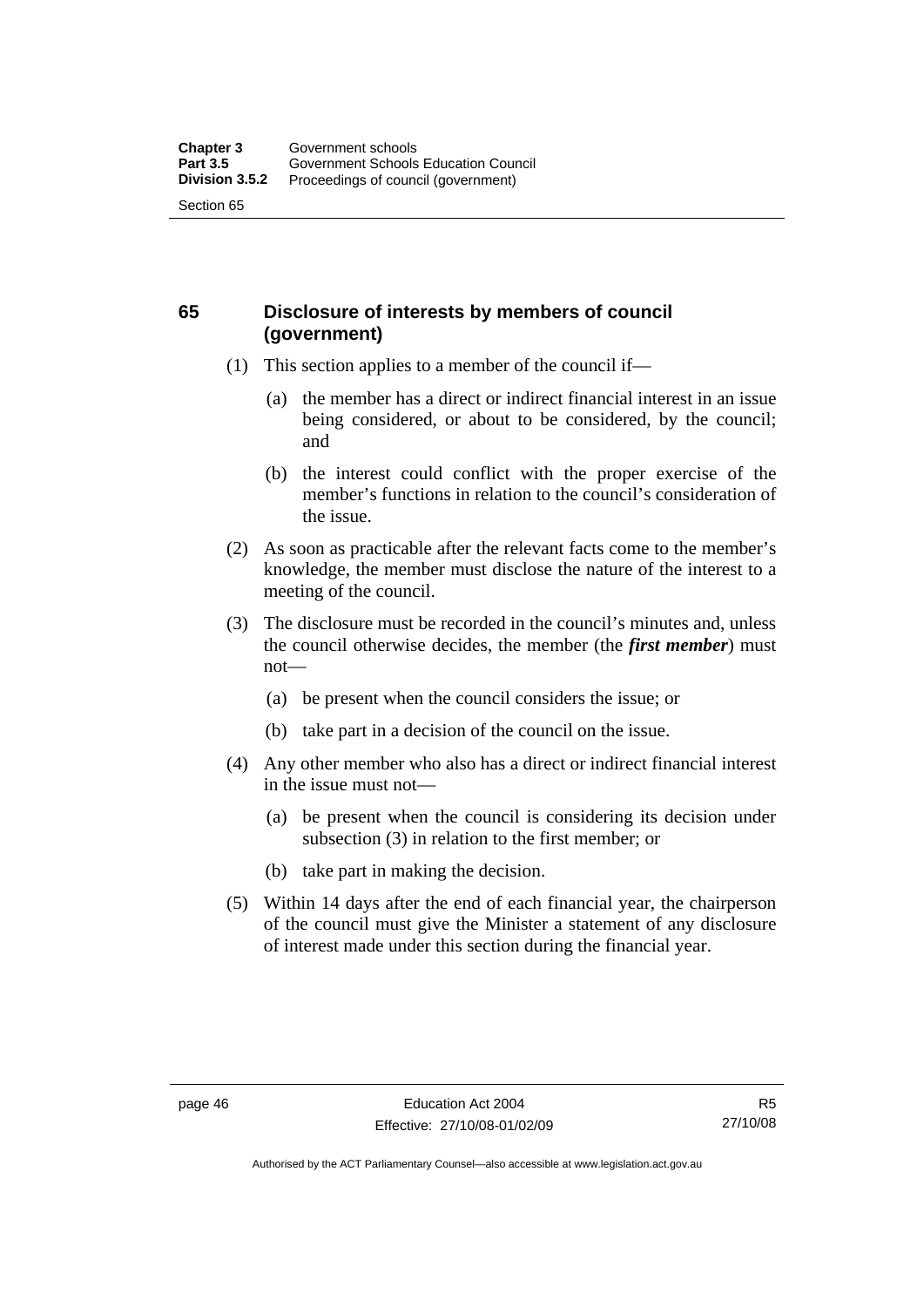# **Division 3.5.3 Other provisions relating to council (government)**

#### **66 Minister to seek advice**

- (1) Before deciding the budget priorities and strategic directions for government schools each year, the Minister must ask for, and consider the advice of, the Government Schools Education Council.
- (2) This section does not limit the matters that the Minister may take into account in deciding the budget priorities and strategic directions for government schools.

#### **66A Minister to present advice of council (government)**

The Minister must present a copy of advice given to the Minister under section 55 (a) or (b) (Functions of council (government)) to the Legislative Assembly within 6 sitting days after the day it is given to the Minister.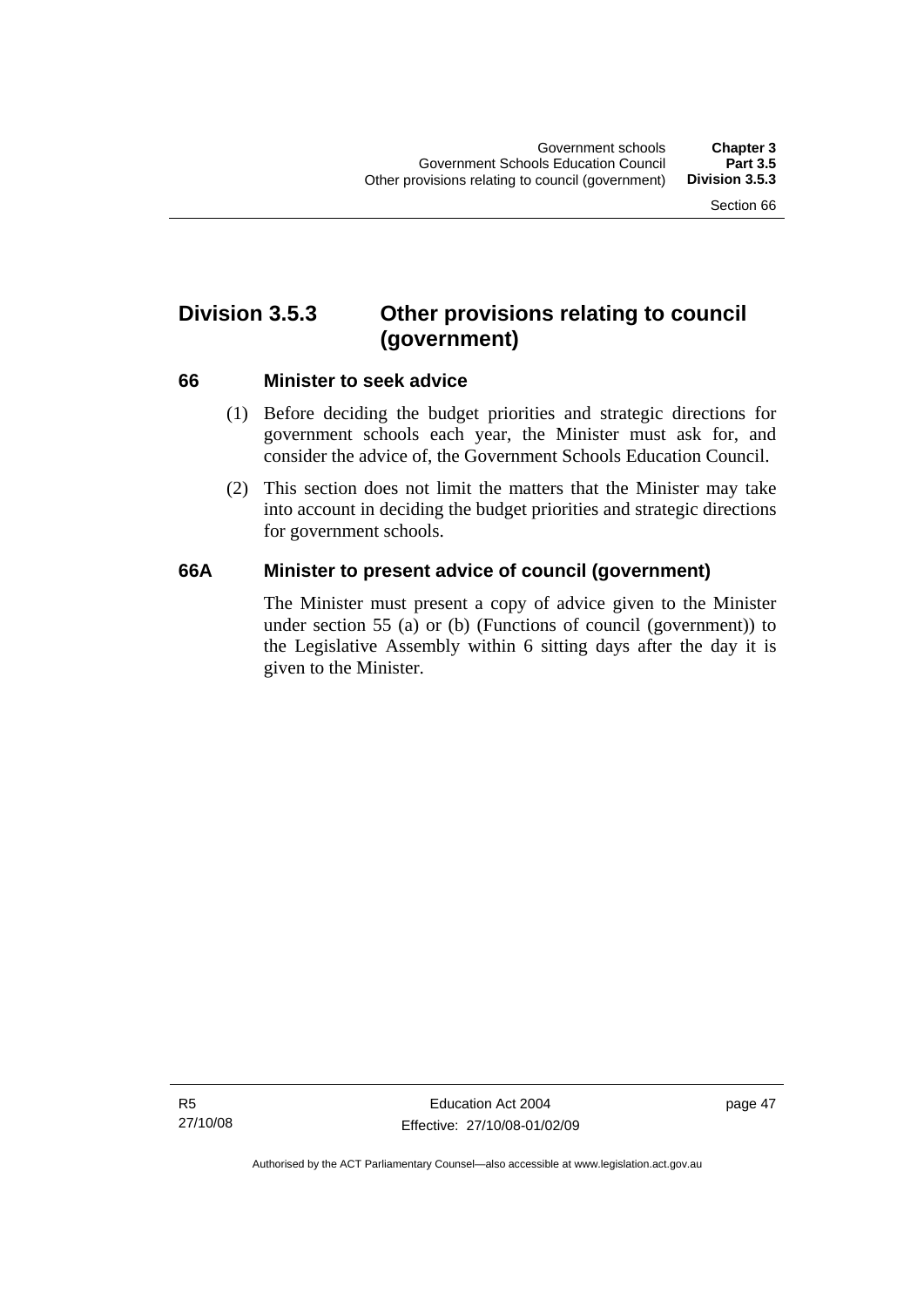# **Part 3.6 Other provisions**

#### **Division 3.6.1 Authorised persons (government)**

#### **67 Appointment of authorised persons (government)**

- (1) The chief executive may appoint a person to be an authorised person (government) for this Act or a provision of this Act, other than chapter 4 (Non-government schools).
	- *Note 1* For the making of appointments (including acting appointments), see the Legislation Act, pt 19.3.
	- *Note 2* In particular, a person may be appointed for a particular provision of a law (see Legislation Act, s 7 (3)) and an appointment may be made by naming a person or nominating the occupant of a position (see s 207).
- (2) The regulations may prescribe a person to be an authorised person (government) for this Act or a provision of this Act, other than chapter 4.
- (3) A person may be appointed as an authorised person (government) under subsection (1) only if—
	- (a) the person is an Australian citizen or a permanent resident of Australia; and
	- (b) the chief executive is satisfied that the person is a suitable person to be appointed, having regard in particular to—
		- (i) whether the person has any criminal convictions; and
		- (ii) the person's employment record; and
	- (c) the person has satisfactorily completed adequate training to exercise the powers of an authorised person (government) proposed to be given to the person.

Authorised by the ACT Parliamentary Counsel—also accessible at www.legislation.act.gov.au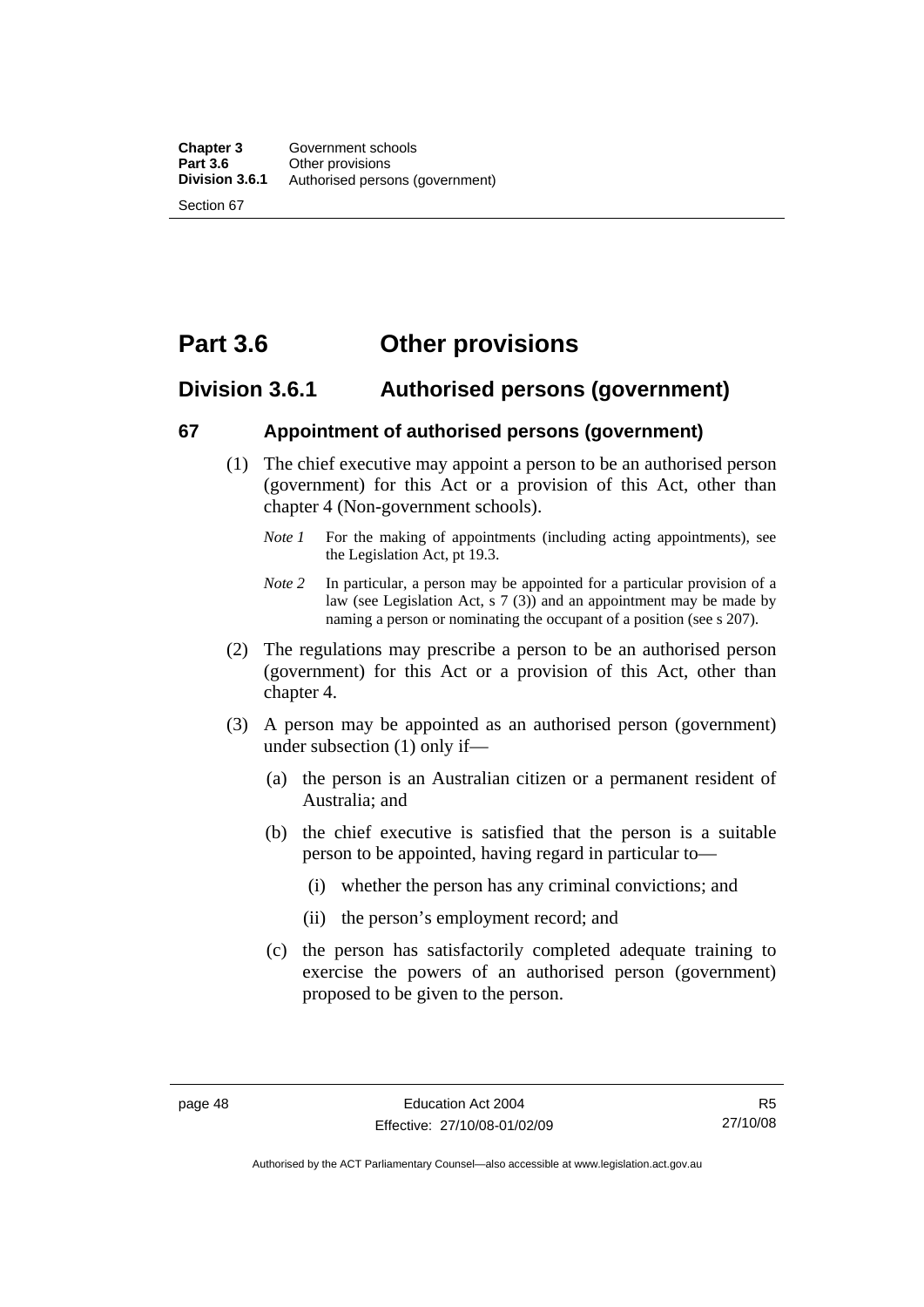#### **68 Identity cards for authorised persons (government)**

- (1) The chief executive must give an authorised person (government) an identity card that states the person is an authorised person (government) for this Act, or stated provisions of this Act, and shows—
	- (a) a recent photograph of the person; and
	- (b) the name of the person; and
	- (c) the date of issue of the card; and
	- (d) an expiry date for the card; and
	- (e) anything else prescribed under the regulations.
- (2) A person who ceases to be an authorised person (government) must return his or her identity card to the chief executive as soon as practicable, but within 21 days after the day the person ceases to be an authorised person.

Maximum penalty: 1 penalty unit.

(3) An offence against subsection (2) is a strict liability offence.

#### **Division 3.6.2 Inspection powers for government schools**

#### **69 Power not to be exercised before identity card shown etc**

- (1) An authorised person (government) may exercise a power under this chapter in relation to a person only if the authorised person first shows the person his or her identity card.
- (2) An authorised person (government) may not remain in a government school entered under this division if, when asked by the principal, the authorised person does not show his or her identity card.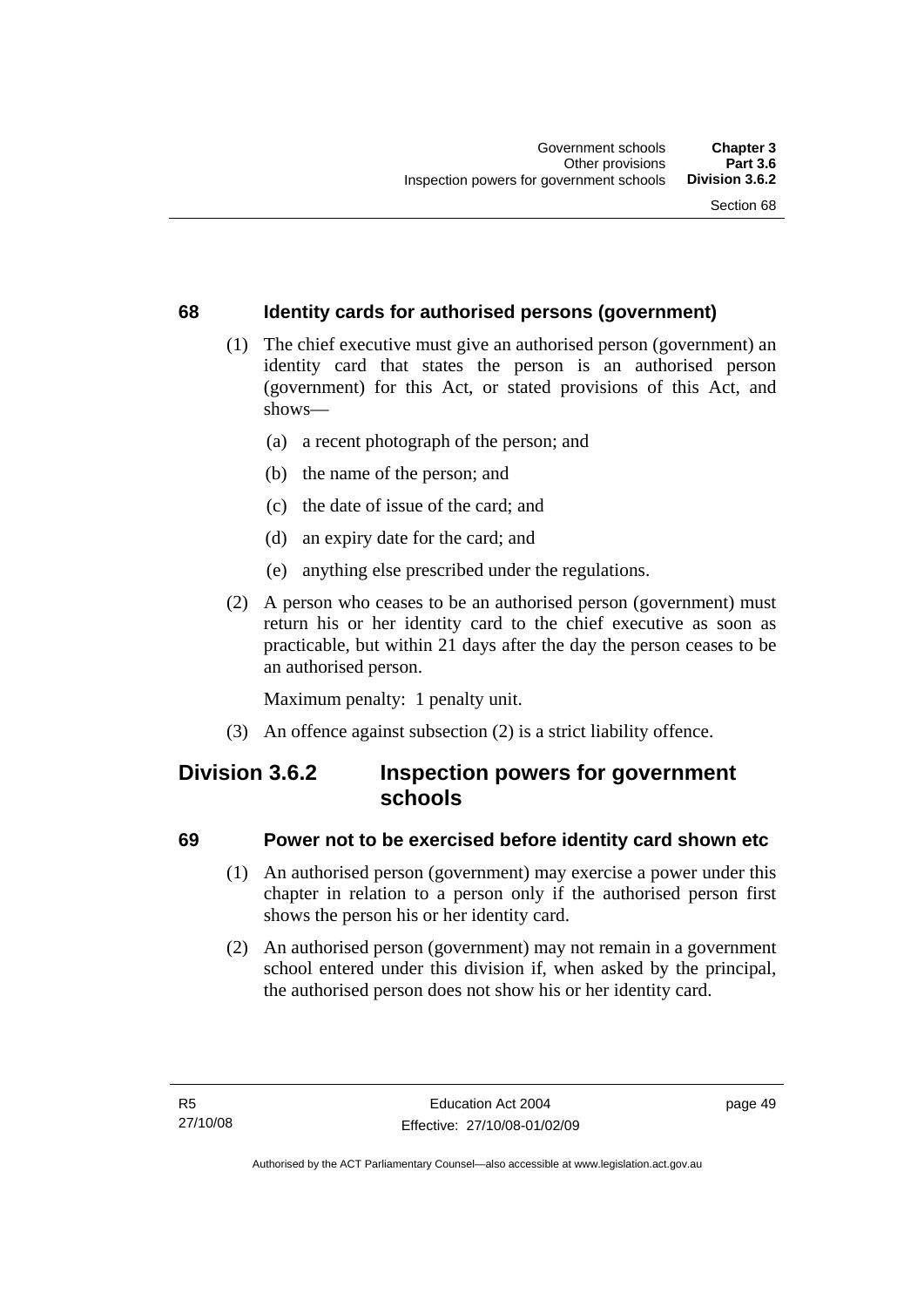#### **70 Entry to government schools**

An authorised person (government) may enter a government school at any time.

#### **71 Powers on entry**

An authorised person (government) who enters a government school under section 70 may inspect the school or anything in it (including the register of enrolment and attendances).

page 50 Education Act 2004 Effective: 27/10/08-01/02/09

R5 27/10/08

Authorised by the ACT Parliamentary Counsel—also accessible at www.legislation.act.gov.au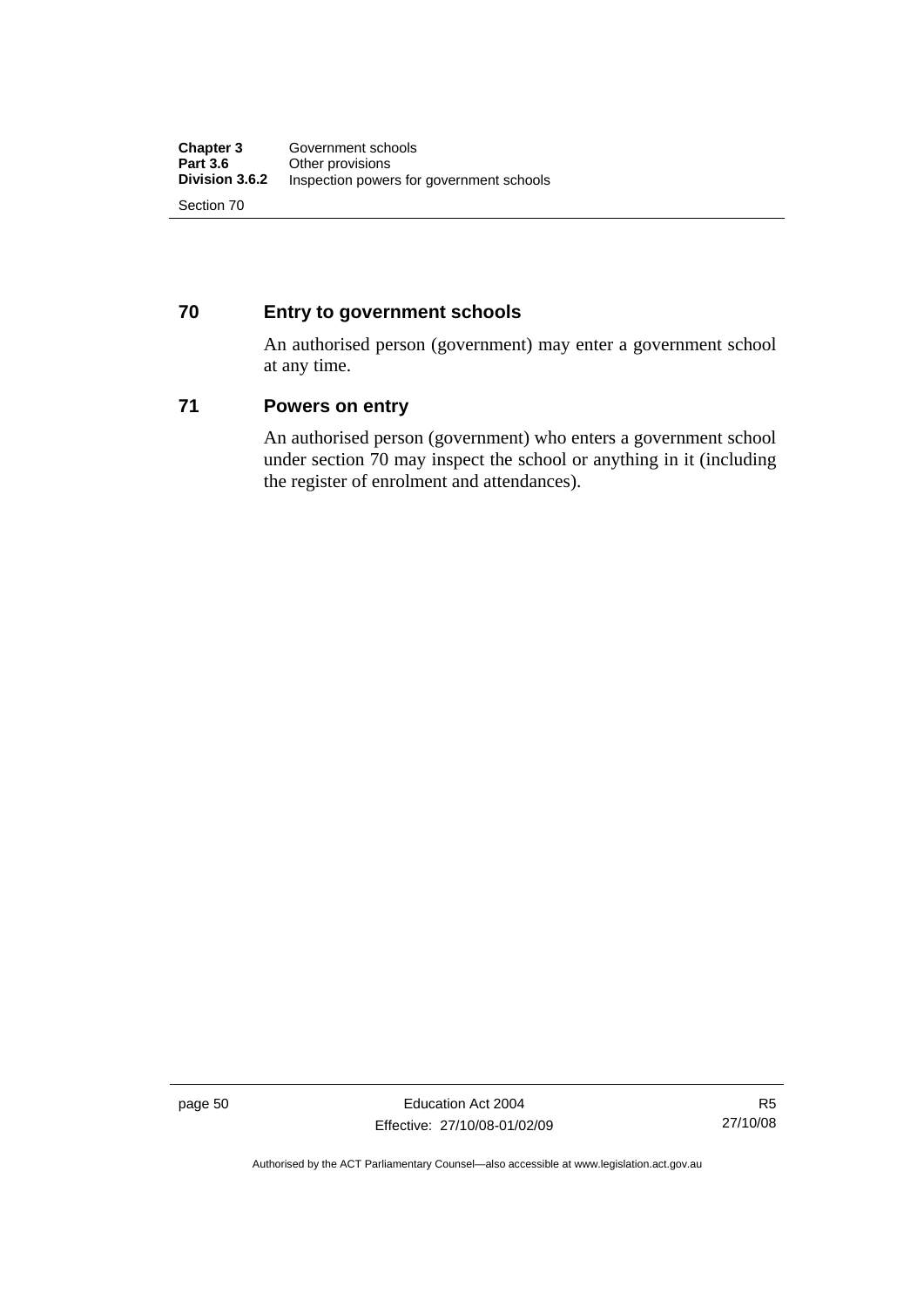# **Chapter 4 Non-government schools**

# **Part 4.1 General**

#### **74 Meaning of** *school* **in ch 4**

In this chapter:

*school* does not include a government school.

#### **75 Principles on which ch 4 based**

The following are the principles on which this chapter is based:

- (a) the non-government school sector consists of schools from a range of different educational and religious philosophies;
- (b) the variety of schools in the sector reflects the diversity of the community in the ACT and the preferences of parents for a particular style of education for their children;
- (c) the non-government schools sector is committed to—
	- (i) developing the spiritual, physical, emotional and intellectual welfare of its students; and
	- (ii) innovation, diversity and choice; and
	- (iii) maximising student outcomes; and
	- (iv) teacher, parent and student participation in all aspects of school education; and
	- (v) promoting the partnership between home and school; and
	- (vi) preparing students for their full participation in all aspects of a democratic society.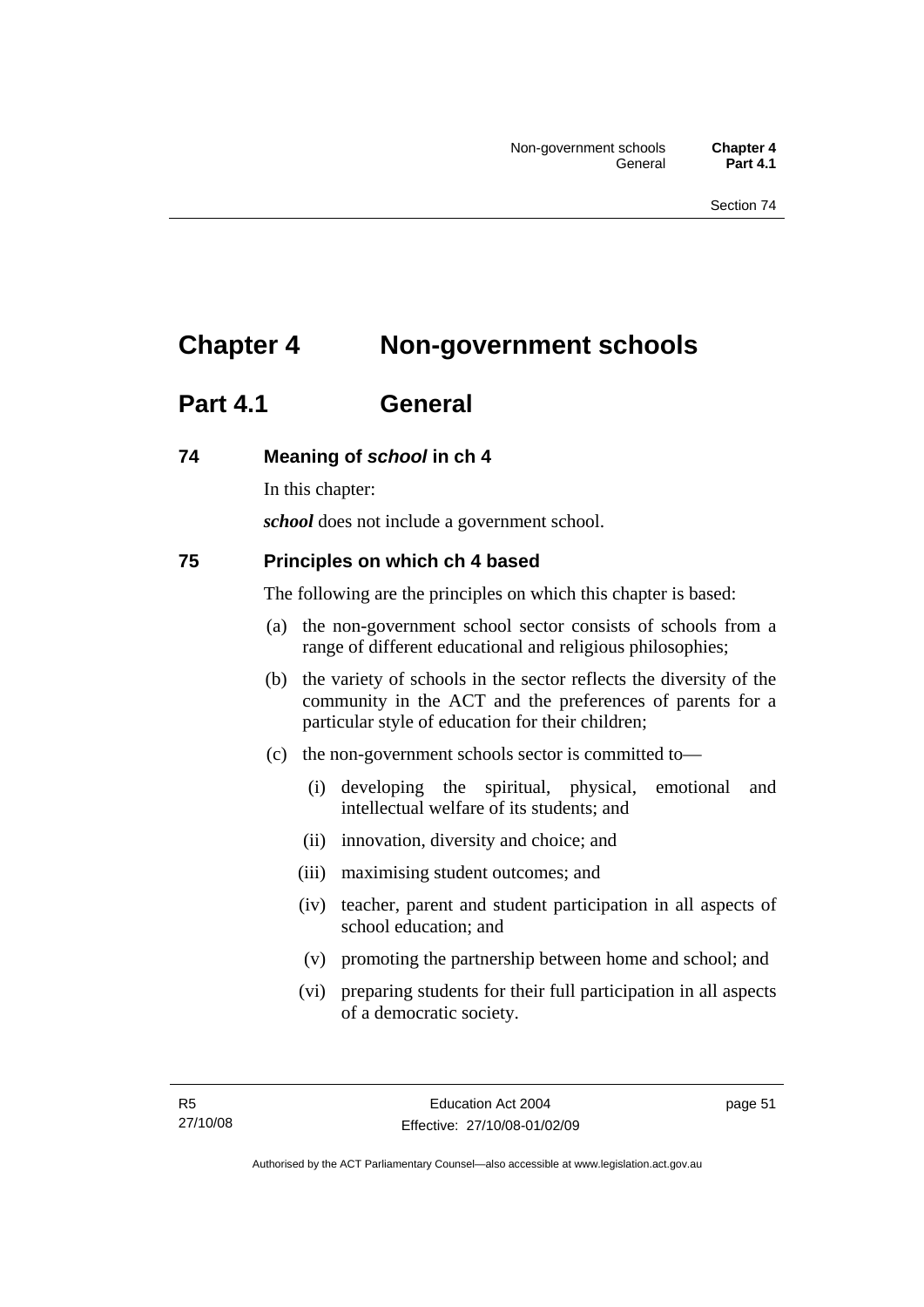Section 77

#### **77 Registrar**

The Minister must appoint a Registrar of Non-Government Schools.

- *Note 1* For the making of appointments (including acting appointments), see Legislation Act, pt 19.3.
- *Note* 2 In particular, an appointment may be made by naming a person or nominating the occupant of a position (see s 207).
- *Note 3* Certain Ministerial appointments require consultation with a Legislative Assembly committee and are disallowable (see Legislation Act, div 19.3.3).

#### **78 Functions of registrar**

The registrar has the following functions:

- (a) to register non-government schools;
- (b) to keep a register of non-government schools;
- (c) to exercise any other function given to the registrar under this Act or any other Territory law.

#### **79 Register of non-government schools**

- (1) The registrar must keep a register of non-government schools.
- (2) A person may, without charge, inspect the register of non-government schools during ordinary business hours at the office of the chief executive.
- (3) A person may, on payment of the reasonable copying costs, obtain a copy of all or part of the register.

#### **80 Availability of information about operation of nongovernment schools and their educational programs**

 (1) The principal of a non-government school must make available to parents of students at the school and to the staff and students of the school information about the school's educational programs and policies, and the operation of the school.

R5 27/10/08

Authorised by the ACT Parliamentary Counsel—also accessible at www.legislation.act.gov.au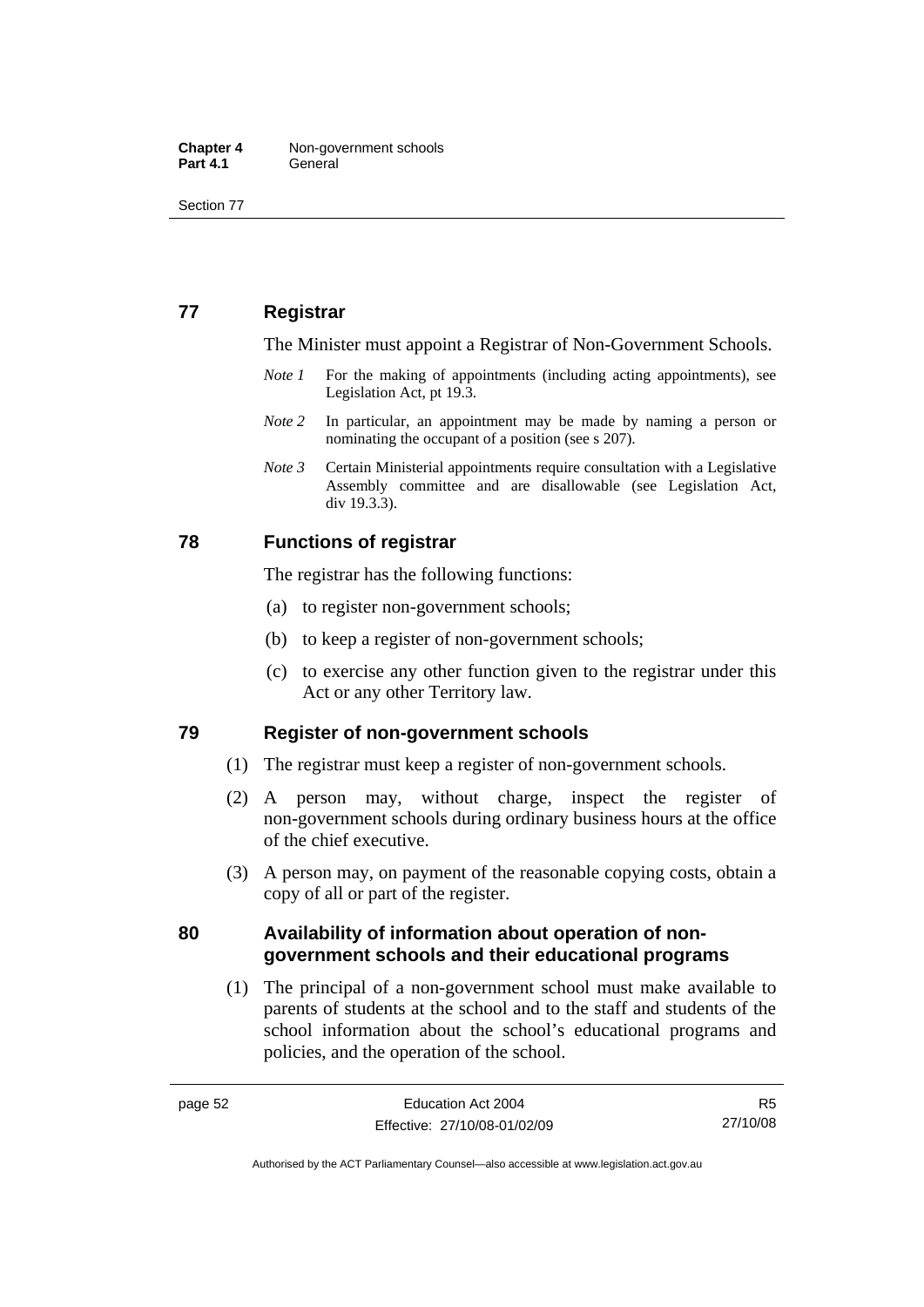(2) The principal of a non-government school must also consult parents of students at the school about the operation of the school, including its educational programs and policies.

#### **81 Approved educational courses for students at nongovernment schools**

- (1) The principal of a non-government school may approve educational courses that may be provided to a student enrolled at the school at a place other than the school.
- (2) An approval may be subject to conditions.
- (3) However, the principal may approve an educational course only if satisfied that—
	- (a) the standard of the course is appropriate; and
	- (b) there are adequate facilities for conducting the course; and
	- (c) the premises where the course is to be conducted comply with any relevant Territory laws about health and safety standards.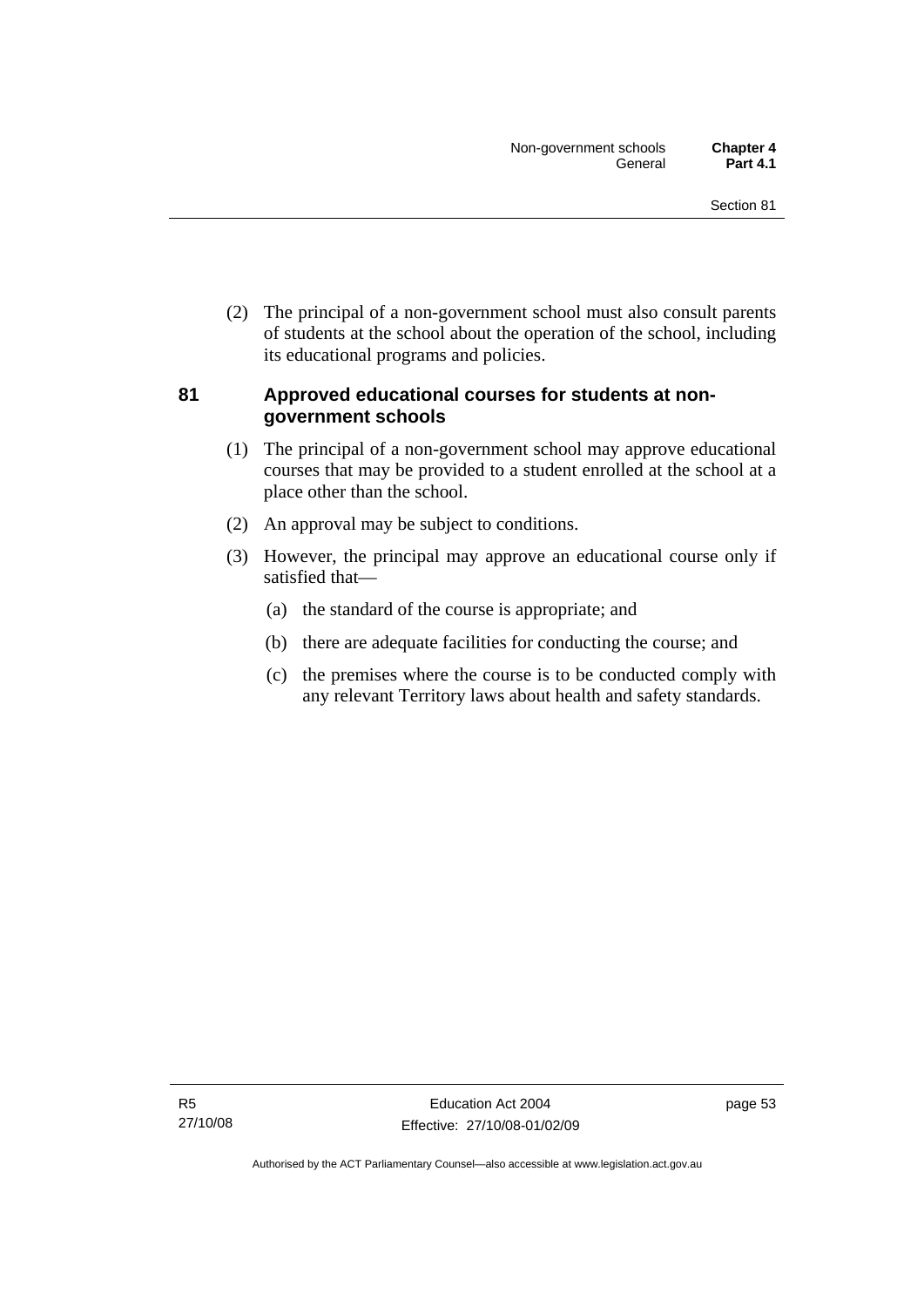Section 82

# **Part 4.2 Registration—non-government schools**

#### **82 Schools to be registered**

 (1) A person must not conduct a school unless it is registered or provisionally registered under this part.

Maximum penalty: 50 penalty units.

- (2) The principal of a school commits an offence if—
	- (a) the school is not registered or provisionally registered under this part; and
	- (b) the school begins educating a student at any educational level.

Maximum penalty: 20 penalty units.

- (3) The principal of a school commits an offence if—
	- (a) the school is not registered or provisionally registered under this part for education at a particular campus; and
	- (b) the school begins educating a student at that campus.

Maximum penalty: 10 penalty units.

- (4) The principal of a school commits an offence if—
	- (a) the school is not registered or provisionally registered under this part for education at a particular education level; and
	- (b) the school begins educating a student at that education level.

Maximum penalty: 10 penalty units.

(5) An offence against this section is a strict liability offence.

Authorised by the ACT Parliamentary Counsel—also accessible at www.legislation.act.gov.au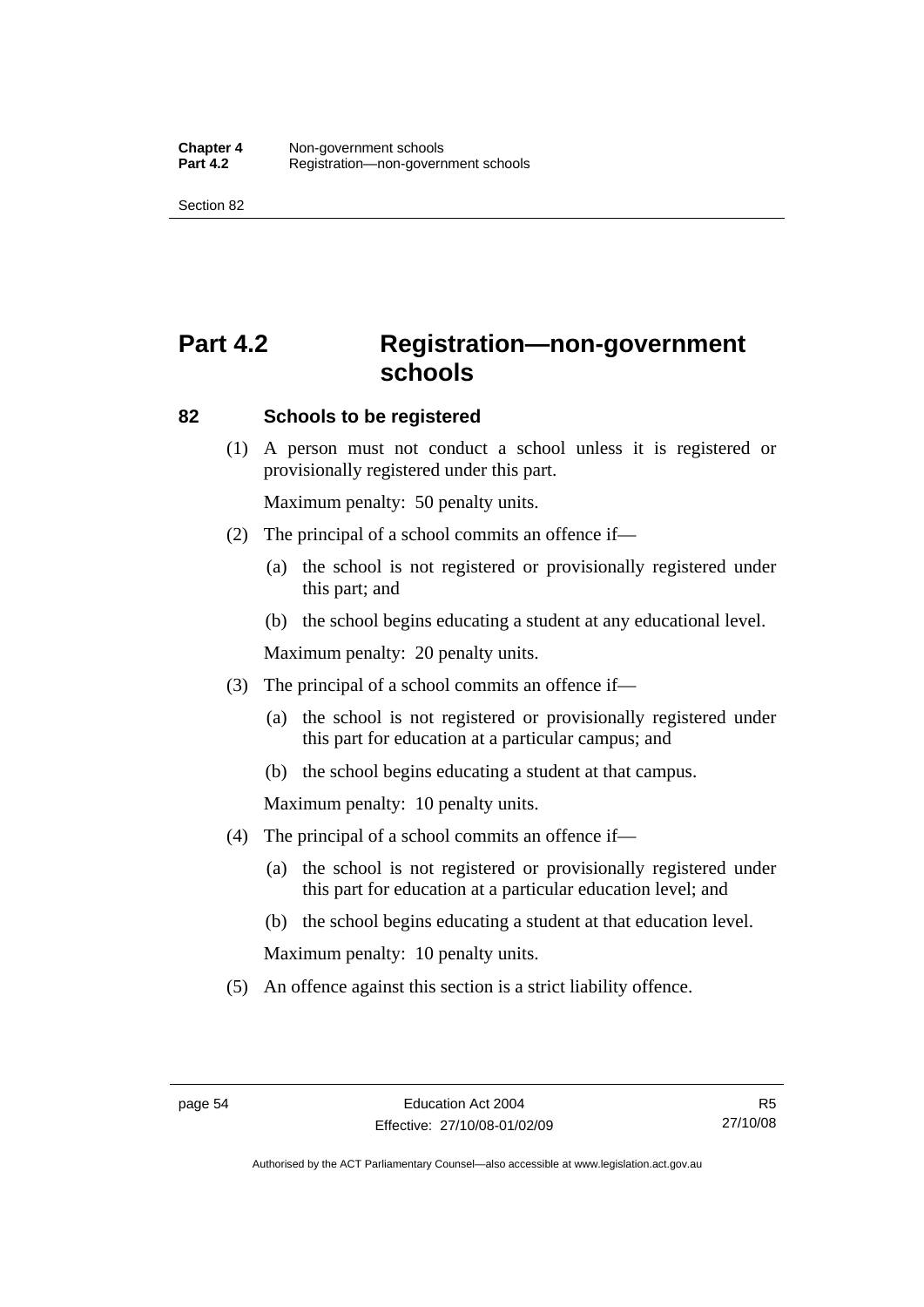#### **83 Applications for in-principle approval for proposed registration**

- (1) This section applies if a person intends to make application under—
	- (a) section 85 for provisional registration of a school; or
	- (b) section 88A for registration of a school at an additional campus; or
	- (c) section 89 for registration of a school at an additional educational level.
- (2) The person must apply in writing to the Minister for approval (*inprinciple approval*) to apply for the proposed registration.
- (3) The application must state the day the person proposes to begin operating the school or operating the school at the additional campus or additional educational level (the *proposed opening day*).
- (4) The proposed opening day must be at least 2 years, but not more than 4 years, after the day the application is made.
- (5) The chief executive must publish notice of the making of the application in a daily newspaper printed and published in the ACT.
- (6) The notice must state that written comments on the proposed registration may be made to the Minister within a stated period of at least 60 days after the day the notice is published.
- (7) The chief executive must make a copy of the application available for inspection by members of the public at the chief executive's office during ordinary business hours.

#### **84 Deciding in-principle applications**

- (1) In deciding whether to give in-principle approval for the provisional registration of a school, the Minister must have regard to—
	- (a) whether the proposed school would undermine the viability of existing schools; and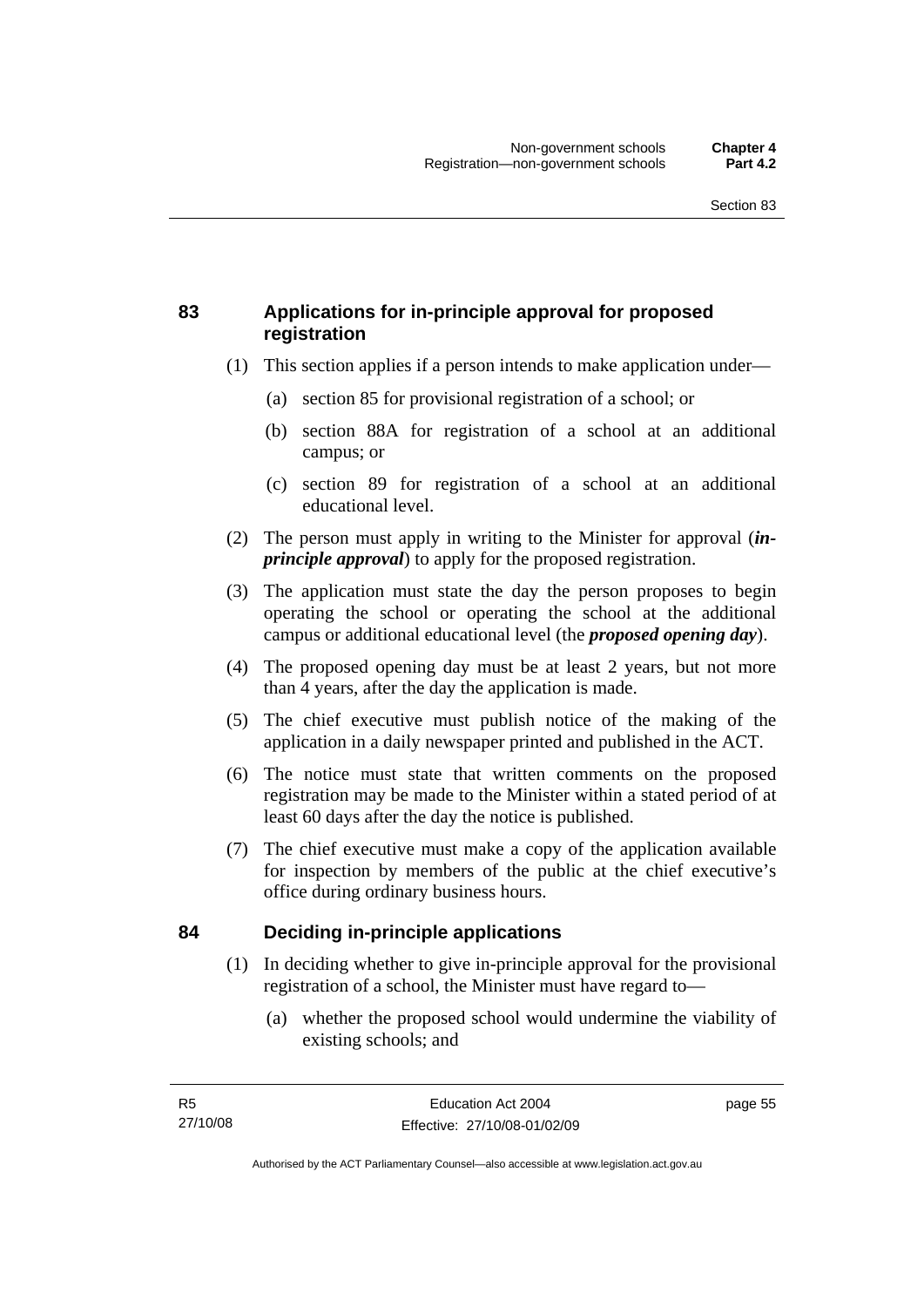Section 84

- (b) whether there is, or is likely to be, demand in the community for the proposed school, including—
	- (i) any increase, or likely increase, in the number of schoolage children in the area where the school is to be located; and
	- (ii) the level of registration of interest shown by the community for the proposed school.
- (2) In deciding whether to give in-principle approval for the registration of a school at an additional campus, the Minister must have regard to—
	- (a) whether the provision of the additional campus by the school would undermine the viability of other existing schools; and
	- (b) the demand for the additional campus, including the level of registration of interest shown by the community for the proposed provision of the additional campus by the school.
- (3) In deciding whether to give in-principle approval for the registration of a school at an additional educational level, the Minister must have regard to—
	- (a) whether the provision of the additional educational level by the school would undermine the viability of other existing schools; and
	- (b) the demand for the additional educational level, including the level of registration of interest shown by the community for the proposed provision of the additional educational level by the school.
- (4) If the Minister is satisfied after considering the application, and after having regard to any comments made under section 83 (6) and the matters mentioned in subsection  $(1)$ ,  $(2)$  or  $(3)$ , that in-principle approval should be given for the proposed registration, the Minister must, by written notice, give the person in-principle approval for the proposed application.

Authorised by the ACT Parliamentary Counsel—also accessible at www.legislation.act.gov.au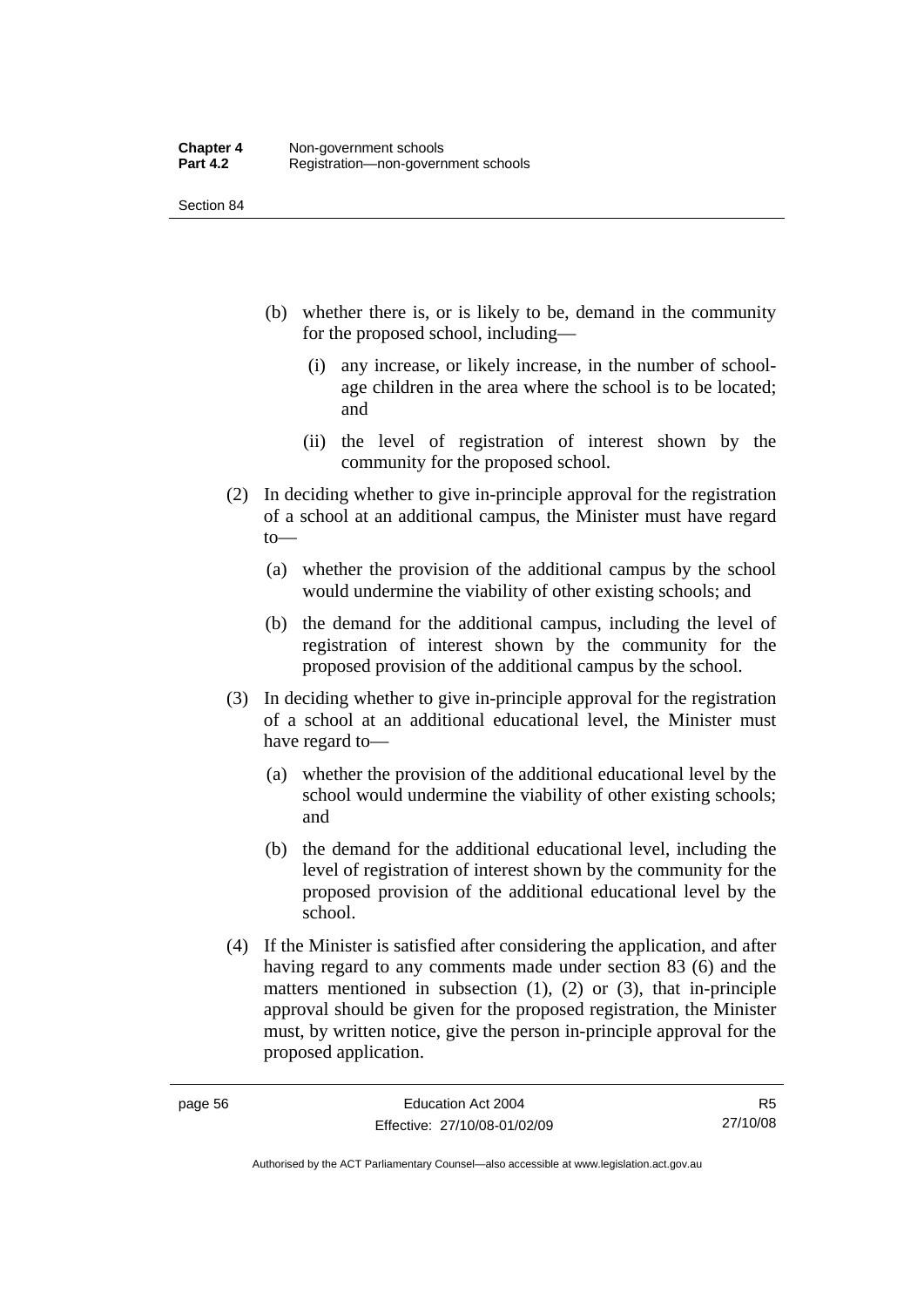- (5) If the Minister is not satisfied after considering the application, and after having regard to any comments made under section 83 (6) and the matters mentioned in subsection  $(1)$ ,  $(2)$  or  $(3)$ , that in-principle approval should be given for the proposed registration, the Minister must, by written notice, refuse to give the person in-principle approval for the proposed application.
- (6) A notice under subsection (4) or (5) must state the Minister's reasons for giving or refusing to give in-principle approval for the proposed registration.
- (7) The chief executive must make a copy of the Minister's reasons available for inspection by members of the public at the chief executive's office during ordinary business hours.
- (8) An in-principle approval lapses on whichever of the following is later:
	- (a) 2 years after the day it is given;
	- (b) the proposed opening day.

#### **85 Application for provisional registration**

- (1) This section applies if—
	- (a) a person has in-principle approval under section 84 to apply for provisional registration of a school; and
	- (b) the person has given the registrar written notice of the person's intention to apply at least the prescribed period before the first day of the school year or term when it is proposed to begin operating the school; and
	- (c) the in-principle approval has not lapsed.
- (2) The person may apply in writing to the Minister for provisional registration of the school.
- (3) The application must state where the school is to be located.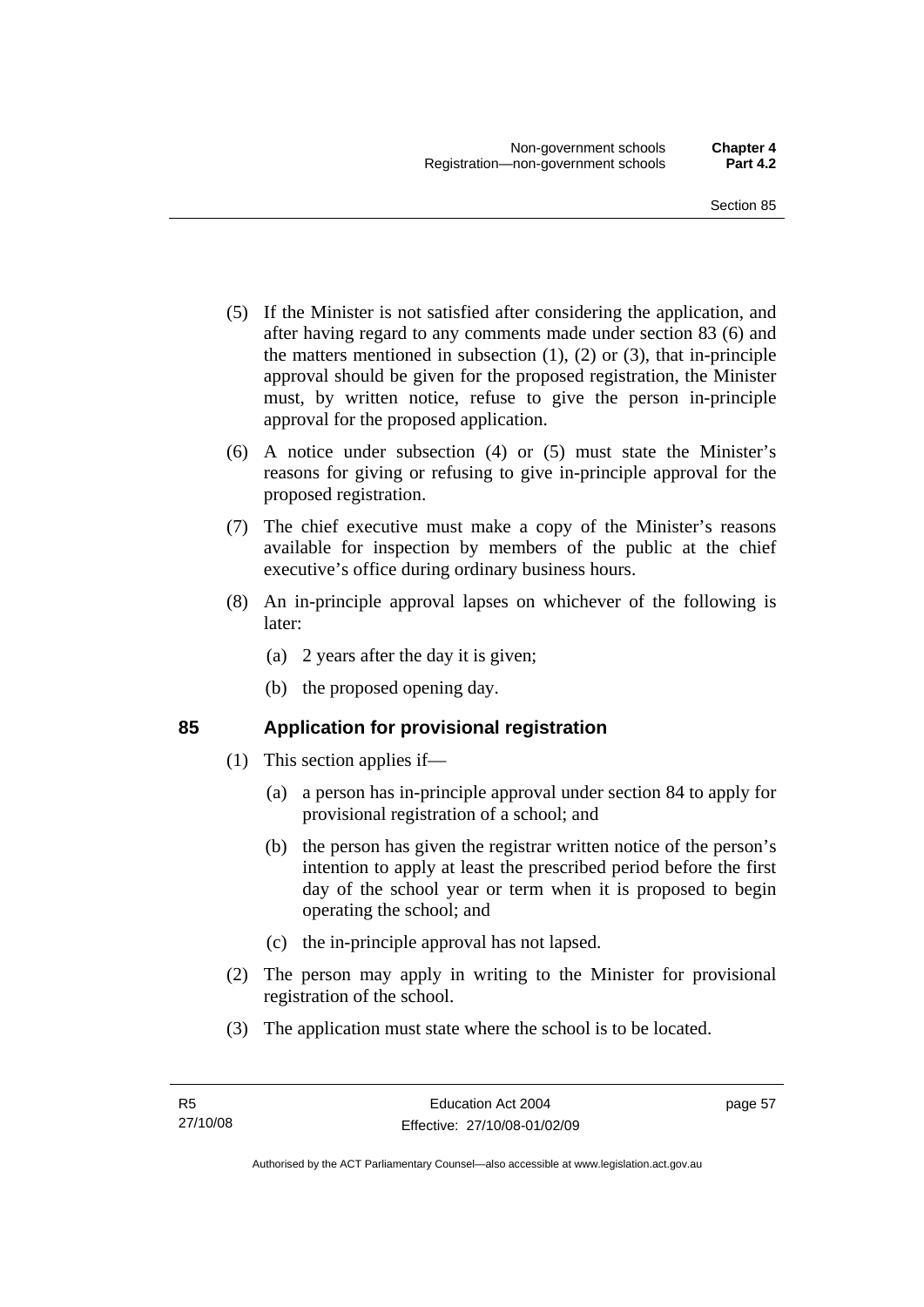Section 86

- (4) The chief executive must publish notice of the making of the application in a daily newspaper printed and published in the ACT.
- (5) The chief executive must make a copy of the application for provisional registration available for inspection by members of the public at the chief executive's office during ordinary business hours.
- (6) In this section:

#### *prescribed period* means—

- (a) 6 months; or
- (b) if the Minister approves a shorter period for the notice—that period.

#### **86 Provisional registration**

- (1) This section applies if an application is made under section 85 for provisional registration of a school.
- (2) Before deciding whether the school should be provisionally registered, the Minister must appoint a panel to report to the Minister on the application.
	- *Note 1* For the making of appointments (including acting appointments), see the Legislation Act, pt 19.3.
	- *Note 2* In particular, a person may be appointed for a particular provision of a law (see Legislation Act, s 7 (3)) and an appointment may be made by naming a person or nominating the occupant of a position (see s 207).
	- *Note 3* Certain Ministerial appointments require consultation with an Assembly committee and are disallowable (see Legislation Act, div 19.3.3).
- (3) If the Minister is satisfied after considering the panel's report that the school meets the criteria mentioned in subsection (6), the Minister must direct the registrar to provisionally register the school.

*Note* Section 93 deals with the duration of provisional registration.

Authorised by the ACT Parliamentary Counsel—also accessible at www.legislation.act.gov.au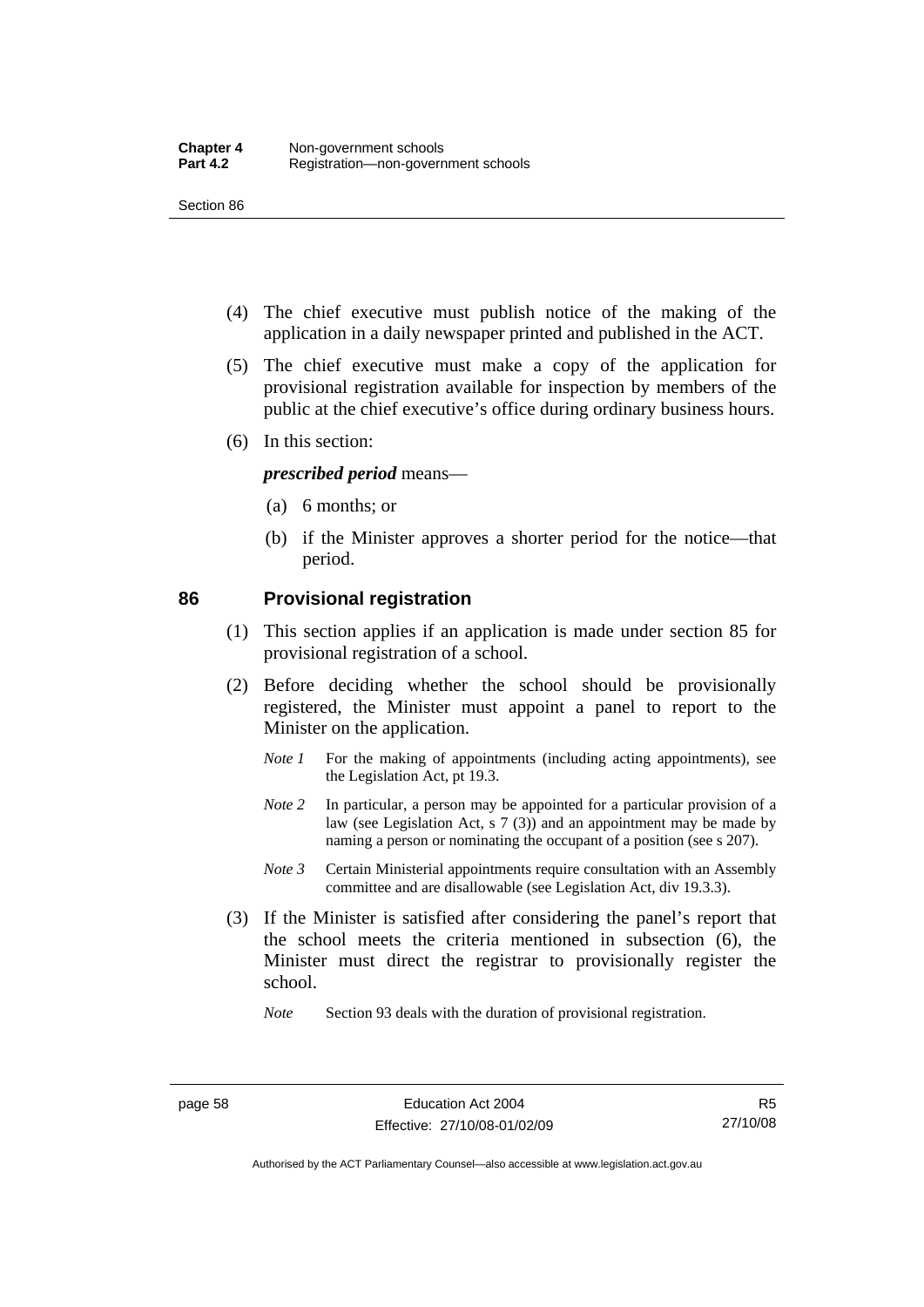- (4) If the Minister directs the registrar to provisionally register the school, the registrar must provisionally register the school by—
	- (a) entering particulars of the school required under the regulations in the register of non-government schools; and
	- (b) giving the proprietor of the school a certificate of provisional registration for the school.
- (5) If the Minister is not satisfied after considering the panel's report that the school meets the criteria mentioned in subsection (6), the Minister must direct the registrar to refuse to provisionally register the school.
- (6) The criteria for provisional registration of a school are that—
	- (a) the proprietor of the school is a corporation; and
	- (b) the school will have appropriate policies, facilities and equipment for—
		- (i) the curriculum to be offered by the school; and
		- (ii) the safety and welfare of its students; and
	- (c) the curriculum (including the framework of the curriculum and the principles on which the curriculum is based) will meet the curriculum requirements for students attending government schools; and
	- (d) the nature and content of the education to be offered at the school will be appropriate for the educational levels for which provisional registration of the school is sought; and
	- (e) the teaching staff will be qualified to teach at the educational levels at which they are to be employed to teach; and
	- (f) the school will have satisfactory processes to monitor quality educational outcomes; and
	- (g) the school will be financially viable.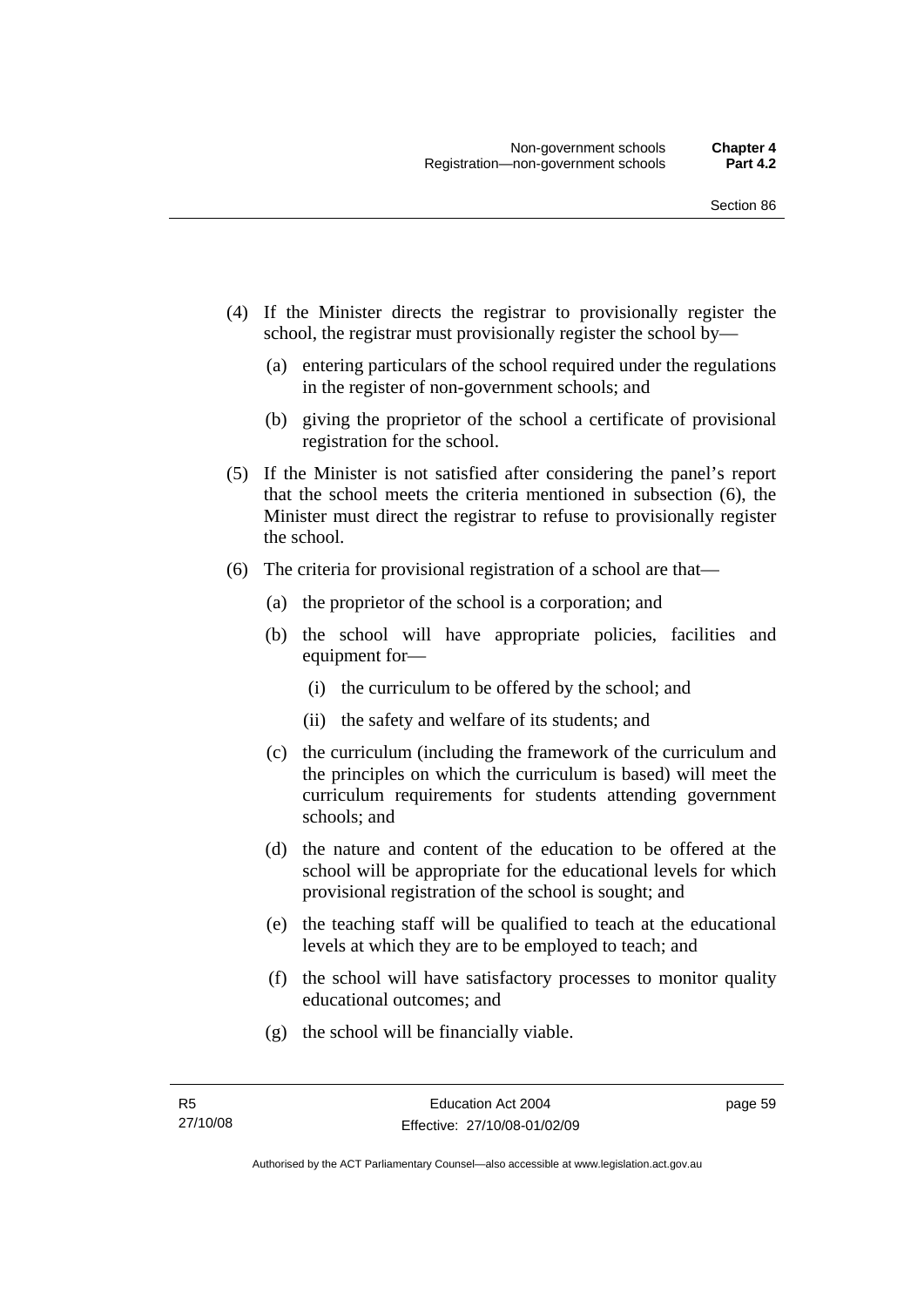#### **87 Application for registration**

- (1) This section applies to a school that has been provisionally registered for at least 12 months.
- (2) The proprietor of the school may apply in writing to the Minister for registration of the school at the educational levels for which the school is provisionally registered.
- (3) The chief executive must publish notice of the making of the application in a daily newspaper printed and published in the ACT.
- (4) The chief executive must make a copy of the application for registration available for inspection by members of the public at the chief executive's office during ordinary business hours.

#### **88 Registration**

- (1) This section applies if an application is made under section 87 for registration of a school.
- (2) Before deciding whether the school should be registered, the Minister must appoint a panel to report to the Minister on the application.
	- *Note 1* For the making of appointments (including acting appointments), see the Legislation Act, pt 19.3.
	- *Note* 2 In particular, a person may be appointed for a particular provision of a law (see Legislation Act, s 7 (3)) and an appointment may be made by naming a person or nominating the occupant of a position (see s 207).
	- *Note 3* Certain Ministerial appointments require consultation with an Assembly committee and are disallowable (see Legislation Act, div 19.3.3).
- (3) If the Minister is satisfied after considering the panel's report that the school meets the criteria mentioned in subsection (6), the Minister must direct the registrar to register the school for a stated period of not longer than 5 years.
- (4) If the Minister directs the registrar to register the school, the registrar must register the school by—

Authorised by the ACT Parliamentary Counsel—also accessible at www.legislation.act.gov.au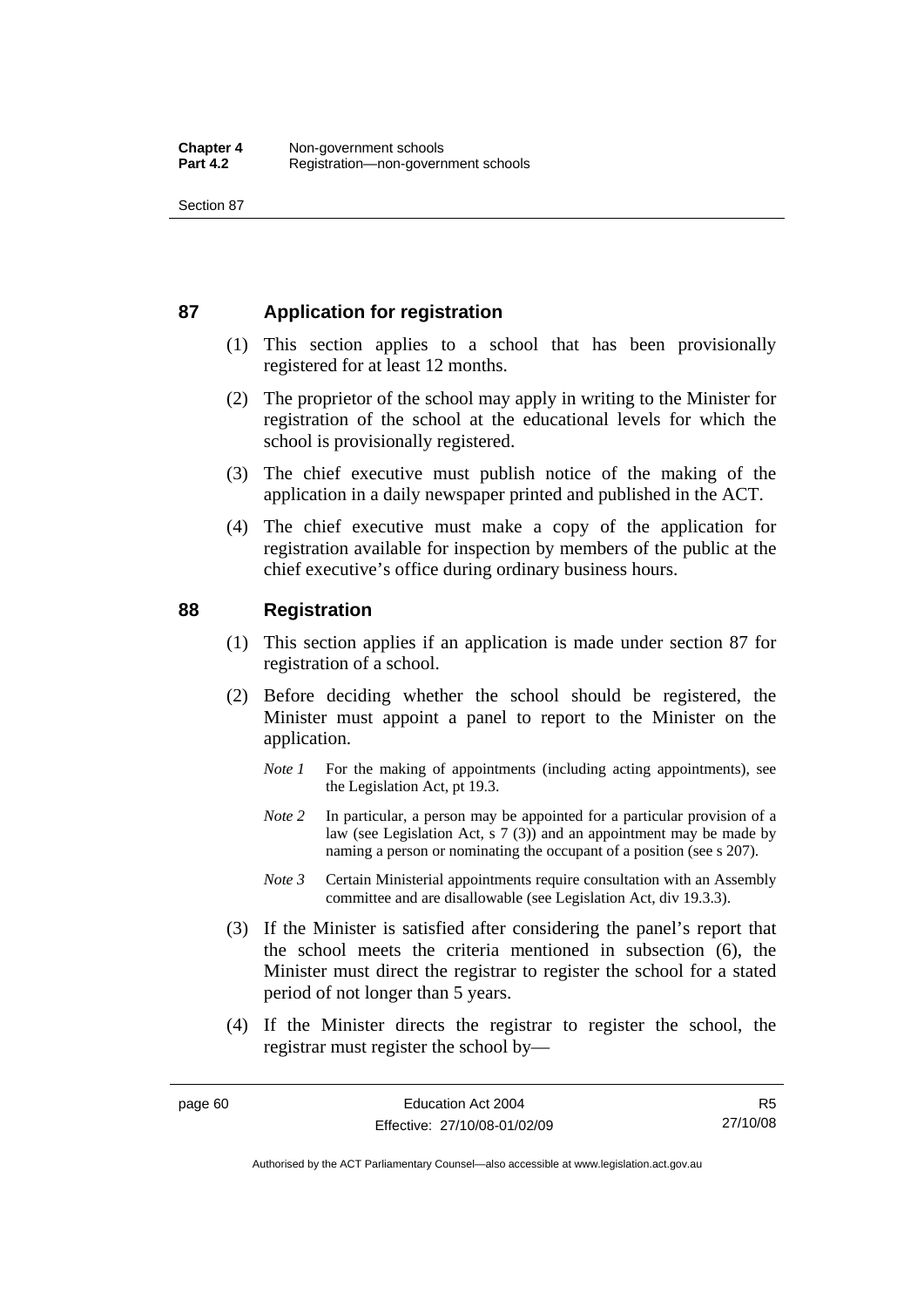- (a) entering particulars of the school required under the regulations in the register of non-government schools; and
- (b) giving the proprietor of the school a certificate of registration for the school.
- (5) If the Minister is not satisfied after considering the panel's report that the school meets the criteria mentioned in subsection (6), the Minister must direct the registrar to refuse to register the school.
- (6) The criteria for registration of a school are that—
	- (a) the proprietor of the school is a corporation; and
	- (b) the school has appropriate policies, facilities and equipment for—
		- (i) the curriculum offered by the school; and
		- (ii) the safety and welfare of its students; and
	- (c) the curriculum (including the framework of the curriculum and the principles on which the curriculum is based) meets the curriculum requirements for students attending government schools; and
	- (d) the nature and content of the education offered at the school are appropriate for the educational levels for which the school is provisionally registered; and
	- (e) the teaching staff are qualified to teach at the educational levels at which they are employed to teach; and
	- (f) the school has satisfactory processes to monitor quality educational outcomes; and
	- (g) the school is financially viable.

#### **88A Application for registration at additional campus**

(1) This section applies if—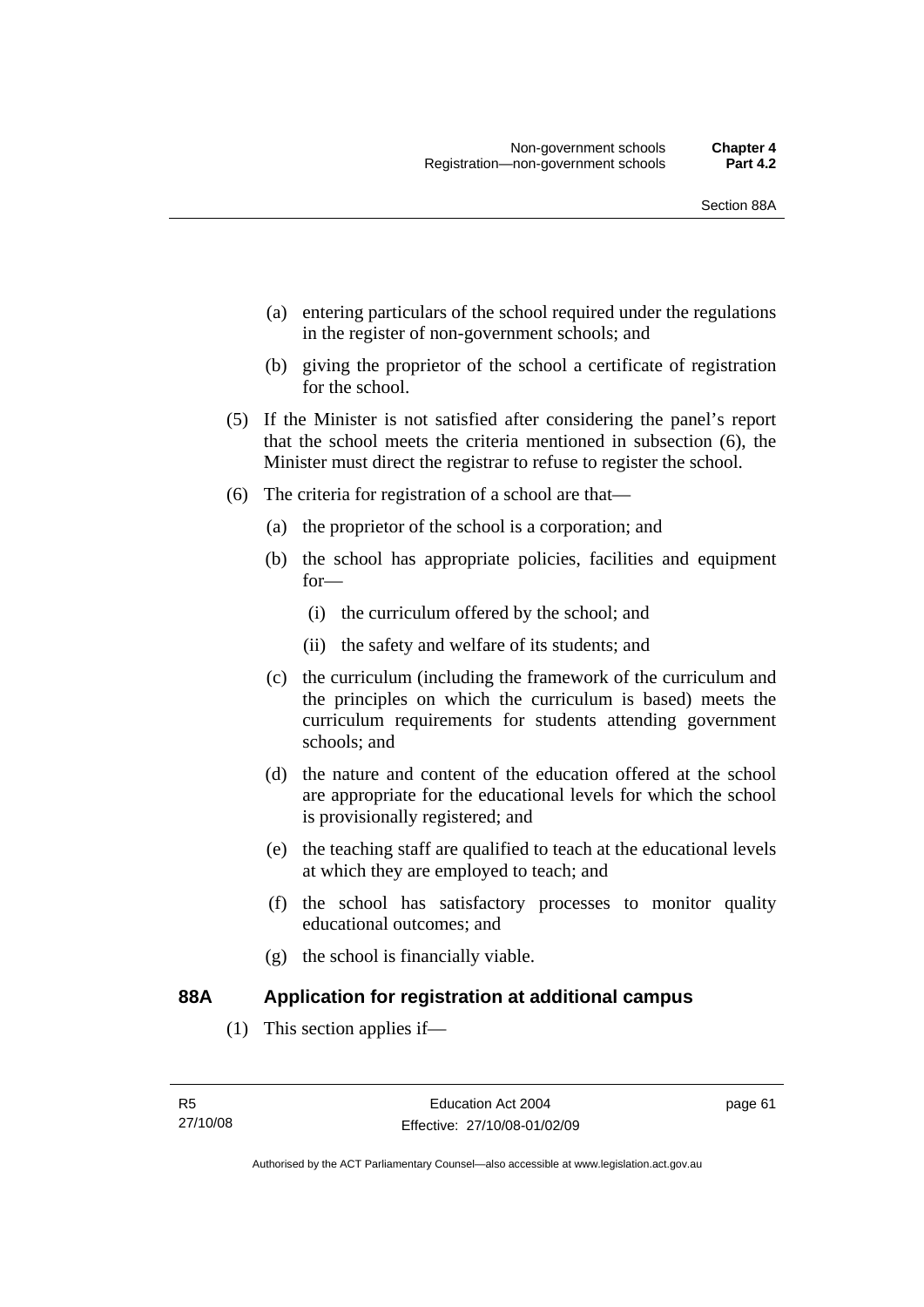Section 88B

- (a) a proprietor of a registered non-government school has in-principle approval under section 84 (Deciding in-principle applications) to apply for registration of the school at a stated additional campus; and
- (b) the proprietor has given the registrar written notice of the proprietor's intention to apply at least the prescribed period before the first day of the school year or term when it is proposed to begin operating the school at the additional campus; and
- (c) the in-principle approval has not lapsed.
- (2) The proprietor of the school may apply in writing to the Minister for registration of the school at the additional campus.
- (3) The chief executive must publish notice of the making of the application in a daily newspaper printed and published in the ACT.
- (4) The notice must state that written comments on the proposed registration may be made to the Minister within a stated period of at least 60 days after the day the notice is published.
- (5) The chief executive must make a copy of the application available for inspection by members of the public at the chief executive's office during ordinary business hours.
- (6) In this section:

*prescribed period* means—

- (a) 6 months; or
- (b) if the Minister approves a shorter period for the application that period.

#### **88B Registration at additional campus**

 (1) This section applies if an application is made under section 88A for registration of a school at an additional campus.

R5 27/10/08

Authorised by the ACT Parliamentary Counsel—also accessible at www.legislation.act.gov.au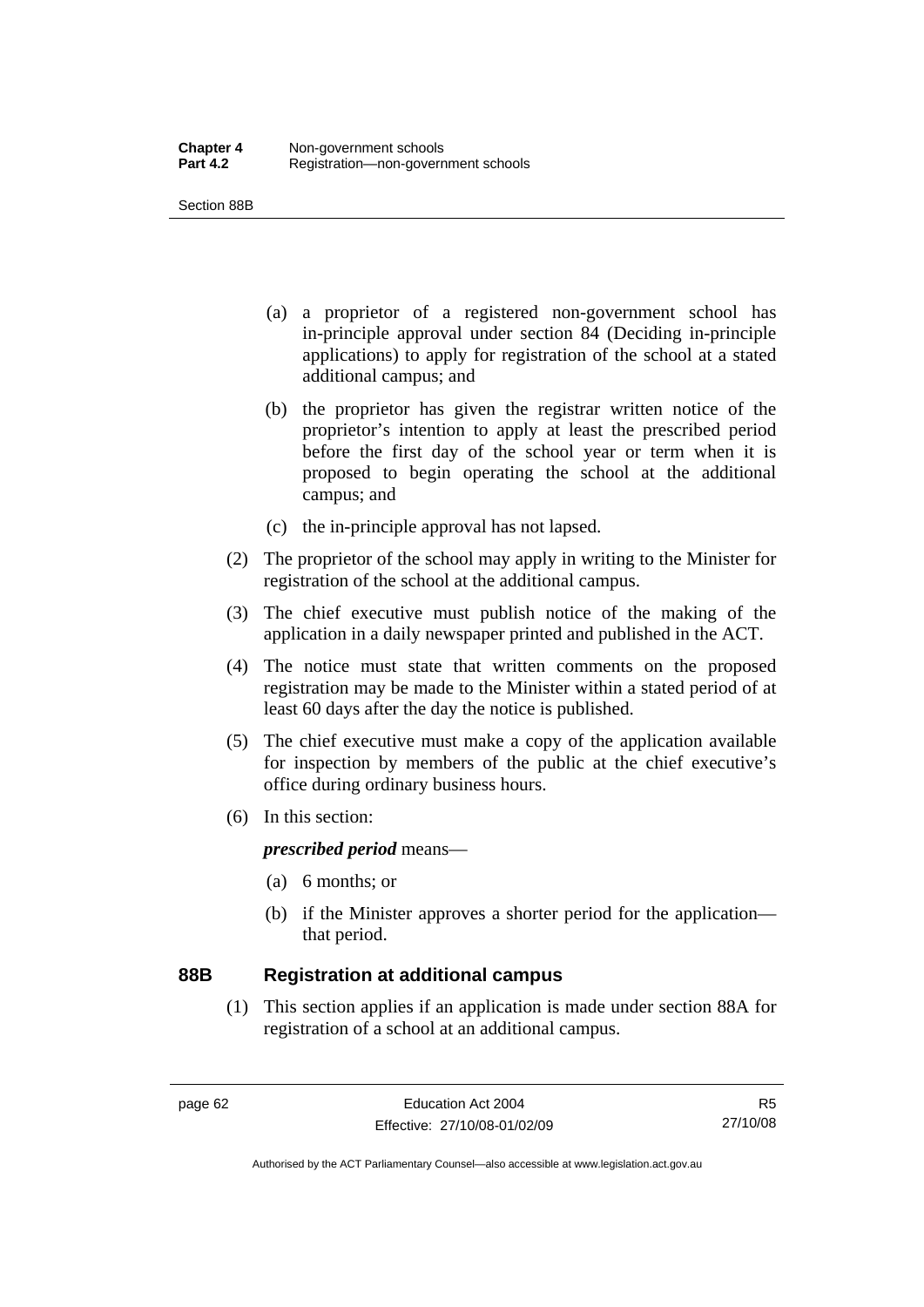- (2) Before deciding whether the school should be registered at the additional campus, the Minister must appoint a panel to report to the Minister on the application.
	- *Note 1* For the making of appointments (including acting appointments), see the Legislation Act, pt 19.3.
	- *Note 2* In particular, a person may be appointed for a particular provision of a law (see Legislation Act, s 7 (3)) and an appointment may be made by naming a person or nominating the occupant of a position (see s 207).
	- *Note 3* Certain Ministerial appointments require consultation with an Assembly committee and are disallowable (see Legislation Act, div 19.3.3).
- (3) If the Minister is satisfied after considering the panel's report that the school meets the criteria mentioned in subsection (7), the Minister must direct the registrar to register the school at the additional campus.
- (4) If the Minister directs the registrar to register the school at the additional campus, the registrar must register the school at the additional campus by—
	- (a) entering the particulars of the school required under the regulations in the register of non-government schools; and
	- (b) giving the proprietor of the school a certificate of registration that includes the additional campus (a *new certificate*).
- (5) If the registrar gives the proprietor a new certificate, the proprietor must return the school's existing certificate of registration to the registrar within 14 days after the day the proprietor receives the new certificate.
- (6) If the Minister is not satisfied after considering the panel's report that the school meets the criteria mentioned in subsection (7), the Minister must direct the registrar to refuse to register the school at the additional campus.
- (7) The criteria for registration of a school at an additional campus are that—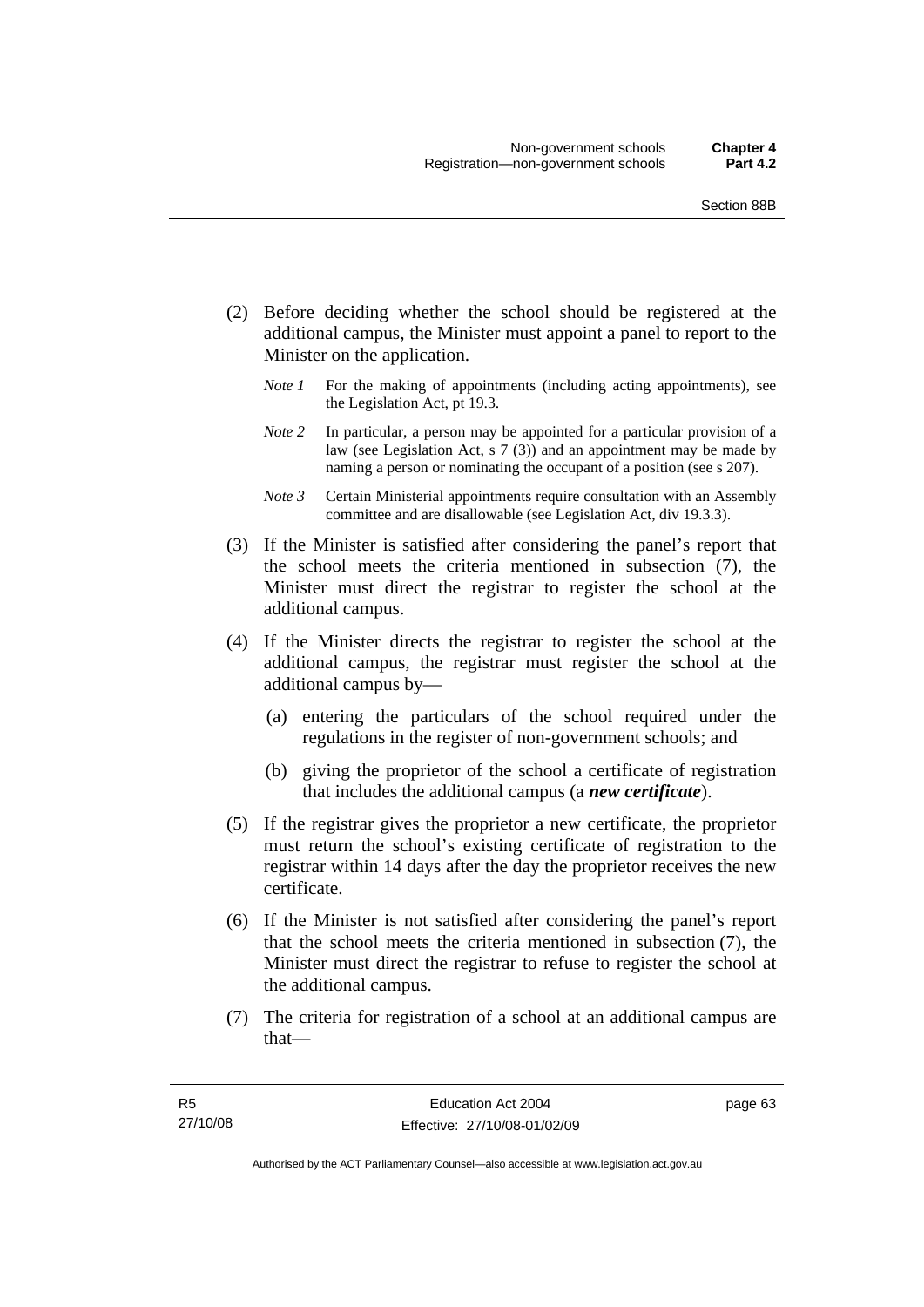- (a) the school will have appropriate policies, facilities and equipment for—
	- (i) the curriculum to be offered by the school at the additional campus; and
	- (ii) the safety and welfare of its students at the additional campus; and
- (b) the curriculum (including the framework of the curriculum and the principles on which the curriculum is based) meets the curriculum requirements for students attending government schools; and
- (c) the nature and content of the education to be offered at the school will be appropriate for the additional campus; and
- (d) the teaching staff will be qualified to teach at the additional campus; and
- (e) the school will have satisfactory processes to monitor quality educational outcomes at the additional campus; and
- (f) the school will be financially viable.

#### **89 Application for registration at additional educational levels**

- (1) This section applies if—
	- (a) a proprietor of a registered non-government school has inprinciple approval under section 84 (Deciding in-principle applications) to apply to operate the school at a stated additional educational level; and
	- (b) the proprietor has given the registrar written notice of the proprietor's intention to apply at least the prescribed period before the first day of the school year or term when it is proposed to begin operating the school at the additional educational level; and

R5 27/10/08

Authorised by the ACT Parliamentary Counsel—also accessible at www.legislation.act.gov.au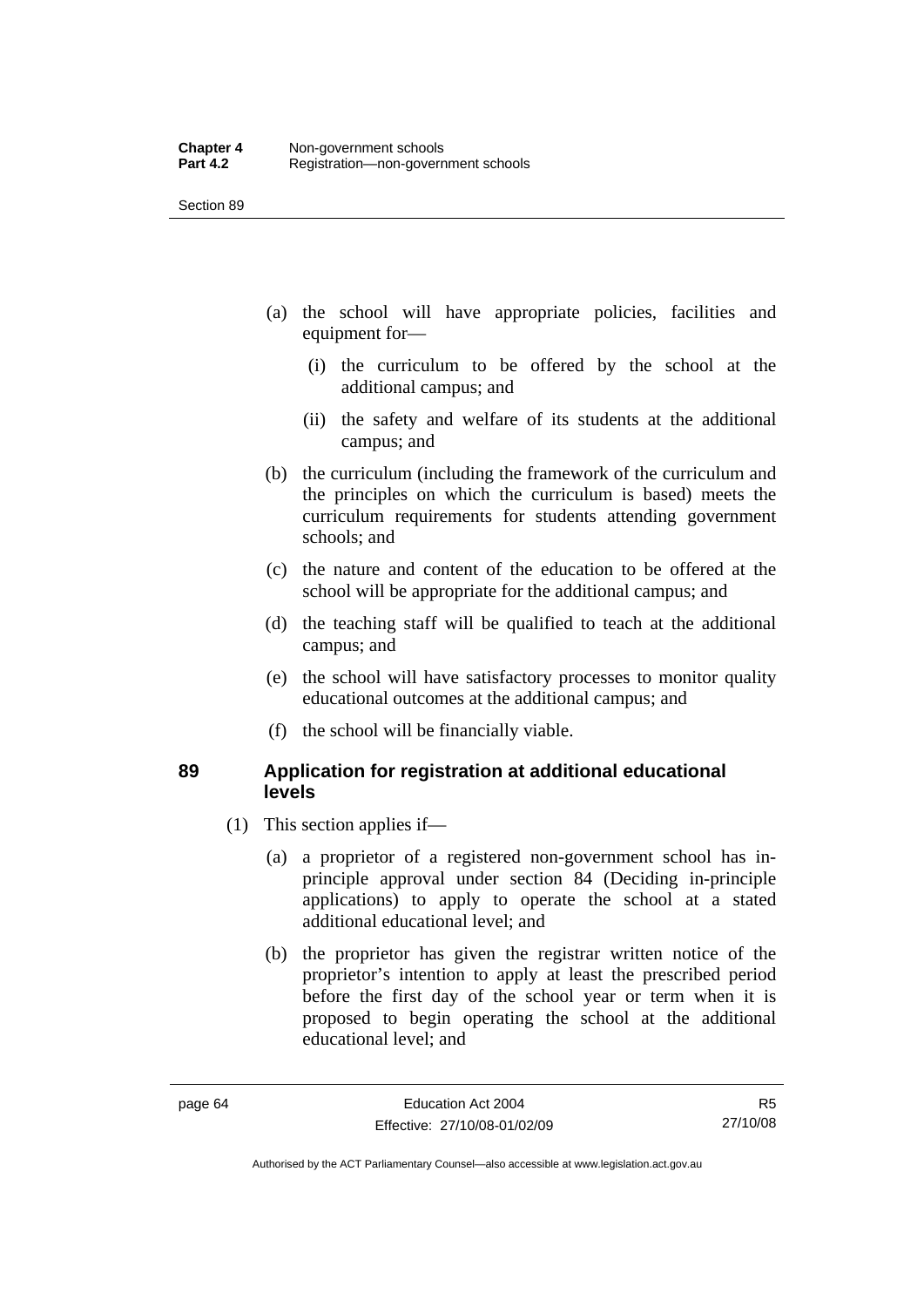- (c) the in-principle approval has not lapsed.
- (2) The proprietor of the school may apply in writing to the Minister for registration of the school at the additional educational level.
- (3) The chief executive must publish notice of the making of the application in a daily newspaper printed and published in the ACT.
- (4) The notice must state that written comments on the proposed registration may be made to the Minister within a stated period of at least 60 days after the day the notice is published.
- (5) The chief executive must make a copy of the application available for inspection by members of the public at the chief executive's office during ordinary business hours.
- (6) In this section:

*prescribed period* means—

- (a) 6 months; or
- (b) if the Minister approves a shorter period for the application that period.

#### **90 Registration at additional educational levels**

- (1) This section applies if an application made under section 89 for registration of a school at an additional educational level.
- (2) Before deciding whether a school should be registered at the additional educational level, the Minister must appoint a panel to report to the Minister on the application.
	- *Note 1* For the making of appointments (including acting appointments), see the Legislation Act, pt 19.3.
	- *Note* 2 In particular, a person may be appointed for a particular provision of a law (see Legislation Act, s 7 (3)) and an appointment may be made by naming a person or nominating the occupant of a position (see s 207).
	- *Note 3* Certain Ministerial appointments require consultation with an Assembly committee and are disallowable (see Legislation Act, div 19.3.3).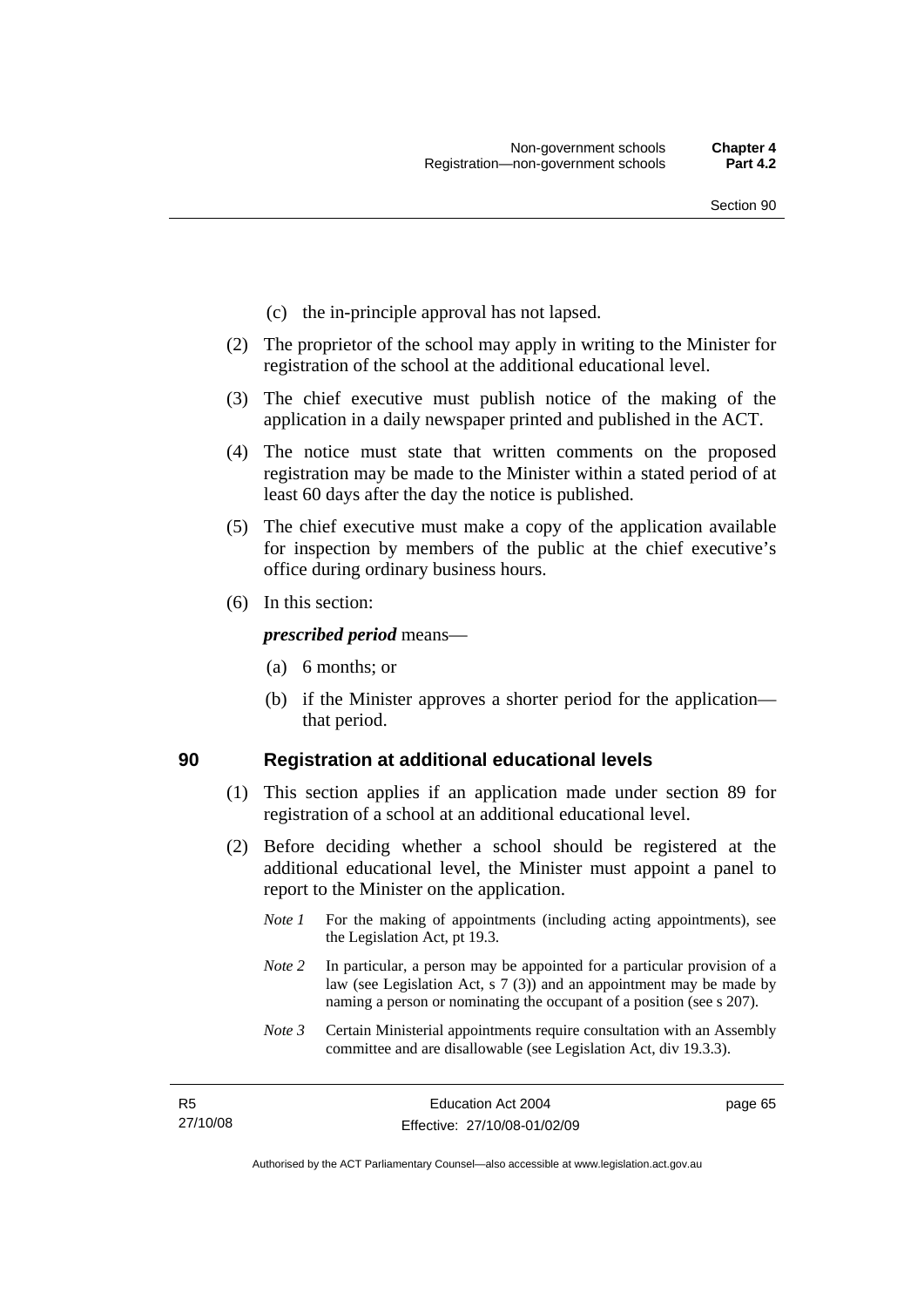- (3) If the Minister is satisfied after considering the panel's report that the school meets the criteria mentioned in subsection (7), the Minister must direct the registrar to register the school at the additional educational level.
- (4) If the Minister directs the registrar to register the school at the additional educational level, the registrar must register the school at the additional educational level by—
	- (a) entering the particulars of the school required under the regulations in the register of non-government schools; and
	- (b) giving the proprietor of the school a certificate of registration that includes the additional educational level (a *new certificate*).
- (5) If the registrar gives the proprietor a new certificate, the proprietor must return the school's existing certificate of registration to the registrar within 14 days after the day the proprietor receives the new certificate.
- (6) If the Minister is not satisfied after considering the panel's report that the school meets the criteria mentioned in subsection (7), the Minister must direct the registrar to refuse to register the school at the additional educational level.
- (7) The criteria for registration of a school at an additional educational level are that—
	- (a) the school will have appropriate policies, facilities and equipment for—
		- (i) the curriculum to be offered by the school at the additional educational level; and
		- (ii) the safety and welfare of its students at the additional educational level; and
	- (b) the curriculum (including the framework of the curriculum and the principles on which the curriculum is based) meets the

R5 27/10/08

Authorised by the ACT Parliamentary Counsel—also accessible at www.legislation.act.gov.au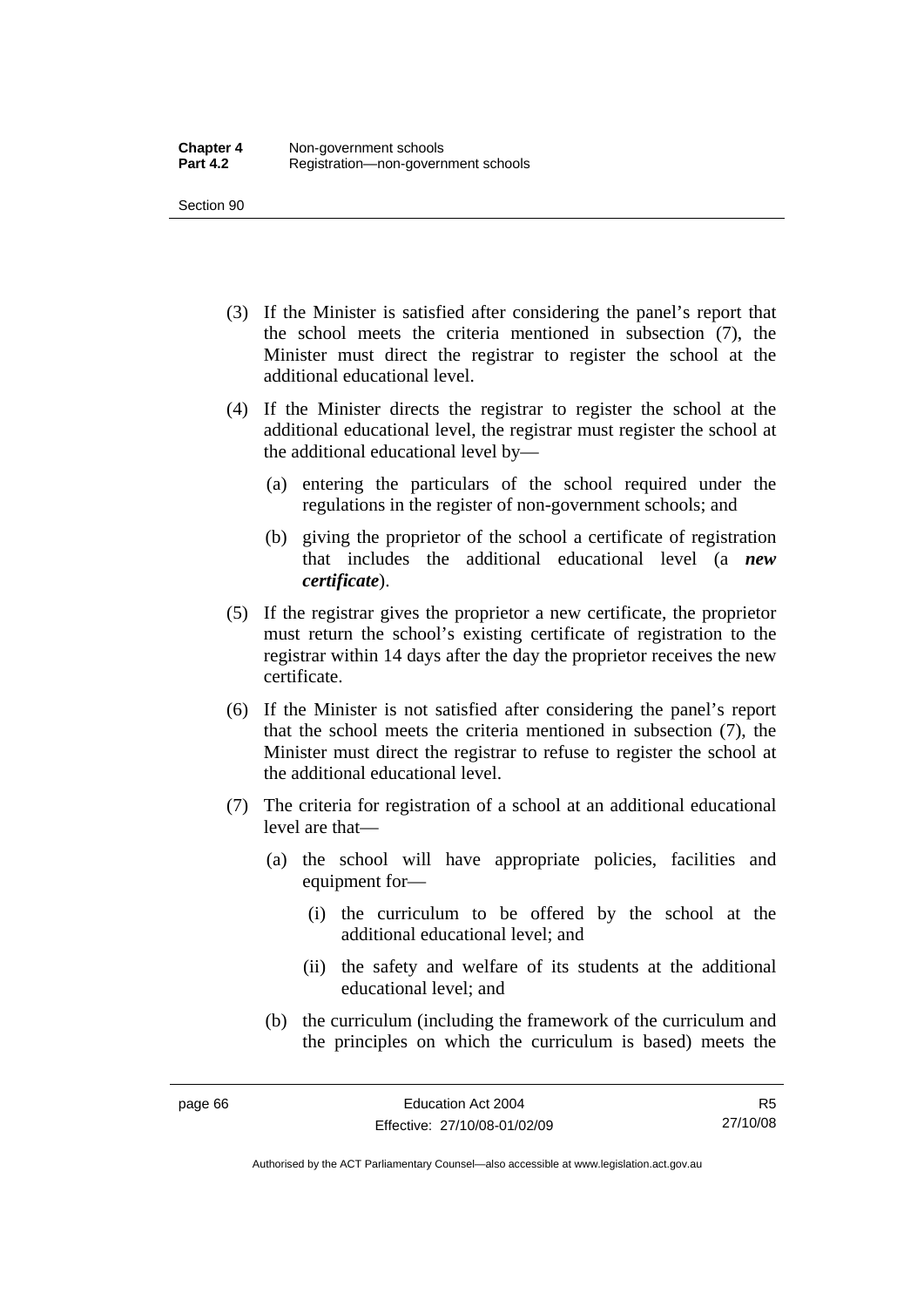curriculum requirements for students attending government schools; and

- (c) the nature and content of the education to be offered at the school will be appropriate for the additional educational level; and
- (d) the teaching staff will be qualified to teach at the additional educational level; and
- (e) the school will have satisfactory processes to monitor quality educational outcomes at the additional educational level; and
- (f) the school will be financially viable.

#### **91 Conditions of provisional registration or registration**

The conditions of provisional registration or registration of a school under this part are that—

- (a) the proprietor of the school remains a corporation; and
- (b) the school has appropriate policies, facilities and equipment for—
	- (i) the curriculum offered by the school; and
	- (ii) the safety and welfare of its students; and
- (c) the curriculum (including the framework of the curriculum and the principles on which the curriculum is based) meets the curriculum requirements for students attending government schools; and
- (d) the nature and content of the education offered at the school are appropriate for the educational levels for which the school is provisionally registered or registered; and
- (e) the teaching staff are qualified to teach at the educational levels at which they are employed to teach; and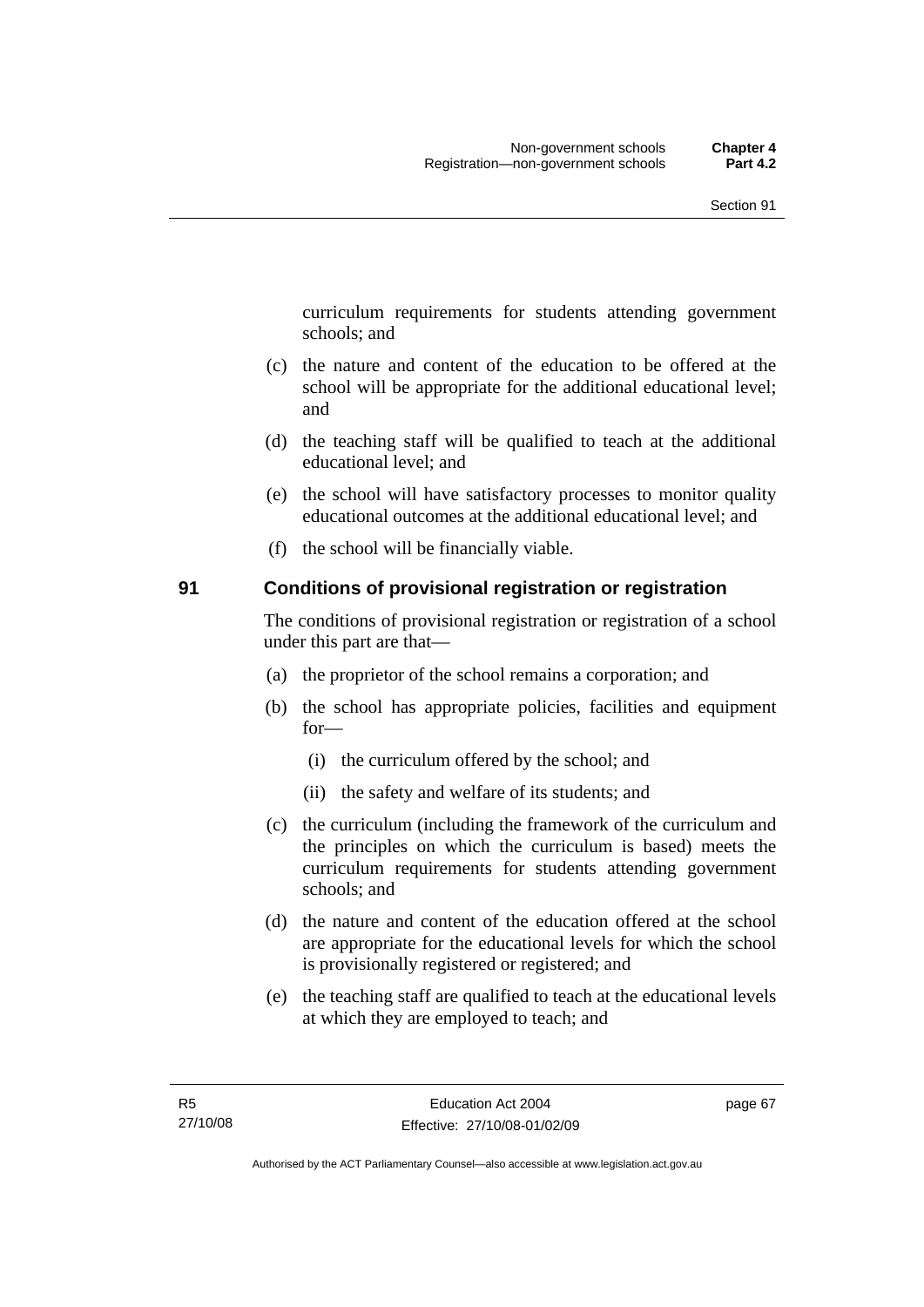- (f) the school has satisfactory processes to monitor quality educational outcomes; and
- (g) the school is financially viable.

#### **92 Certificate of provisional registration or registration**

- (1) A certificate of provisional registration or registration of a nongovernment school must—
	- (a) state the proprietor of the school; and
	- (b) state the educational level or levels for which the school is provisionally registered or registered under this part; and
	- (c) state the location of the campus or campuses for which the school is provisionally registered or registered under this part; and
	- (d) state the term of provisional registration or registration; and
	- (e) include any other particulars required under the regulations.
- (2) The registrar may include any other particulars in the certificate that the registrar considers appropriate.
- (3) The proprietor of a registered non-government school must tell the registrar in writing about a change in any of the particulars of the certificate within 1 month after the day the change happens.

#### **93 Period of provisional registration and registration**

- (1) Provisional registration of a school ends when the earliest of the following happens:
	- (a) 2 years after the school is provisionally registered;
	- (b) the school is registered under section 88.
- (2) Registration of a school is for a period not longer than 5 years stated in the school's certificate of registration.

R5 27/10/08

Authorised by the ACT Parliamentary Counsel—also accessible at www.legislation.act.gov.au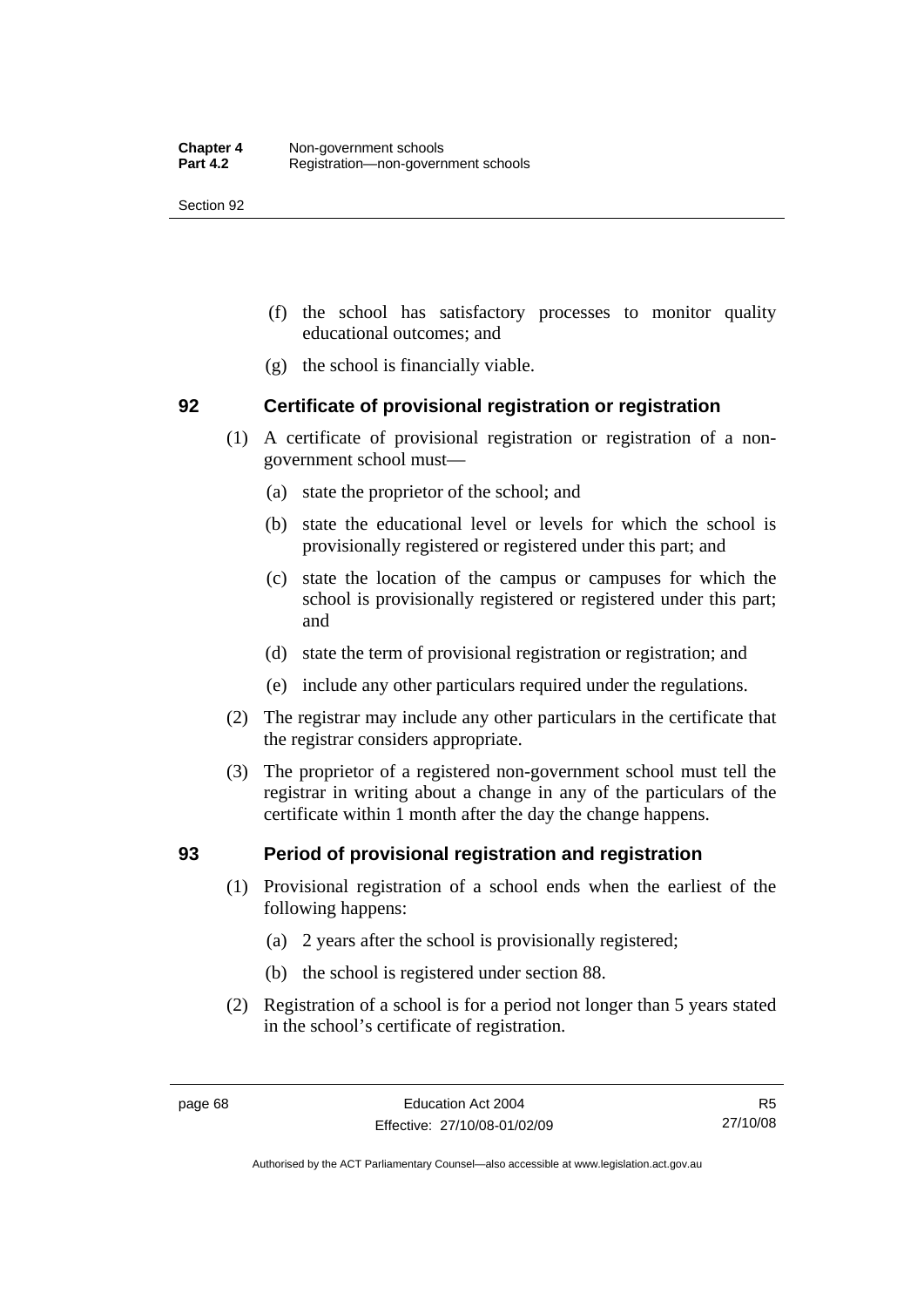#### **94 Investigation of complaints—non-government schools**

- (1) The proprietor of a non-government school must develop and implement a complaints policy for the school.
- (2) The proprietor of a non-government school must, as soon as practicable, investigate any complaint about the administration, management and operation of the school that, in the proprietor's opinion, is not a frivolous or vexatious complaint.

#### **95 Cancellation of provisional registration or registration**

- (1) The Minister may direct the registrar to cancel the provisional registration or registration of a school if satisfied on reasonable grounds—
	- (a) that a condition of the school's provisional registration or registration has been contravened; or
	- (b) that the school's proprietor or principal has otherwise contravened this Act.
	- *Note* Section 91 (Conditions of provisional registration or registration) sets out the conditions of registration.
- (2) Before directing the registrar to cancel the provisional registration or registration of a school, the Minister must give the proprietor of the school a written notice—
	- (a) stating the grounds on which the Minister proposes to direct the registrar to cancel the provisional registration or registration; and
	- (b) stating the facts that, in the Minister's opinion, establish the grounds; and
	- (c) telling the proprietor that the proprietor may, within 14 days beginning the day after the day the proprietor receives the notice, give a written response to the Minister about the matters in the notice.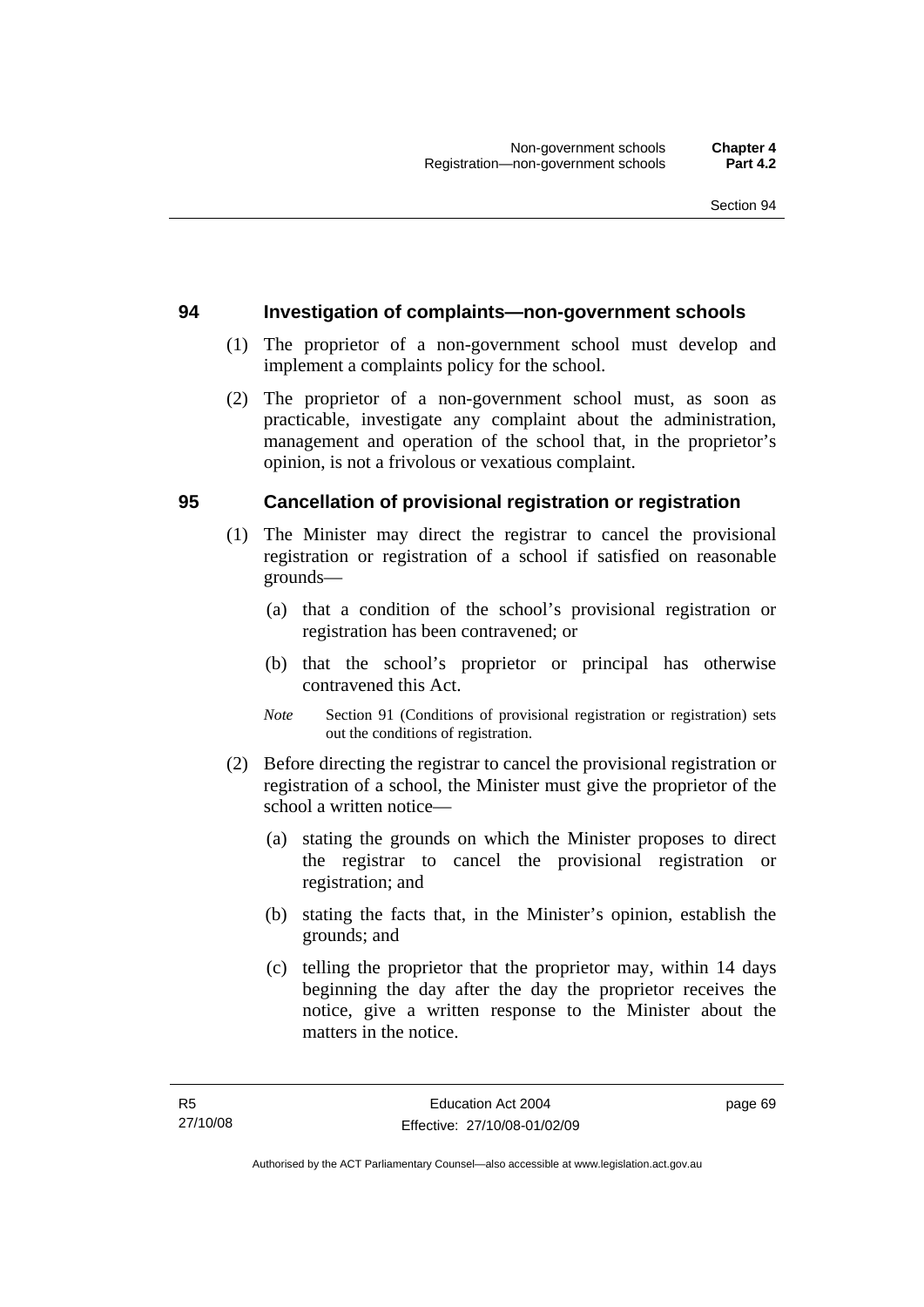- (3) In deciding whether to direct the registrar to cancel the provisional registration or registration, the Minister must consider any response given to the Minister in accordance with subsection (2) (c).
- (4) If the Minister is satisfied that the grounds for cancelling the provisional registration or registration have been established, the Minister may direct the registrar to cancel the school's provisional registration or registration.
- (5) If the Minister directs the registrar to cancel the school's provisional registration or registration, the registrar must cancel the provisional registration or registration by noting the cancellation in the particulars of the school in the register of non-government schools.
- (6) The Minister must give the proprietor written notice of the Minister's decision.
- (7) Cancellation of provisional registration or registration takes effect on the day when notice of the cancellation is given to the proprietor or, if the notice states a later date of effect, that date.

#### **96 Application for renewal of registration**

- (1) The proprietor of a non-government school that is registered under this part may apply in writing to the Minister for renewal of the registration.
- (2) The application must be made at least the prescribed period before the registration ends.
- (3) In this section:

#### *prescribed period* means—

- (a) 6 months; or
- (b) if the Minister approves a shorter period—that period.

Authorised by the ACT Parliamentary Counsel—also accessible at www.legislation.act.gov.au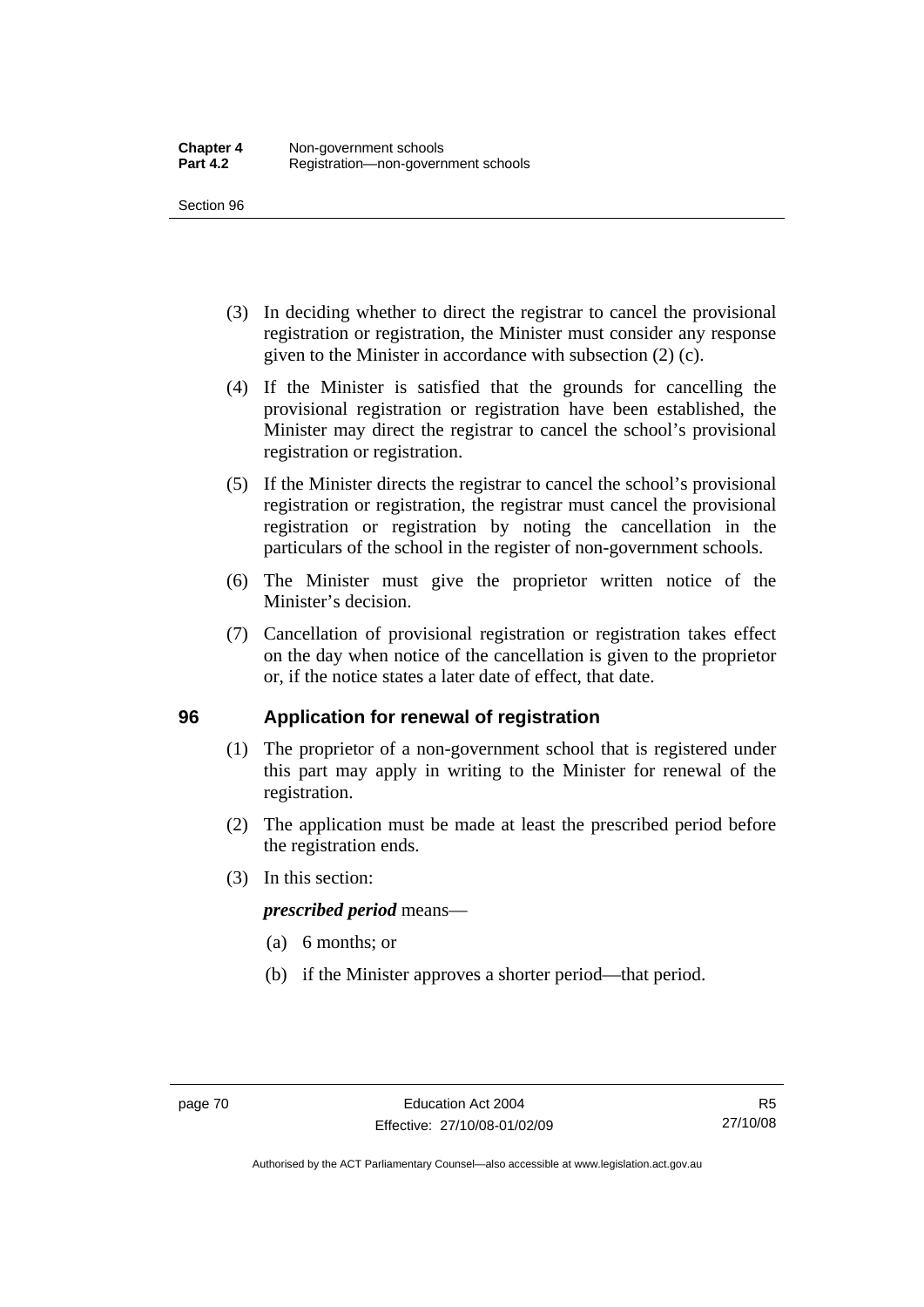#### **97 Renewal of registration**

- (1) This section applies if application is made under section 96 for renewal of registration of a school.
- (2) Before deciding whether the registration of a school should be renewed, the Minister must appoint a panel to report to the Minister on the application.
	- *Note 1* For the making of appointments (including acting appointments), see the Legislation Act, pt 19.3.
	- *Note 2* In particular, a person may be appointed for a particular provision of a law (see Legislation Act, s 7 (3)) and an appointment may be made by naming a person or nominating the occupant of a position (see s 207).
	- *Note 3* Certain Ministerial appointments require consultation with an Assembly committee and are disallowable (see Legislation Act, div 19.3.3).
- (3) If the Minister is satisfied, after considering the panel's report, that the school meets the criteria mentioned in subsection (6), the Minister must direct the registrar to renew the registration of the school for a stated period of not longer than 5 years.
- (4) If the Minister directs the registrar to renew the registration of the school, the registrar must renew the registration by—
	- (a) entering the particulars of the school required under the regulations in the register of non-government schools; and
	- (b) giving the proprietor of the school a certificate of registration for the school.
- (5) If the Minister is not satisfied, after considering the panel's report, that the school meets the criteria mentioned in subsection (6), the Minister must direct the registrar to refuse to renew the registration of the school.
- (6) The criteria for renewal of registration of a school are that—
	- (a) the proprietor of the school remains a corporation; and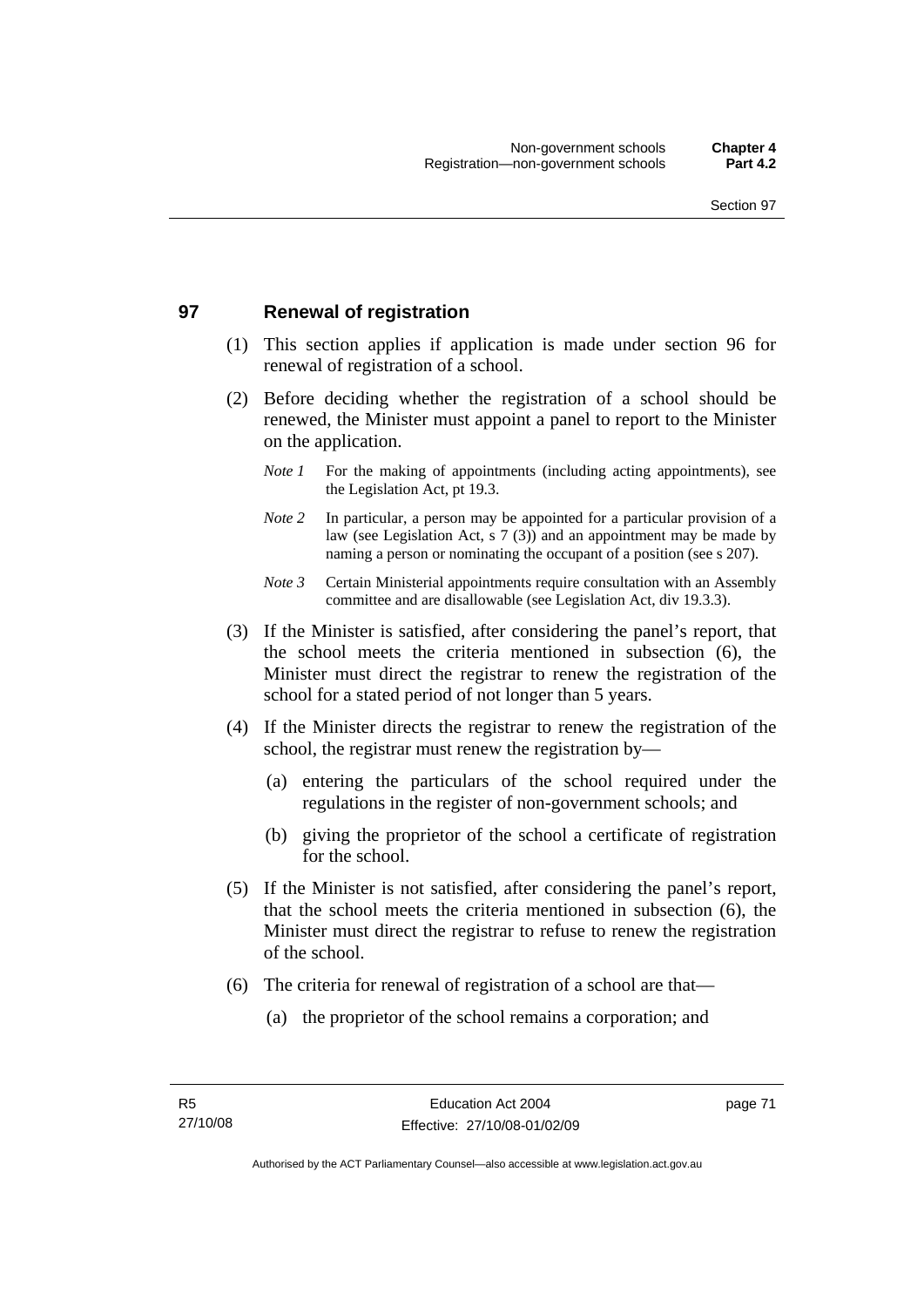- (b) the school has appropriate policies, facilities and equipment for—
	- (i) the curriculum offered by the school; and
	- (ii) the safety and welfare of its students; and
- (c) the curriculum (including the framework of the curriculum and the principles on which the curriculum is based) meets the curriculum requirements for students attending government schools; and
- (d) the nature and content of the education offered at the school are appropriate for the educational levels for which the school is provisionally registered or registered; and
- (e) the teaching staff are qualified to teach at the educational levels at which they are employed to teach; and
- (f) the school has satisfactory processes to monitor quality educational outcomes; and
- (g) the school is financially viable.

#### **98 Inspection of panel reports for school registration etc**

- (1) This section applies to a report to the Minister by a panel under any of the following provisions:
	- (a) section 86 (Provisional registration);
	- (b) section 88 (Registration);
	- (c) section 88B (Registration at additional campus);
	- (d) section 90 (Registration at additional educational levels);
	- (e) section 97 (Renewal of registration).
- (2) A person may, without charge, inspect a copy of the report during ordinary business hours at the office of the chief executive.

R5 27/10/08

Authorised by the ACT Parliamentary Counsel—also accessible at www.legislation.act.gov.au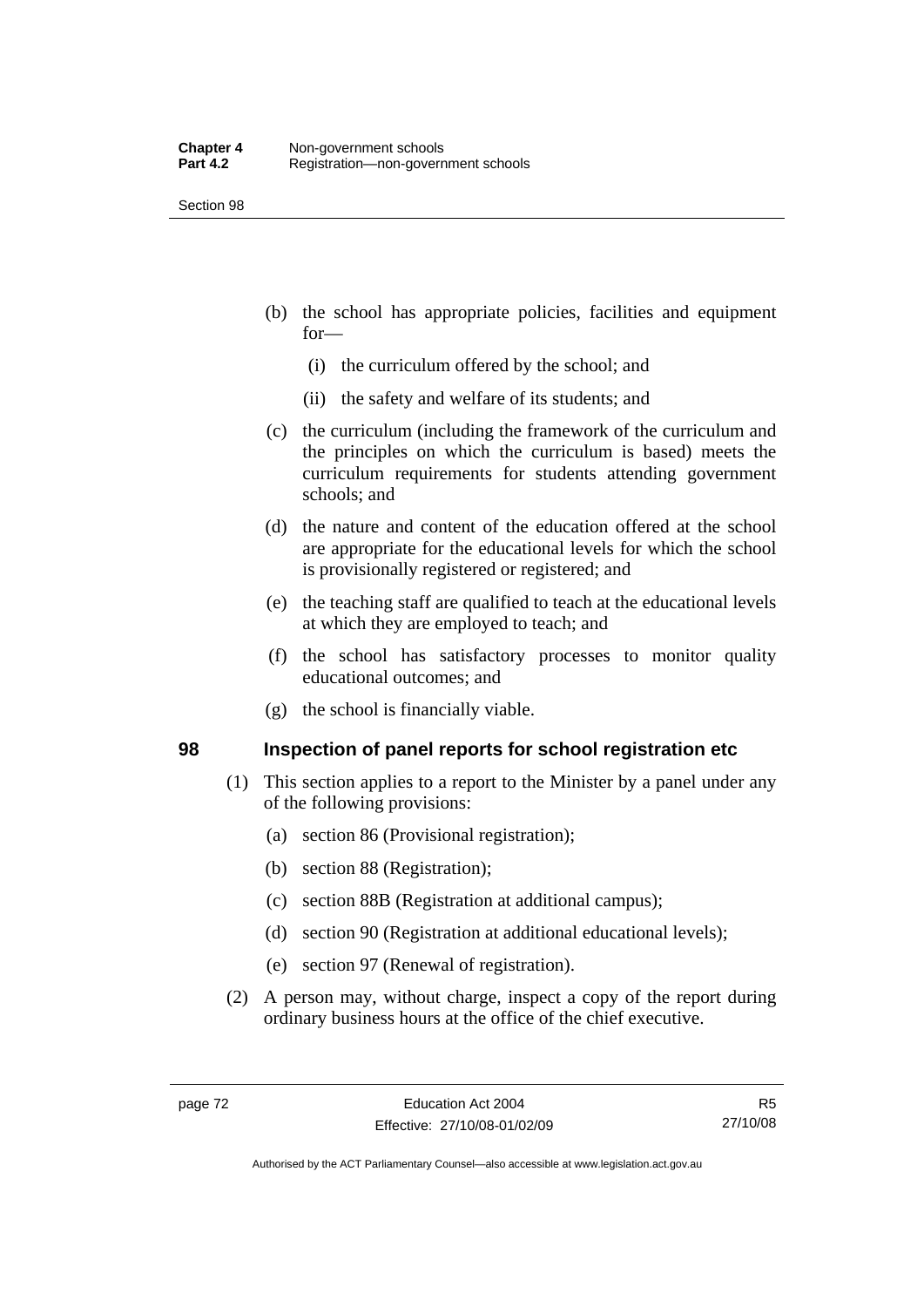(3) A person may, on payment of the reasonable copying costs, obtain a copy of all or part of the report.

Authorised by the ACT Parliamentary Counsel—also accessible at www.legislation.act.gov.au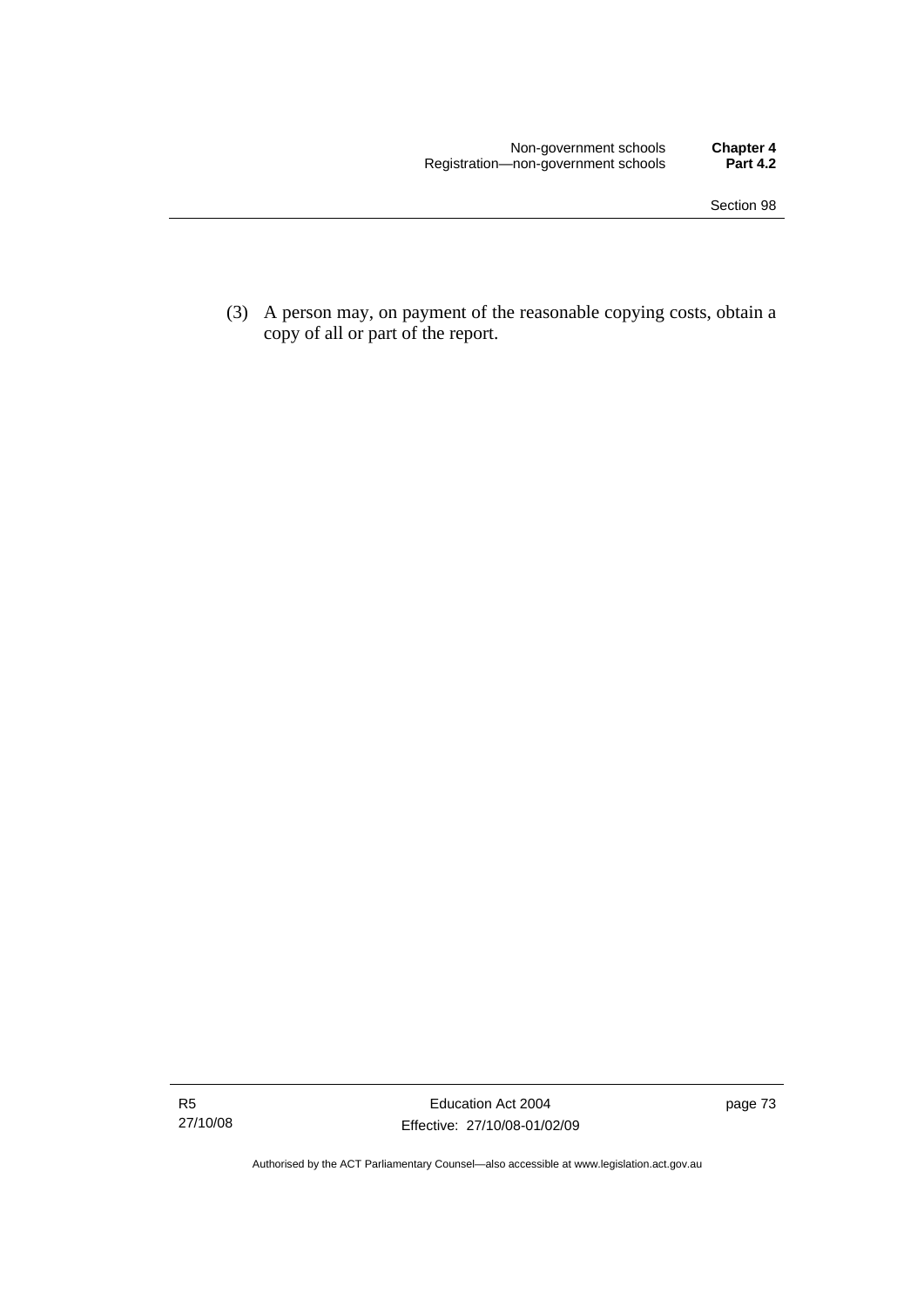## **Part 4.3 Attendance at non-government schools**

#### **99 Keeping of register of enrolments and attendances for non-government schools**

 (1) The principal of a non-government school, or the person giving an approved educational course (non-government), commits an offence if the principal or person fails to keep a register of enrolments and attendances

Maximum penalty: 10 penalty units.

(2) An offence against this section is a strict liability offence.

#### **100 Keeping records of enrolment and attendances for nongovernment schools**

- (1) The principal of a non-government school, or the person giving an approved educational course (non-government), must ensure that the following information is entered in the register of enrolments and attendances:
	- (a) the full name of each student enrolled at the school or course;
	- (b) a record of the attendance or nonattendance of the student at the school or course on every day when the school or course is open for attendance.

Maximum penalty: 10 penalty units.

- (2) The principal of a non-government school, or the person giving an approved educational course (non-government), commits an offence if—
	- (a) the principal or person makes an entry in the register of enrolments and attendances; and

Authorised by the ACT Parliamentary Counsel—also accessible at www.legislation.act.gov.au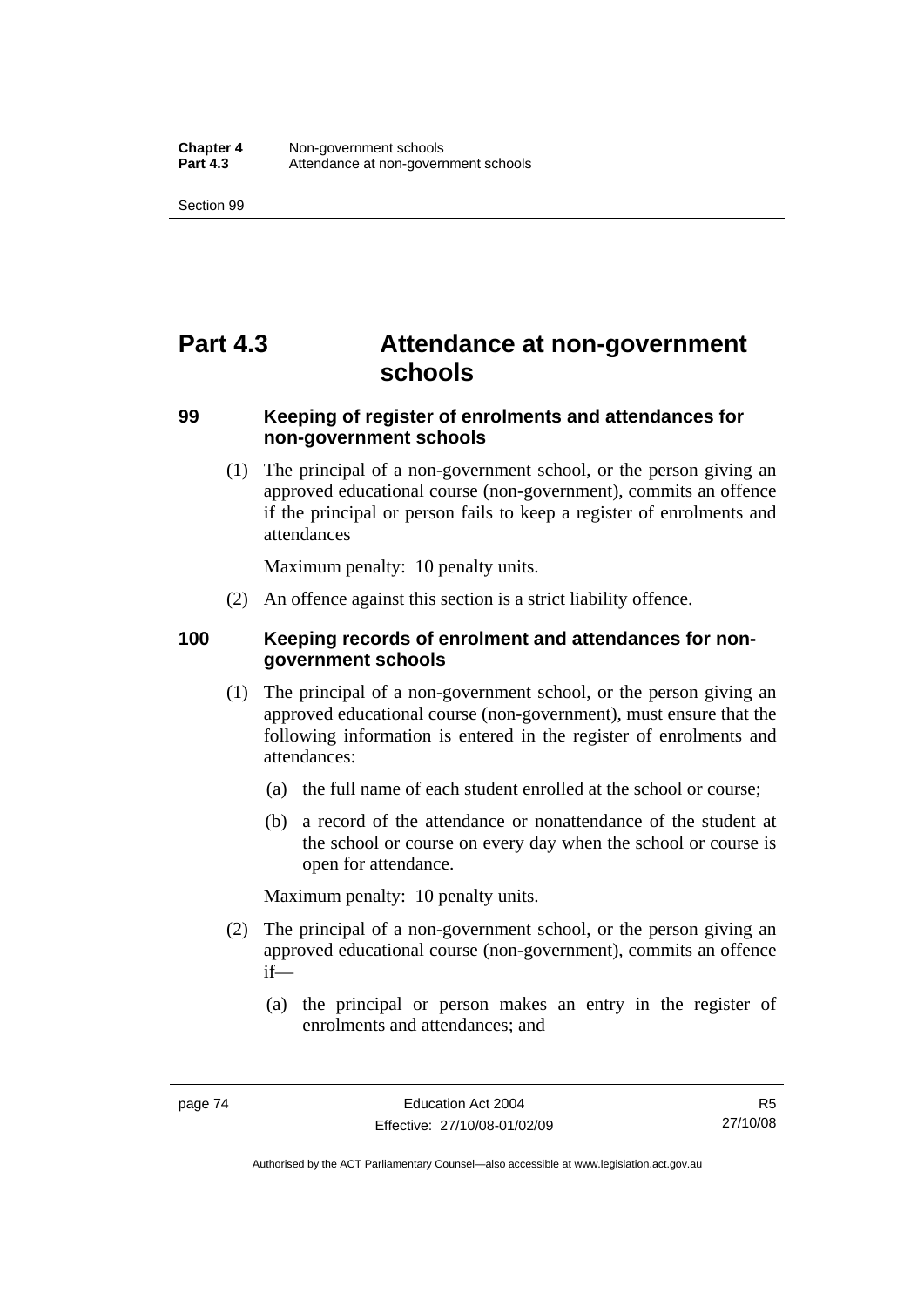(b) the principal or person is reckless about whether the entry is correct.

Maximum penalty: 10 penalty units.

(3) An offence against subsection (1) is a strict liability offence.

#### **101 Inspection of register of enrolment and attendances for non-government schools**

- (1) The principal of a non-government school, or the person giving an approved educational course (non-government), commits an offence if—
	- (a) an authorised person (non-government) asks the principal or person to make the register of enrolments and attendances available to the authorised person; and
	- (b) the principal or person fails to make the register available as asked.

Maximum penalty: 10 penalty units.

- (2) The principal of a non-government school, or the person giving an approved educational course (non-government), commits an offence if—
	- (a) the chief executive or an authorised person (non-government) asks the principal or the person to give the chief executive or authorised person stated information about enrolments or attendances of students at the school or course during a stated period or at a stated time; and
	- (b) the principal or person fails to give the information in accordance with the request.

Maximum penalty: 50 penalty units.

 (3) An authorised person (non-government) may make copies of the register of enrolments and attendances or any part of the register.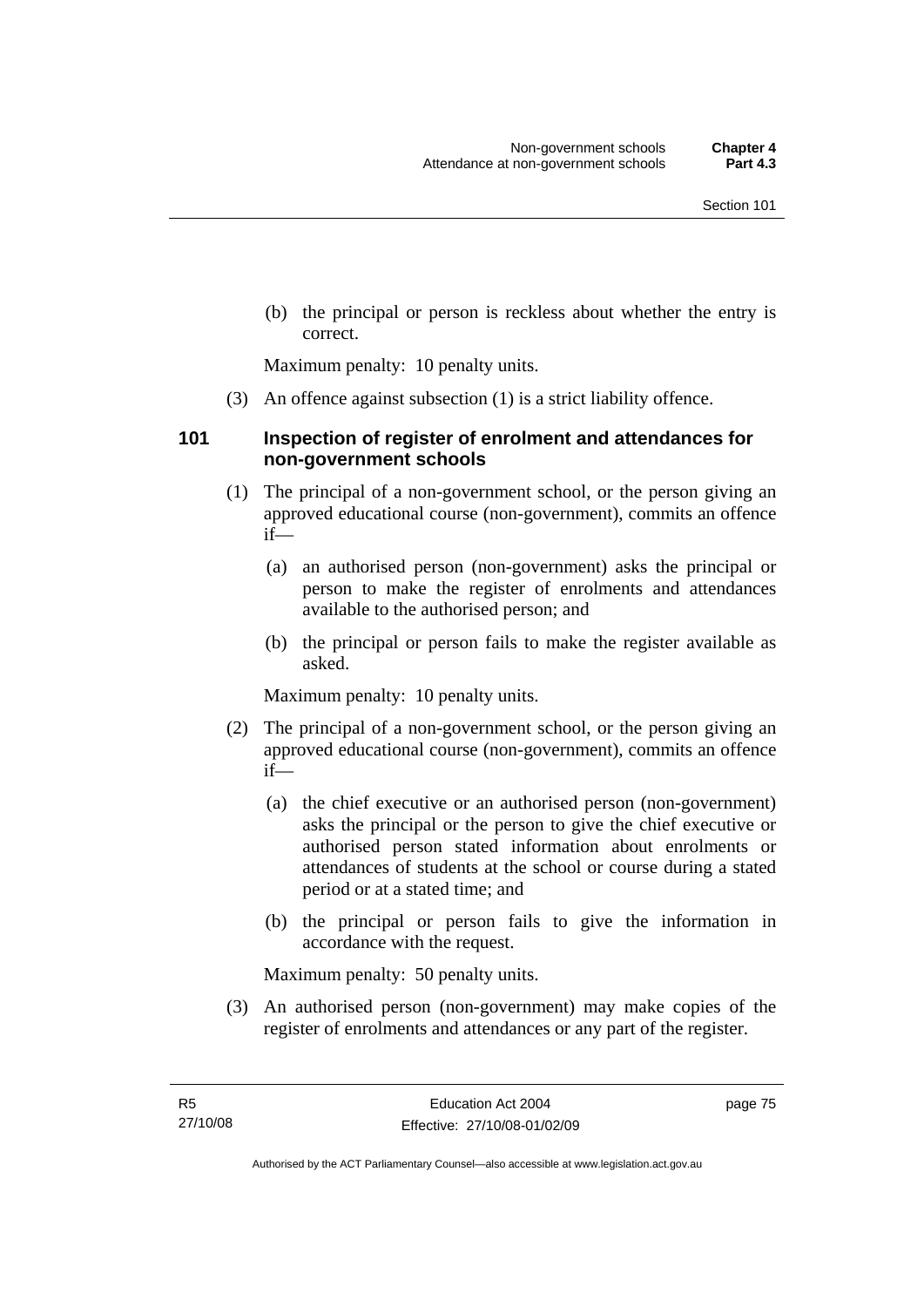- (4) The principal of a non-government school, or the person giving an approved educational course (non-government), must take reasonable steps to assist an authorised person (non-government) in exercising functions under this section.
- (5) An offence against this section is a strict liability offence.

#### **102 Procedures to encourage attendance at non-government schools**

- (1) The principal of a non-government school must set up procedures—
	- (a) to encourage students to attend school regularly; and
	- (b) to help parents to encourage their children to attend school regularly.
- (2) The principal must refer parents and children to support services that encourage children to attend school regularly when the procedures mentioned in subsection (1) are not successful.
- (3) If a student enrolled at a non-government school has not been attending school regularly, the principal of the school may, by written notice, require the student's parents and the student to meet with an authorised person (non-government) at a stated place and time.

#### **103 Reporting to parents—non-government schools**

- (1) The principal of a non-government school must set up procedures for giving reports to the parents of a student enrolled at the school about the student's academic progress and social development at the school.
- (2) A report must be given to the student's parents at least twice a year.

Authorised by the ACT Parliamentary Counsel—also accessible at www.legislation.act.gov.au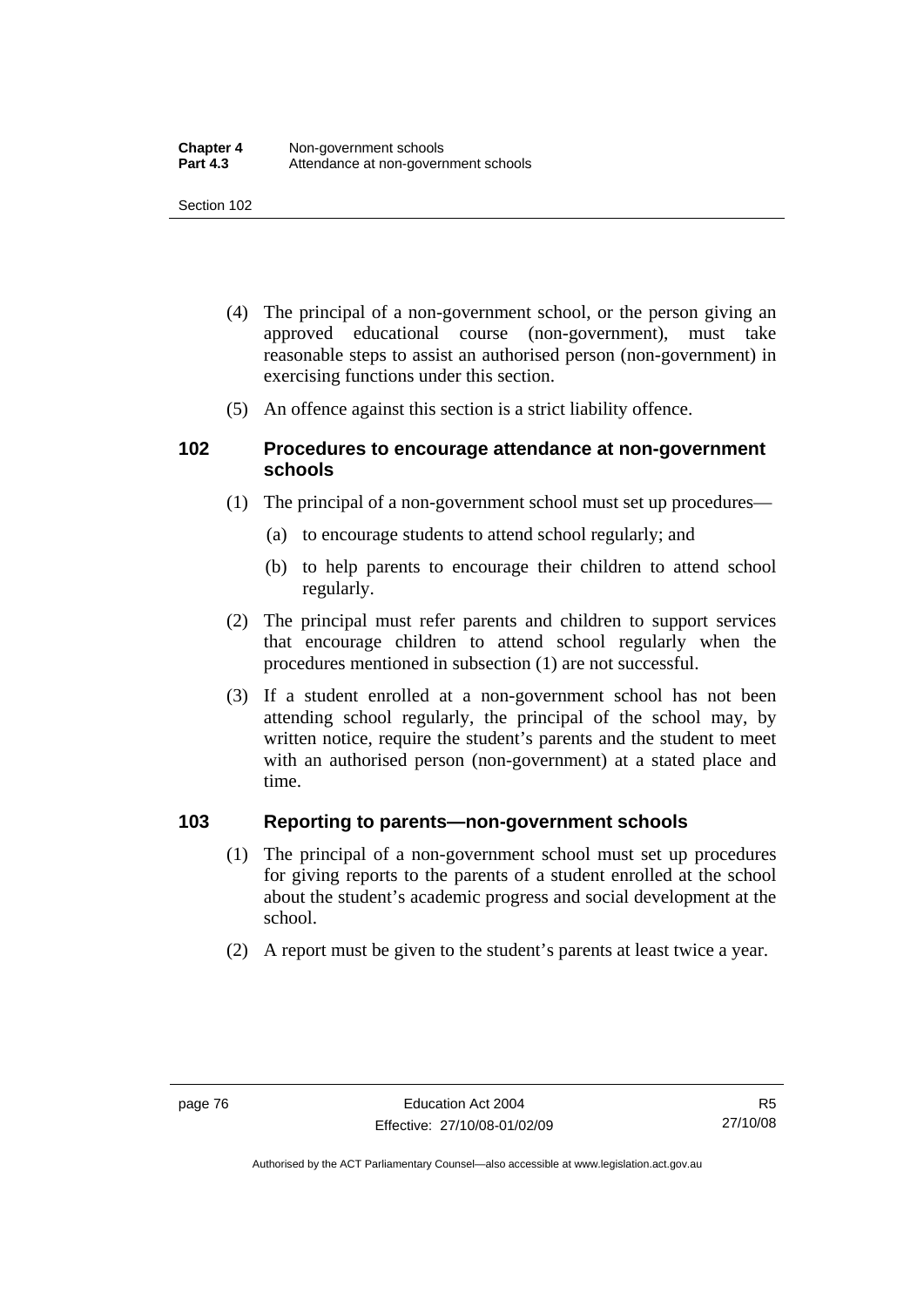#### **104 Suspension, transfer or exclusion of students—Catholic systemic schools**

- (1) This section applies if—
	- (a) a student attending a non-government school that is a Catholic systemic school—
		- (i) is persistently and wilfully noncompliant; or
		- (ii) threatens to be violent or is violent to another student attending the school, a member of the staff of the school or anyone else involved in the school's operation; or
		- (iii) acts in a way that otherwise threatens the good order of the school or the safety or wellbeing of another student attending the school, a member of staff of the school or anyone else involved in the school's operation; or
		- (iv) displays behaviour that is disruptive to the student's learning or that of other students; and
	- (b) the principal of the school is satisfied that action should be taken under this section.
- (2) The principal may recommend to the director that the director—
	- (a) suspend the student from the school for a stated period of not longer than 20 days; or
	- (b) transfer the student to another Catholic systemic school; or
	- (c) exclude the student from all Catholic systemic schools.
- (3) After considering the principal's recommendation, the director may—
	- (a) give effect to the recommendation; or
	- (b) take any other action mentioned in subsection (2) that the director considers appropriate; or
	- (c) suspend the student for not longer than 20 days.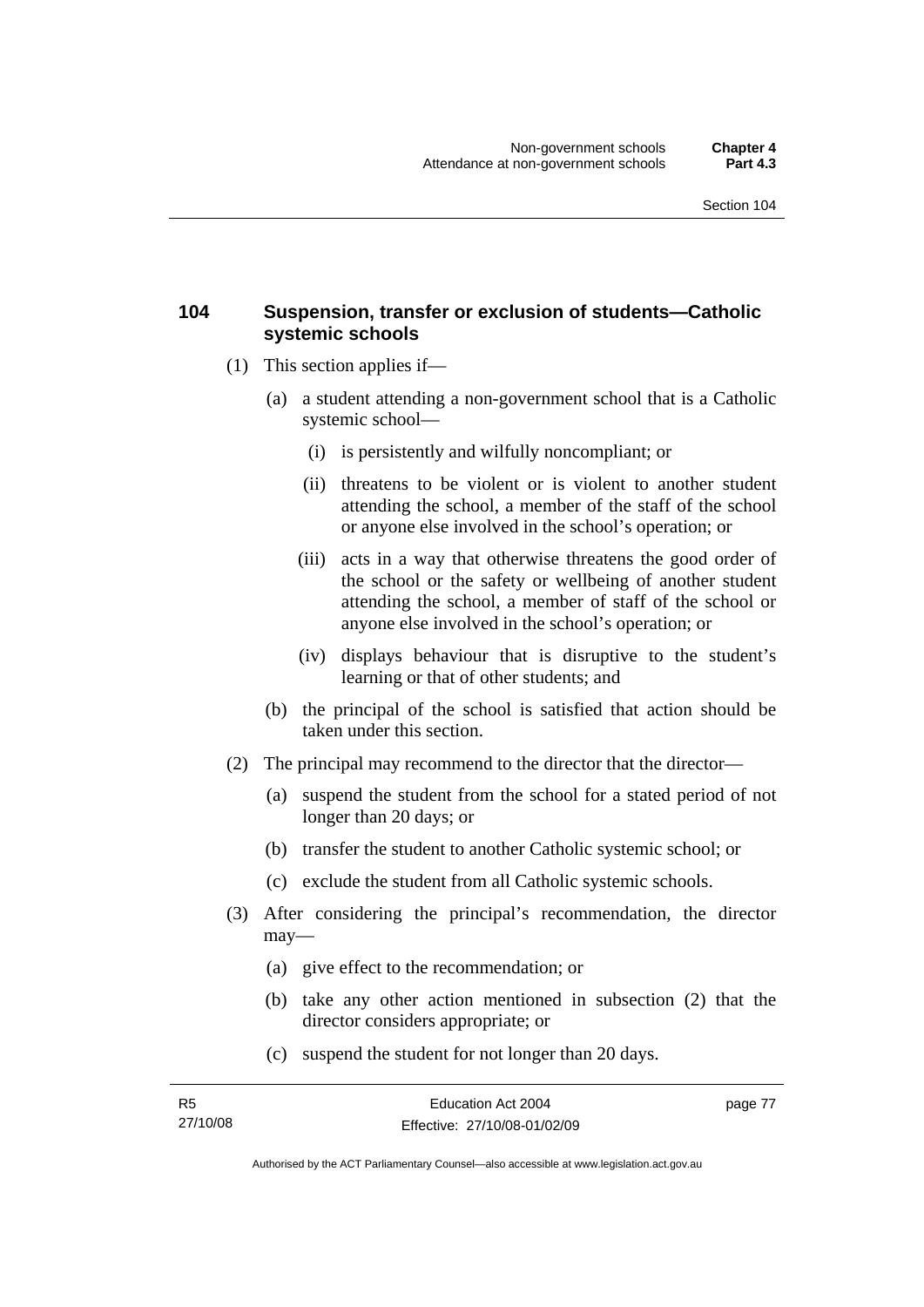- (4) The director may exclude the student only if—
	- (a) the student's parents have been given an opportunity to be consulted, and told in writing, about the proposed exclusion of the student and the reasons for it; and
	- (b) the student has been given a reasonable opportunity to attend counselling, undertake relevant educational programs or receive other appropriate assistance; and
	- (c) as far as the student's maturity and capacity for understanding allow, the participation of the student has been sought, and any views of the student considered, in deciding whether to exclude the student; and
	- (d) the student has been given sufficient information about the decision-making process, in a language and way that the student can understand, to allow the student to take part in the process; and
	- (e) the student has been offered information about alternatives for continuing the student's education after the exclusion.
- (5) The director may suspend or transfer the student only if—
	- (a) the student's parents have been given an opportunity to be consulted, and told in writing, about the proposed suspension or transfer of the student and the reasons for it; and
	- (b) as far as the student's maturity and capacity for understanding allow, the participation of the student has been sought, and any views of the student considered, in deciding whether to suspend or transfer the student; and
	- (c) the student has been given sufficient information about the decision-making process, in a language and way that the student can understand, to allow the student to take part in the process; and

R5 27/10/08

Authorised by the ACT Parliamentary Counsel—also accessible at www.legislation.act.gov.au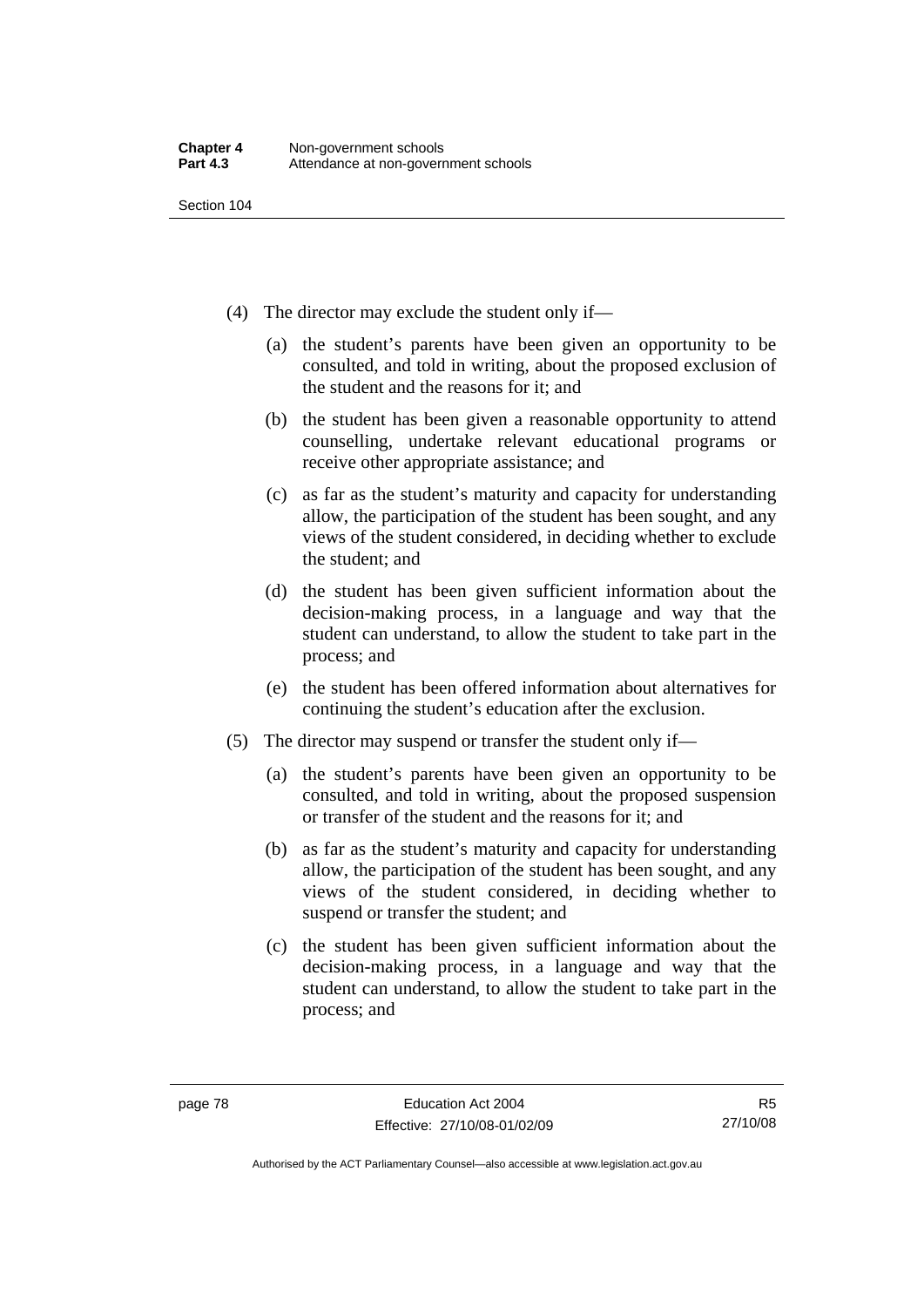- (d) the student has been given a reasonable opportunity to continue the student's education during the suspension.
- (6) Despite subsection (5), the director may immediately suspend the student for not longer than 5 days if, in the director's opinion, the circumstances are of such urgency or seriousness to require the student's immediate suspension.
- (7) However, before suspending the student under subsection (6), the director must comply with the requirements of subsection (5) (a) to (d) to the extent that it is practicable and appropriate to do so.
- (8) To remove any doubt, the director may suspend the student under subsection (6) while deciding what other action (if any) should be taken in relation to the student under this section.
- (9) If the student is suspended for 7 or more school days in a school term (whether or not consecutive school days), the director must ensure that the student is given a reasonable opportunity to attend appropriate counselling.
- (10) The director may delegate the director's power to suspend a student from a school for not longer than 5 days to the principal of the school.

- (11) If the director excludes a student from all Catholic systemic schools, the director must give the registrar written notice of the exclusion.
- (12) In this section:

*director* means the person occupying the position prescribed under the regulations.

#### **105 Suspension or exclusion of students—other nongovernment schools**

(1) This section applies if—

*Note* For the making of delegations and the exercise of delegated functions, see Legislation Act, pt 19.4.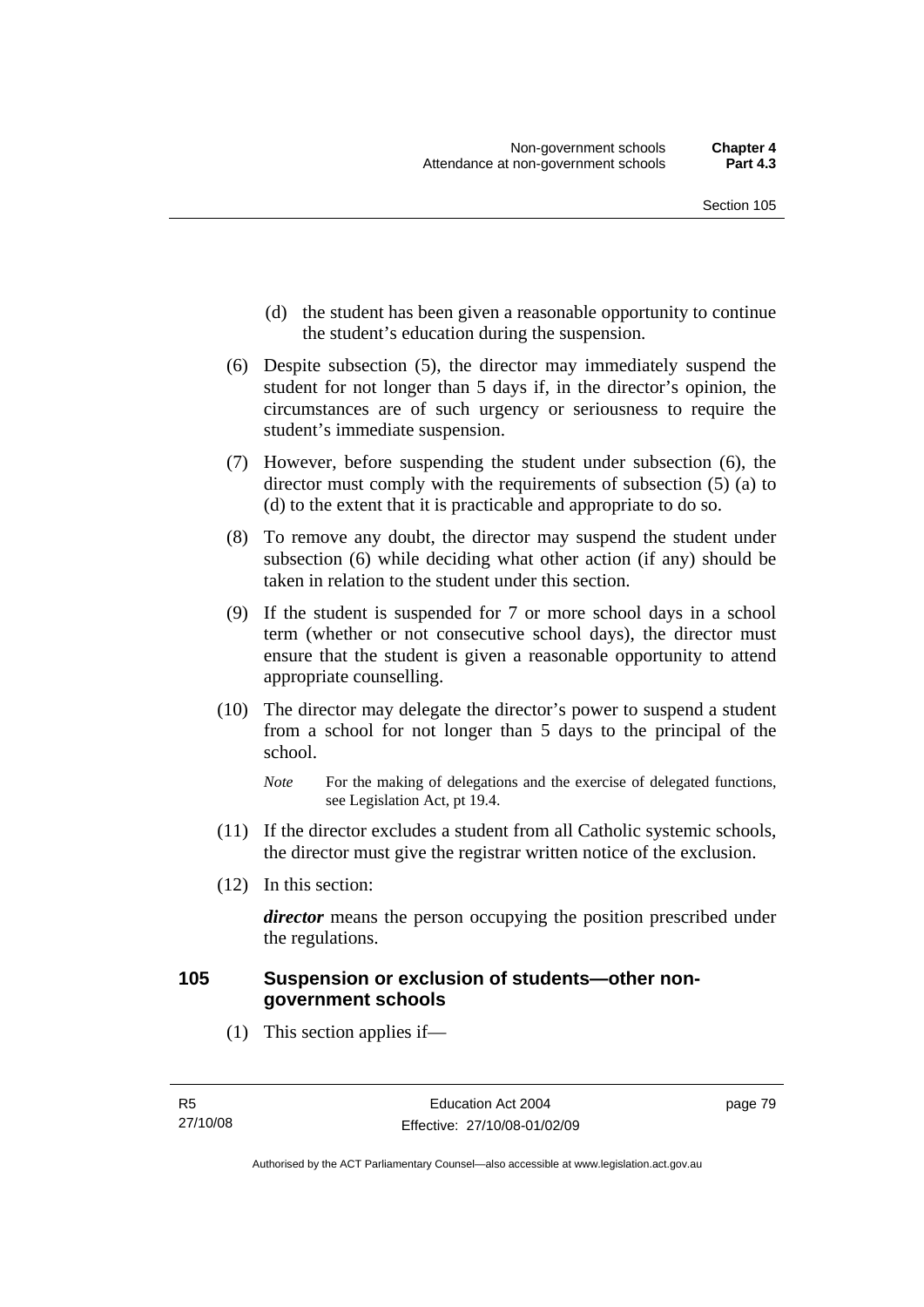- (a) a student attending a non-government school (other than a Catholic systemic school)—
	- (i) is persistently and wilfully noncompliant; or
	- (ii) threatens to be violent or is violent to another student attending the school, a member of the staff of the school or anyone else involved in the school's operation; or
	- (iii) acts in a way that otherwise threatens the good order of the school or the safety or wellbeing of another student attending the school, a member of staff of the school or anyone else involved in the school's operation; or
	- (iv) displays behaviour that is disruptive to the student's learning or that of other students; and
- (b) the principal of the school is satisfied that action should be taken under this section.
- (2) The principal may—
	- (a) suspend the student from the school for a stated period of not longer than 20 days; or
	- (b) exclude the student from the school.
- (3) The principal may exclude the student only if—
	- (a) the student's parents have been given an opportunity to be consulted, and told in writing, about the proposed exclusion of the student and the reasons for it; and
	- (b) the student has been given a reasonable opportunity to attend counselling, undertake relevant educational programs or receive other appropriate assistance; and
	- (c) as far as the student's maturity and capacity for understanding allow, the participation of the student has been sought, and any views of the student considered, in deciding whether to exclude the student; and

R5 27/10/08

Authorised by the ACT Parliamentary Counsel—also accessible at www.legislation.act.gov.au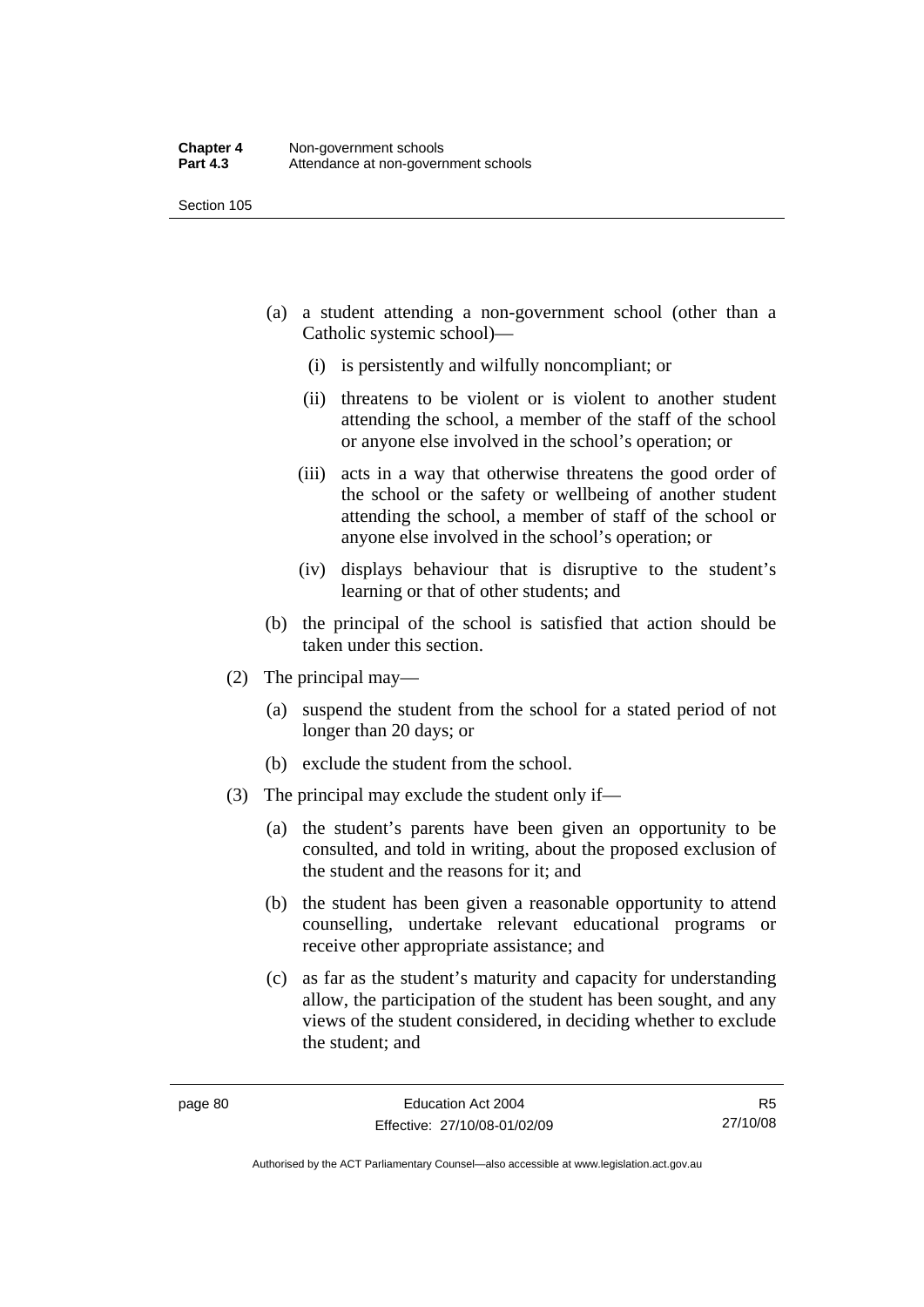- (d) the student has been given sufficient information about the decision-making process, in a language and way that the student can understand, to allow the student to take part in the process; and
- (e) the student has been offered information about alternatives for continuing the student's education after the exclusion.
- (4) The principal may suspend the student only if—
	- (a) the student's parents have been given an opportunity to be consulted, and told in writing, about the proposed suspension of the student and the reasons for it; and
	- (b) as far as the student's maturity and capacity for understanding allow, the participation of the student has been sought, and any views of the student considered, in deciding whether to suspend the student; and
	- (c) the student has been given sufficient information about the decision-making process, in a language and way that the student can understand, to allow the student to take part in the process; and
	- (d) the student has been given a reasonable opportunity to continue the student's education during the suspension.
- (5) Despite subsection (4), the principal may immediately suspend a student for not longer than 5 days if, in the principal's opinion, the circumstances are of such urgency or seriousness to require the student's immediate suspension.
- (6) However, before suspending a student under subsection (5), the principal must comply with the requirements of subsection (4) (a) to (d) to the extent that it is practicable and appropriate to do so.
- (7) To remove any doubt, the principal may suspend the student under subsection (5) while deciding what other action (if any) should be taken in relation to the student under this section.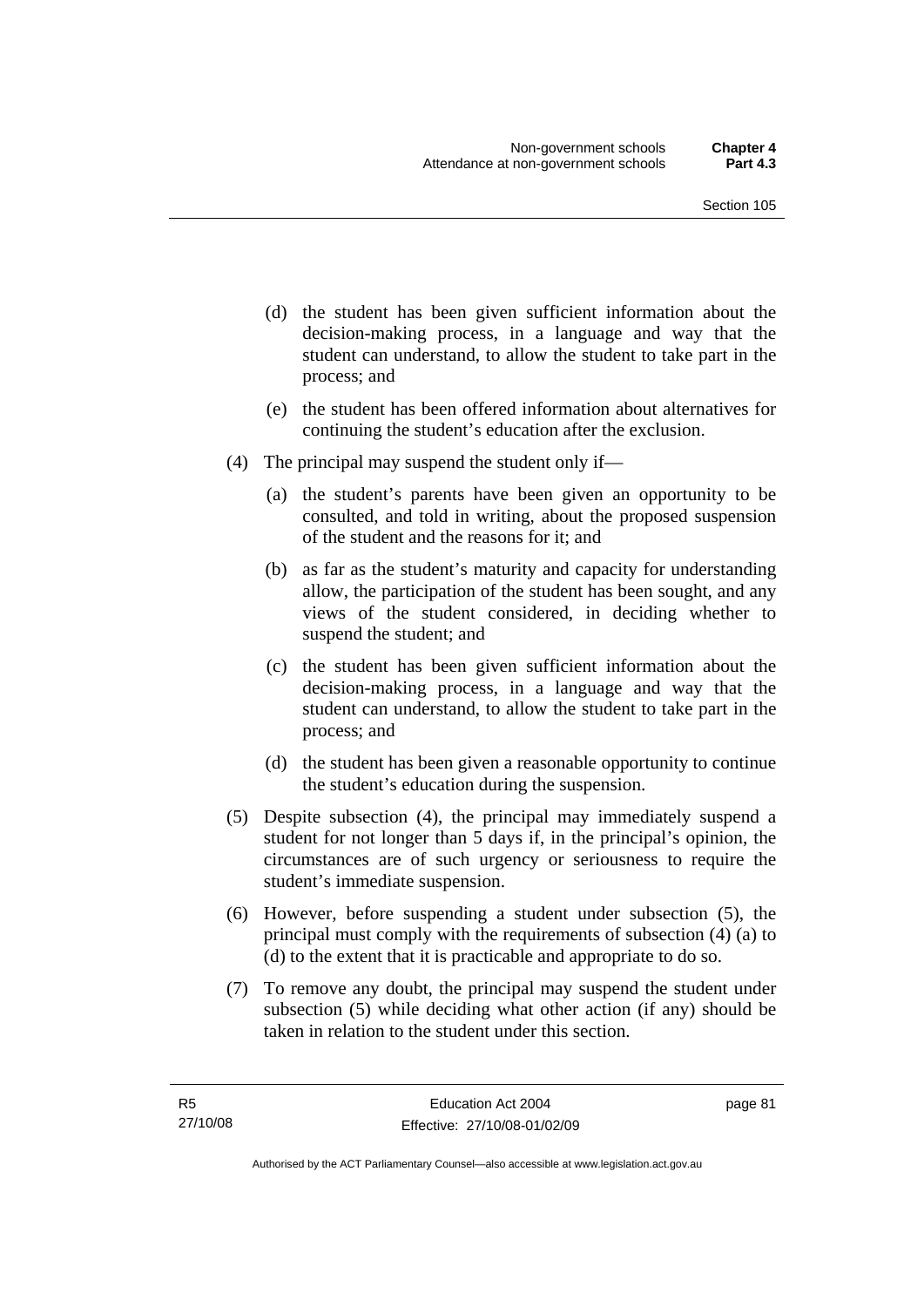- (8) If the student is suspended for 7 or more school days in a school term (whether or not consecutive school days), the principal must ensure that the student is given a reasonable opportunity to attend appropriate counselling.
- (9) If the principal of the school excludes a student from the school, the principal must give the registrar written notice of the exclusion.

page 82 Education Act 2004 Effective: 27/10/08-01/02/09

R5 27/10/08

Authorised by the ACT Parliamentary Counsel—also accessible at www.legislation.act.gov.au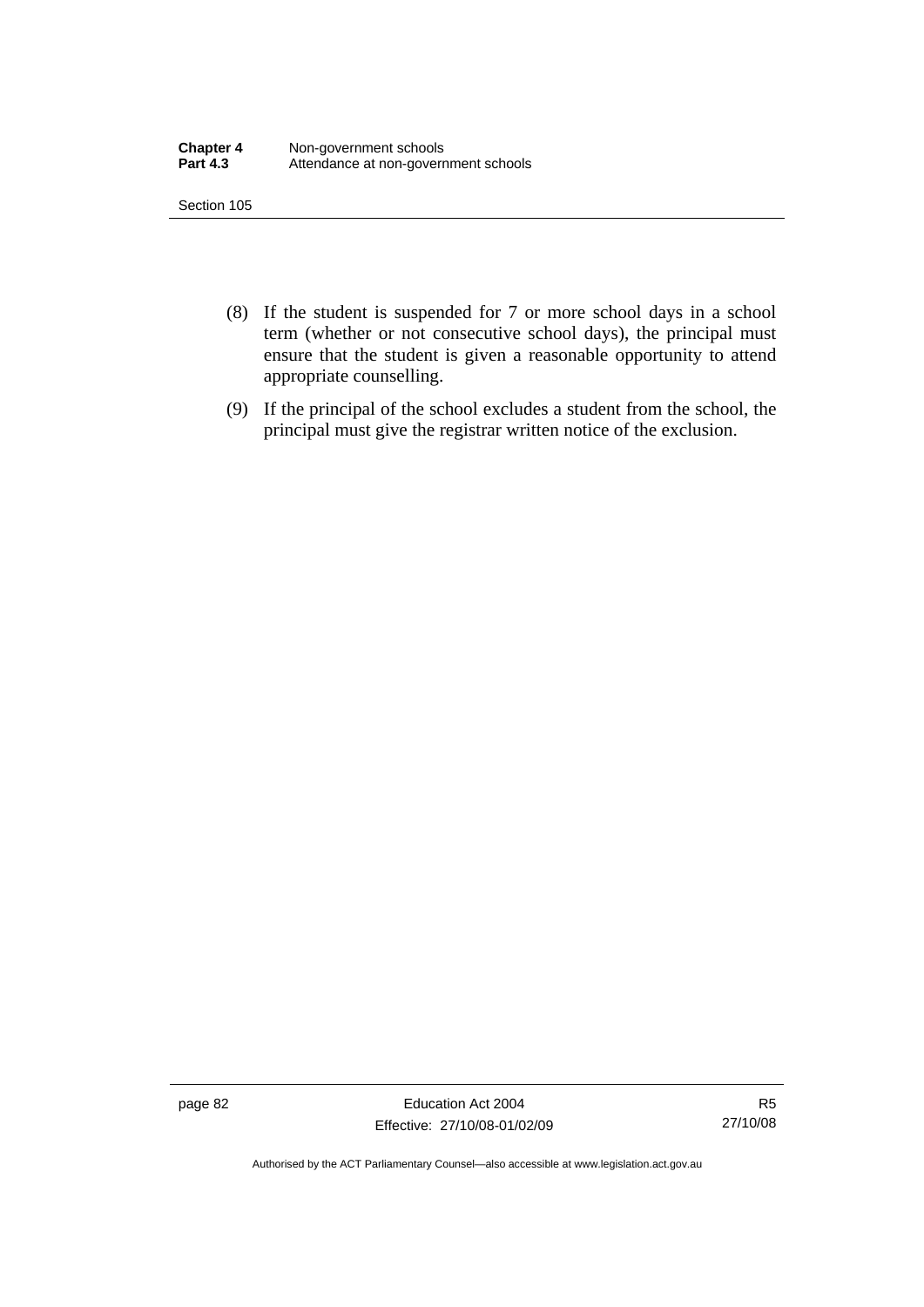## **Part 4.4 Non-government Schools Education Council**

### **Division 4.4.1 Establishment and membership**

#### **106 Establishment of council (non-government)**

The Non-government Schools Education Council (in this part called the *council*) is established.

#### **107 Functions of council (non-government)**

The functions of the council are—

- (a) to advise the Minister on any aspect of non-government schooling; and
- (b) when asked by the Minister under this paragraph, to inquire into and give advice to the Minister on any aspect of nongovernment schooling; and
- (c) to meet with the Government Schools Education Council to discuss matters of mutual interest; and
- (d) to exercise any other function given to the council under this Act or any other Territory law.
- *Note* The Minister must present a copy of any advice given under s 107 (a) or (b) to the Legislative Assembly (see s 118A).

#### **108 Membership of council (non-government)**

The council consists of the members appointed under section 109.

#### **109 Members of council (non-government)**

- (1) The Minister must appoint the following members of the council:
	- (a) a chairperson;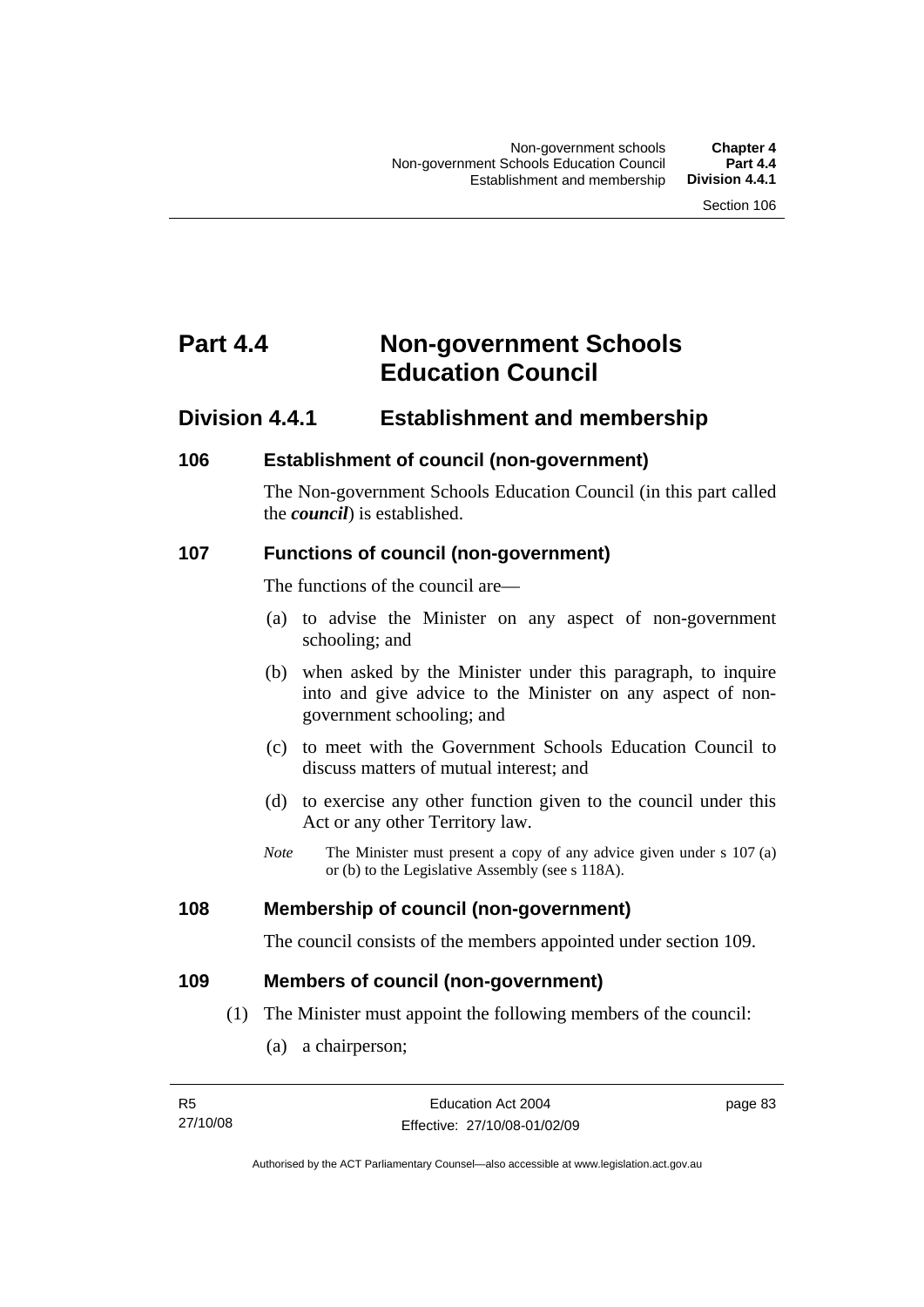- (b) 4 people who, in the Minister's opinion, represent the views of the general community (the *community members*);
- (c) 6 people who, in the Minister's opinion, represent the views of non-government school education (the *education members*).
- *Note 1* For the making of appointments (including acting appointments), see the Legislation Act, pt 19.3.
- *Note* 2 In particular, a person may be appointed for a particular provision of a law (see Legislation Act, s 7 (3)) and an appointment may be made by naming a person or nominating the occupant of a position (see s 207).
- *Note 3* Certain Ministerial appointments require consultation with an Assembly committee and are disallowable (see Legislation Act, div 19.3.3).
- (2) For subsection (1) (c), the Minister must appoint—
	- (a) 3 education members chosen from nominations of organisations representing Catholic schools; and
	- (b) 1 education member chosen from nominations of organisations representing non-Catholic independent schools; and
	- (c) 1 education member chosen from nominations of the nongovernment school union; and
	- (d) 1 education member chosen from nominations of organisations representing parent associations of non-government schools.

#### **110 Deputy chairperson of council (non-government)**

- (1) The members of the council must, whenever necessary, elect another member to be deputy chairperson.
- (2) The council must tell the Minister of the election of the member as deputy chairperson.

#### **111 Term of appointment to council (non-government)**

 (1) A member of the council is to be appointed for a term not longer than 3 years.

Authorised by the ACT Parliamentary Counsel—also accessible at www.legislation.act.gov.au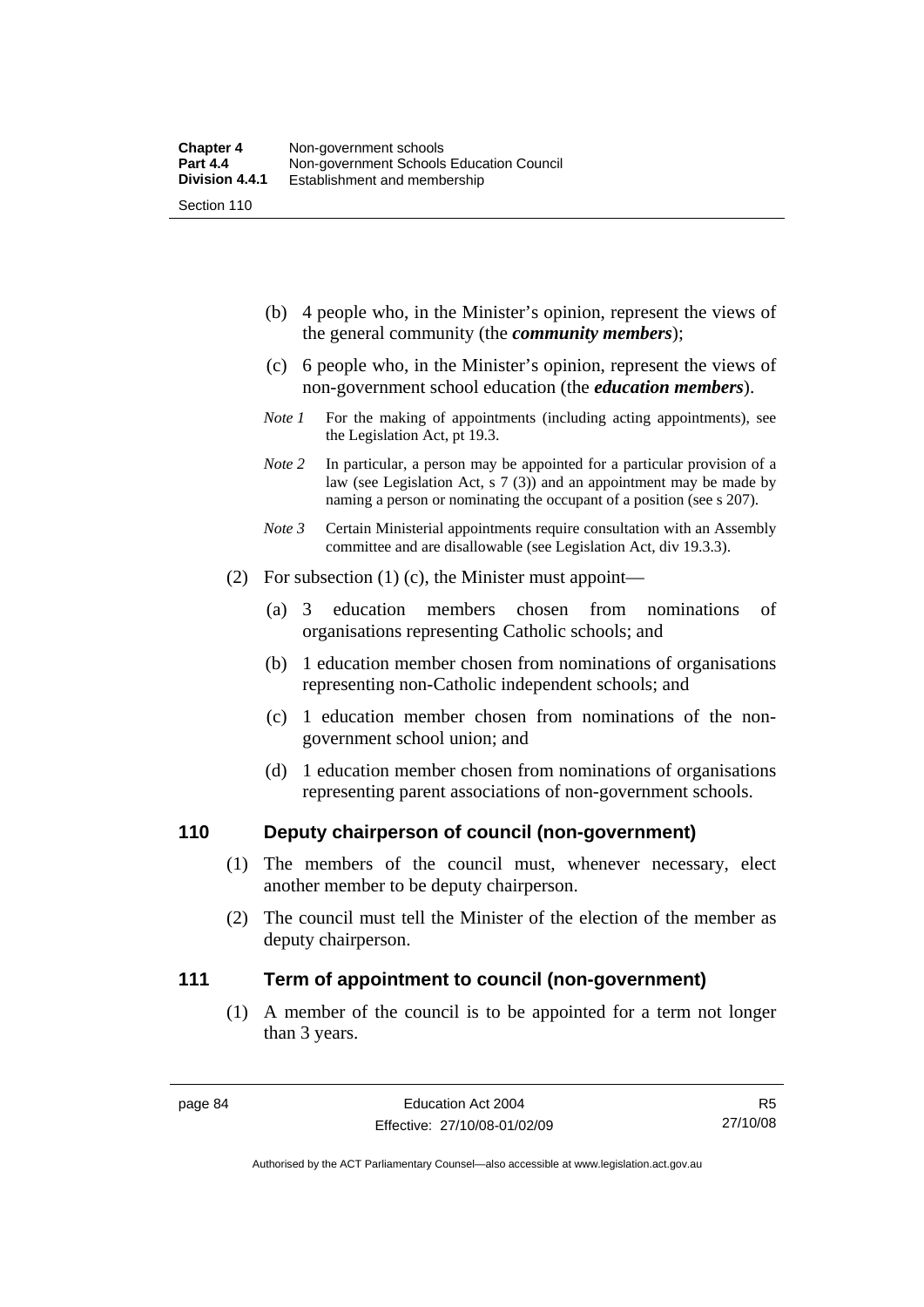- (2) The instrument appointing, or evidencing the appointment of, a member of the council must state whether the person is appointed as chairperson or a community or education member.
	- *Note* A person may be reappointed to a position if the person is eligible to be appointed to the position (see Legislation Act, s 208 and dict, pt 1, def *appoint*).

#### **112 Ending of appointment to council (non-government)**

- (1) The Minister may end the appointment of a member of the council—
	- (a) for misbehaviour; or
	- (b) for contravening section 117 (Disclosure of interests by members of council (non-government)).
- (2) The Minister may also end the appointment of an education member if satisfied that the person no longer represents the views of the organisation from which the person was chosen.
	- *Note* A person's appointment also ends if the person resigns (see Legislation Act s 210).

#### **113 Conditions of appointment generally of council (nongovernment) members**

A member of the council holds the position on the conditions not provided by this Act or another Territory law that are decided by the Minister.

#### **114 Arrangements for staff**

- (1) The council (non-government) may arrange with the chief executive to use public servants in the administrative unit under the chief executive's control.
- (2) The *Public Sector Management Act 1994* applies to the management by the council (non-government) of public servants the subject of an arrangement under subsection (1).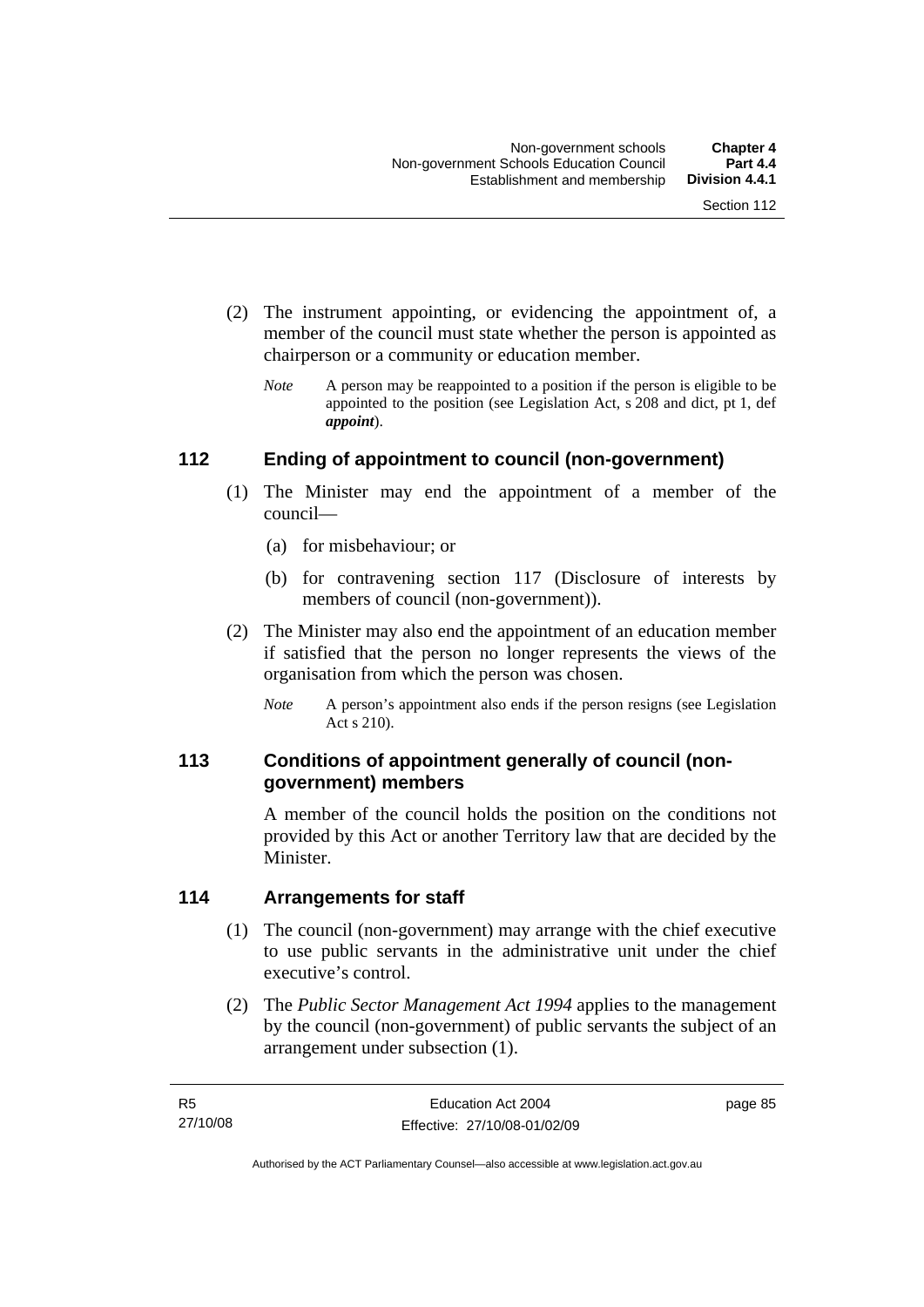## **Division 4.4.2 Proceedings of council (nongovernment)**

#### **115 Time and place of meetings of council (non-government)**

- (1) The council meets at the times and places it decides.
- (2) However, the council must meet at least twice a year.

#### **116 Proceedings of council (non-government)**

- (1) The council must keep minutes of its meetings.
- (2) The council may conduct its proceedings (including its meetings) as it considers appropriate.

#### **117 Disclosure of interests by members of council (nongovernment)**

- (1) This section applies to a member of the council if—
	- (a) the member has a direct or indirect financial interest in an issue being considered, or about to be considered, by the council; and
	- (b) the interest could conflict with the proper exercise of the member's functions in relation to the council's consideration of the issue.
- (2) As soon as practicable after the relevant facts come to the member's knowledge, the member must disclose the nature of the interest to a meeting of the council.
- (3) The disclosure must be recorded in the council's minutes and, unless the council otherwise decides, the member (the *first member*) must not—
	- (a) be present when the council considers the issue; or
	- (b) take part in a decision of the council on the issue.

Authorised by the ACT Parliamentary Counsel—also accessible at www.legislation.act.gov.au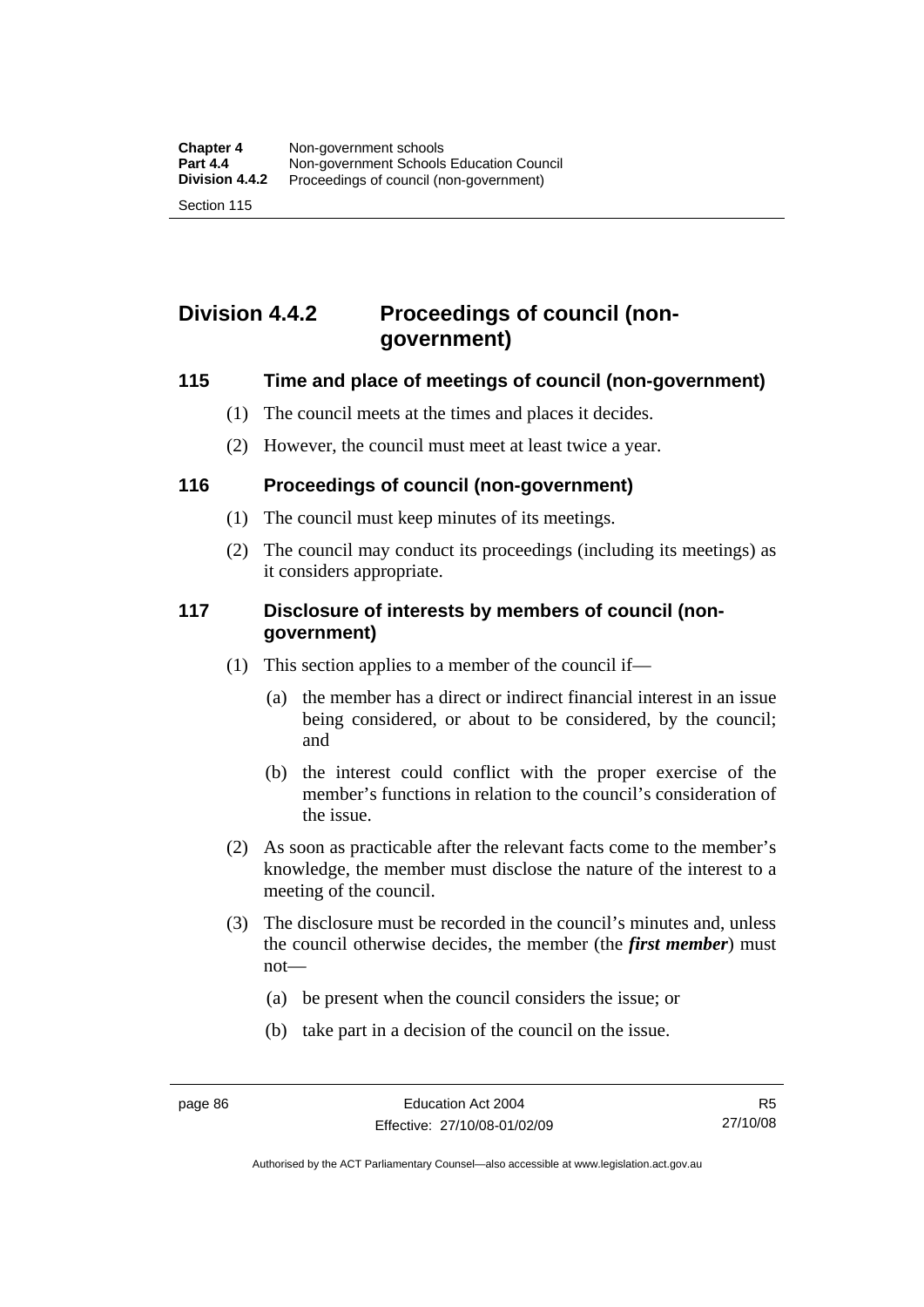- (4) Any other member who also has a direct or indirect financial interest in the issue must not—
	- (a) be present when the council is considering its decision under subsection (3) in relation to the first member; or
	- (b) take part in making the decision.
- (5) Within 14 days after the end of each financial year, the chairperson of the council must give the Minister a statement of any disclosure of interest made under this section during the financial year.

## **Division 4.4.3 Other provisions relating to council (non-government)**

#### **118 Minister to seek advice**

- (1) Before deciding the budget priorities for non-government schools each year, the Minister must ask for, and consider the advice of, the Non-government Schools Education Council.
- (2) This section does not limit the matters that the Minister may take into account in deciding the budget priorities for non-government schools.

#### **118A Minister to present advice of council (non-government)**

The Minister must present a copy of advice given to the Minister under section 107 (a) or (b) (Functions of council (nongovernment)) to the Legislative Assembly within 6 sitting days after the day it is given to the Minister.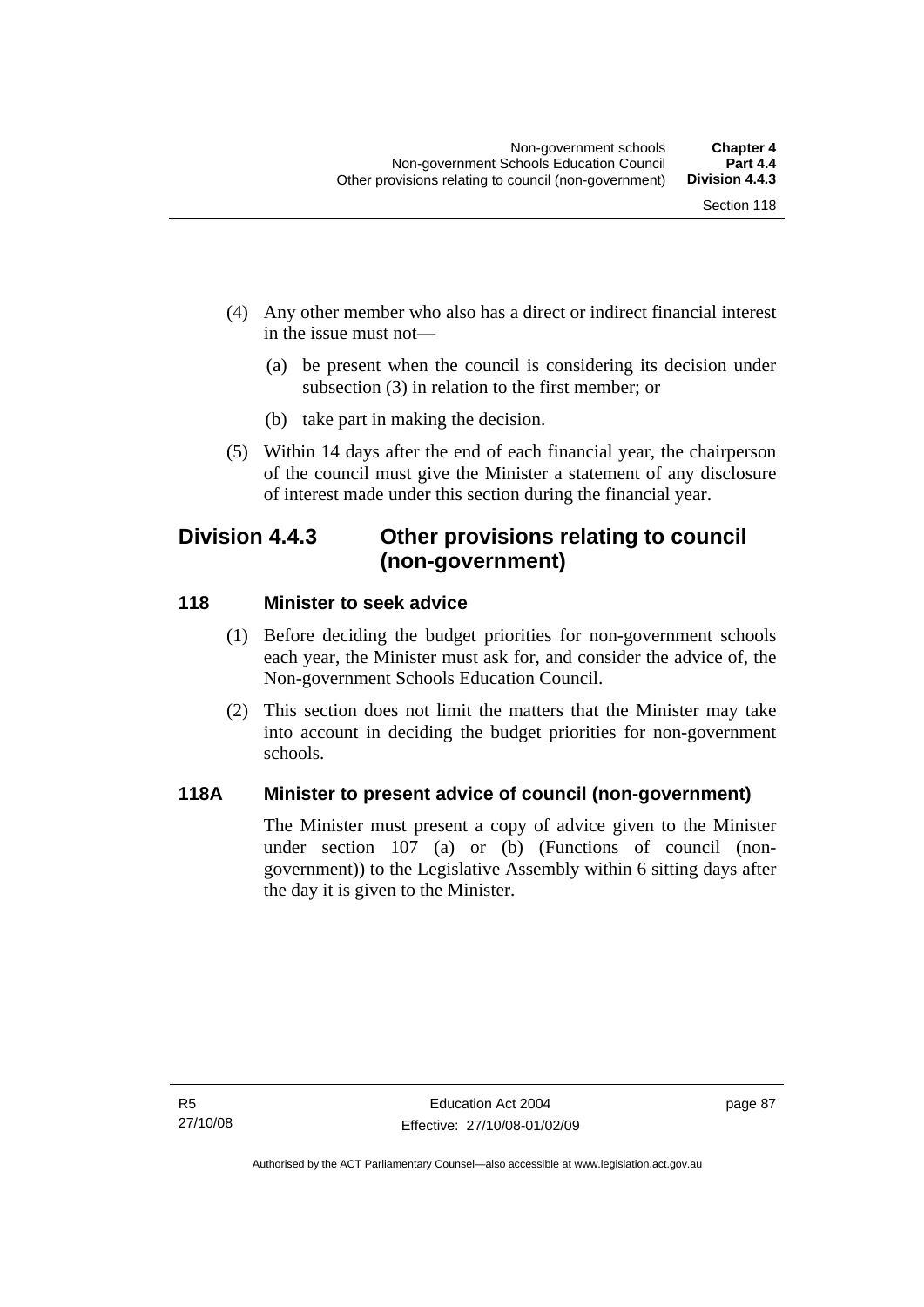# **Part 4.5 Other provisions**

## **Division 4.5.1 Authorised persons (nongovernment)**

#### **119 Appointment of authorised persons (non-government)**

- (1) The chief executive may appoint a person to be an authorised person (non-government) for this chapter or a provision of this chapter.
	- *Note 1* For the making of appointments (including acting appointments), see the Legislation Act, pt 19.3.
	- *Note 2* In particular, a person may be appointed for a particular provision of a law (see Legislation Act, s 7 (3)) and an appointment may be made by naming a person or nominating the occupant of a position (see s 207).
- (2) The regulations may prescribe a person to be an authorised person (non-government) for this chapter or a provision of this chapter.
- (3) A person may be appointed as an authorised person (nongovernment) under subsection (1) only if—
	- (a) the person is an Australian citizen or a permanent resident of Australia; and
	- (b) the chief executive is satisfied that the person is a suitable person to be appointed, having regard in particular to—
		- (i) whether the person has any criminal convictions; and
		- (ii) the person's employment record; and
	- (c) the person has satisfactorily completed adequate training to exercise the powers of an authorised person (non-government) proposed to be given to the person.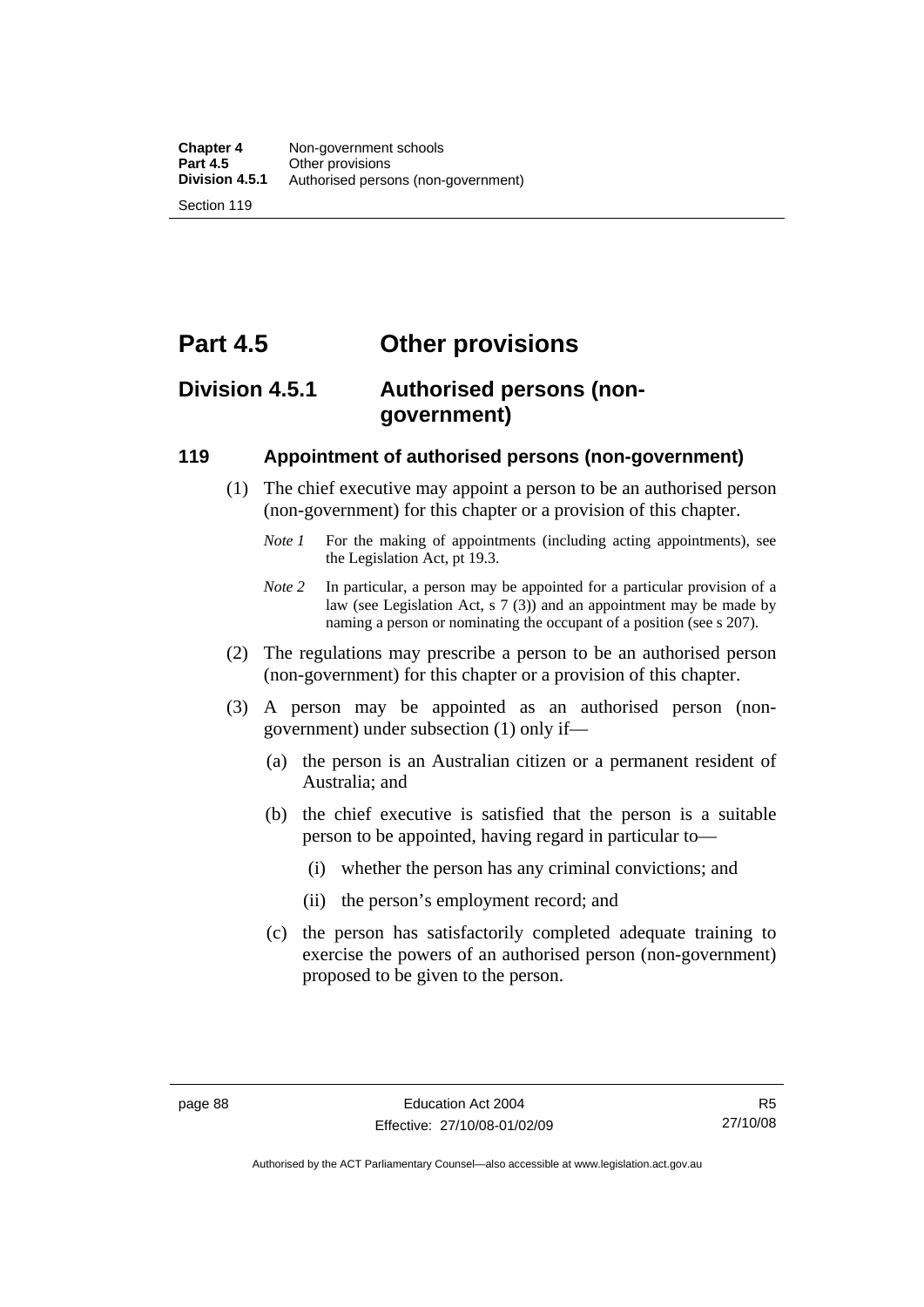#### **120 Identity cards for authorised persons (non-government)**

- (1) The chief executive must give an authorised person (nongovernment) an identity card that states the person is an authorised person (non-government) for this chapter, or stated provisions of this chapter, and shows—
	- (a) a recent photograph of the person; and
	- (b) the name of the person; and
	- (c) the date of issue of the card; and
	- (d) an expiry date for the card; and
	- (e) anything else prescribed under the regulations.
- (2) A person who ceases to be an authorised person (non-government) must return his or her identity card to the chief executive as soon as practicable, but within 21 days after the day the person ceases to be an authorised person.

Maximum penalty: 1 penalty unit.

(3) An offence against subsection (2) is a strict liability offence.

## **Division 4.5.2 Inspection powers for non-government schools**

#### **121 Power not to be exercised before identity card shown etc**

- (1) An authorised person (non-government) may exercise a power under this chapter in relation to a person only if the authorised person first shows the person his or her identity card.
- (2) An authorised person (non-government) may not remain in a nongovernment school entered under this division if, when asked by the principal, the authorised person does not show his or her identity card.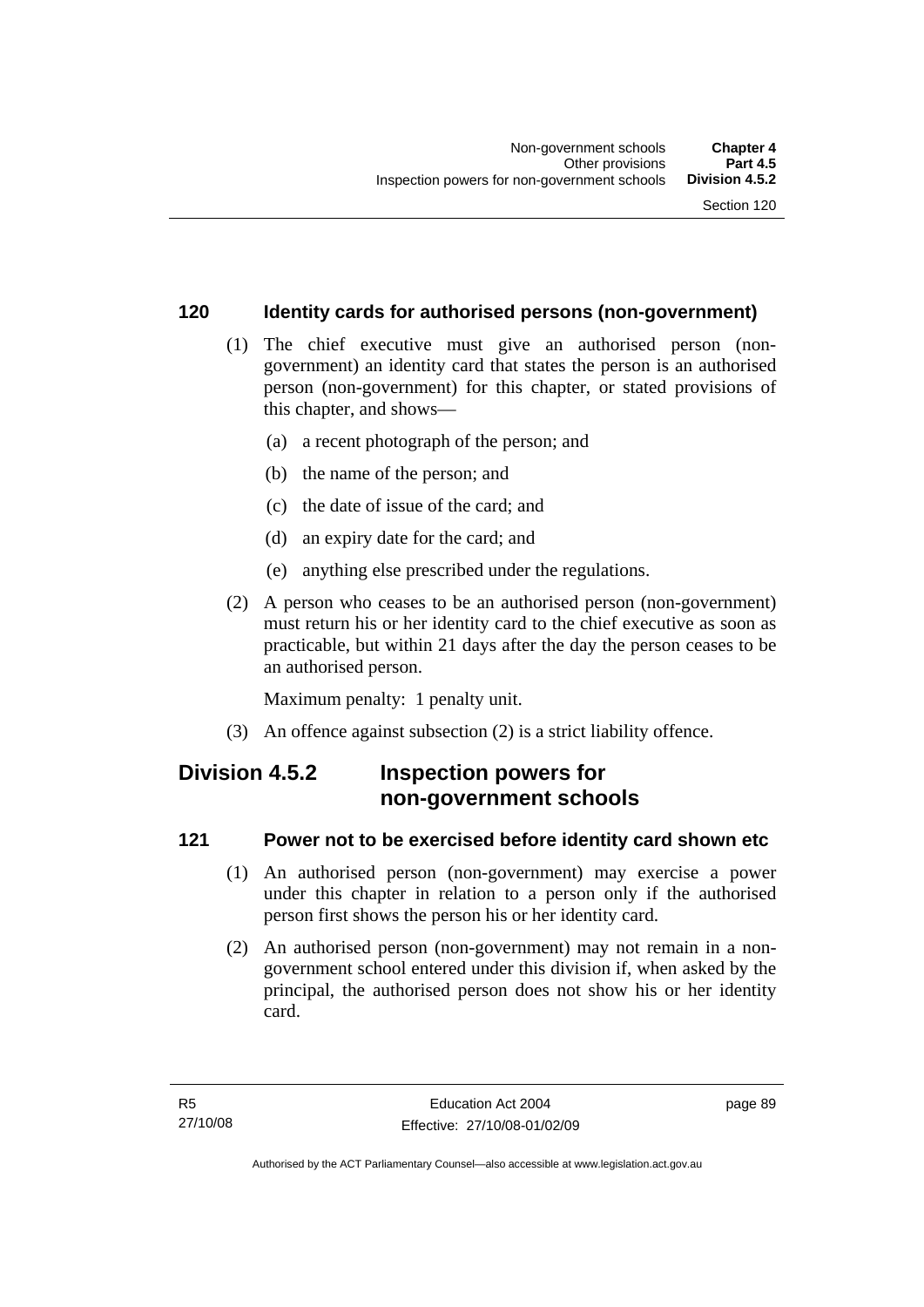#### **122 Entry to non-government schools for inspections**

To find out whether this Act is being complied with, an authorised person (non-government) may enter a non-government school at any time when it is being used as a school under this Act.

#### **123 Entry to non-government schools with consent**

- (1) An authorised person (non-government) may enter a nongovernment school at any other time if the principal of the school consents to the entry.
- (2) An authorised person (non-government) may, without the principal's consent, enter the non-government school to ask for consent to enter the school.

#### **124 Consent to entry**

- (1) This section applies if an authorised person (non-government) intends to ask the principal of a non-government school to consent to the authorised person entering the school.
- (2) Before asking for the consent, the authorised person (nongovernment) must tell the principal—
	- (a) the reason for the entry; and
	- (b) that the principal is not required to consent.
- (3) If the consent is given, the authorised person (non-government) must ask the principal to sign an acknowledgment of the consent.
- (4) The acknowledgment must state that—
	- (a) the principal was told—
		- (i) the reason for the entry; and
		- (ii) that the principal is not required to consent; and

Authorised by the ACT Parliamentary Counsel—also accessible at www.legislation.act.gov.au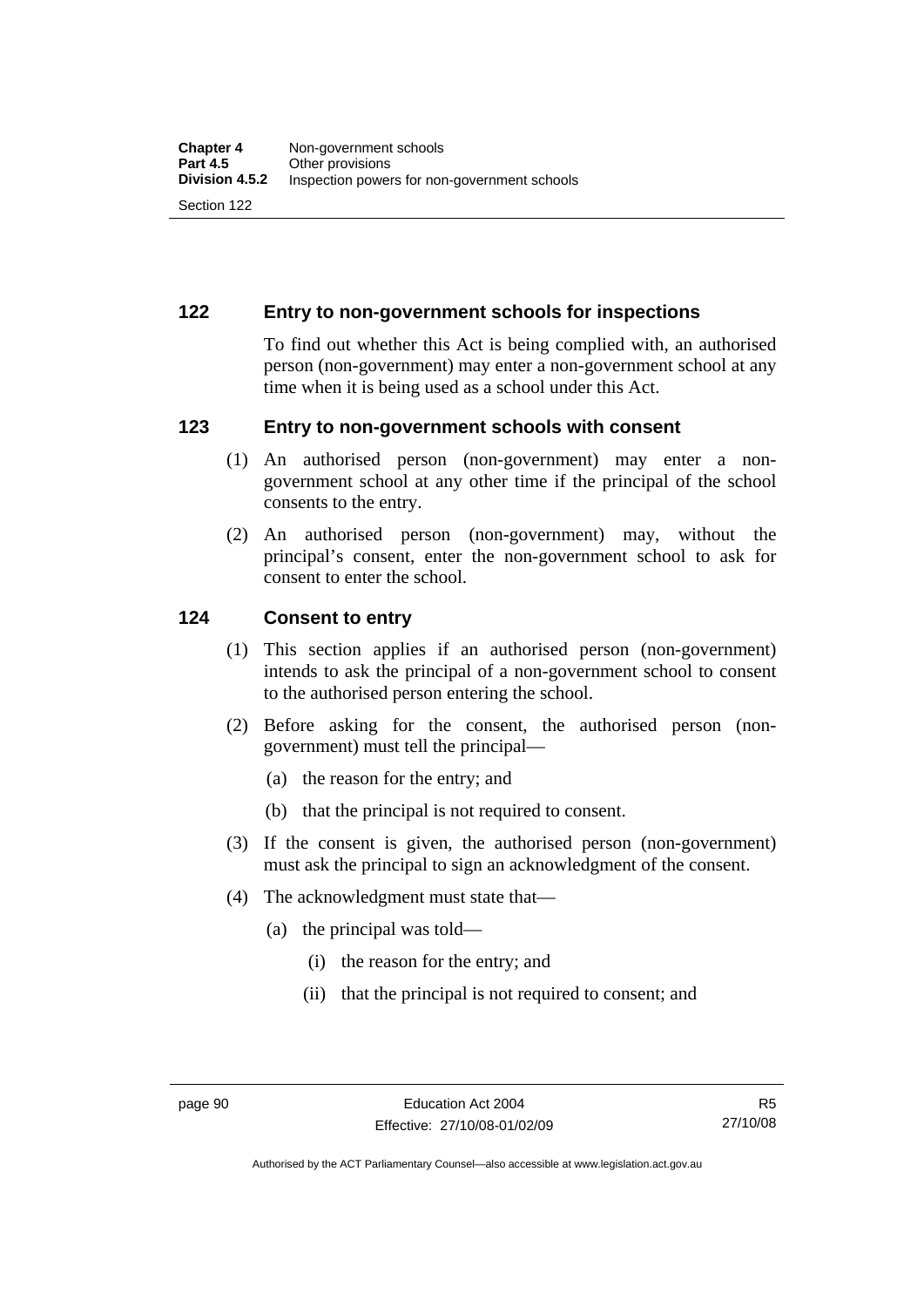- (b) the principal gives an authorised person (non-government) consent to enter the school and exercise powers under this chapter; and
- (c) the time and date the consent was given.
- (5) If the principal signs an acknowledgment of consent, the authorised person (non-government) must immediately give a copy to the principal.
- (6) A court may assume that the principal did not consent if—
	- (a) a question arises, in a proceeding in the court, whether the principal consented to the authorised person (non-government) entering the school under this chapter; and
	- (b) an acknowledgment under this section is not produced in evidence for the entry; and
	- (c) it is not proved that the principal consented to the entry.

#### **125 Powers on entry**

An authorised person (non-government) who enters a nongovernment school under section 122 (Entry to non-government schools for inspections) or section 123 (Entry to non-government schools with consent) may inspect the school or anything in it (including the register of enrolments and attendances).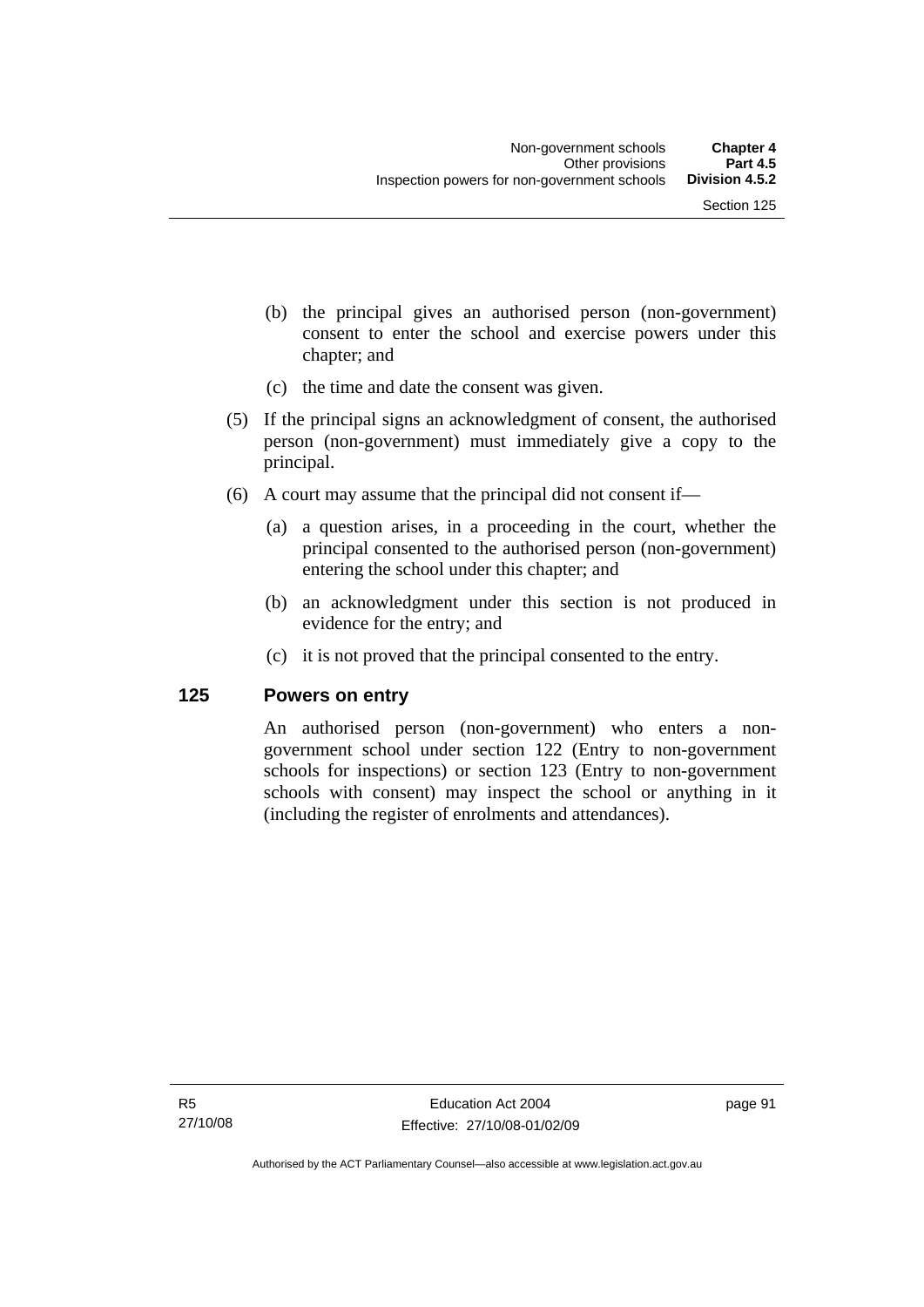**Chapter 5** Home education Part 5.1 **General** 

Section 128

## **Chapter 5 Home education**

## **Part 5.1 General**

#### **128 Principles on which ch 5 based**

The following are the principles on which this chapter is based:

- (a) parents have the right to choose a suitable educational environment for their children;
- (b) there is a diversity of religious and educational philosophies held by parents providing home education for their children;
- (c) the diversity of educational philosophies reflects the diversity of preferences of parents for particular forms of education for their children;
- (d) home education is committed to—
	- (i) offering a broad range of opportunities that foster in each child the development of the child's unique spiritual, emotional, physical, social and intellectual being; and
	- (ii) valuing the individual needs, interests and aptitudes of each child; and
	- (iii) preparing each child to become an independent and effective local and global citizen.

Authorised by the ACT Parliamentary Counsel—also accessible at www.legislation.act.gov.au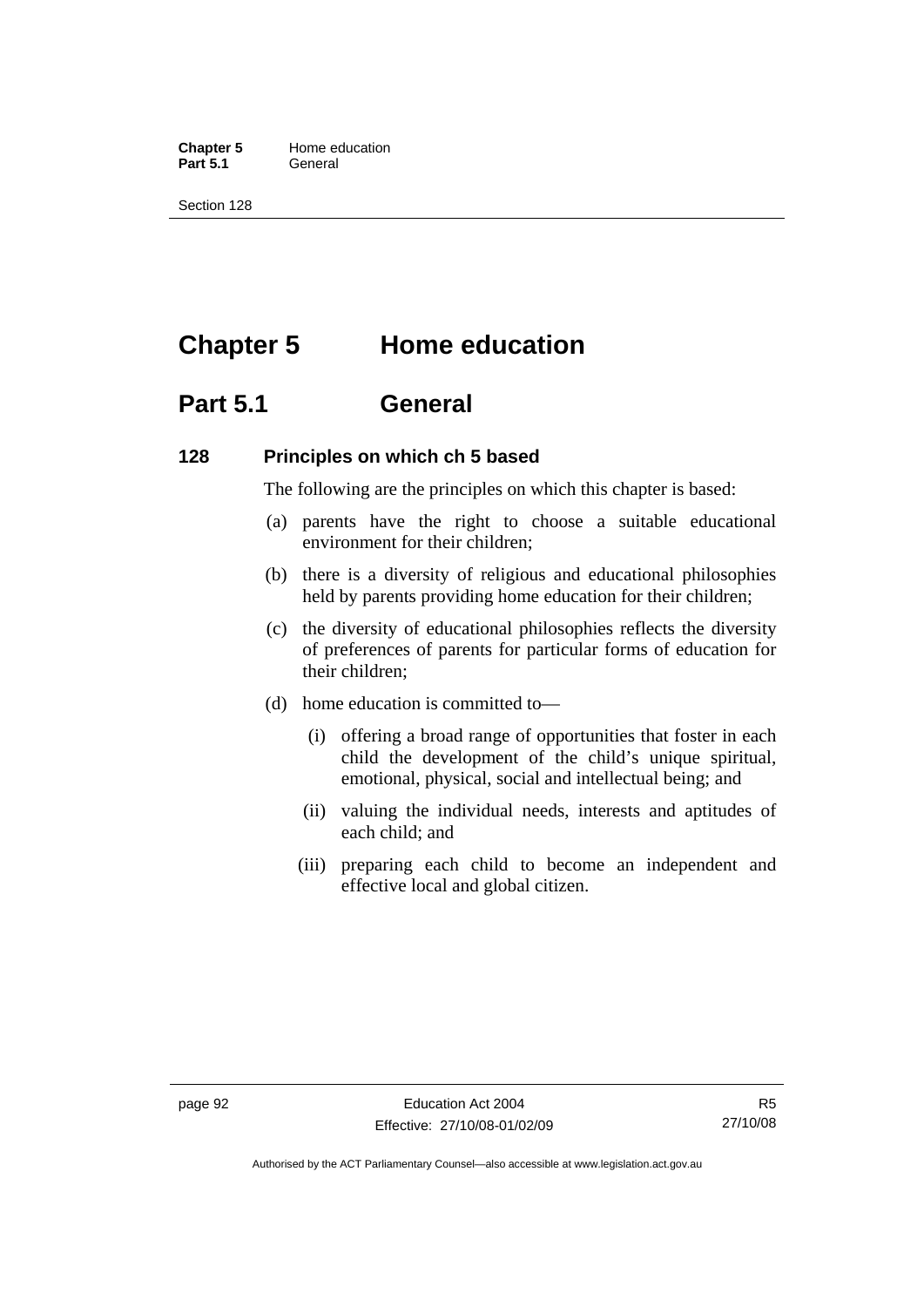## **Part 5.2 Registration—home education**

#### **129 Meaning of** *home education*

In this Act:

*home education*, in relation to a child, means education conducted by 1 or both of the child's parents from a home base.

#### **130 Provisional registration for home education**

- (1) The parents of a child may apply, in writing, to the chief executive for registration of the child for home education.
- (2) On receiving an application under subsection (1), the chief executive must provisionally register the child for home education.
- (3) Provisional registration for home education ends—
	- (a) 6 months after the day the provisional registration begins; or
	- (b) if the child is registered sooner under section 131 (3)—on the day the child is registered.

### **131 Registration for home education**

- (1) This section applies if a child is provisionally registered for home education under section 130.
- (2) Also, this section applies if—
	- (a) the parents of a child apply in writing to the chief executive for registration for home education; and
	- (b) immediately before the application, the child was registered or approved (however described) under the law of a State or another Territory for home education.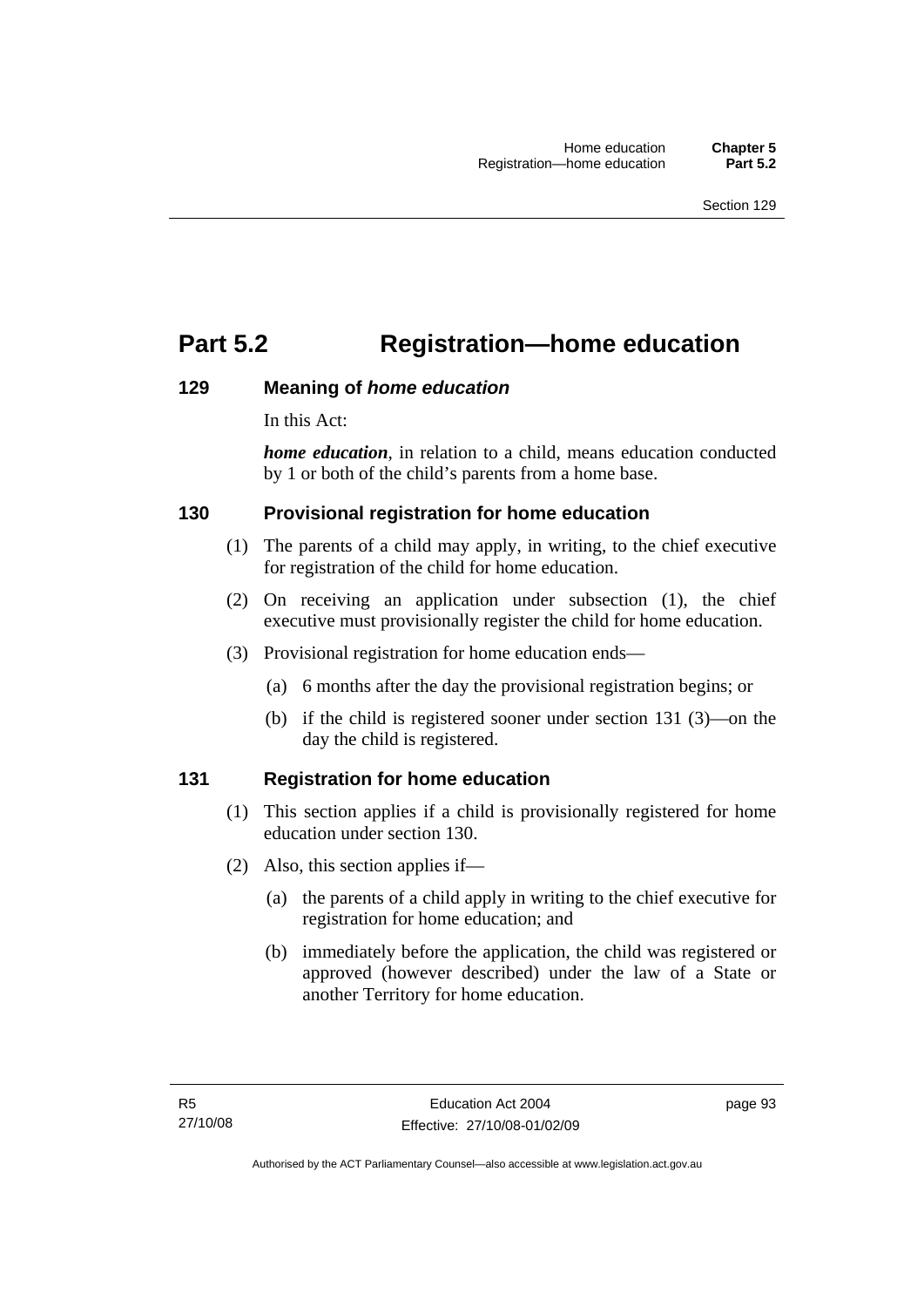- (3) The chief executive may register the child for home education for a period of not longer than 2 years if satisfied that the conditions for registration will be complied with.
- (4) To decide whether the conditions for registration will be complied with, an authorised person (government) may inspect any education programs, materials or other records proposed to be used for the home education.

#### **132 Conditions of registration for home education**

The registration of a child for home education is subject to the following conditions:

- (a) the parents of the child are to provide high-quality education for the child;
- (b) the parents of the child must document the educational opportunities offered by the parents to their child and the strategies they use to encourage their child to learn;
- (c) the parents of the child must make available for inspection on request by the chief executive any education programs, materials or other records used for the home education.

#### **133 Registration of child**

If the chief executive approves the registration of a child for home education, the chief executive must—

- (a) enter the particulars prescribed under the regulations in the home education register kept under section 139 (Home education register); and
- (b) give the parents of the child a certificate of registration for the child.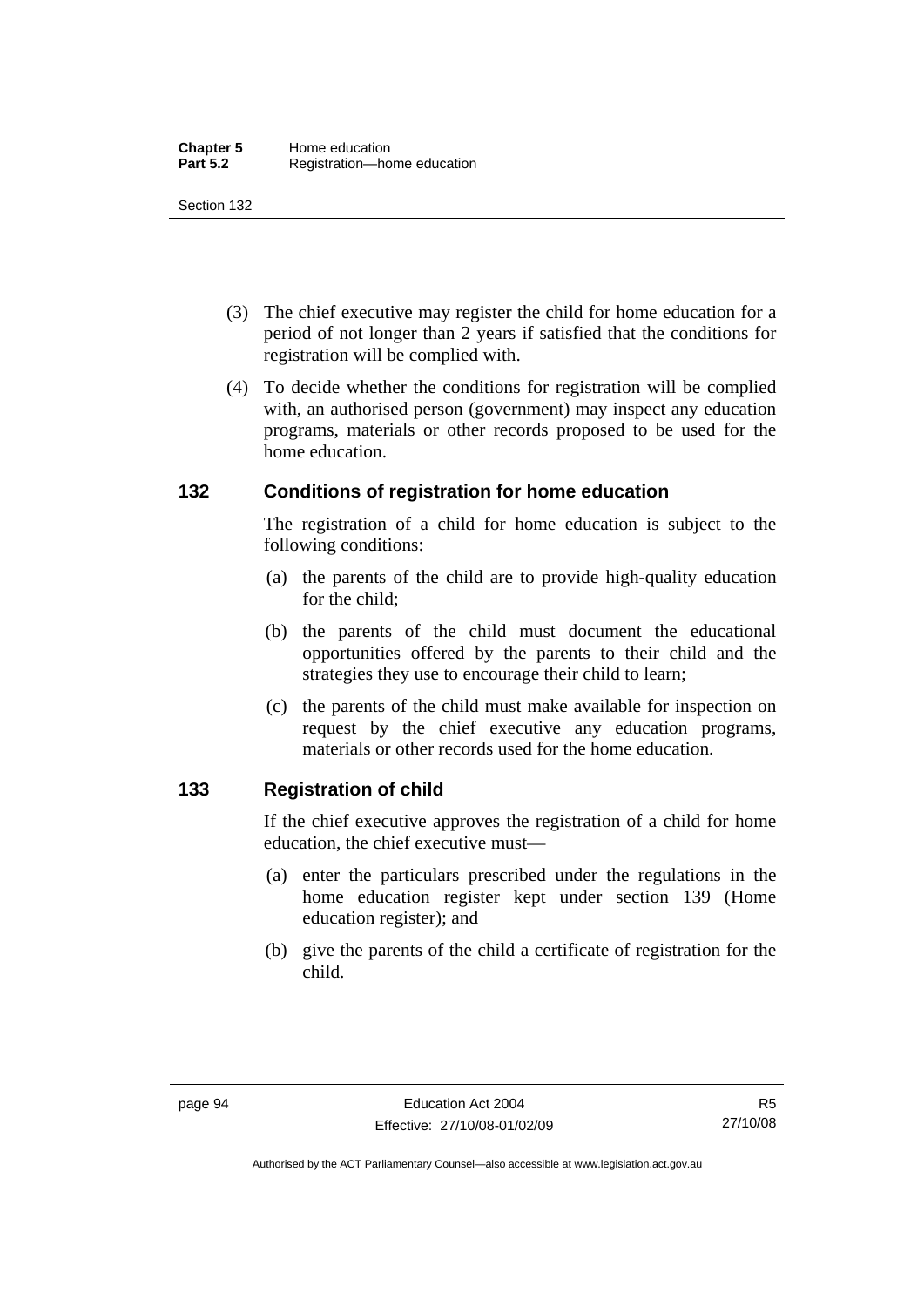#### **134 Period of registration**

Registration of a child for home education is for the period (not longer than 2 years) stated in the certificate of registration.

#### **135 Cancellation of registration for home education**

- (1) The chief executive may cancel the registration of a child for home education if the chief executive is satisfied on reasonable grounds that a parent has contravened a condition of the registration.
- (2) Before cancelling registration, the chief executive must give the parents a written notice—
	- (a) stating the grounds on which the chief executive proposes to cancel the registration; and
	- (b) stating the facts that, in the chief executive's opinion, establish the grounds; and
	- (c) telling the parents that they may, within 30 days beginning the day after the day they receive the notice, give a written response to the chief executive about the matters in the notice.
- (3) In deciding whether to cancel registration, the chief executive must consider any response given to the chief executive in accordance with subsection  $(2)$  (c).
- (4) However, the chief executive must not cancel the registration if satisfied that—
	- (a) the parents have demonstrated that the contravention has been rectified and that they will comply with the conditions of the registration; and
- (b)it is not otherwise in the public interest that the registration be cancelled.
- (5) The chief executive must give the parents written notice of the decision.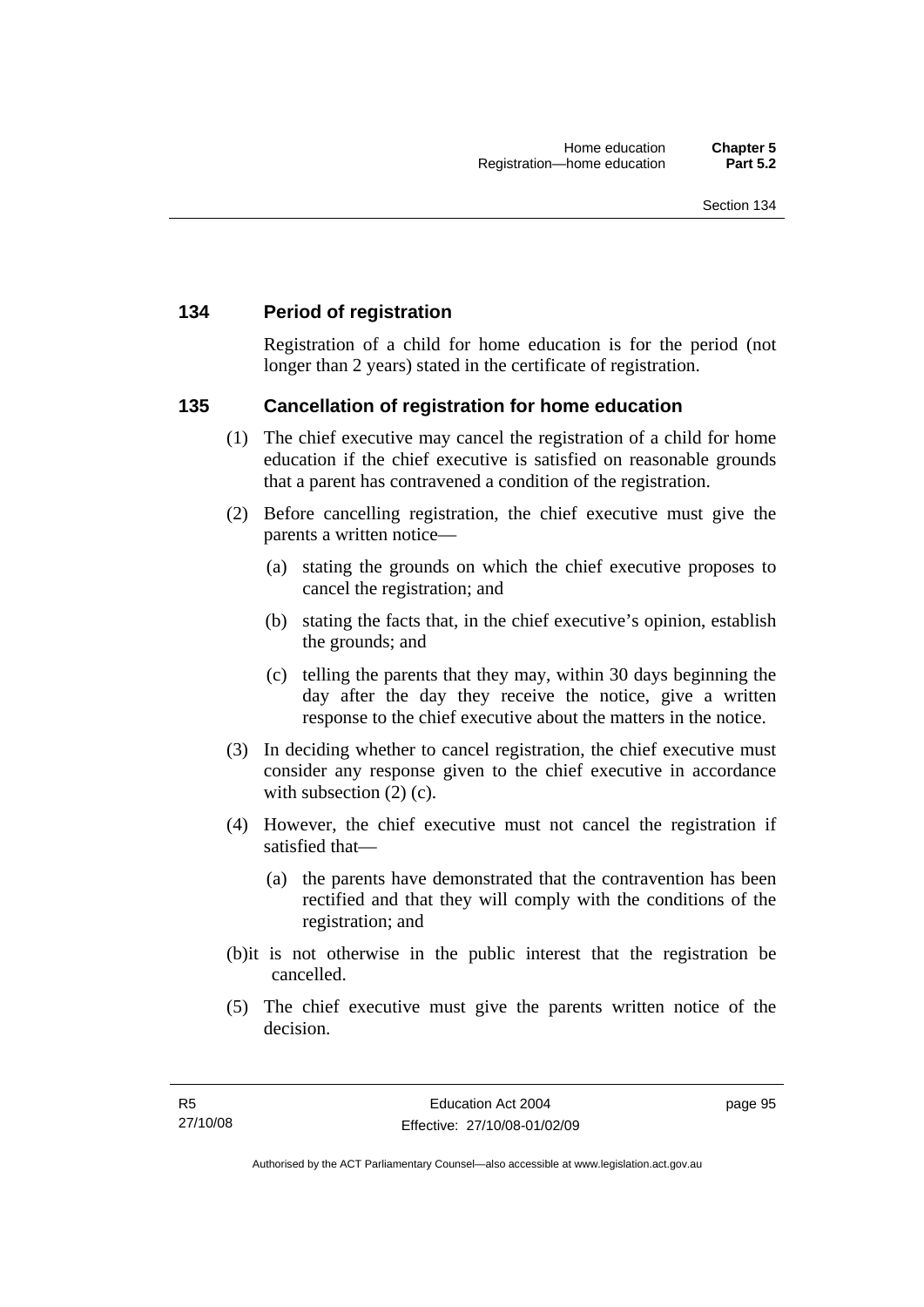(6) Cancellation of registration takes effect on the day when notice of the cancellation is given to the parents or, if the notice states a later date of effect, that date.

#### **136 Certificate of registration for home education**

A certificate of registration for home education must state—

- (a) the name of the child registered for home education; and
- (b) the names of the child's parents; and
- (c) the address of the home base from which the home education will be carried out; and
- (d) the period of registration; and
- (e) the conditions of registration; and
- (f) any other particulars prescribed under the regulations.

#### **137 Renewal of registration for home education**

- (1) The parents of a child who is registered for home education under this part may apply in writing to the chief executive for renewal of the registration.
- (2) The application must be made at least the prescribed period before the registration ends.
- (3) The chief executive may renew the registration of the child for home education for a period of not longer than 2 years if satisfied that the conditions for registration will be complied with.
- (4) In this section:

#### *prescribed period* means—

- (a) 3 months; or
- (b) if the chief executive approves a shorter period—that period.

Authorised by the ACT Parliamentary Counsel—also accessible at www.legislation.act.gov.au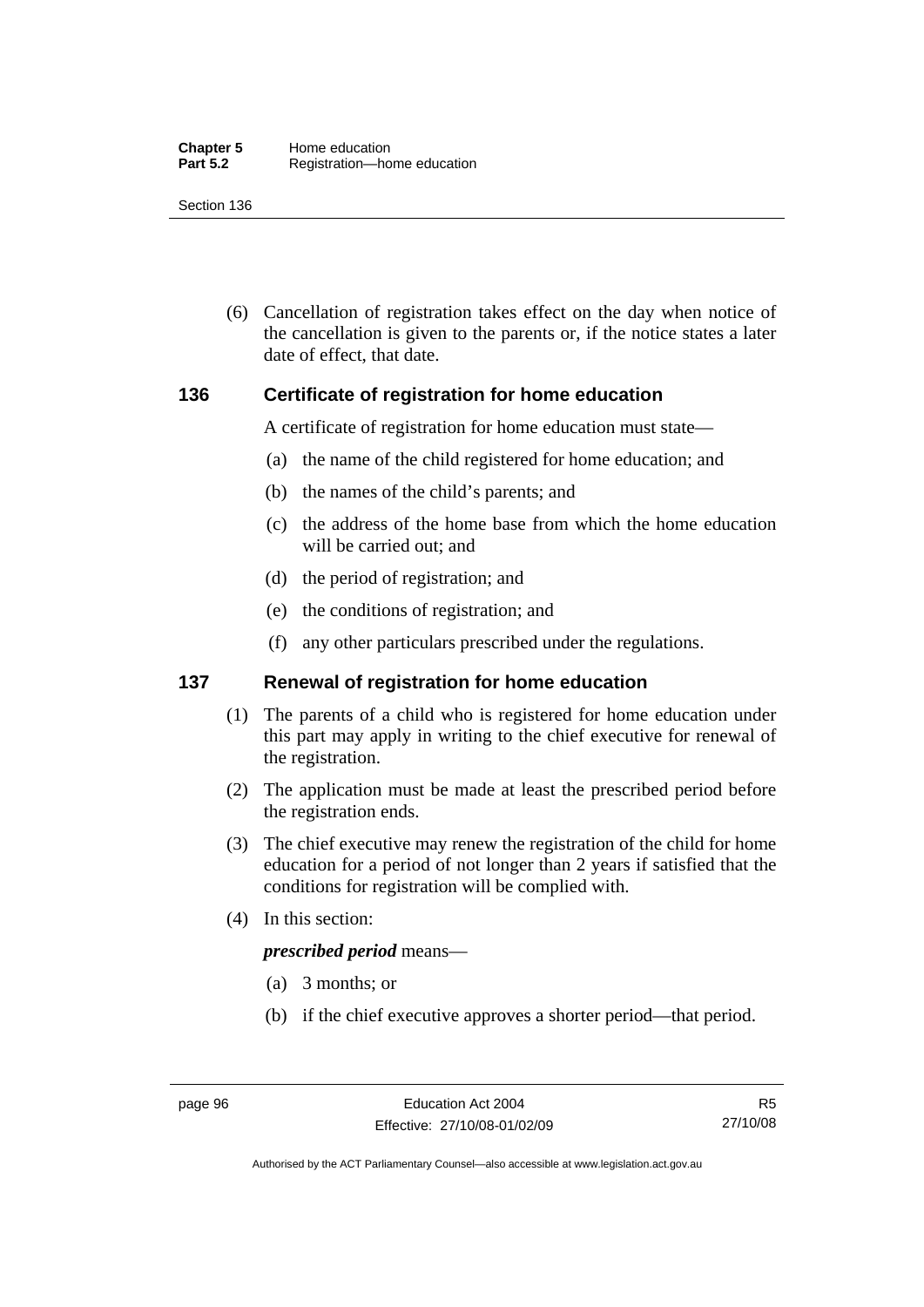#### **138 Home education reports**

The parents of a child registered for home education must give the chief executive a report about the educational progress of the child once every year.

#### **139 Home education register**

The chief executive must keep a register of children registered for home education.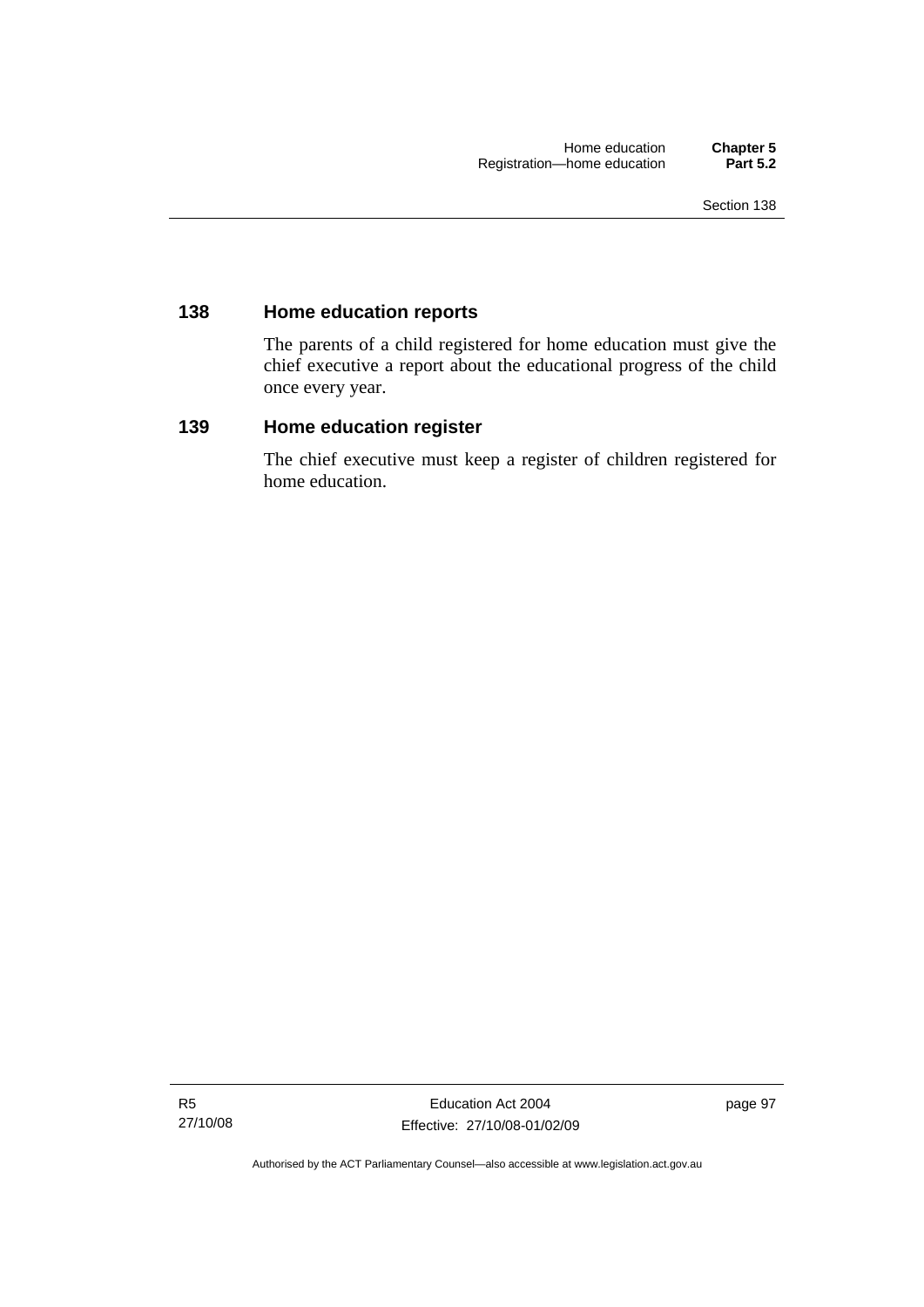**Chapter 6** Miscellaneous<br>**Part 6.1** Review of deci **Review of decisions** 

Section 140

## **Chapter 6 Miscellaneous**

## *<u>U</u>* Part 6.1 Review of decisions

 **U 140 Meaning of** *reviewable decisions* **for pt 6.1** 

In this part:

*reviewable decision* means—

- (a) a decision of the Minister mentioned in schedule 1, part 1.1, column 3 under a provision of this Act mentioned in schedule 1, part 1.1, column 2; or
- (b) a decision of the chief executive mentioned in schedule 1, part 1.2, column 3 under a provision of this Act mentioned in schedule 1, part 1.2, column 2.

#### **U** 141 Notice of decisions to be given to affected people

- (1) If the Minister makes a reviewable decision, the Minister must give written notice of the decision to each person mentioned in schedule 1, part 1.1, column 4 in relation to the decision.
- (2) If the chief executive makes a reviewable decision, the chief executive must give written notice of the decision to each person mentioned in schedule 1, part 1.2, column 4 in relation to the decision.
- (3) A notice must be in accordance with the requirements of the code of practice in force under the *Administrative Appeals Tribunal Act 1989*, section 25B (1).

Authorised by the ACT Parliamentary Counsel—also accessible at www.legislation.act.gov.au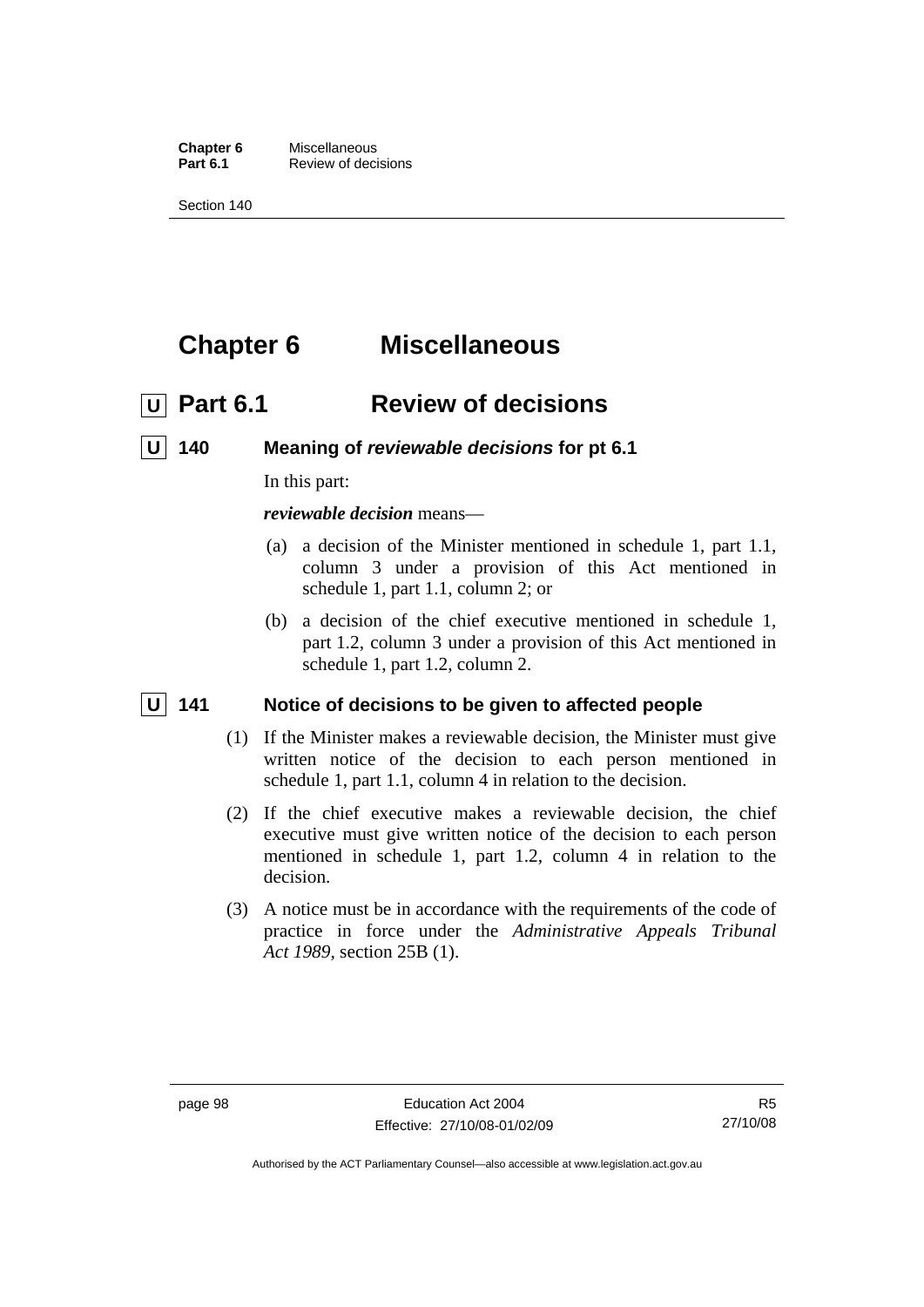## **U 142 Who may apply for internal review of decisions**

- (1) A person whose interests are affected by a reviewable decision may apply in writing to the decision-maker for internal review of the decision.
- (2) The decision-maker must arrange for someone else (the *internal reviewer*) to review the decision.
- (3) However, this section does not apply to a reviewable decision made personally by the Minister or chief executive.

## **U 143 Applications for internal review**

- (1) An application for internal review of a reviewable decision must be made within—
	- (a) 28 days after the day the applicant is told about the decision by the decision-maker; or
	- (b) any longer period allowed by the internal reviewer, either before or after the end of the 28 days.
- (2) The application must set out the grounds on which internal review of the decision is sought.
- (3) The making of the application for internal review of the decision does not affect the operation of the decision.

## **U 144 Internal review**

- (1) The internal reviewer must review the reviewable decision, and confirm, vary or revoke the decision, within 28 days after the decision-maker receives the application for internal review of the decision.
- (2) If the decision is not varied or revoked within the 28 days, the decision is taken to have been confirmed by the internal reviewer.

page 99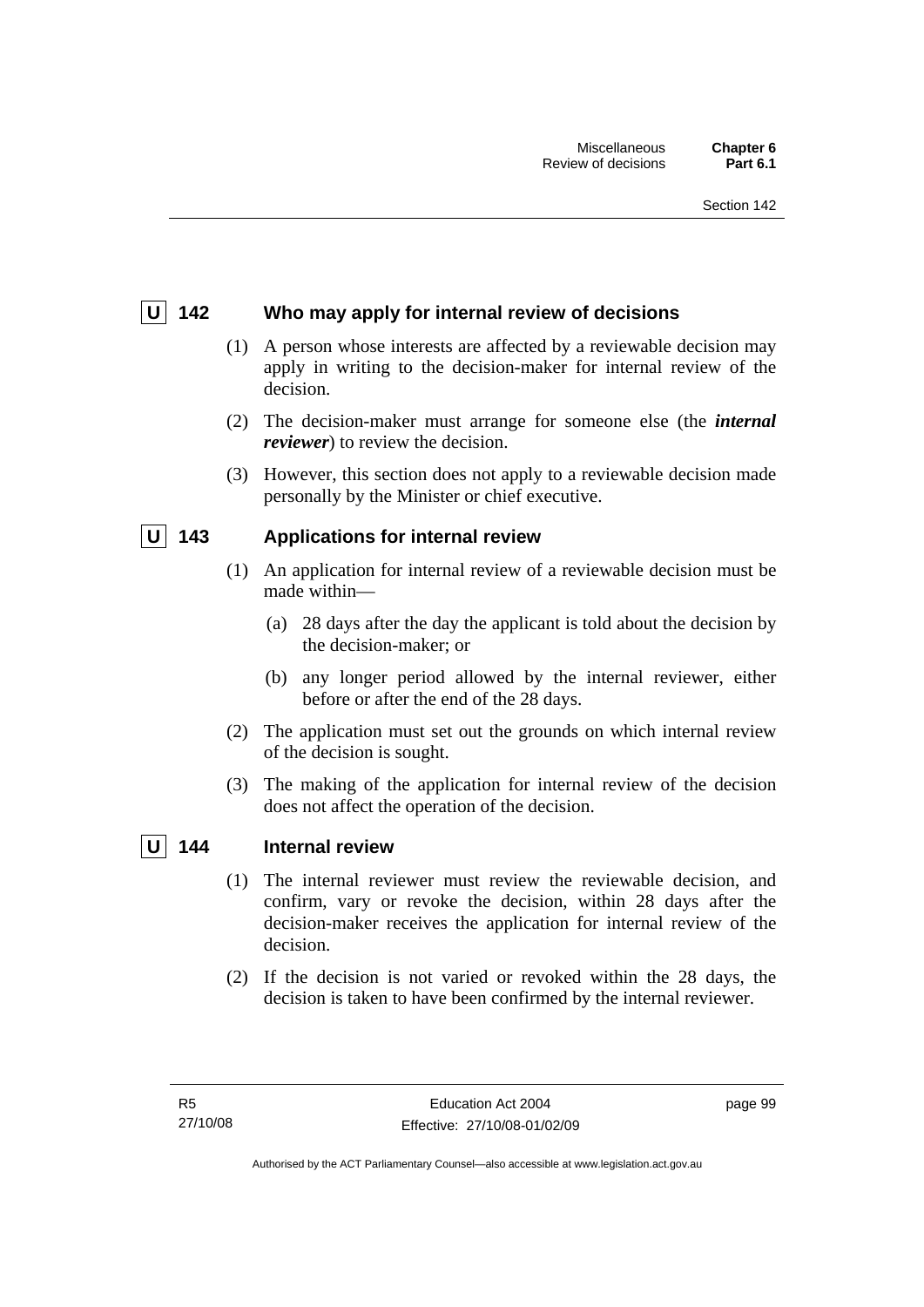| Chapter 6       | Miscellaneous       |  |
|-----------------|---------------------|--|
| <b>Part 6.1</b> | Review of decisions |  |

#### Section 145

- (3) As soon as practicable after reviewing the decision, the internal reviewer must give written notice of the decision on the internal review to the applicant.
- (4) The notice must be in accordance with the requirements of the code of practice in force under the *Administrative Appeals Tribunal Act 1989*, section 25B (1).

## **U** 145 Review by administrative appeals tribunal of certain **decisions**

A person may apply in writing to the administrative appeals tribunal for review of—

- (a) a decision made by an internal reviewer; or
- (b) a reviewable decision made personally by the Minister or the chief executive.

## **U 145A Applications to ACAT**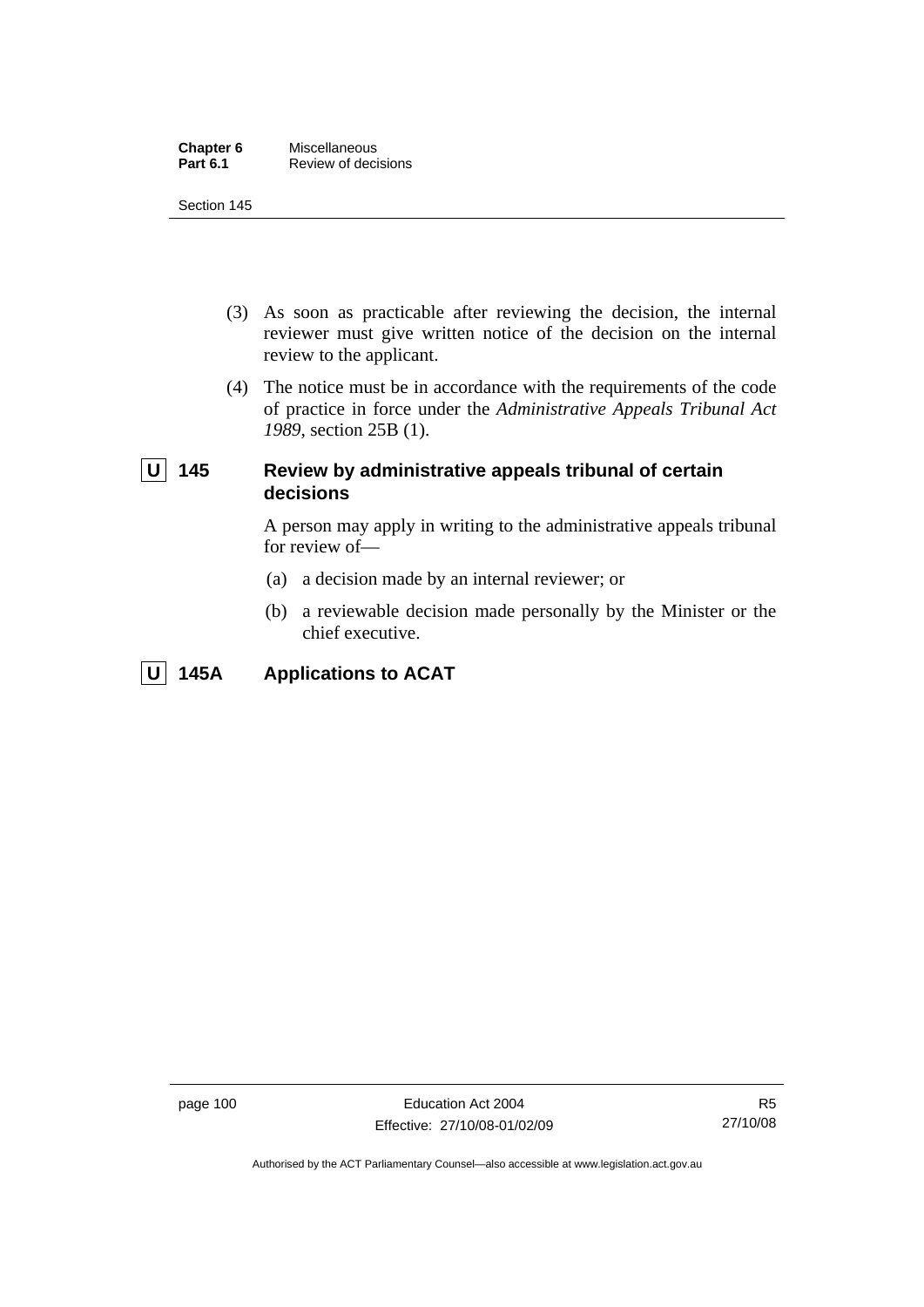## **Part 6.2 Other provisions**

## **146 Preschools**

In exercising functions in relation to a government preschool, the chief executive must take the steps necessary to encourage, and give opportunities to, parents of children attending the preschool to participate in the conduct of the preschool.

## **147 Offences on school premises**

(1) A person must not trespass on school premises.

Maximum penalty: 5 penalty units.

 (2) A person commits an offence if the person behaves in an offensive or disorderly way on school premises.

Maximum penalty: 10 penalty units.

- (3) A person commits an offence if the person—
	- (a) is on school premises; and
	- (b) is directed to leave the premises by a police officer, the principal of the school or a person authorised by the principal; and
	- (c) fails to leave the premises in accordance with the direction.

Maximum penalty: 10 penalty units.

- (4) An offence against this section is a strict liability offence.
- (5) In this section:

*school premises* means land (including any building or structure on the land) occupied by a school.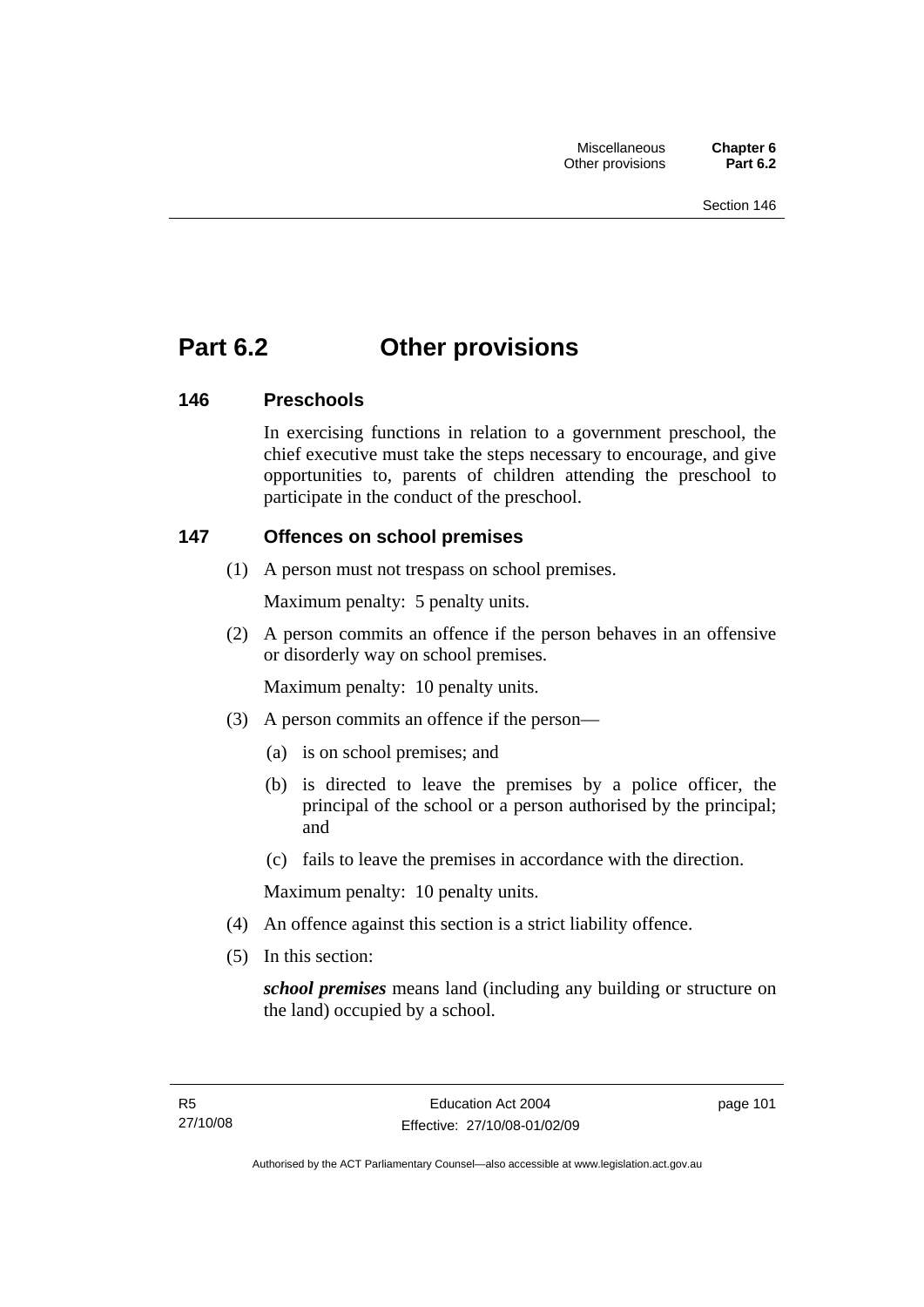#### **Chapter 6** Miscellaneous<br>**Part 6.2** Other provision **Other provisions**

Section 148

## **148 Obligations on parents**

- (1) For this Act, if an obligation is expressed to apply to the parents of a child it is sufficient for any parent of the child to carry out the obligation.
- (2) For this Act, if an obligation is expressed to apply to the parents of a child and no parent carries out the obligation, each parent is liable for the failure to carry out the obligation.

## **149 Notification of parents**

For this Act, if notice is required to be given to the parents of a child or student, or there is an obligation to ask or tell the parents of a child or student something, it is sufficient if a parent of the child or student is given notice or asked or told the thing.

## **150 Minister may grant scholarships etc**

- (1) The Minister may give bursaries, exhibitions, free places, prizes, scholarships or other forms of assistance or reward to be used for—
	- (a) the benefit of a student at a government school, or at a college or university in the ACT; or
	- (b) the benefit of a government school, or a college or university in the ACT; or
	- (c) a child registered for home education in the ACT.

### **Example for par (b)**

a fund to provide for a teacher with particular skills to teach at a particular government school

- *Note* An example is part of the Act, is not exhaustive and may extend, but does not limit, the meaning of the provision in which it appears (see Legislation Act, s 126 and s 132).
- (2) To remove any doubt, this section does not appropriate public money.

Authorised by the ACT Parliamentary Counsel—also accessible at www.legislation.act.gov.au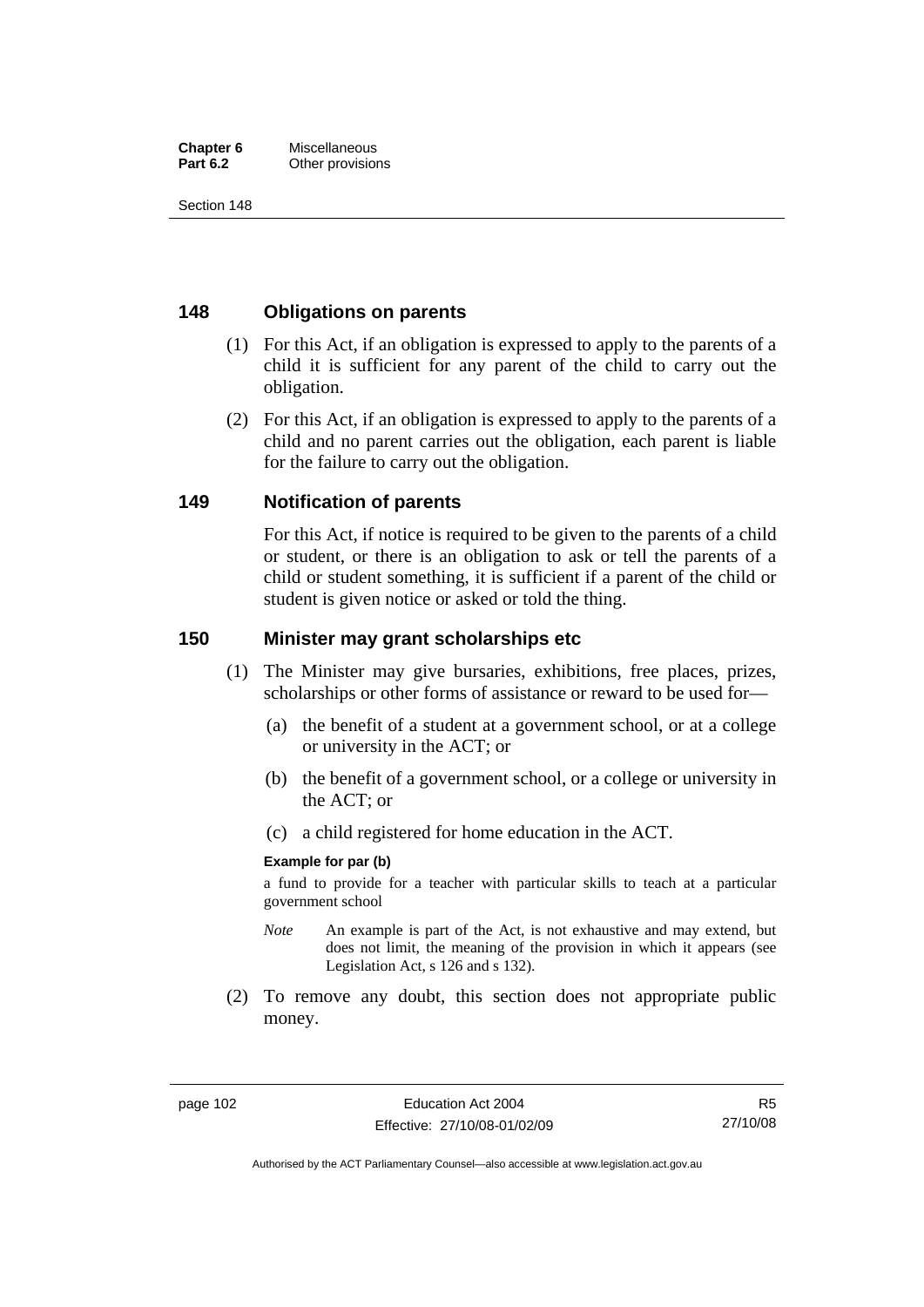## **151 Gifts and donations**

- (1) This section applies if the Minister is satisfied that a condition attached to, or a purpose of, a gift or bequest of property to the Territory on trust for educational purposes (the *original trust*) is inappropriate, impracticable, or impossible to comply with.
- (2) The Minister may, in writing, declare the property the subject of the original trust is subject to another trust.
- (3) The declaration must state of the purposes of the other trust.
- (4) In making the declaration, the Minister must ensure that the property is dealt with as nearly as is practicable for the purposes for which it was held immediately before the declaration, except so far as it is inappropriate, impracticable, or impossible to do so.
- (5) When the declaration commences, the original trust ceases and the property is taken to be held by the Territory in trust for the purposes stated in the declaration.
- (6) A declaration is a notifiable instrument.

*Note* A notifiable instrument must be notified under the Legislation Act.

## **152 Education trust fund**

- (1) The Minister must keep and administer a fund called the education trust fund.
- (2) The assets of the fund may only be used in accordance with this section.
- (3) The chief executive must open and maintain under the *Financial Management Act 1996*, section 51 (Departmental trust banking accounts) a trust account with an authorised deposit-taking institution (the *education trust account*) to be used only for the fund.

page 103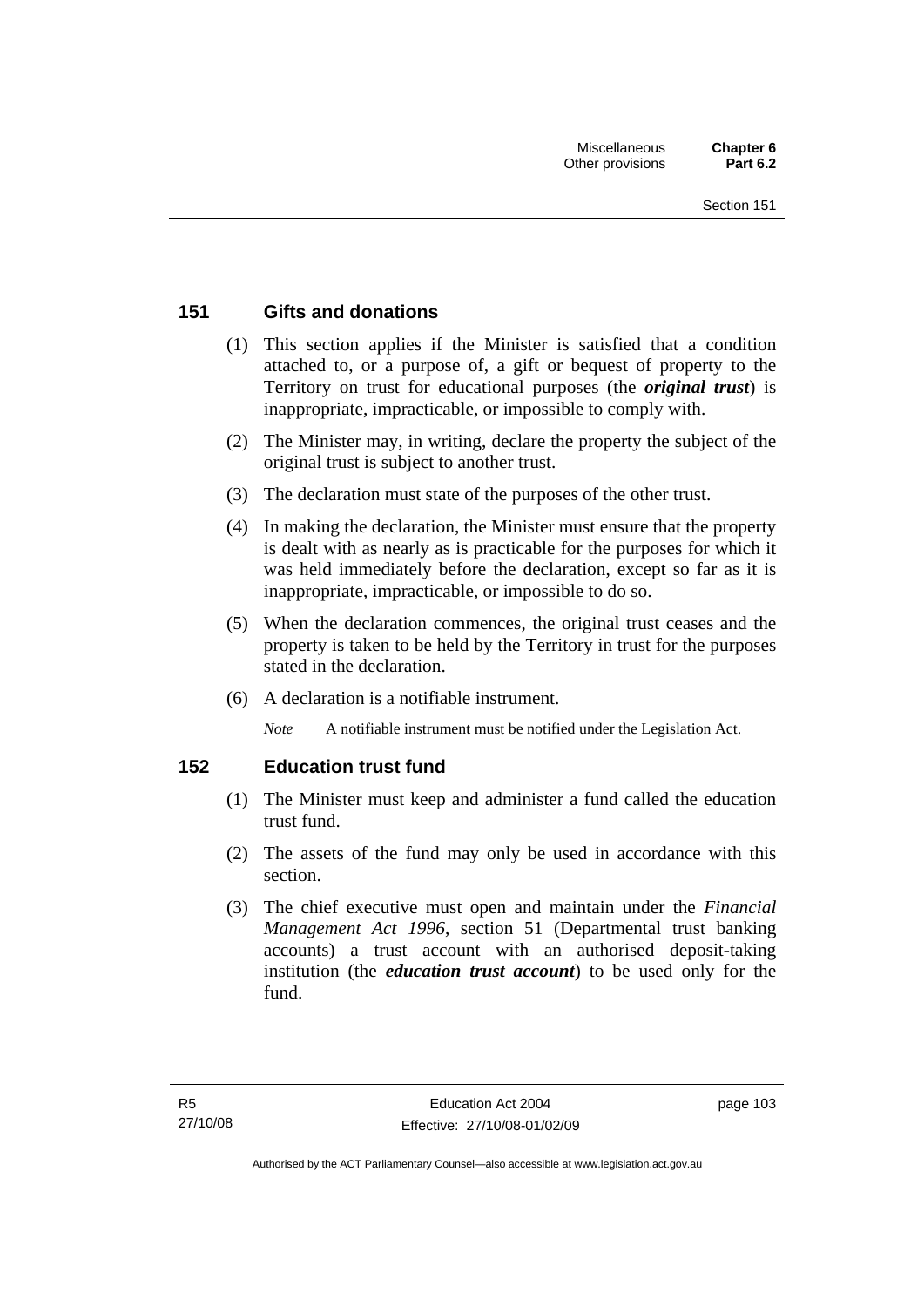Section 153

- (4) The account consists of—
	- (a) money held by the Territory in trust in relation to anything mentioned in section 150 (Minister may grant scholarships etc); and
	- (b) any other money that may be lawfully paid into the fund.
- (5) The fund may be used only for the following purposes:
	- (a) promoting education;
	- (b) giving bursaries, exhibitions, free places, prizes, scholarships or other forms of assistance or reward for a benefit mentioned in section 150;
	- (c) any other purpose prescribed under the regulations.

## **153 Notices of intention under former education Act to conduct schools at additional educational levels**

- (1) This section applies in relation to a school if—
	- (a) before 27 November 2003, a person gave the registrar a notice of intention under the former education Act, section 22 (1) (Provisional registration) in relation to the school; and
	- (b) the notice related to the conduct of the school at an additional educational level; and
	- (c) the school was registered under the former education Act, section 23 immediately before the commencement of this section.
- (2) For section 89 (1) (a), the proprietor of the school is taken to have in-principle approval under section 84 to apply to operate the school at the additional educational level.
- (3) For section 89 (1) (c), and despite section 84 (8), the in-principle approval is taken to lapse on 31 December 2014.
- (4) In this section:

R5 27/10/08

Authorised by the ACT Parliamentary Counsel—also accessible at www.legislation.act.gov.au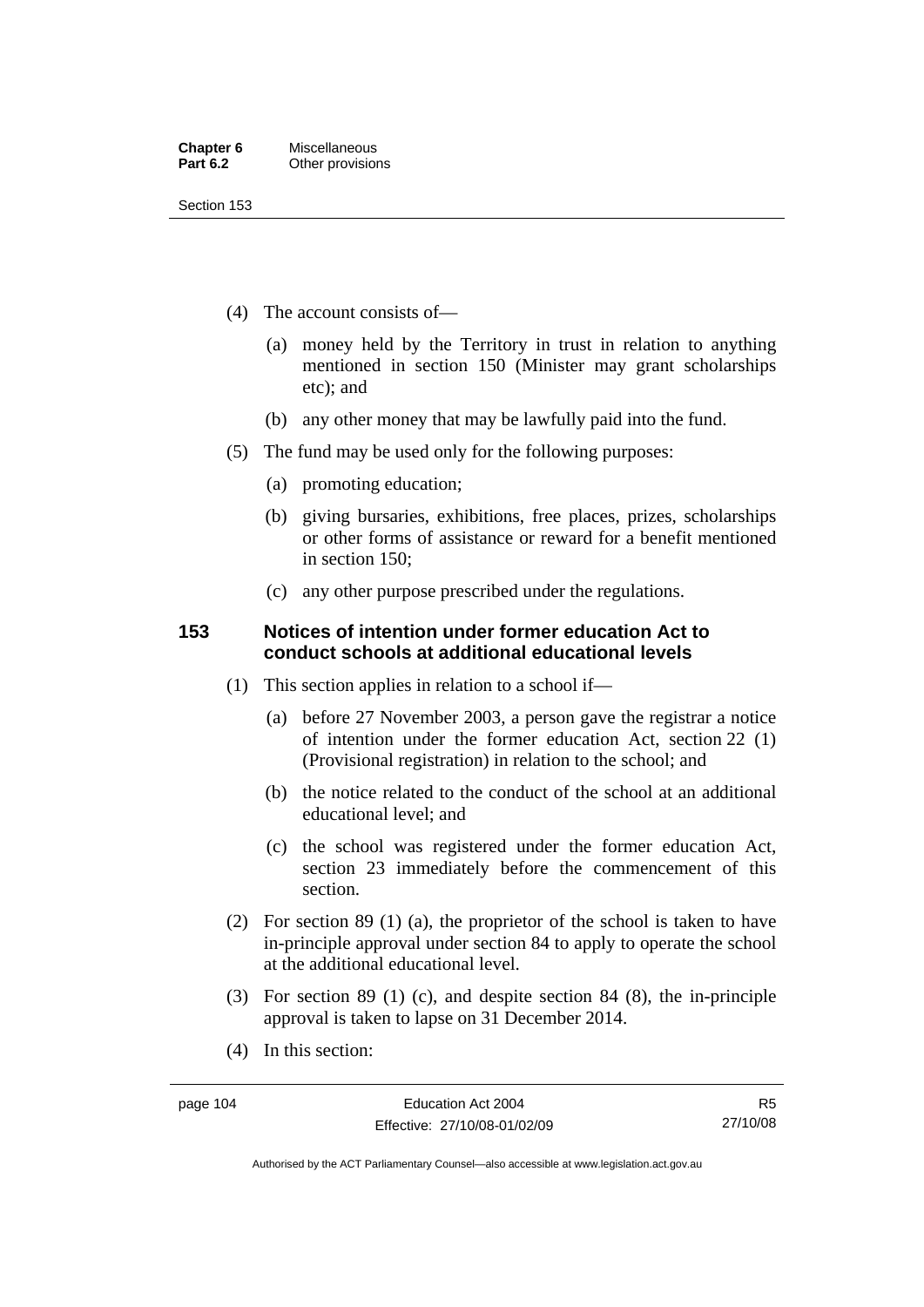## *former education Act* means the *Education Act 1937* (repealed).

*registrar*—see the former education Act, section 5.

(5) This section expires on 1 January 2015.

## **154 Approved forms**

- (1) The Minister may approve forms for this Act.
- (2) If the Minister approves a form for a particular purpose, the approved form must be used for that purpose.

*Note* For other provisions about forms, see Legislation Act, s 255.

(3) An approved form is a notifiable instrument.

*Note* A notifiable instrument must be notified under the Legislation Act.

## **155 Regulation-making power**

- (1) The Executive may make regulations for this Act.
	- *Note* Regulations must be notified, and presented to the Legislative Assembly, under the Legislation Act.
- (2) The regulations may also prescribe offences for contraventions of the regulations and prescribe maximum penalties of not more than 10 penalty units for offences against the regulations.

page 105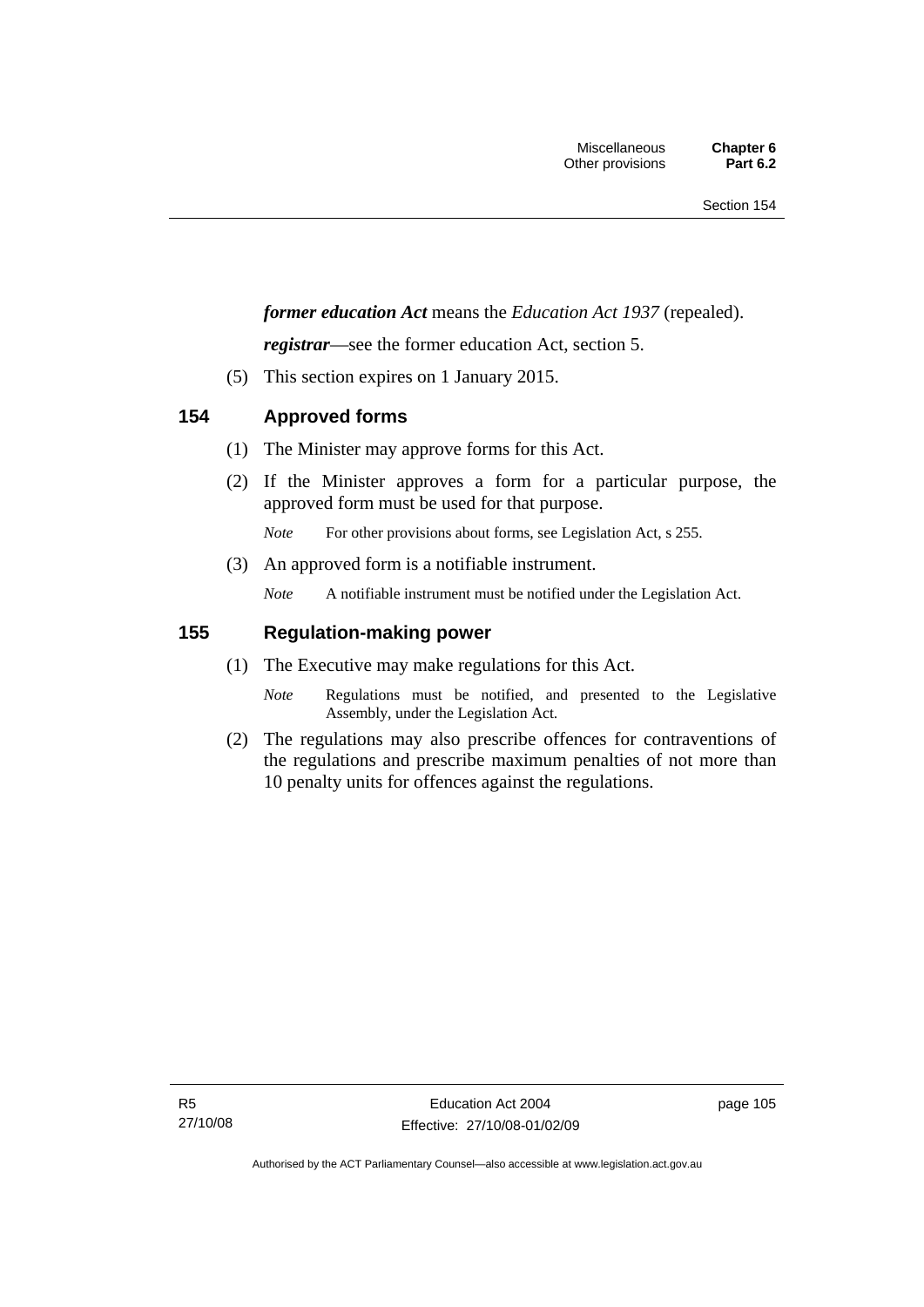**Schedule 1** Reviewable decisions<br>**Part 1.1** Minister's decisions **Minister's decisions** 

# **U Schedule 1 Reviewable decisions**

(see s 140)

## **Part 1.1 Minister's decisions**

| column 1       | column <sub>2</sub>  | column 3                                                                                                                                                                                                                                                                                                                                                                                                                                                                                   | column 4                                                      |
|----------------|----------------------|--------------------------------------------------------------------------------------------------------------------------------------------------------------------------------------------------------------------------------------------------------------------------------------------------------------------------------------------------------------------------------------------------------------------------------------------------------------------------------------------|---------------------------------------------------------------|
| item           | <b>Act provision</b> | reviewable decision                                                                                                                                                                                                                                                                                                                                                                                                                                                                        | person to be notified                                         |
| 1              | 84 (5)               | refusing to give in-<br>principle approval                                                                                                                                                                                                                                                                                                                                                                                                                                                 | applicant for in-<br>principle approval                       |
| $\overline{2}$ | 86(5)                | directing registrar to<br>refuse to provisionally<br>register a non-<br>government school                                                                                                                                                                                                                                                                                                                                                                                                  | applicant for<br>provisional<br>registration of the<br>school |
| 3              | 88(3)                | directing registrar to<br>register a non-<br>government school for<br>a shorter period than<br>the period applied for                                                                                                                                                                                                                                                                                                                                                                      | proprietor of the<br>school                                   |
| 4              | 88(5)                | directing registrar to<br>refuse to register a<br>non-government<br>school                                                                                                                                                                                                                                                                                                                                                                                                                 | proprietor of the<br>school                                   |
| 5              | 88B (6)              | directing registrar to<br>refuse to register a<br>non-government<br>school at an additional<br>campus                                                                                                                                                                                                                                                                                                                                                                                      | proprietor of the<br>school                                   |
| 6              | 90(6)                | directing registrar to<br>refuse to register a<br>non-government<br>school at an additional<br>educational level                                                                                                                                                                                                                                                                                                                                                                           | proprietor of the<br>school                                   |
|                |                      | $\blacksquare$ $\blacksquare$ $\blacksquare$ $\blacksquare$ $\blacksquare$ $\blacksquare$ $\blacksquare$ $\blacksquare$ $\blacksquare$ $\blacksquare$ $\blacksquare$ $\blacksquare$ $\blacksquare$ $\blacksquare$ $\blacksquare$ $\blacksquare$ $\blacksquare$ $\blacksquare$ $\blacksquare$ $\blacksquare$ $\blacksquare$ $\blacksquare$ $\blacksquare$ $\blacksquare$ $\blacksquare$ $\blacksquare$ $\blacksquare$ $\blacksquare$ $\blacksquare$ $\blacksquare$ $\blacksquare$ $\blacks$ |                                                               |

page 106 **Education Act 2004** Effective: 27/10/08-01/02/09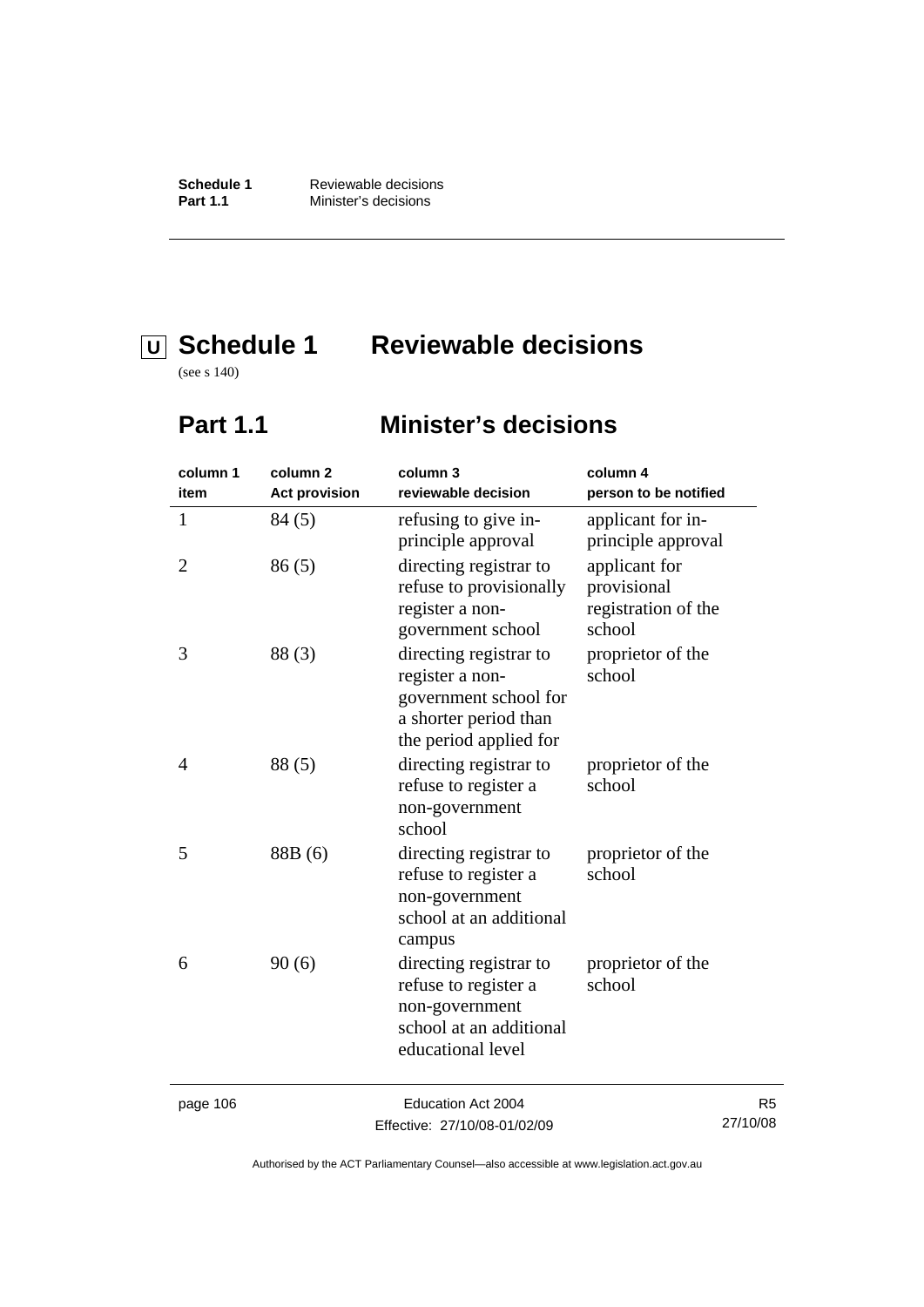| column 1<br>item | column <sub>2</sub><br><b>Act provision</b> | column 3<br>reviewable decision                                                                                                      | column 4<br>person to be notified |
|------------------|---------------------------------------------|--------------------------------------------------------------------------------------------------------------------------------------|-----------------------------------|
| 7                | 95(1)                                       | directing registrar to<br>cancel provisional<br>registration or<br>registration of a non-<br>government school                       | proprietor of the<br>school       |
| 8                | 97(3)                                       | directing registrar to<br>renew registration of a<br>non-government<br>school for a shorter<br>period than the period<br>applied for | proprietor of the<br>school       |
| 9                | 97(5)                                       | directing registrar to<br>refuse to renew<br>registration of a non-<br>government school                                             | proprietor of the<br>school       |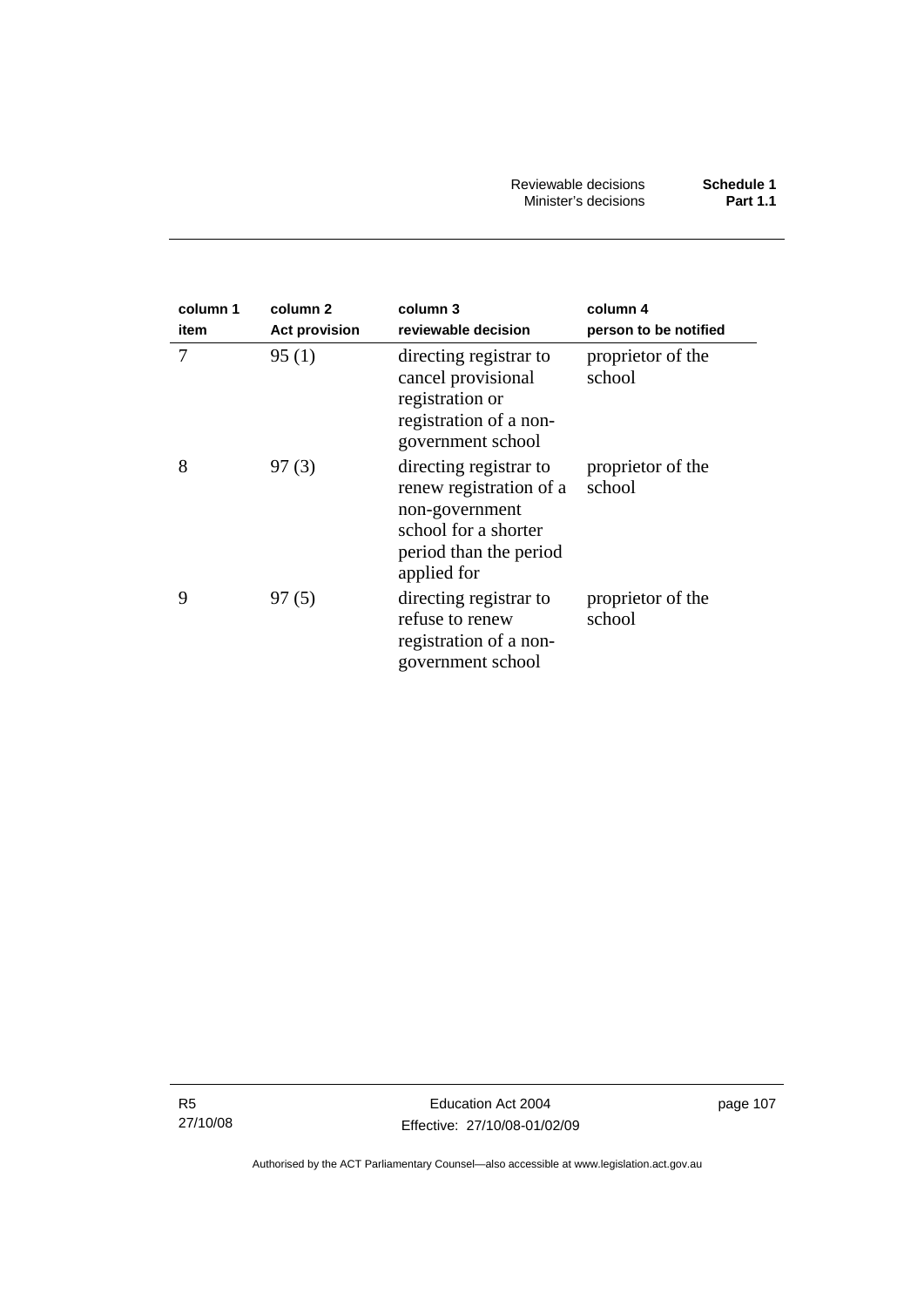# **Part 1.2 Chief executive's decisions**

| column 1     | column <sub>2</sub>  | column 3                                                                                                         | column 4               |
|--------------|----------------------|------------------------------------------------------------------------------------------------------------------|------------------------|
| item         | <b>Act provision</b> | reviewable decision                                                                                              | person to be notified  |
| $\mathbf{1}$ | 14                   | refusing to issue<br>exemption certificate<br>on application                                                     | parents of the child   |
| 2            | 16                   | revoking an exemption<br>certificate                                                                             | parents of the child   |
| 3            | 36                   | suspending, excluding<br>or transferring a<br>student                                                            | parents of the student |
| 4            | 131(3)               | refusing to register a<br>child for home<br>education on<br>application                                          | parents of the child   |
| 5            | 131(3)               | registering a child for<br>home education for<br>less than 2 years                                               | parents of the child   |
| 6            | 135(1)               | cancelling registration<br>of a child for home<br>education                                                      | parents of the child   |
| 7            | 137(3)               | refusing to renew<br>registration of a child<br>for home education                                               | parents of the child   |
| 8            | 137(3)               | renewing registration<br>of a child for home<br>education for a shorter<br>period than the period<br>applied for | parents of the child   |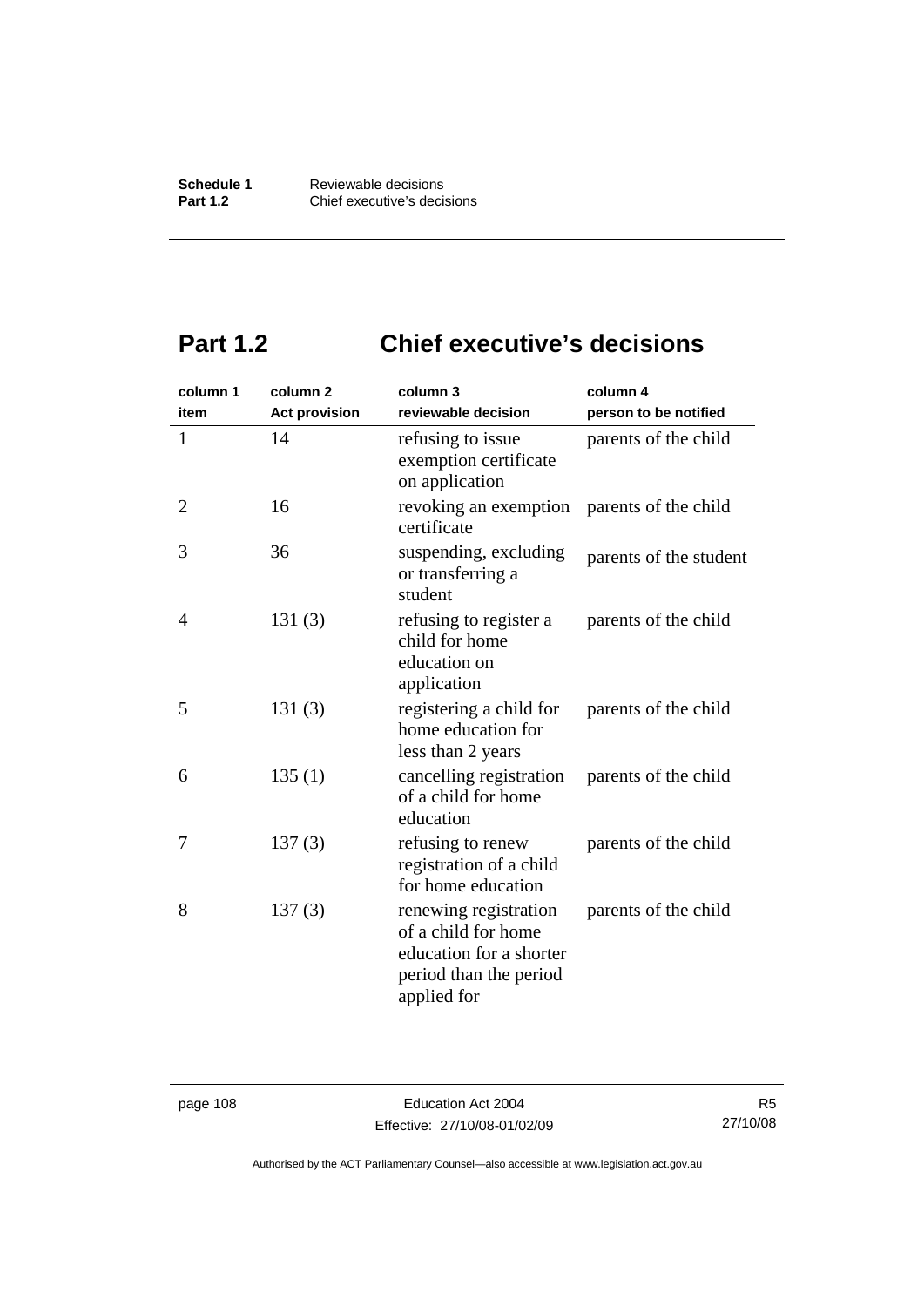## **U Dictionary**

(see s 3)

*Note 1* The Legislation Act contains definitions and other provisions relevant to this Act.

*Note 2* For example, the Legislation Act, dict, pt 1 defines the following terms:

- ACT
	- administrative appeals tribunal
- appoint
- chief executive (see s 161)
- child
- contravene
- exercise
- fail
- financial year
- **function**
- State.

## *appointed member*—

- (a) for the school board of a government school, other than a small school, a school-related institution or another school to which section 43 (Composition of school boards of school-related institutions and other schools in special circumstances) applies—see section 41 (Composition of school boards generally); or
- (b) for the school board of a small school, other than a school to which section 43 (Composition of school boards of schoolrelated institutions and other schools in special circumstances) applies—see section 42 (Composition of school boards of small schools); or
- (c) for the Government Schools Education Council—see section 56 (Membership of council (government)).

page 109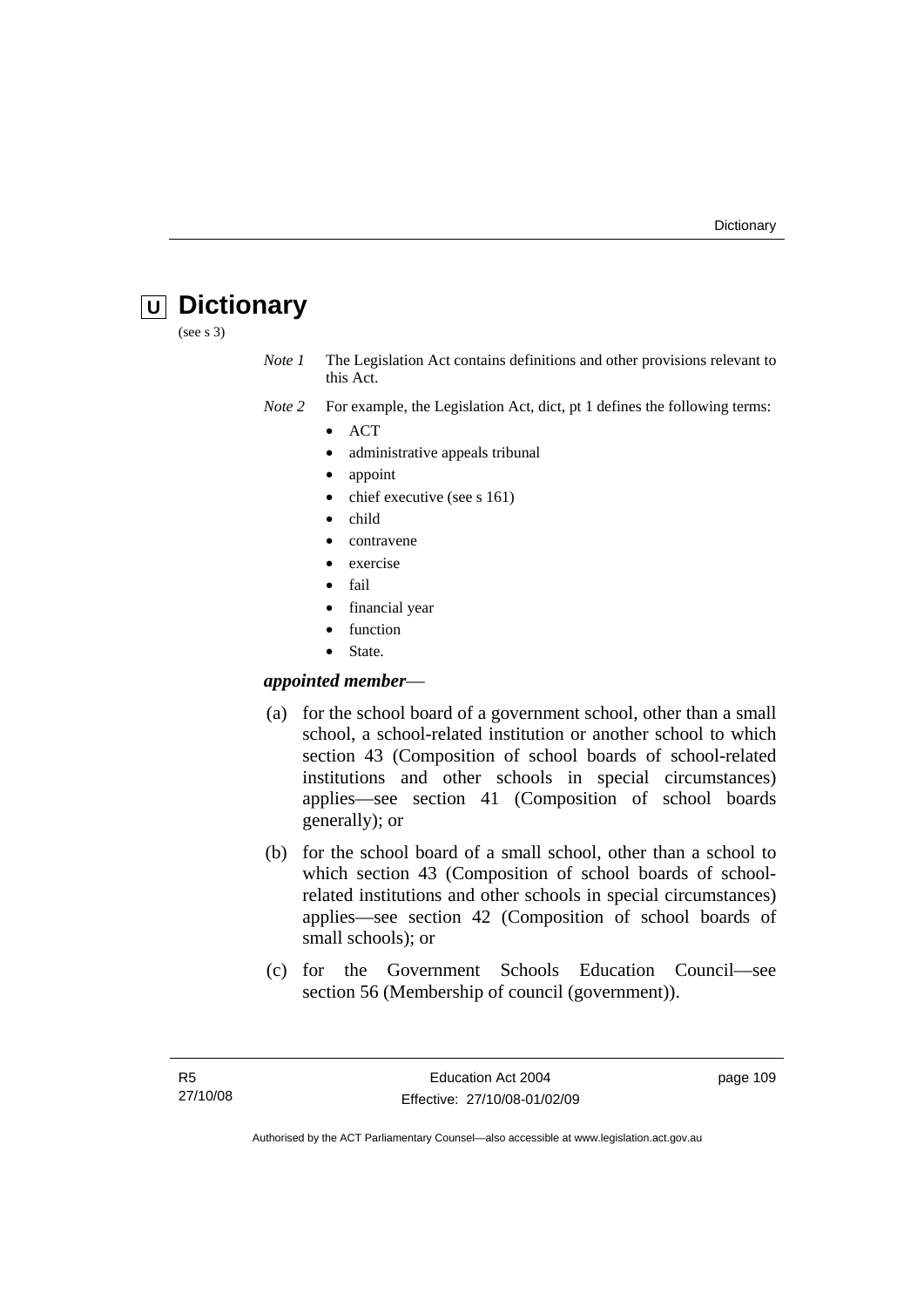*approved educational course* means an approved educational course (government) or approved educational course (non-government).

*approved educational course (government)* means an educational course approved under section 31 (Approved educational courses for students at government schools).

*approved educational course (non-government)* means an educational course approved under section 81 (Approved educational courses for students at non-government schools).

*authorised person* means an authorised person (government) or authorised person (non-government).

*authorised person (government)* means a person who is an authorised person (government) under section 67 (Appointment of authorised persons (government)).

*authorised person (non-government)* means a person who is an authorised person (non-government) under section 119 (Appointment of authorised persons (non-government)).

#### *board appointed member*—

- (a) for the school board of a government school, other than a small school, a school-related institution or another school to which section 43 (Composition of school boards of school-related institutions and other schools in special circumstances) applies—see section 41 (Composition of school boards generally); or
- (b) for a school board of a small school, other than a school to which section 43 (Composition of school boards of schoolrelated institutions and other schools in special circumstances) applies—see section 42 (Composition of school boards of small schools).

*carer*—see section 6.

R5 27/10/08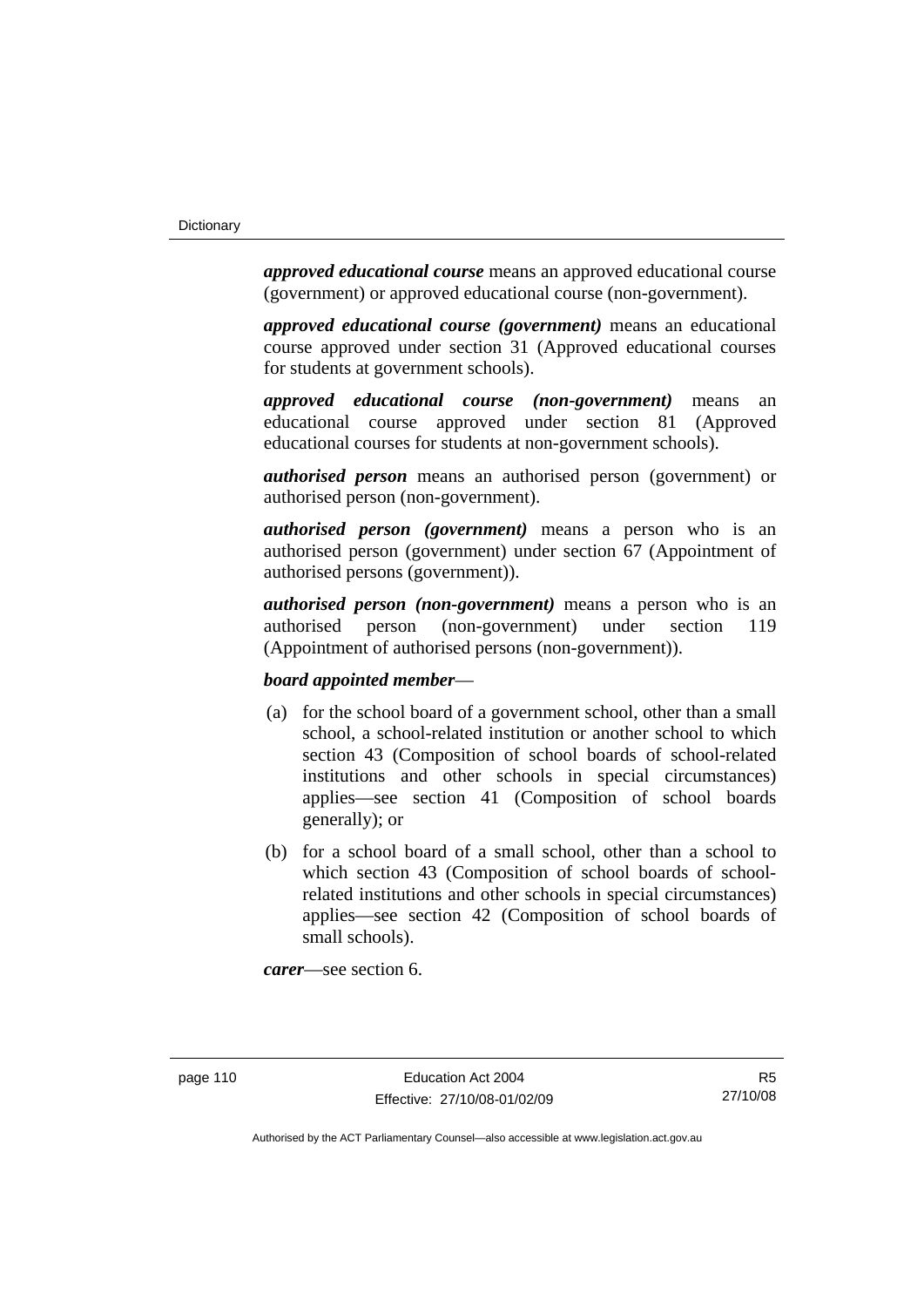#### *community member*—

- (a) for part 3.5 (Government Schools Education Council)—see section 57 (Appointed members of council (government)); and
- (b) for part 4.4 (Non-government Schools Education Council) see section 109 (Members of council (government)).

*compulsory school age*—see section 9.

*corporal punishment* means physical force applied to punish or correct, and includes any action designed or likely to cause physical pain or discomfort taken to punish or correct.

*council*—

- (a) for part 3.5—means the Government Schools Education Council; and
- (b) for part 4.4—means the Non-Government Schools Education Council.

*council (government)*, for part 3.5—means the Government Schools Education Council.

*council (non-government)*, for part 4.4—means the Nongovernment Schools Education Council.

*educational course* means a course of teaching and learning directed toward acquiring a particular area of knowledge and skills.

### *education member*—

- (a) for part 3.5 (Government Schools Education Council)—see section 57 (Appointed members of council (government)); and
- (b) for part 4.4 (Non-government Schools Education Council) see section 109 (Members of council (government)).

page 111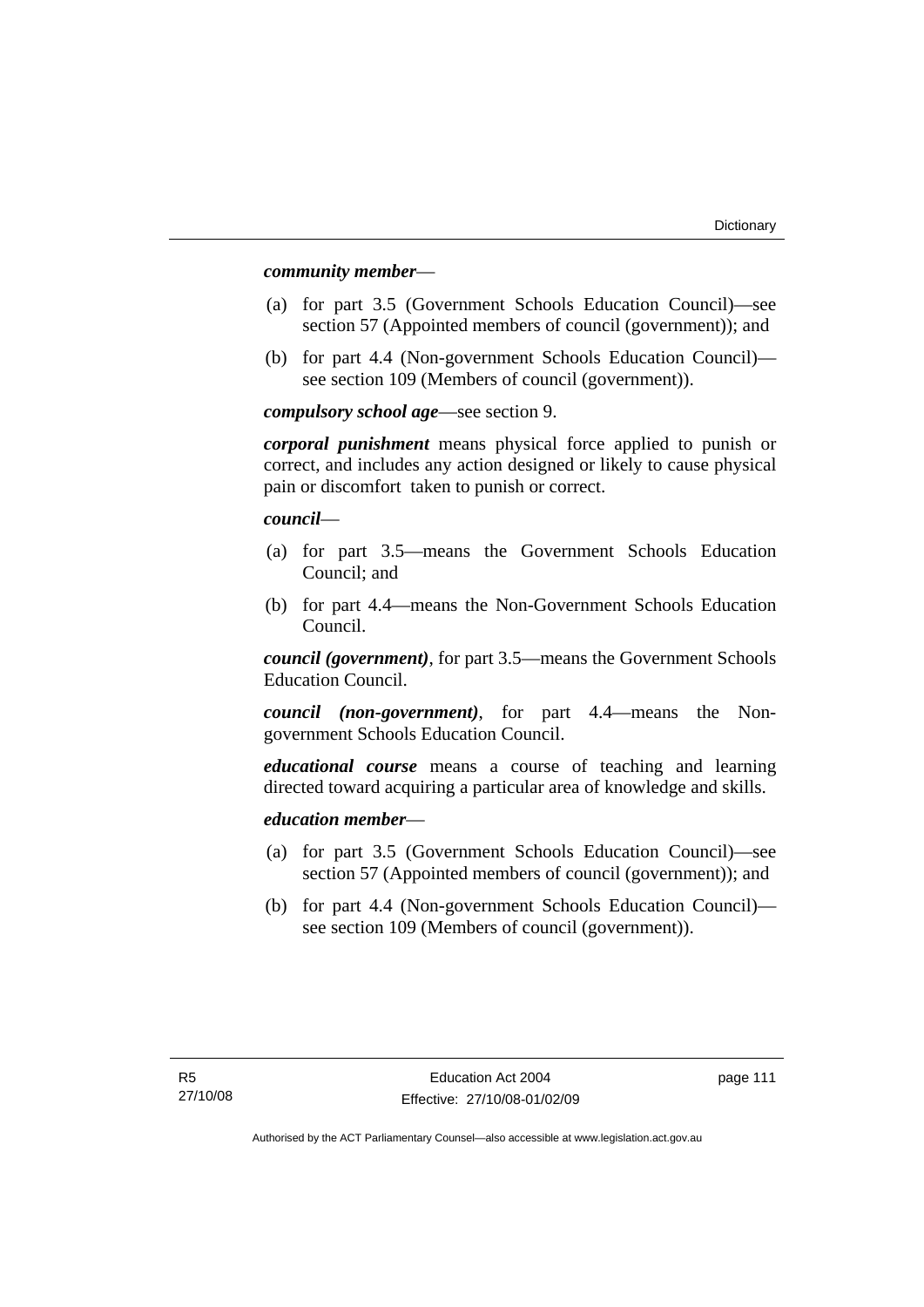## *exclusion***—**

- (a) of a student from all government schools—means preventing the student from continuing to be enrolled or being re-enrolled at any government school; and
- (b) of a student from all Catholic systemic schools—means preventing the student from continuing to be enrolled or being re-enrolled at any Catholic systemic school; and
- (c) of a student from a non-government school—means preventing the student from continuing to be enrolled or being re-enrolled at the non-government school.

*exemption certificate* means a certificate issued under section 14 (Exemption certificates).

#### *government school* means*—*

- (a) except for part 3.4 (School boards of government schools)—a school, preschool or school-related institution established under section 20 (Establishing government schools etc); and
- (b) for part 3.4—a school or school-related institution established under section 20.

*half-year*, for part 3.4 (School boards of government schools)—see section 37.

*home education*—see section 129.

*in-principle approval*—see section 83 (Applications for in-principle approval for proposed registration).

*internal-reviewer*—see section 142 (Who may apply for internal review of decisions).

*money*, for part 3.4 (School boards of government schools)—see section 37.

*non-government school* means a registered non-government school.

*parent*—see section 6.

page 112 Education Act 2004 Effective: 27/10/08-01/02/09

R5 27/10/08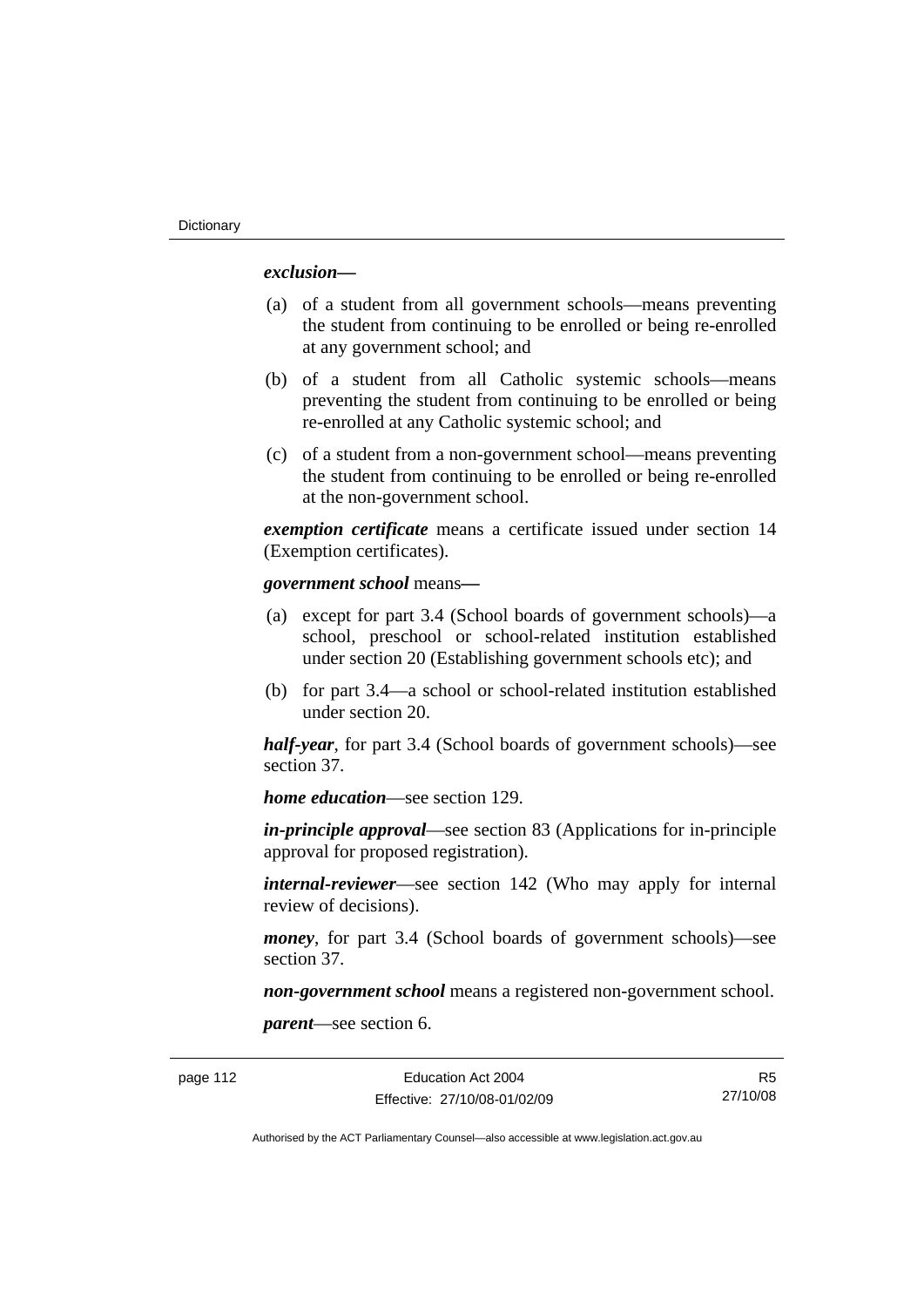*parents and citizens association*, for part 3.4 (School boards of government schools)—see section 37.

#### *parents and citizens member*—

- (a) for the school board of a government school, other than a small school, a school-related institution or another school to which section 43 (Composition of school boards of school-related institutions and other schools in special circumstances) applies—see section 41 (Composition of school boards generally); or
- (b) for the school board of a small school, other than a school to which section 43 applies—see section 42 (Composition of school boards of small schools).

*prescribed period*, for part 3.4 (School boards of government schools)—see section 37.

*proposed opening day*—see section 83 (3) (Applications for inprinciple approval for proposed registration).

*registered non-government school* means a school that is registered or provisionally registered under part 4.2 (Registration—nongovernment schools).

*register of enrolments and attendances*, in relation to a person, means the register of enrolments and attendances kept by the person under section 32 (Register of enrolments and attendances for government schools) or section 99 (Register of enrolments and attendances for non-government schools).

*register of non-government schools* means the register kept by the registrar under section 79.

*registrar* means the Registrar of Non-Government Schools.

*reviewable decision*—see section 140.

page 113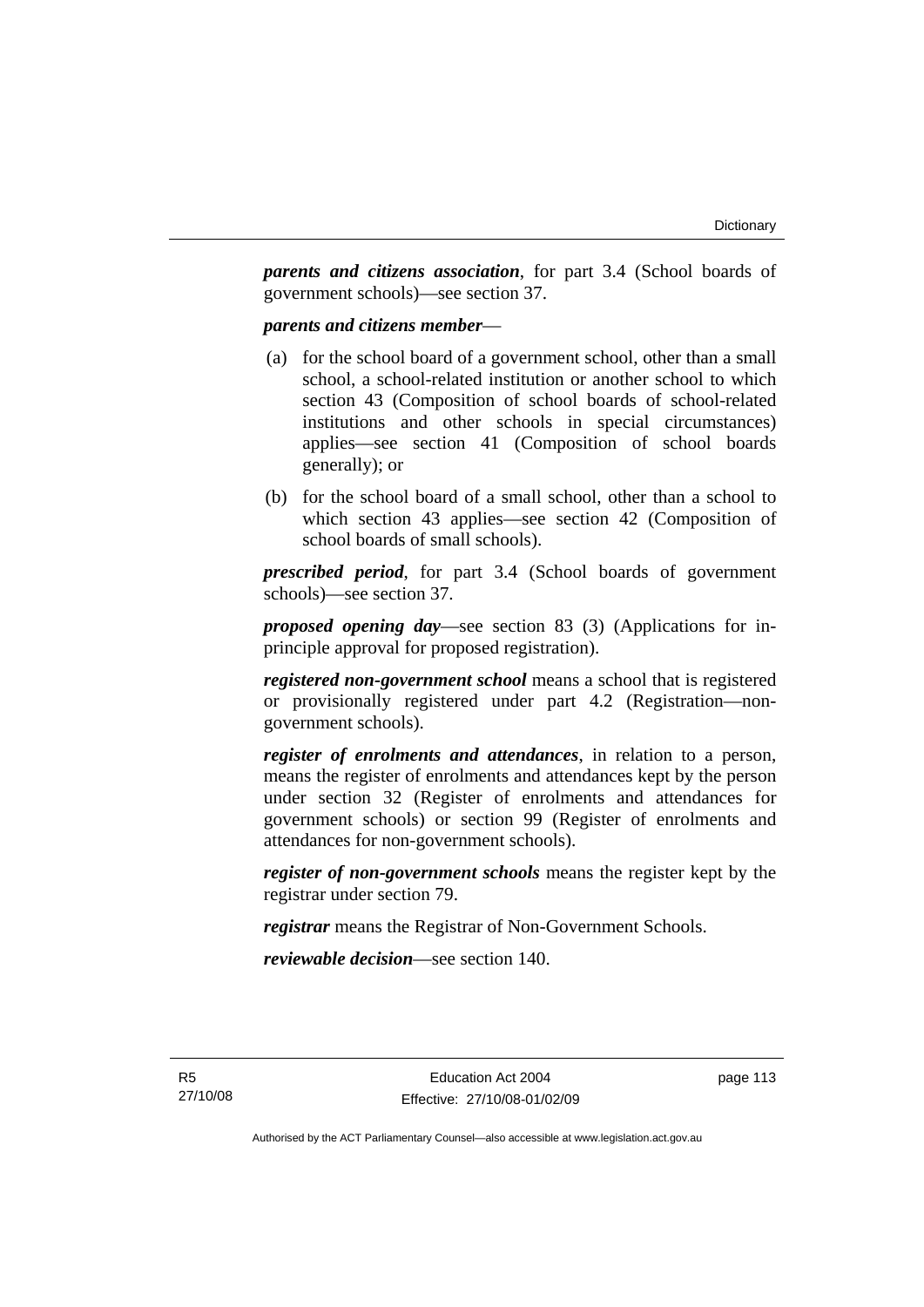## *school*—

- (a) except for chapter 2, part 3.4, chapter 4 and part 6.2—means a school or school-related institution established under section 20 (Establishing government schools etc); and
- (b) for chapter 2 (School enrolment and attendance) and part 6.2 (Other provisions)—means a government school or nongovernment school; and
- (c) for part 3.4 (Schools boards of government schools)—see section 37; and
- (d) for chapter 4 (Non-government schools)—see section 74.

*school board*, of a government school, means the school board of the school established under part 3.4.

*school-leaving age* means 15 years old.

*school-related institution*—see section 20 (Establishing government schools etc).

*small school*, for part 3.4 (School boards of government schools) see section 37.

*staff*, of a school, means the principal and teachers of, and other people employed at, the school.

### *staff member*—

- (a) for the school board of a government school, other than a small school, a school-related institution or another school to which section 43 (Composition of school boards of school-related institutions and other schools in special circumstances) applies—see section 41 (Composition of school boards generally); or
- (b) for the school board of a small school, other than a school to which section 43 applies—see section 42 (Composition of school boards of small schools).

R5 27/10/08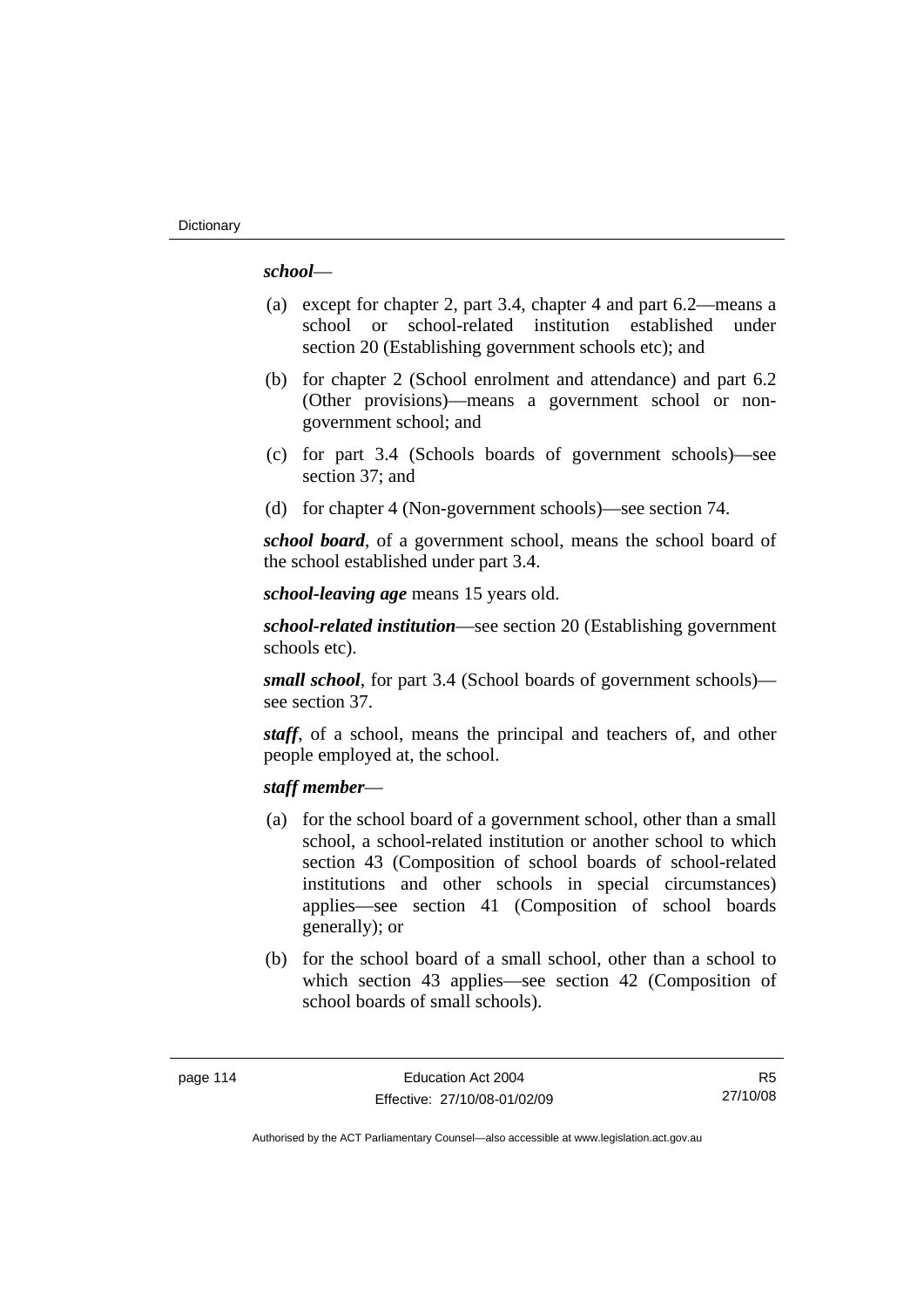*student*, for part 3.4 (School boards of government schools)—see section 37.

*student member*, for the school board of a government school, other than a small school, a school-related institution or another school to which section 43 (Composition of school boards of school-related institutions and other schools in special circumstances) applies—see section 41.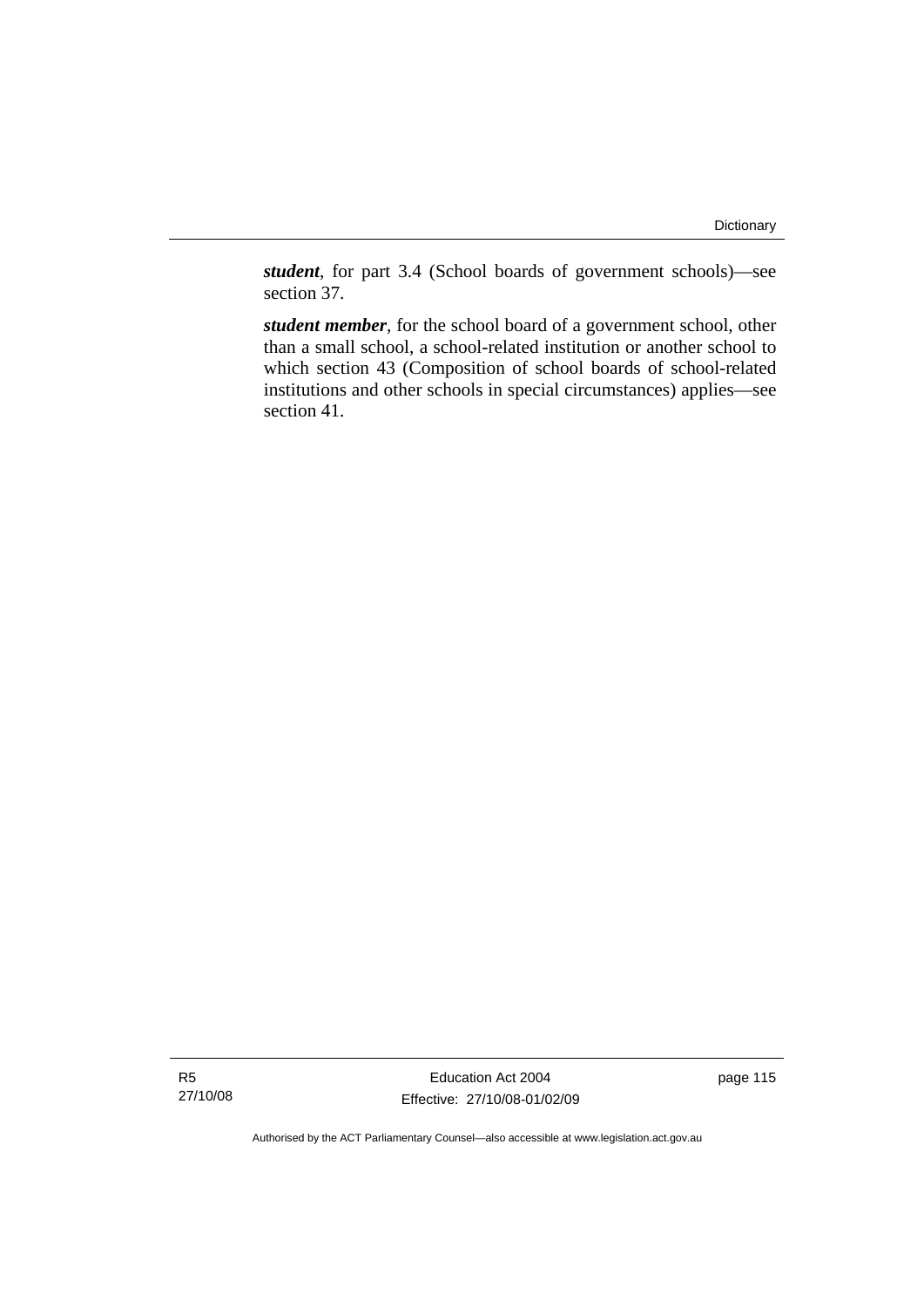1 About the endnotes

## **Endnotes**

## **1 About the endnotes**

Amending and modifying laws are annotated in the legislation history and the amendment history. Current modifications are not included in the republished law but are set out in the endnotes.

Not all editorial amendments made under the *Legislation Act 2001*, part 11.3 are annotated in the amendment history. Full details of any amendments can be obtained from the Parliamentary Counsel's Office.

Uncommenced amending laws and expiries are listed in the legislation history and the amendment history. These details are underlined. Uncommenced provisions and amendments are not included in the republished law but are set out in the last endnote.

If all the provisions of the law have been renumbered, a table of renumbered provisions gives details of previous and current numbering.

The endnotes also include a table of earlier republications.

| $am = amended$                               | $ord = ordinance$                         |
|----------------------------------------------|-------------------------------------------|
| $amdt = amendment$                           | $orig = original$                         |
| $ch = chapter$                               | $par = paragraph/subparagraph$            |
| $def = definition$                           | $pres = present$                          |
| $dict = dictionary$                          | $prev = previous$                         |
| disallowed = disallowed by the Legislative   | $(\text{prev}) = \text{previously}$       |
| Assembly                                     | $pt = part$                               |
| $div = division$                             | $r = rule/subrule$                        |
| $exp = expires/expired$                      | $renum = renumbered$                      |
| $Gaz = gazette$                              | $reloc = relocated$                       |
| $hdg =$ heading                              | $R[X]$ = Republication No                 |
| $IA = Interpretation Act 1967$               | $RI = reissue$                            |
| $ins = inserted/added$                       | $s = section/subsection$                  |
| $LA =$ Legislation Act 2001                  | $sch = schedule$                          |
| $LR =$ legislation register                  | $sdiv = subdivision$                      |
| $LRA =$ Legislation (Republication) Act 1996 | $sub = substituted$                       |
| $mod = modified/modification$                | SL = Subordinate Law                      |
| $o = order$                                  | underlining = whole or part not commenced |
| om = omitted/repealed                        | or to be expired                          |
|                                              |                                           |

### **2 Abbreviation key**

page 116 **Education Act 2004** Effective: 27/10/08-01/02/09

R5 27/10/08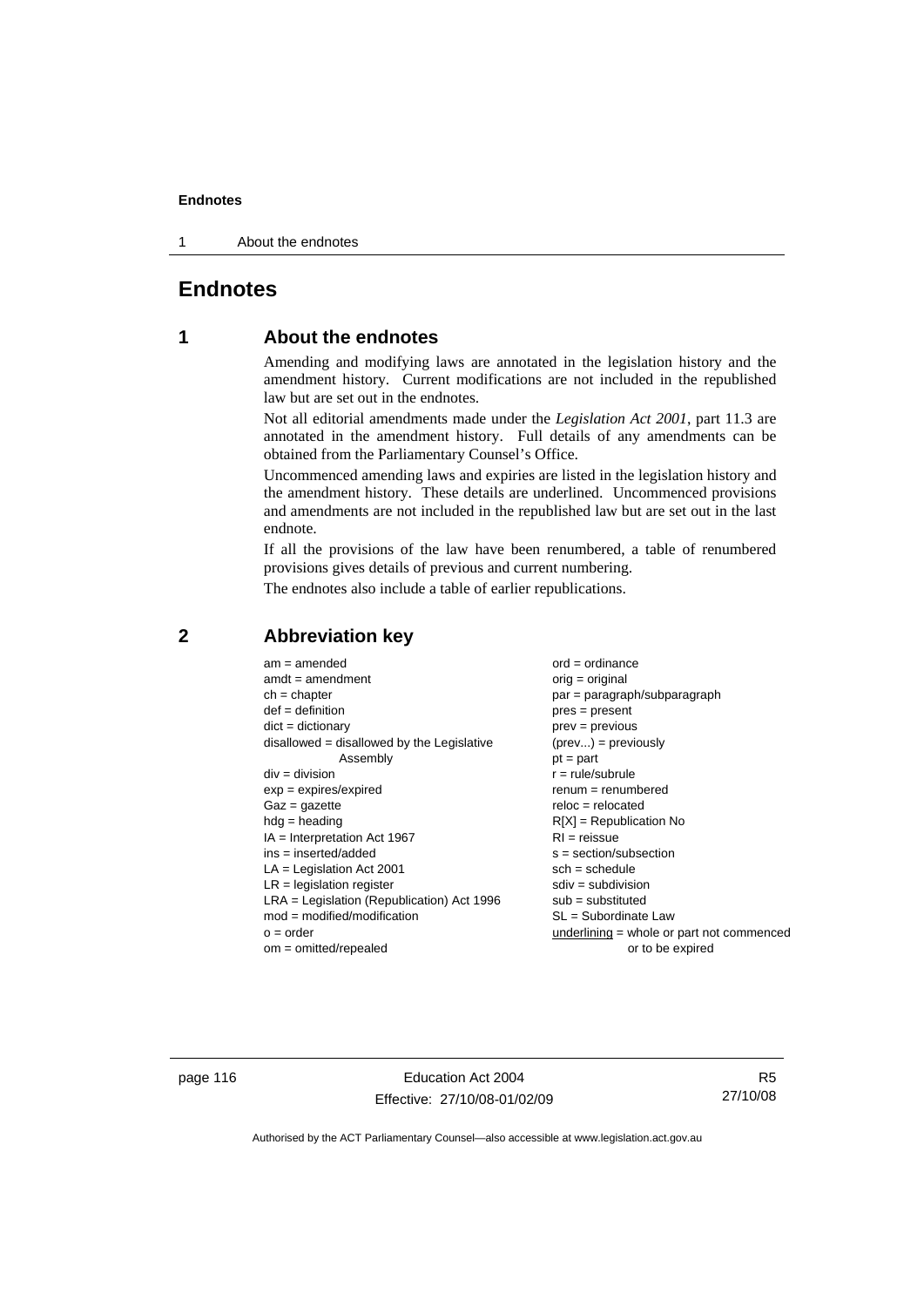### **3 Legislation history**

#### **Education Act 2004 A2004-17**

notified LR 8 April 2004 s 1, s 2 commenced 8 April 2004 (LA s 75 (1)) remainder commenced 1 January 2005 (s 2)

as amended by

### **Education Amendment Act 2006 A2006-28**

notified LR 15 June 2006 s 1, s 2 commenced 15 June 2006 (LA s 75 (1)) remainder commenced 16 June 2006 (s 2)

#### **Education Amendment Act 2006 (No 2) A2006-57**

notified LR 19 December 2006 s 1, s 2 commenced 19 December 2006 (LA s 75 (1)) remainder commenced 20 December 2006 (s 2)

#### **Children and Young People (Consequential Amendments) Act 2008 A2008-20 sch 3 pt 3.12, sch 4 pt 4.14**

notified LR 17 July 2008 s 1, s 2 commenced 17 July 2008 (LA s 75 (1)) s 3 commenced 18 July 2008 (s 2 (1)) sch 3 pt 3.12 commenced 27 October 2008 (s 2 (4) and see Children and Young People Act 2008 A2008-19, s 2 and CN2008-13) sch 4 pt 4.14 commences 27 February 2009 (s 2 (5) and see Children and Young People Act 2008 A2008-19, s 2 and CN2008-13)

### **ACT Civil and Administrative Tribunal Legislation Amendment Act 2008 (No 2) A2008-37 sch 1 pt 1.33**

notified LR 4 September 2008 s 1, s 2 commenced 4 September 2008 (LA s 75 (1)) sch 1 pt 1.33 commences on the commencement of ACT Civil and Administrative Tribunal Act 2008 A2008-35 s 6 (s 2 (1))

*Note* default commencement under A2008-35: 4 September 2010

#### **4 Amendment history**

**Commencement** 

s 2 om LA s 89 (4)

R5 27/10/08

Education Act 2004 Effective: 27/10/08-01/02/09 page 117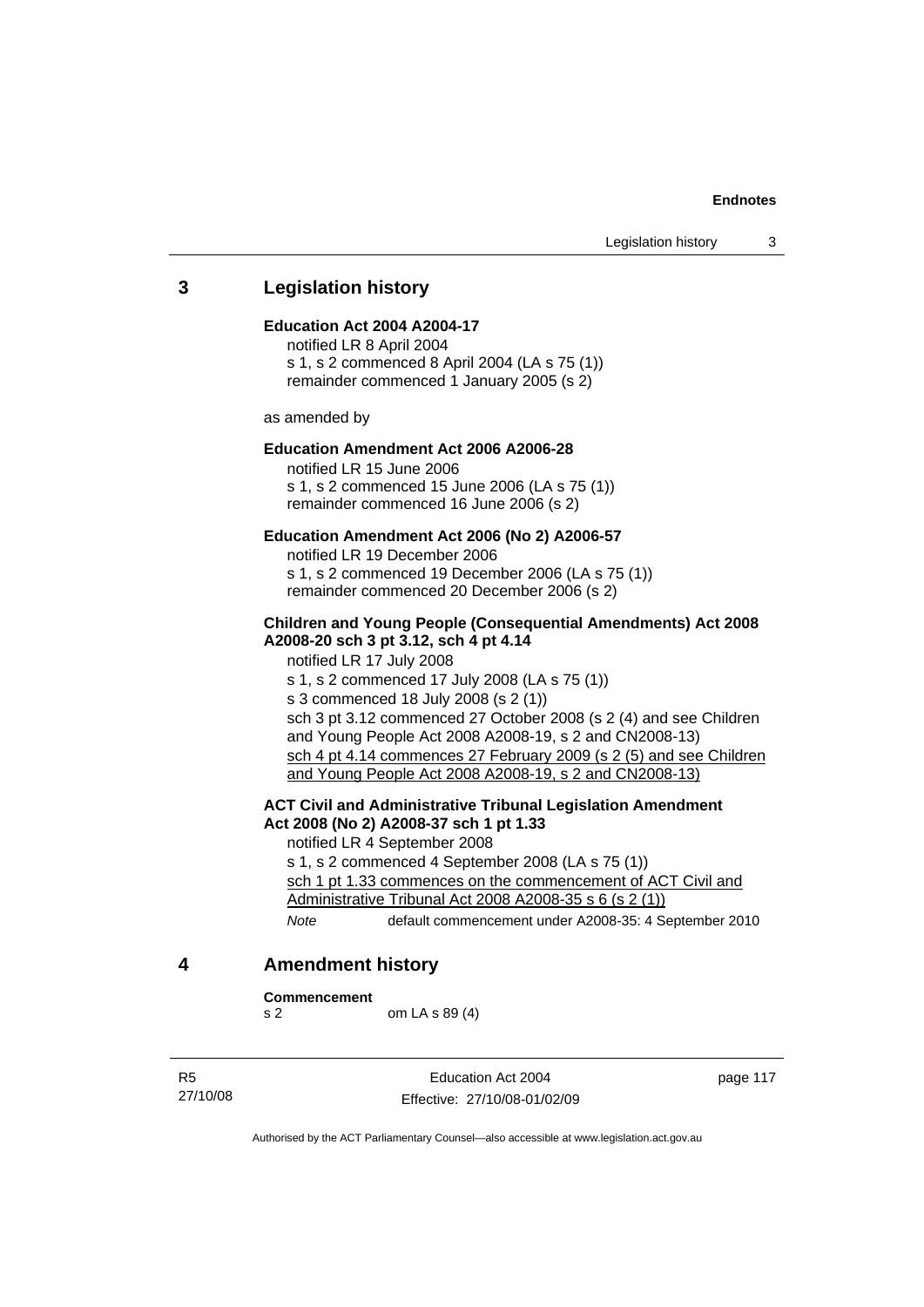4 Amendment history

**Meaning of** *parent* **and** *carer*  s 6 am A2008-20 amdt 3.26, amdt 4.37 **General principles of Act**  s 7 am A2006-57 s 4, s 5, s 55 **Main objects of Act**  s 8 am A2006-57 s 6, s 7 **Compulsory enrolment**  s 10 am A2006-57 s 8 **Employment of children under school-leaving age**  s 13 am A2008-20 amdt 4.38 **Student transfer register**  s 17 am A2006-57 s 9 **Principles on which ch 3 based**  s 18 am A2006-57 s 55 **Minister to seek advice**  s 19 reloc and renum as s 66 **Establishing government schools etc**  s 20 am A2006-28 s 4 **Reporting to parents—government schools**  am A2006-57 s 55 **Voluntary financial contributions**  s 27 am A2006-57 s 55 **Religious education**  s 29 am A2006-57 s 55 **Curriculum**  s 30 am A2006-57 s 55 **Approved educational courses for students at government schools**  s 31 hdg am A2006-57 s 55 s 31 am A2006-57 s 55 **Keeping records of enrolment and attendances for government schools**  s 33 am A2006-57 s 55 **Inspection of register of enrolment and attendances for government schools**  am A2006-57 s 55 **Procedures to encourage school attendance at government schools**  s 35 am A2006-57 s 55

page 118 **Education Act 2004** Effective: 27/10/08-01/02/09

R5 27/10/08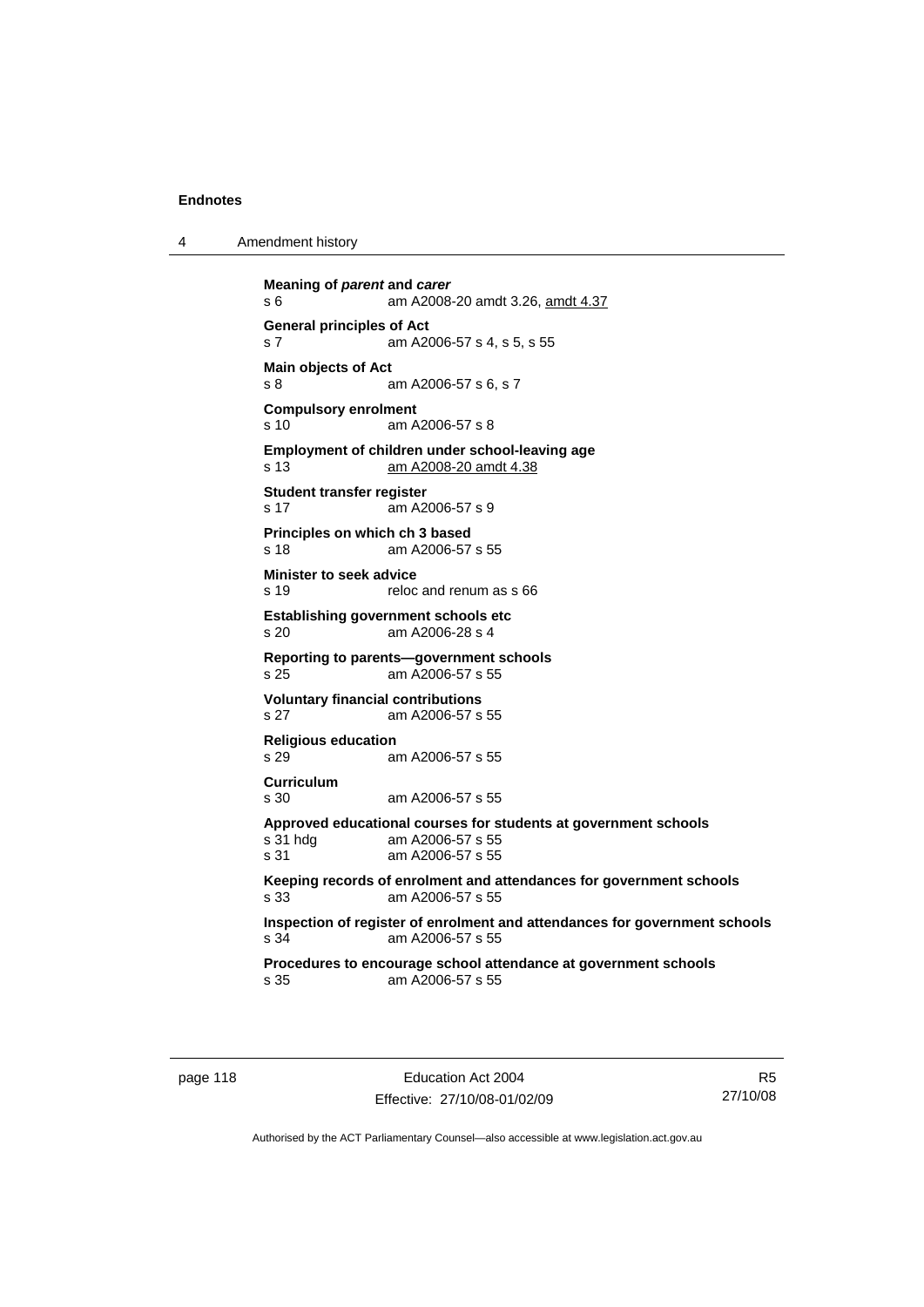**Suspension, exclusion or transfer of student by chief executive**  s 36 hdg am A2006-57 s 55 s 36 am A2006-57 s 55 **Definitions for pt 3.4**  s 37 def *prescribed period* am A2006-57 s 11, s 12 **Declaration of parents and citizens associations in certain circumstances**  s 40 am A2006-57 s 13, s 14 **Composition of school boards generally**  s 41 hdg sub A2006-57 s 15 s 41 am A2006-57 s 16 **Composition of school boards of small schools** s 42 hdg sub A2006-57 s 17 sub A2006-57 s 17 s 42 am A2006-57s 18 **Composition of school boards of school-related institutions and other schools in special circumstances**  s 43 hdg sub A2006-57 s 19<br>s 43 am A2006-57 s 20 am A2006-57 s 20 **Procedures governing proceedings of school boards**  s 48 am A2006-57 s 21 **Protection of members of school boards**  s 49A (prev s 72) reloc and renum as s 49A A2006-57 s 26 **Functions of council (government)**  s 55 am A2006-57 s 22 Other provisions relating to council (government)<br>div 3.5.3 hdg ins A2006-57 s 23 ins A2006-57 s 23 **Minister to seek advice**  s 66 orig s 66 om A2006-57 s 24 (prev s 19) reloc and renum as s 66 A2006-57 s 10 **Minister to present advice of council (government)**  s 66A (prev s 73) reloc and renum as s 66A A2006-57 s 27 **Miscellaneous**  om A2006-57 s 25. **Protection of members of school boards**  s 72 reloc and renum as s 49A **Minister to present advice of council (government)**  s 73 reloc and renum as s 66A **Minister to seek advice**  s 76 reloc and renum as s 118

R5 27/10/08

Education Act 2004 Effective: 27/10/08-01/02/09 page 119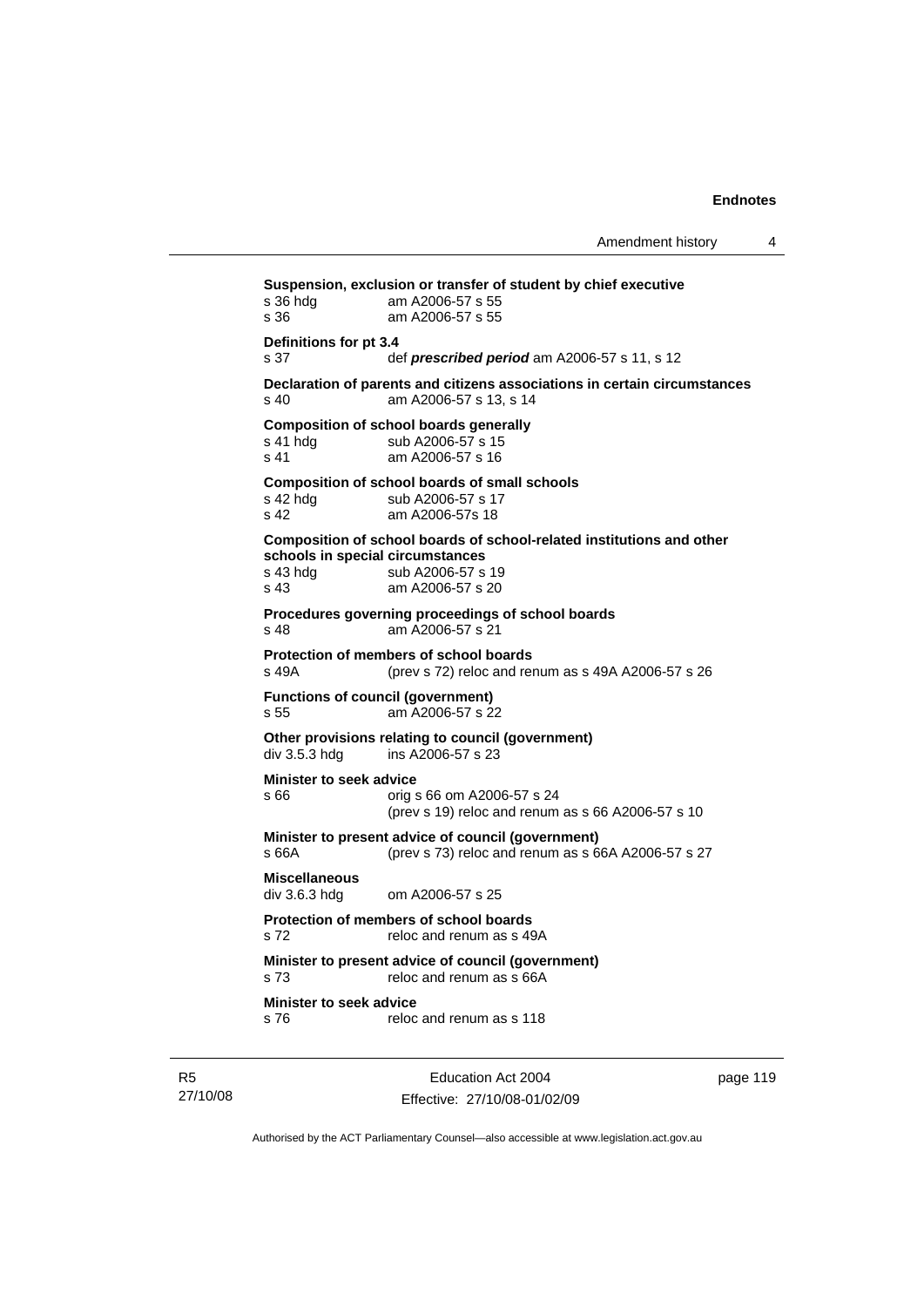4 Amendment history

**Register of non-government schools**  s 79 sub A2006-57 s 29 **Approved educational courses for students at non-government schools**  s 81 hdg am A2006-57 s 55 s 81 am A2006-57 s 55 **Schools to be registered**  s 82 am A2006-57 s 30, s 55; ss renum R4 LA **Applications for in-principle approval for proposed registration**  s 83 am A2006-57 s 31, s 32; pars renum R4 LA **Deciding in-principle applications**  s 84 am A2006-57 s 33, s 34; ss renum R4 LA **Application for registration at additional campus**  s 88A ins A2006-57 s 35 **Registration at additional campus**  s 88B ins A2006-57 s 35 **Certificate of provisional registration or registration**  s 92 am A2006-57 s 36 **Inspection of panel reports for school registration etc**  s 98 am A2006-57 s 37; pars renum R4 LA **Keeping records of enrolment and attendances for non-government schools**  am A2006-57 s 55 **Inspection of register of enrolment and attendances for non-government schools**  s 101 am A2006-57 s 55 **Procedures to encourage attendance at non-government schools**  s 102 am A2006-57 s 55 **Reporting to parents—non-government schools**  s 103 am A2006-57 s 55 **Suspension, transfer or exclusion of students—Catholic systemic schools**  s 104 hdg sub A2006-57 s 38 s 104 am A2006-57 s 55 **Suspension or exclusion of students—other non-government schools**  am A2006-57 s 55 s 105 am A2006-57 s 55 **Functions of council (non-government)**  s 107 am A2006-57 s 39 **Other provisions relating to council (non-government)**  div 4.4.3 hdg ins A2006-57 s 40

page 120 **Education Act 2004** Effective: 27/10/08-01/02/09

R5 27/10/08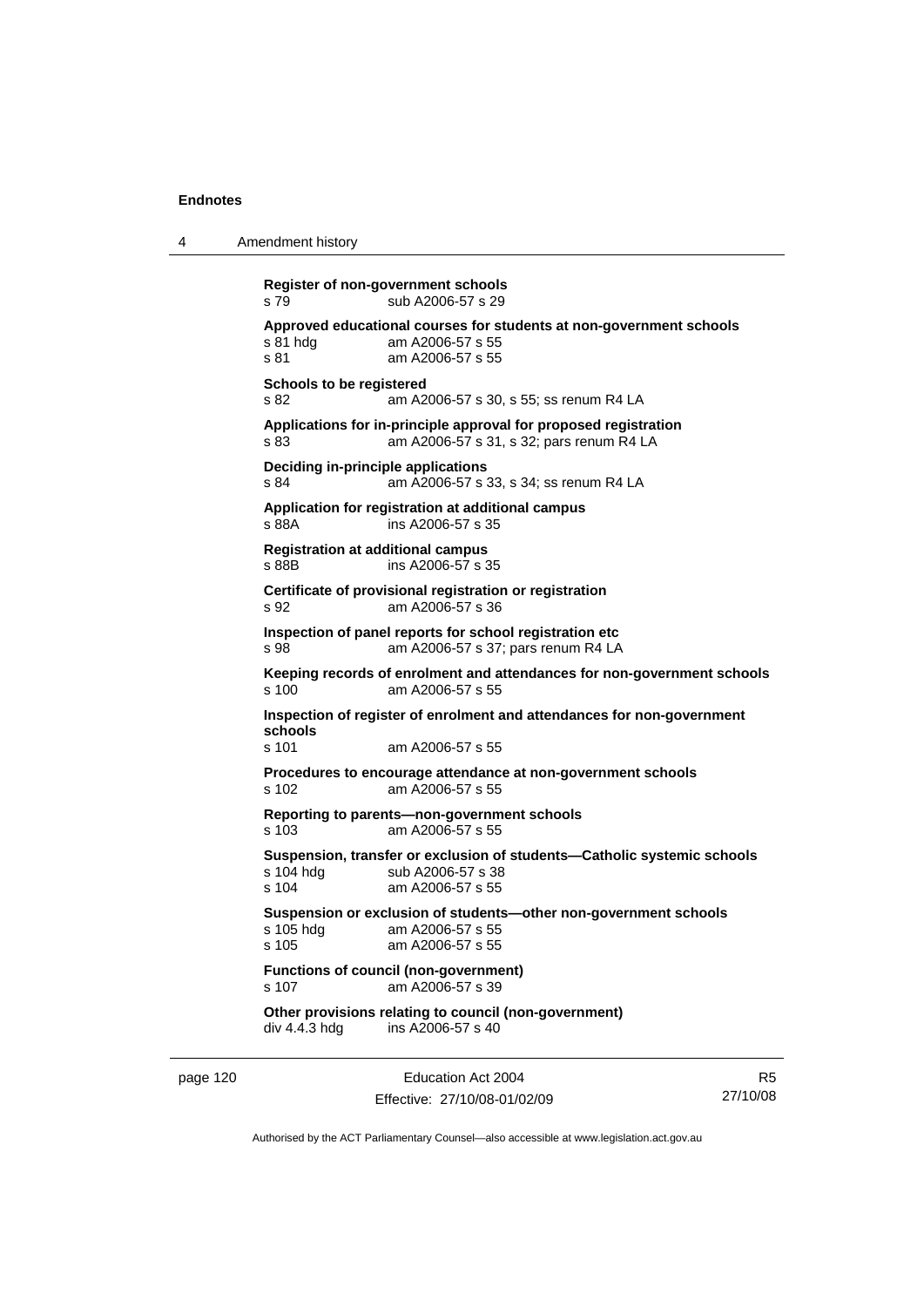Amendment history 4 **Minister to seek advice**  s 118 orig s 118 om A2006-57 s 41 (prev s 76) reloc and renum as s 118 A2006-57 s 28 **Minister to present advice of council (non-government)**  s 118A (prev s 127) reloc and renum as s 118A A2006-57 s 44 **Miscellaneous**  div 4.5.3 hdg om A2006-57 s 42 **Inspection of register of non-government schools**  s 126 om A2006-57 s 43 **Minister to present advice of council (non-government)**  s 127 reloc and renum as s 118A **Provisional registration for home education**  s 130 sub A2006-57 s 45 **Registration for home education**  s 131 am A2006-57 s 46 **Registration of child**  s 133 am A2006-57 s 47, s 48 **Notification and review of decisions** pt 6.1 hdg sub A2008-37 amdt 1.131 **Definitions***—***pt 6.1** s 140 sub A2008-37 amdt 1.131 def *decision-maker* ins A2008-37 amdt 1.131 def *internally reviewable decision* ins A2008-37 amdt 1.131 def *internal reviewer* ins A2008-37 amdt 1.131 def *internal review notice* ins A2008-37 amdt 1.131 def *reviewable decision* ins A2008-37 amdt 1.131 **Internal review notices**<br>s 141 sub sub A2008-37 amdt 1.131 **Applications for internal review** s 142 sub A2008-37 amdt 1.131 **Applications not stay reviewable decisions** s 143 sub A2008-37 amdt 1.131 **Internal review**  s 144 sub A2008-37 amdt 1.131 **Reviewable decision notices** s 145 sub A2008-37 amdt 1.131 **Applications to ACAT** s 145A ins A2008-37 amdt 1.131

R5 27/10/08

Education Act 2004 Effective: 27/10/08-01/02/09 page 121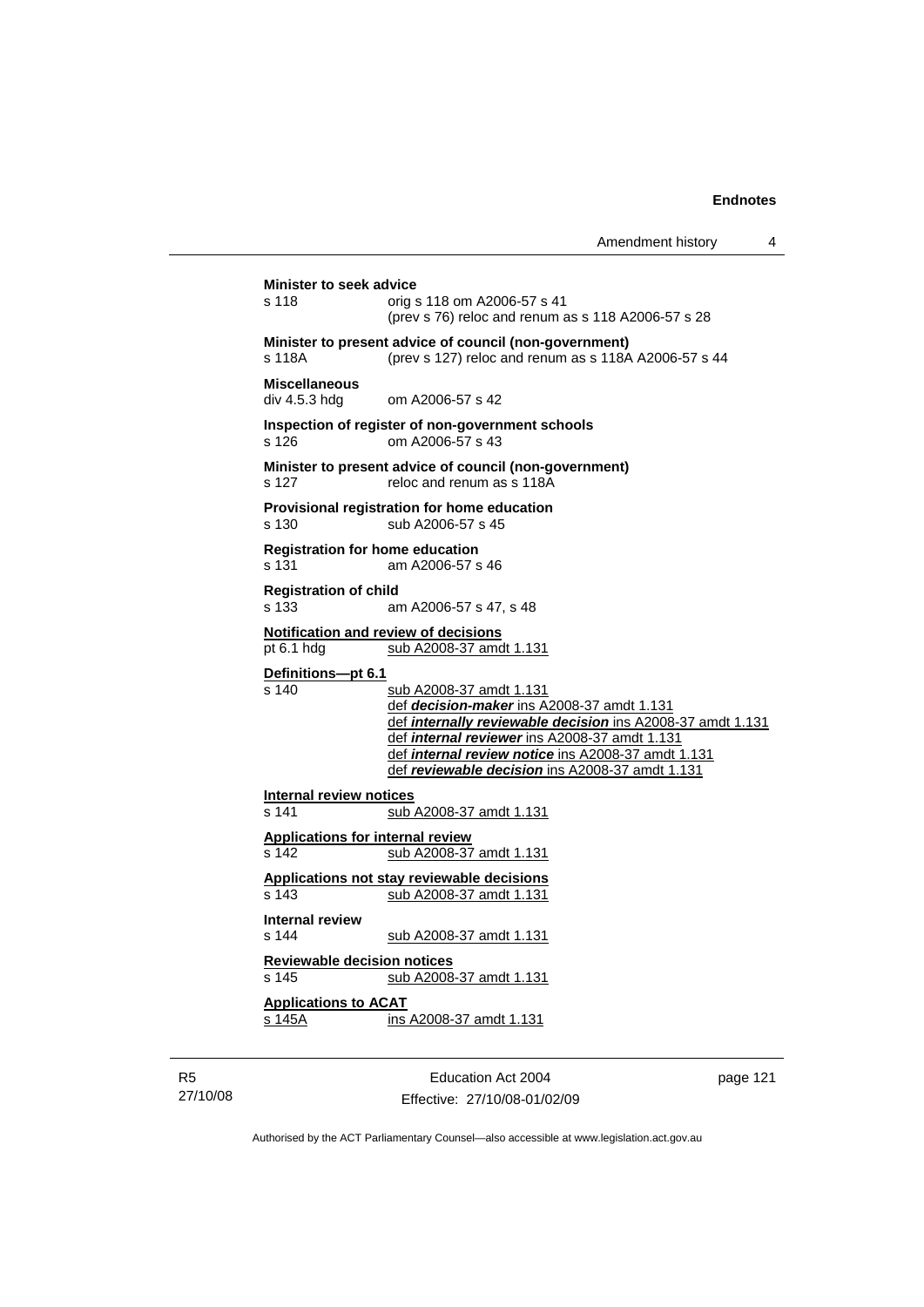4 Amendment history

```
Notification of parents 
s 149 am A2006-57 s 55 
Notices of intention under former education Act to conduct schools at 
additional educational levels 
s 153 exp 1 January 2015 (s 153 (5))
Transitional provisions 
ch 7 hdg exp 1 January 2006 (s 171) 
Assets and liabilities of former authority 
pt 7.1 hdg exp 1 January 2006 (s 171) 
Meaning of former authority
s 156 exp 1 January 2006 (s 171) 
Vesting of assets and liabilities of former authority in Territory 
s 157 exp 1 January 2006 (s 171) 
Evidentiary certificate for vested assets and liabilities 
s 158 exp 1 January 2006 (s 171) 
Registration of changes in title to certain assets 
s 159 exp 1 January 2006 (s 171) 
Proceedings and evidence in relation to vested assets and liabilities 
s 160 exp 1 January 2006 (s 171) 
General savings 
                 exp 1 January 2006 (s 171)
Interpretation 
div 7.2.1 hdg exp 1 January 2006 (s 171) 
Definitions for pt 7.3 
s 161 exp 1 January 2006 (s 171) 
Former authority Act 
div 7.2.2 hdg exp 1 January 2006 (s 171) 
Existing schools etc 
s 162 exp 1 January 2006 (s 171) 
Name of schools, institutions and services 
s 163 exp 1 January 2006 (s 171) 
School boards 
s 164 exp 1 January 2006 (s 171) 
Parents and citizens associations 
s 165 exp 1 January 2006 (s 171) 
Members of school boards 
s 166 exp 1 January 2006 (s 171)
```
page 122 **Education Act 2004** Effective: 27/10/08-01/02/09

R5 27/10/08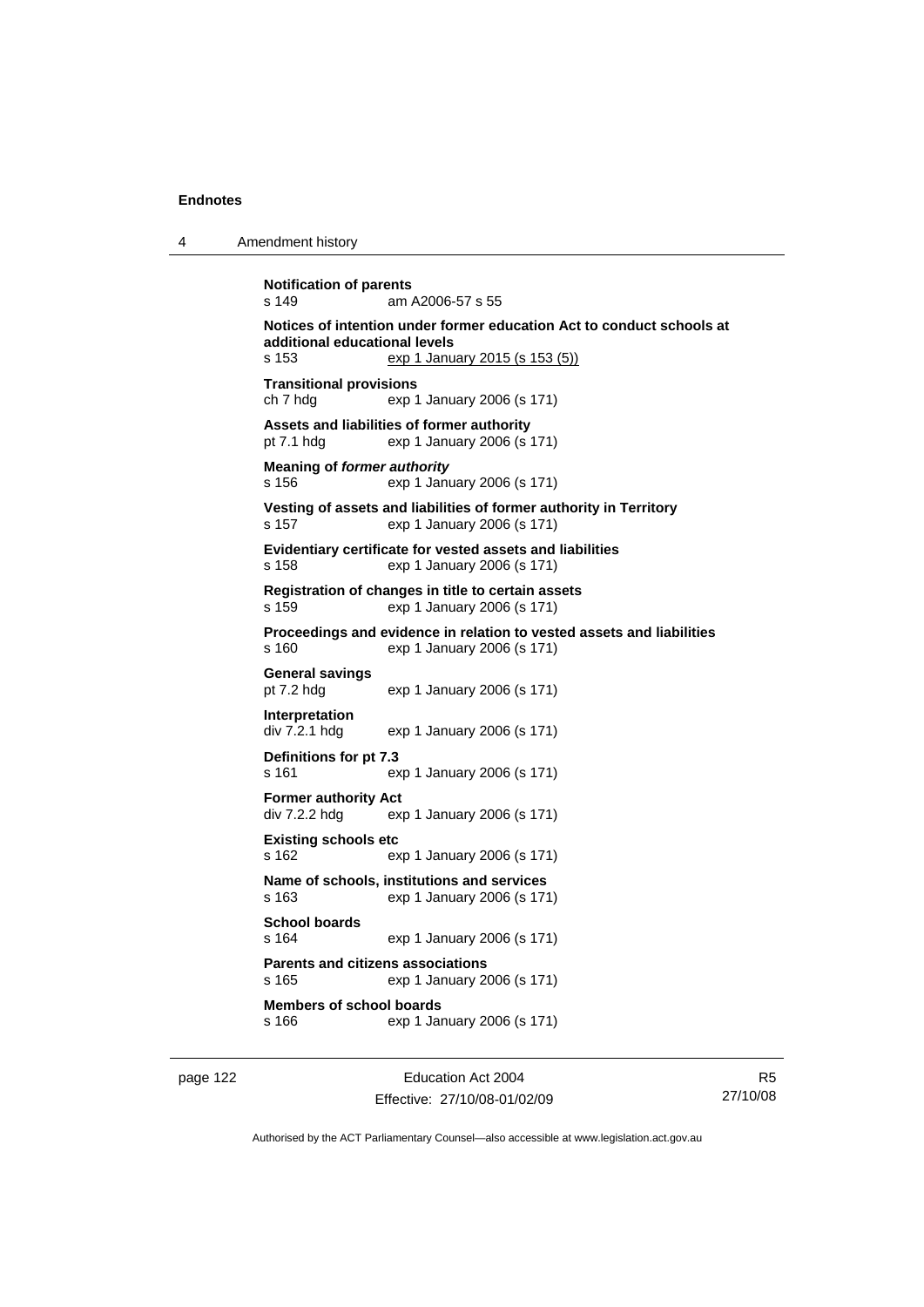```
Former education Act div 7.2.3 hdg exp
                exp 1 January 2006 (s 171)
Exemption certificates 
s 167 exp 1 January 2006 (s 171)
Existing registered and provisionally registered schools 
s 168 exp 1 January 2006 (s 171) 
Registers 
s 169 exp 1 January 2006 (s 171) 
Miscellaneous 
                exp 1 January 2006 (s 171)
Modification of ch 7's operation 
s 170 exp 1 January 2006 (s 171) 
Expiry of ch 7 
s 171 exp 1 January 2006 (s 171) 
Declared law for Legislation Act, s 88 
s 172 exp 1 January 2006 (s 171) 
Repeals and consequential amendments 
ch 8 hdg om LA s 89 (3) 
Acts repealed 
s 173 om LA s 89 (3) 
Regulations repealed 
                om LA s 89 (3)
Legislation amended—sch 2 
s 175 om LA s 89 (3) 
Reviewable decisions 
sch 1 sub A2008-37 amdt 1.132
Minister's decisions 
sch 1 pt 1.1 am A2006-57 s 50; items renum R4 LA 
                 om A2008-37 amdt 1.132
Chief executive's decisions 
sch 1 pt 1.2 am A2006-57 s 51, s 55 
                 om A2008-37 amdt 1.132
Consequential amendments 
sch 2 om LA s 89 (3) 
Dictionary 
dict am A2008-37 amdt 1.133, amdt 1.134
                 def appointed member am A2006-57 s 52
```
R5 27/10/08

Education Act 2004 Effective: 27/10/08-01/02/09 page 123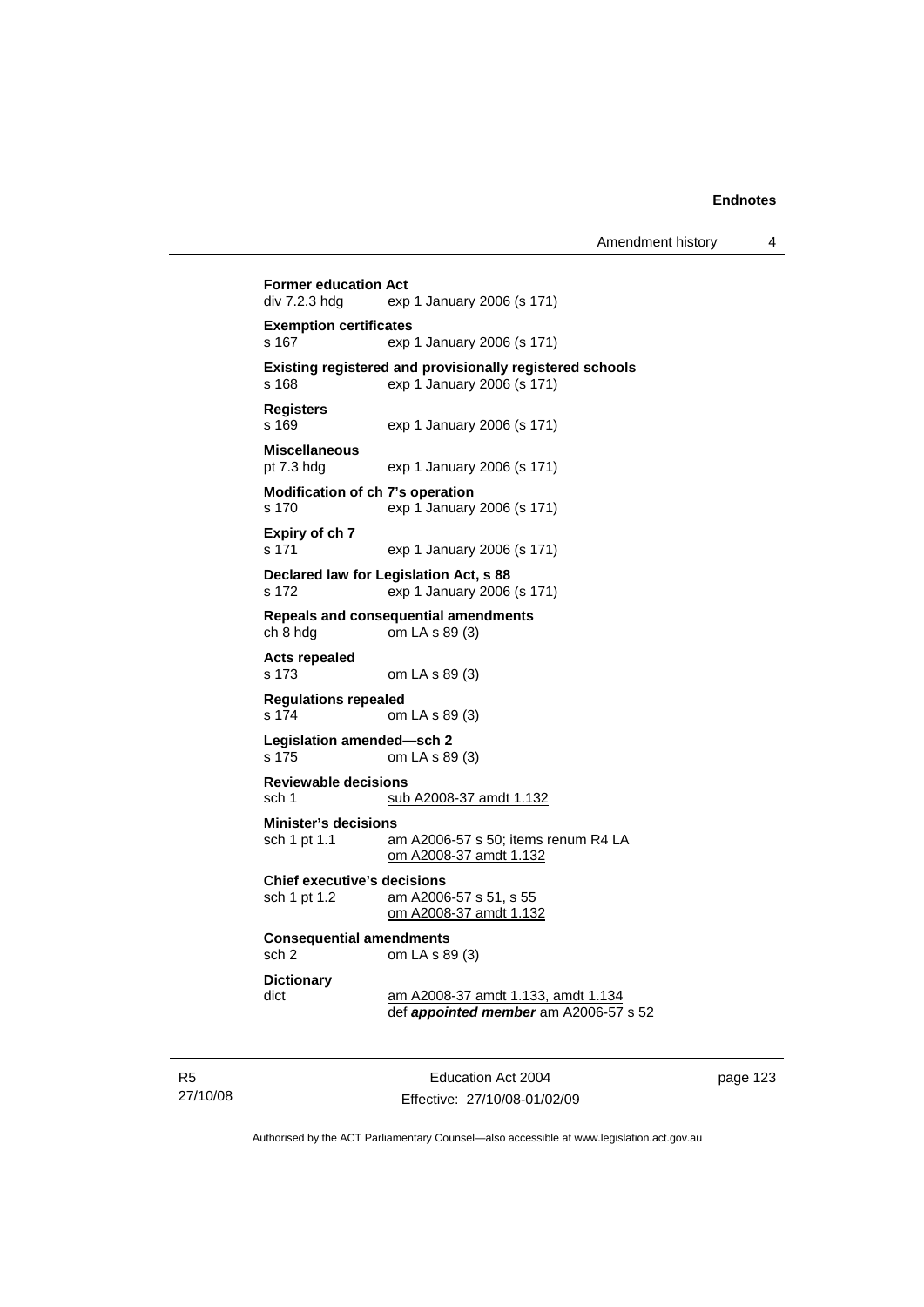5 Earlier republications

 def *approved educational course (government)* am A2006-57 s 55 def *approved educational course (non-government)* am A2006-57 s 55 def *board appointed member* am A2006-57 s 52 def *exclusion* am A2006-57 s 55 def *internally reviewable decision* ins A2008-37 amdt 1.135 def *internal reviewer* sub A2008-37 amdt 1.136 def *internal review notice* ins A2008-37 amdt 1.137 def *parents and citizens member* am A2006-57 s 52 def *proposed opening day* am A2006-57 s 53 def *reviewable decision* sub A2008-37 amdt 1.138 def *staff member* am A2006-57 s 53 def *student member* am A2006-57 s 53

## **5 Earlier republications**

Some earlier republications were not numbered. The number in column 1 refers to the publication order.

Since 12 September 2001 every authorised republication has been published in electronic pdf format on the ACT legislation register. A selection of authorised republications have also been published in printed format. These republications are marked with an asterisk (\*) in column 1. Electronic and printed versions of an authorised republication are identical.

| <b>Republication</b><br>No and date | <b>Effective</b>             | Last<br>amendment<br>made by | <b>Republication</b><br>for |
|-------------------------------------|------------------------------|------------------------------|-----------------------------|
| R <sub>1</sub><br>1 Jan 2005        | 1 Jan 2005-<br>1 Jan 2006    | not amended                  | new Act                     |
| R <sub>2</sub><br>2 Jan 2006        | 2 Jan 2006-<br>15 June 2006  | not amended                  | commenced expiry            |
| R <sub>3</sub><br>16 June 2006      | 16 June 2006-<br>19 Dec 2006 | A2006-28                     | amendments by<br>A2006-28   |
| R <sub>4</sub><br>20 Dec 2006       | 20 Dec 2006-<br>26 Oct 2008  | A2006-57                     | amendments by<br>A2006-57   |

page 124 Education Act 2004 Effective: 27/10/08-01/02/09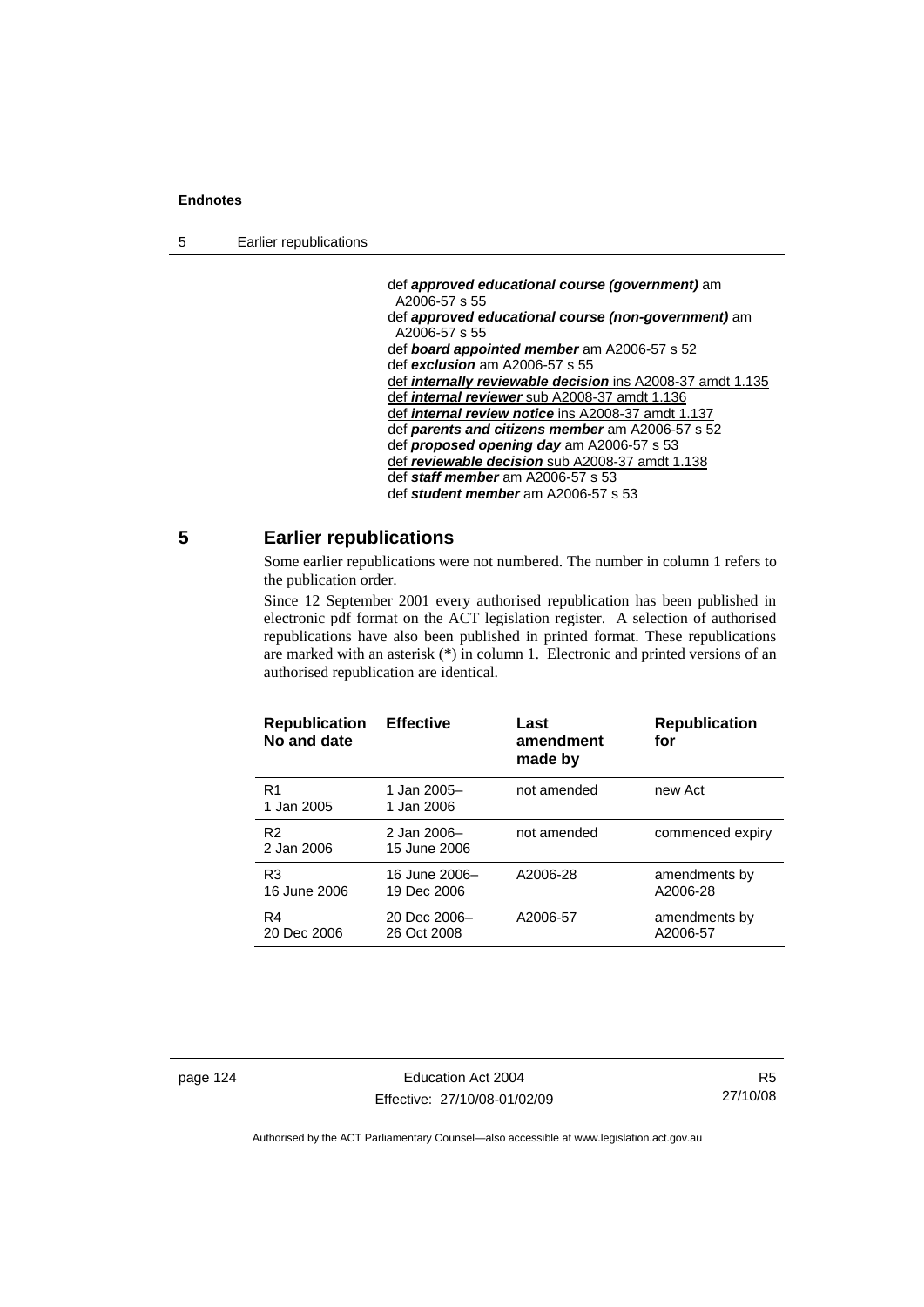## **6 Uncommenced amendments**

The following amendments have not been included in this republication because they were uncommenced at the republication date:

## **Children and Young People (Consequential Amendments) Act 2008 A2008-20 sch 4 pt 4.14**

## **Part 4.14 Education Act 2004**

## **[4.37] Section 6 (3)**

## *substitute*

 (3) In this Act, a *carer* is a person who is an out-of-home carer under the *Children and Young People Act 2008*, section 508 (Who is an *out-of-home carer*?).

## **[4.38] Section 13, new note**

*insert* 

*Note* The *Children and Young People Act 2008*, ch 21 deals with the employment of children and young people. Chapter 21 is subject to this section.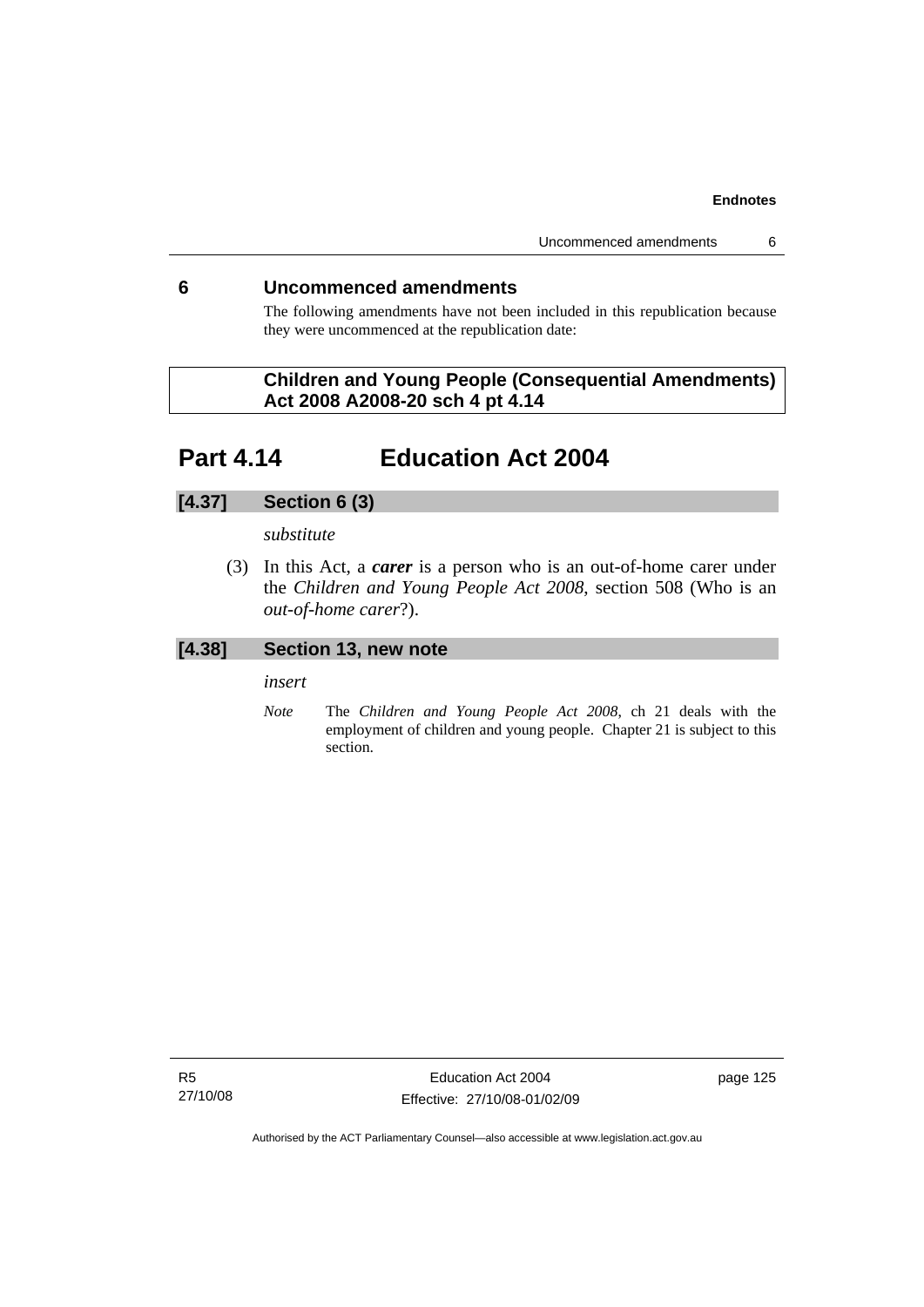6 Uncommenced amendments

## **ACT Civil and Administrative Tribunal Legislation Amendment Act 2008 (No 2) A2008-37 sch 1 pt 1.33**

## **Part 1.33 Education Act 2004**

## **[1.131] Part 6.1**

*substitute* 

## **Part 6.1 Notification and review of decisions**

## **140 Definitions***—***pt 6.1**

In this part:

*decision-maker* means—

- (a) for an internally reviewable decision—a person mentioned in schedule 1, column 5 in relation to the decision; or
- (b) for a reviewable decision—
	- (i) the internal reviewer in relation to the decision; or
	- (ii) if the decision is made personally by the Minister or chief executive—a person mentioned in schedule 1, column 5 in relation to the decision.

*internally reviewable decision* means a decision (other than a decision made personally by the Minister or chief executive) mentioned in schedule 1, column 3 under a provision of this Act mentioned in column 2 in relation to the decision.

*internal reviewer*—see section 144 (1).

*internal review notice*—see the *ACT Civil and Administrative Tribunal Act 2008*, section 67B (1).

R5 27/10/08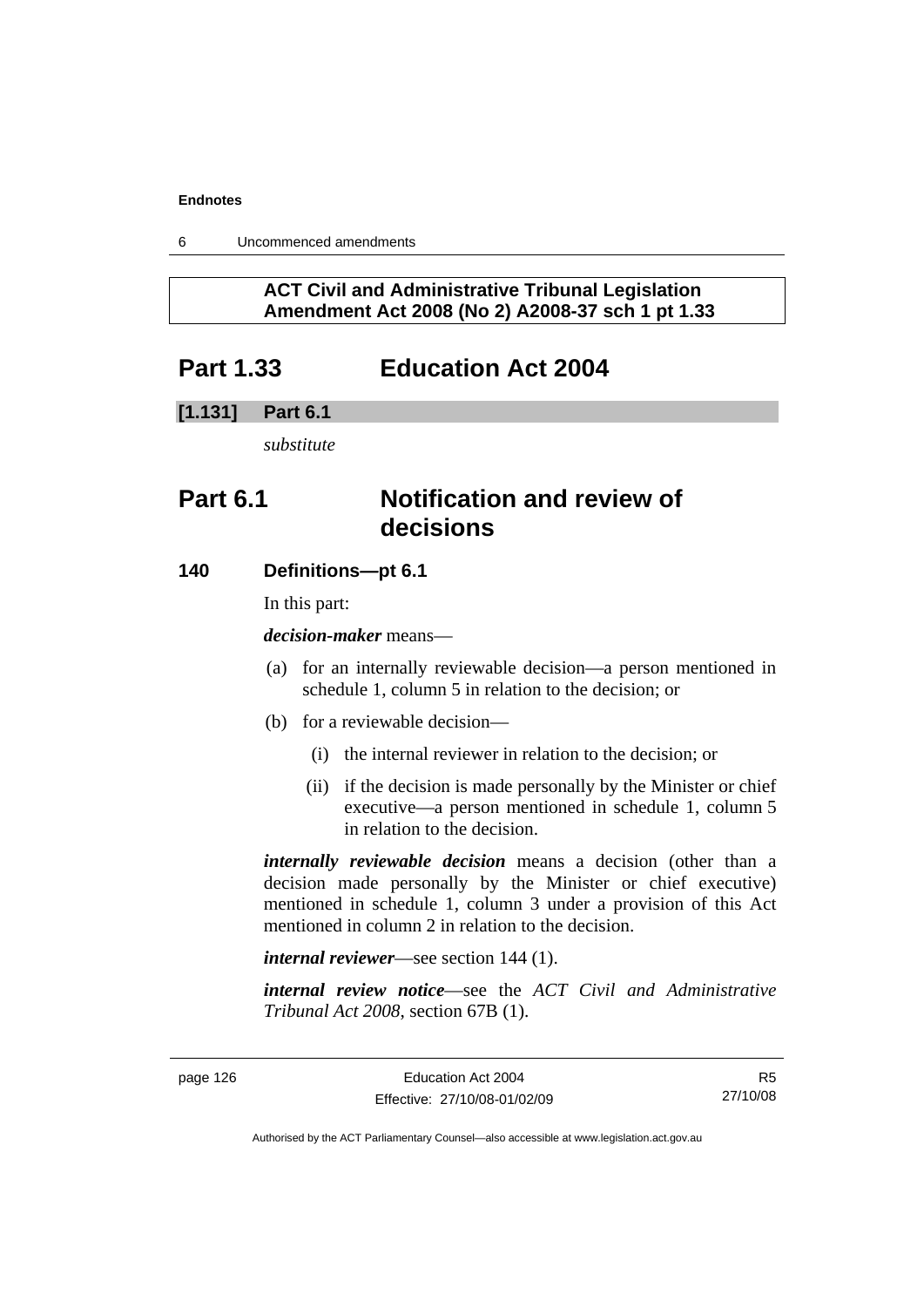#### *reviewable decision* means—

- (a) a decision of an internal reviewer in relation to an internally reviewable decision; or
- (b) if a decision is made personally by the Minister or chief executive—a decision mentioned in schedule 1, column 3 under a provision of this Act mentioned in column 2 in relation to the decision.

## **141 Internal review notices**

If a decision-maker makes an internally reviewable decision, the decision-maker must give an internal review notice to each entity mentioned in schedule 1, column 4 in relation to the decision.

- *Note 1* The decision-maker must also take reasonable steps to give an internal review notice to any other person whose interests are affected by the decision (see *ACT Civil and Administrative Tribunal Act 2008*, s 67B).
- *Note 2* The requirements for internal review notices are prescribed under the *ACT Civil and Administrative Tribunal Act 2008*.

## **142 Applications for internal review**

- (1) The following may apply to the decision-maker for review of an internally reviewable decision:
	- (a) an entity mentioned in schedule 1, column 4 in relation to the decision;
	- (b) any other person whose interests are affected by the decision.
- (2) The application must—
	- (a) be in writing; and
	- (b) state the applicant's name and address; and
	- (c) set out the applicant's reasons for making the application.
	- *Note* If a form is approved under s 154 for the application, the form must be used.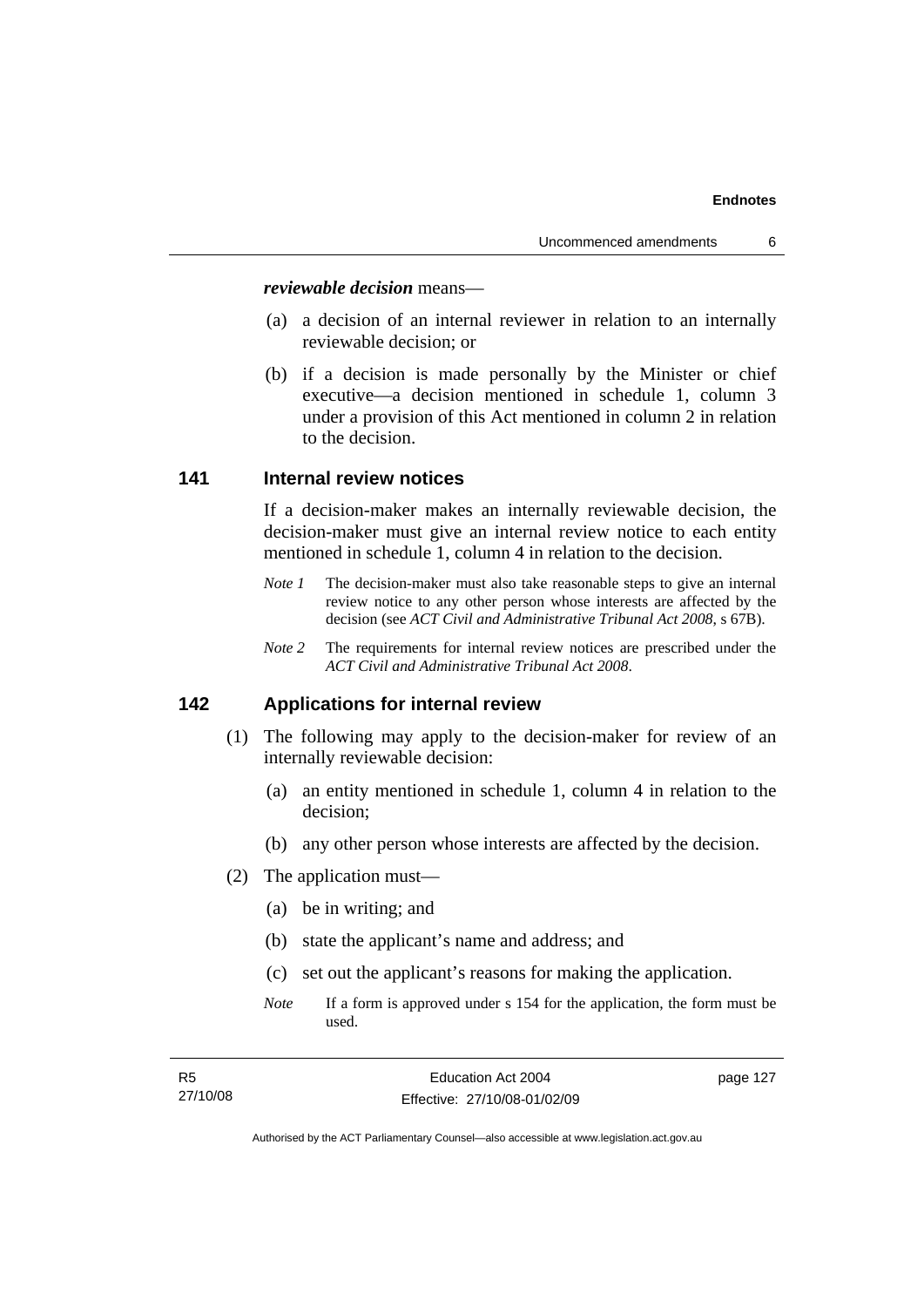| -6 | Uncommenced amendments |  |
|----|------------------------|--|
|    |                        |  |

- (3) The application must be given to the decision-maker within—
	- (a) 28 days after the day the applicant is given the internal review statement; or
	- (b) a longer period allowed by the internal reviewer before or after the end of the 28-day period.

## **143 Applications not stay reviewable decisions**

Making an application for internal review of an internally reviewable decision does not affect the operation of the decision.

## **144 Internal review**

- (1) If application is made for internal review of an internally reviewable decision, the decision-maker must arrange for someone else (the *internal reviewer*) to review the decision.
- (2) The internal reviewer must, within 28 days after the decision-maker receives the application for internal review—
	- (a) confirm the decision; or
	- (b) vary the decision; or
	- (c) set aside the decision and substitute its own decision.
- (3) If the decision is not varied or set aside within the 28-day period, the decision is taken to have been confirmed by the internal reviewer.

## **145 Reviewable decision notices**

If a decision-maker makes a reviewable decision, the decision-maker must give a reviewable decision notice to—

 (a) for a decision in relation to an internally reviewable decision each entity that is given an internal review notice; or

R5 27/10/08

Authorised by the ACT Parliamentary Counsel—also accessible at www.legislation.act.gov.au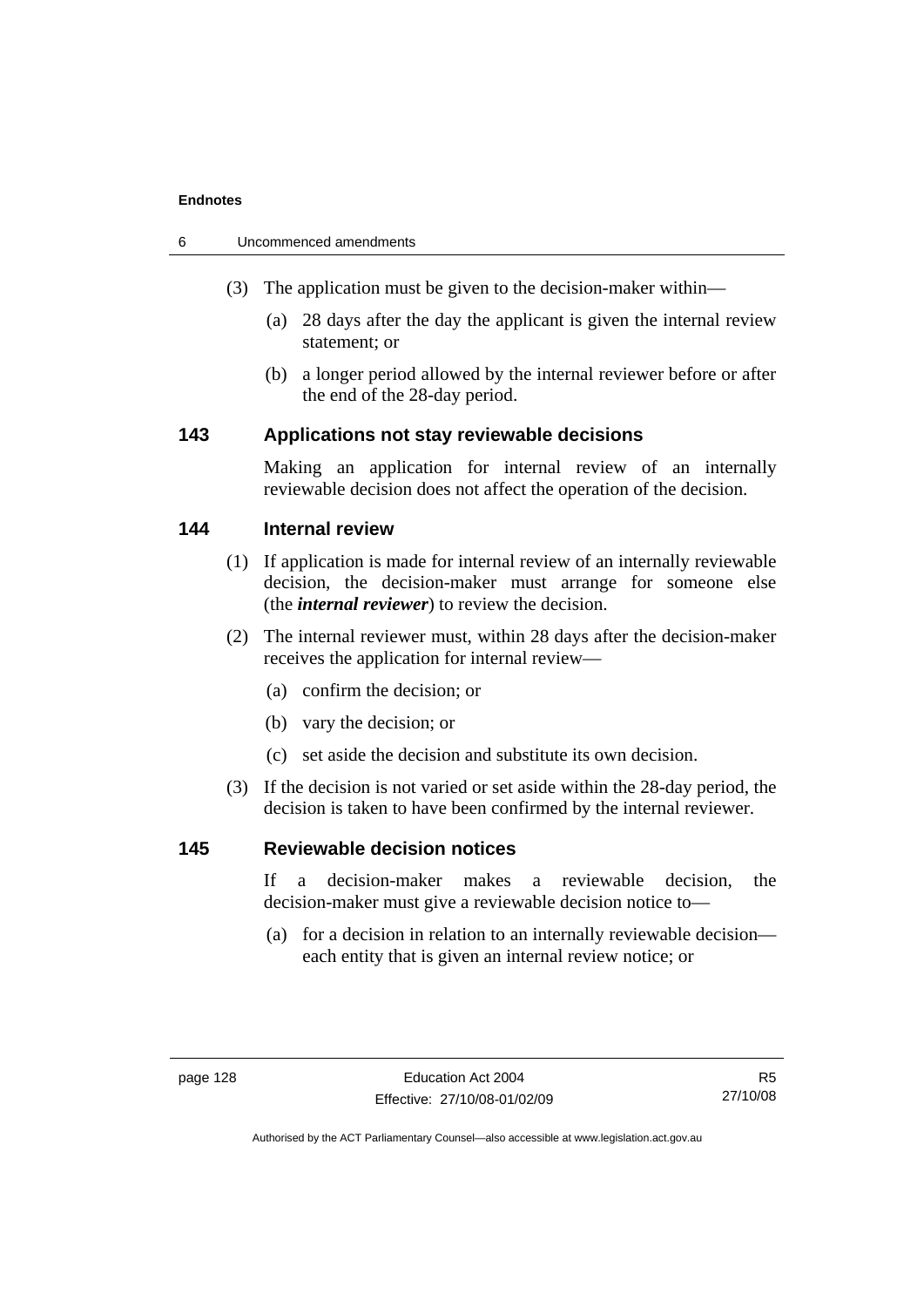Uncommenced amendments 6

- (b) for a decision made personally by the Minister or chief executive—each entity mentioned in schedule 1, column 4 in relation to the decision.
- *Note 1* The decision-maker must also take reasonable steps to give a reviewable decision notice to anyone whose interests are affected by the decision (see *ACT Civil and Administrative Tribunal Act 2008*, s 67A).
- *Note* 2 The requirements for reviewable decision notices are prescribed under the *ACT Civil and Administrative Tribunal Act 2008*.

## **145A Applications to ACAT**

The following may apply to the ACAT for review of a reviewable decision:

- (a) an entity mentioned in schedule 1, column 4;
- (b) any other person whose interests are affected by the decision.
- *Note* If a form is approved under the *ACT Civil and Administrative Tribunal Act 2008* for the application, the form must be used.

## **[1.132] Schedule 1**

*substitute* 

## **Schedule 1 Reviewable decisions**

(see pt 6.1)

| column 1<br>item | column 2<br>section | column 3<br>decision                        | column 4<br>entity                 | column 5<br>decision-maker |
|------------------|---------------------|---------------------------------------------|------------------------------------|----------------------------|
|                  | 14                  | refuse to issue<br>exemption<br>certificate | parents of child   chief executive |                            |
|                  | 16                  | revoke exemption<br>certificate             | parents of child   chief executive |                            |

| - R5     | Education Act 2004           | page 129 |
|----------|------------------------------|----------|
| 27/10/08 | Effective: 27/10/08-01/02/09 |          |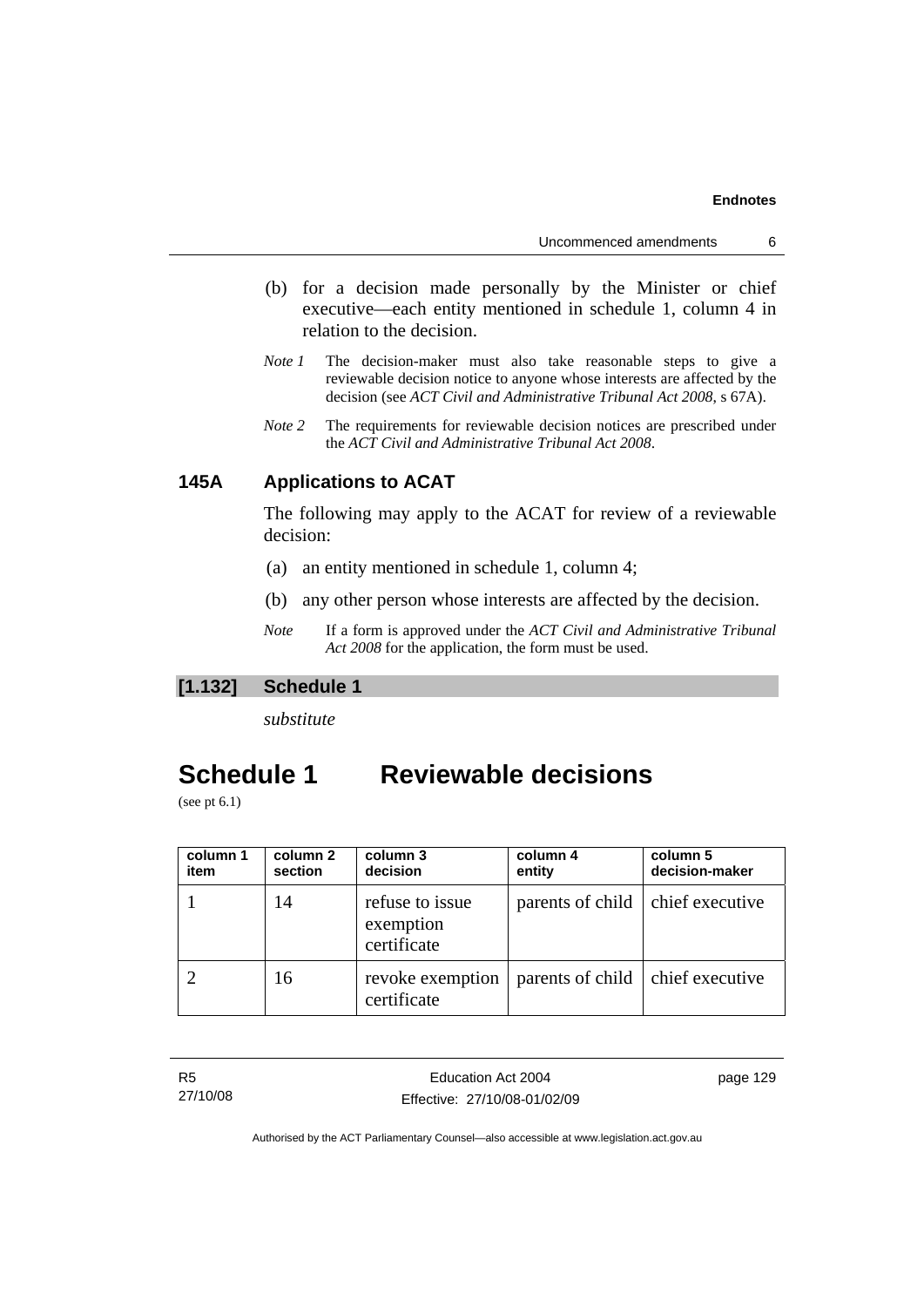| column 1<br>item | column <sub>2</sub><br>section | column 3<br>decision                                                                                  | column 4<br>entity                                        | column 5<br>decision-maker |
|------------------|--------------------------------|-------------------------------------------------------------------------------------------------------|-----------------------------------------------------------|----------------------------|
| 3                | 36                             | suspend, transfer<br>or exclude<br>student                                                            | parents of<br>student                                     | chief executive            |
| $\overline{4}$   | 84(5)                          | refuse to give in-<br>principle<br>approval                                                           | applicant for<br>in-principle<br>approval                 | Minister                   |
| 5                | 86(5)                          | direct registrar to<br>refuse to<br>provisionally<br>register<br>non-government<br>school             | applicant for<br>provisional<br>registration of<br>school | Minister                   |
| 6                | 88(3)                          | direct registrar to<br>register<br>non-government<br>school for shorter<br>period than<br>applied for | applicant for<br>registration of<br>school                | Minister                   |
| 7                | 88 (5)                         | direct registrar to<br>refuse to register<br>non-government<br>school                                 | applicant for<br>registration of<br>school                | Minister                   |
| 8                | 88B (6)                        | direct registrar to<br>refuse to register<br>non-government<br>school at<br>additional<br>campus      | applicant for<br>registration of<br>additional<br>campus  | Minister                   |

6 Uncommenced amendments

page 130 **Education Act 2004** Effective: 27/10/08-01/02/09

R5 27/10/08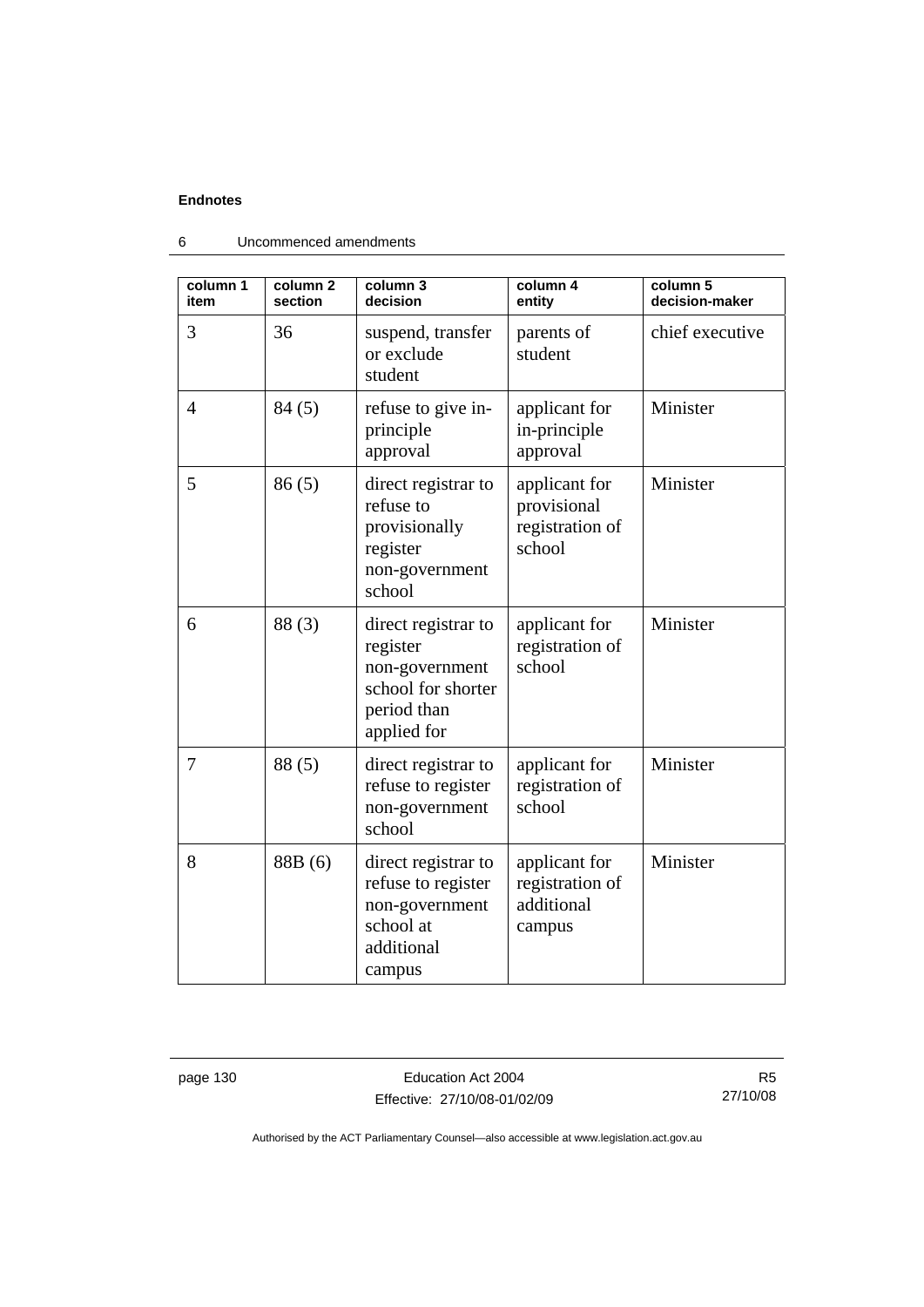| column 1<br>item | column <sub>2</sub><br>section | column 3<br>decision                                                                                                         | column 4<br>entity                                                    | column 5<br>decision-maker |
|------------------|--------------------------------|------------------------------------------------------------------------------------------------------------------------------|-----------------------------------------------------------------------|----------------------------|
| 9                | 90(6)                          | direct registrar to<br>refuse to register<br>non-government<br>school at<br>additional<br>educational level                  | applicant of<br>registration at<br>additional<br>educational<br>level | Minister                   |
| 10               | 95(1)                          | direct registrar to<br>cancel<br>provisional<br>registration or<br>registration of<br>non-government<br>school               | entity that has<br>registration<br>cancelled                          | Minister                   |
| 11               | 97(3)                          | direct registrar to<br>renew<br>registration of<br>non-government<br>school for shorter<br>period than<br>period applied for | applicant for<br>renewal of<br>registration                           | Minister                   |
| 12               | 97(5)                          | direct registrar to<br>refuse to renew<br>registration of<br>non-government<br>school                                        | applicant for<br>renewal of<br>registration                           | Minister                   |
| 13               | 131(3)                         | refuse to register<br>child for home<br>education                                                                            | parents of child                                                      | chief executive            |

Uncommenced amendments 6

R5 27/10/08

Education Act 2004 Effective: 27/10/08-01/02/09 page 131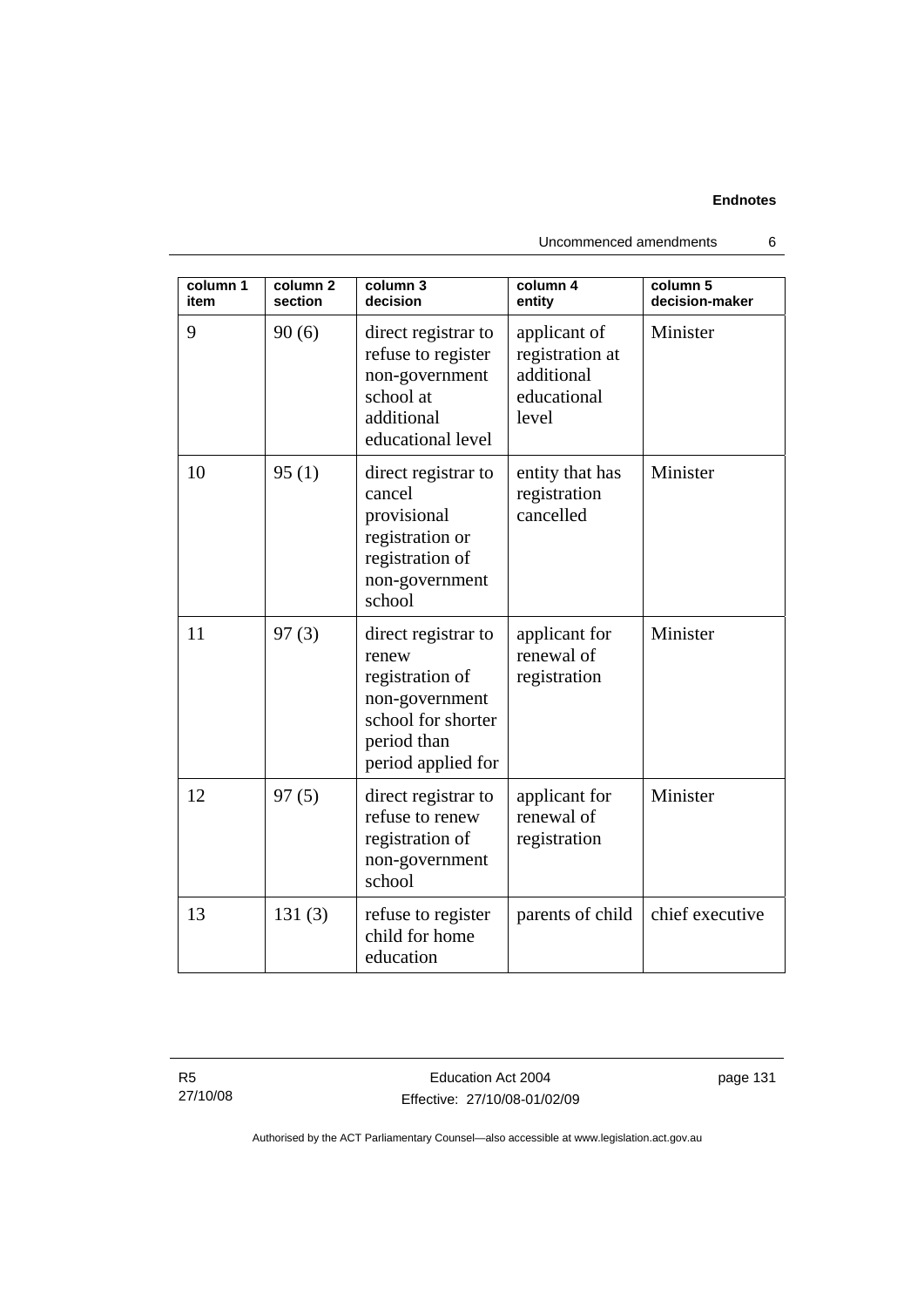| column 1<br>item | column <sub>2</sub><br>section | column 3<br>decision                                                                                        | column 4<br>entity | column 5<br>decision-maker |
|------------------|--------------------------------|-------------------------------------------------------------------------------------------------------------|--------------------|----------------------------|
| 14               | 131(3)                         | register child for<br>home education<br>for less than 2<br>years                                            | parents of child   | chief executive            |
| 15               | 135(1)                         | cancel<br>registration of<br>child for home<br>education                                                    | parents of child   | chief executive            |
| 16               | 137(3)                         | refuse to renew<br>registration of<br>child for home<br>education                                           | parents of child   | chief executive            |
| 17               | 137(3)                         | renew<br>registration of<br>child for home<br>education for<br>shorter period<br>than period<br>applied for | parents of child   | chief executive            |

6 Uncommenced amendments

page 132 **Education Act 2004** Effective: 27/10/08-01/02/09

R5 27/10/08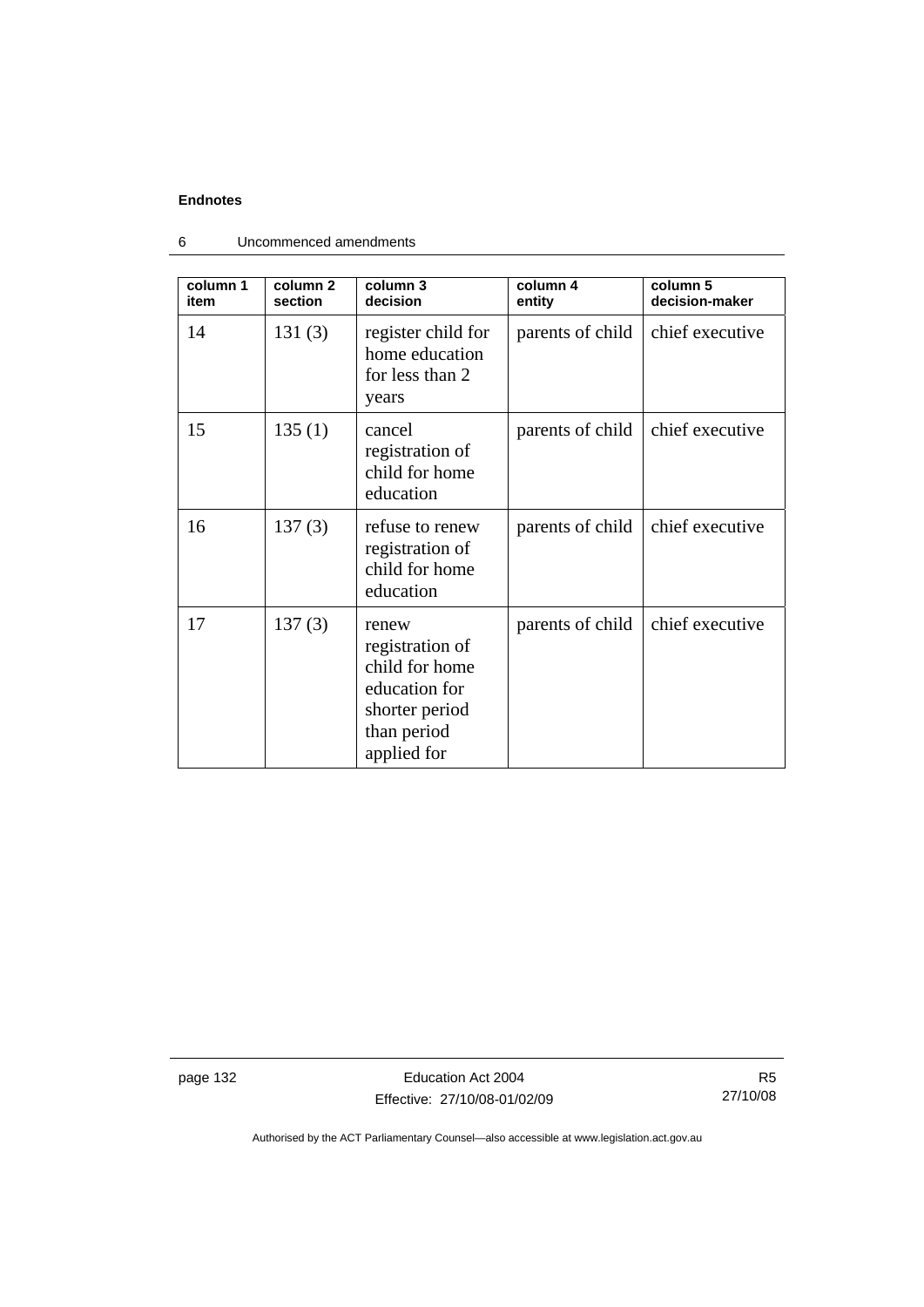## **[1.133] Dictionary, note 2, dot points**

*omit* 

administrative appeals tribunal

*substitute* 

• ACAT

## **[1.134] Dictionary, note 2, new dot point**

*insert* 

• reviewable decision notice

## **[1.135] Dictionary, new definition of** *internally reviewable decision*

*insert*

*internally reviewable decision*, for part 6.1 (Notification and review of decisions)—see section 140.

### **[1.136] Dictionary, definition of** *internal-reviewer*

*substitute* 

*internal reviewer* for part 6.1 (Notification and review of decisions)—see section 140.

## **[1.137] Dictionary, new definition of** *internal review notice*

*insert* 

*internal review notice*, for part 6.1 (Notification and review of decisions)—see section 140.

page 133